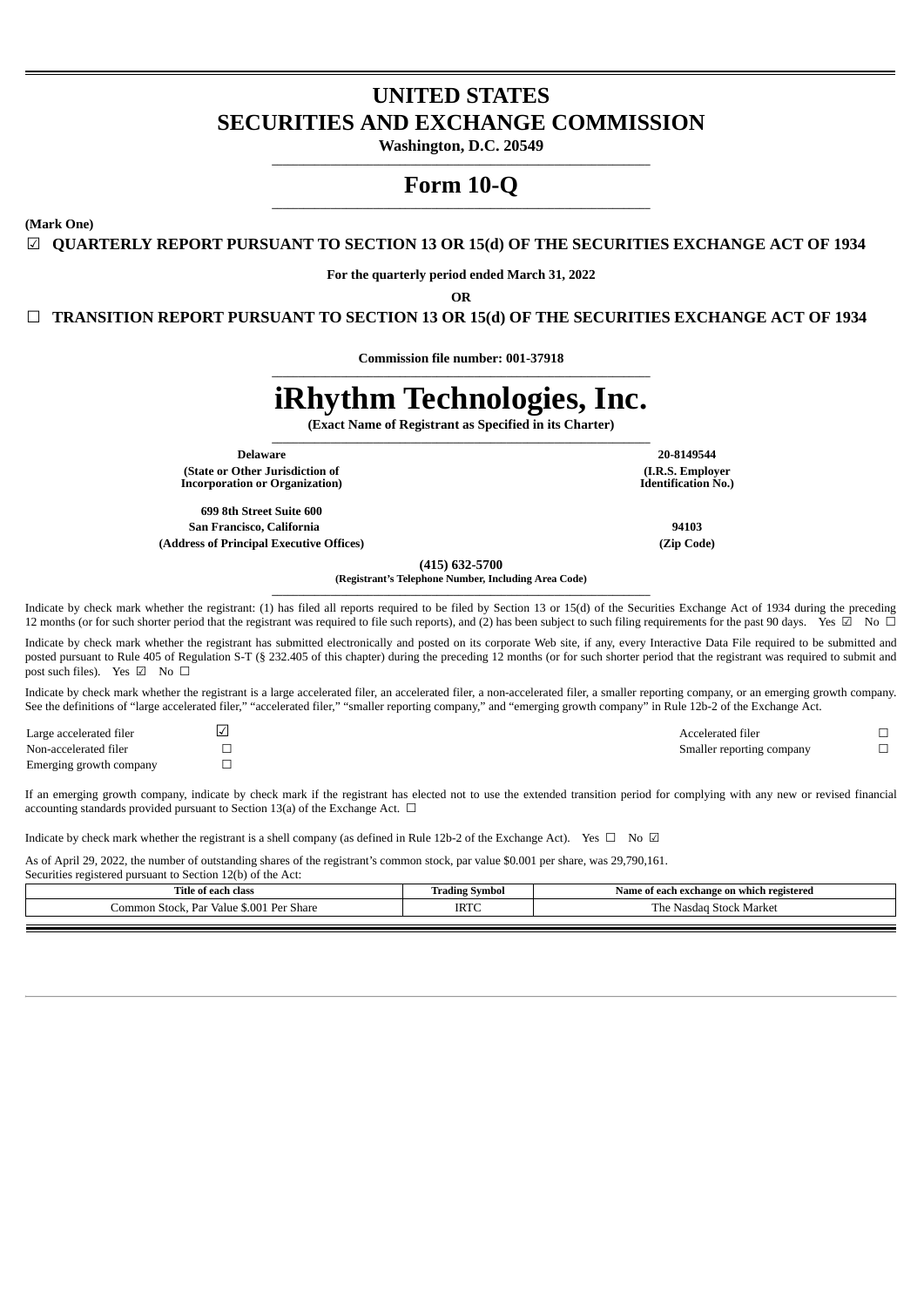## **IRHYTHM TECHNOLOGIES, INC.**

## **TABLE OF CONTENTS**

**Page No**

## **PART I. FINANCIAL [INFORMATION](#page-3-0)** [1](#page-3-0)

| Item 1. Financial Statements (Unaudited):                                                            |    |
|------------------------------------------------------------------------------------------------------|----|
| <b>Condensed Consolidated Balance Sheets</b>                                                         |    |
| <b>Condensed Consolidated Statements of Operations</b>                                               | 2  |
| <b>Condensed Consolidated Statements of Comprehensive Loss</b>                                       | 3  |
| <b>Condensed Consolidated Statements of Cash Flows</b>                                               |    |
| <b>Condensed Consolidated Statements of Stockholders' Equity</b>                                     | 5  |
| <b>Notes to Condensed Consolidated Financial Statements</b>                                          | 6  |
| <u>Item 2. Management's Discussion and Analysis of Financial Condition and Results of Operations</u> | 25 |
| Item 3. Quantitative and Qualitative Disclosures About Market Risk                                   | 31 |
| Item 4. Controls and Procedures                                                                      | 32 |
|                                                                                                      |    |
| <b>PART II. OTHER INFORMATION</b>                                                                    | 34 |
|                                                                                                      |    |
| <b>Item 1. Legal Proceedings</b>                                                                     | 34 |
| Item 1A. Risk Factors                                                                                | 34 |
| Item 2. Unregistered Sales of Equity Securities and Use of Proceeds                                  | 69 |
| <b>Item 3. Defaults Upon Senior Securities</b>                                                       | 69 |
| <b>Item 4. Mine Safety Disclosures</b>                                                               | 69 |
| Item 5. Other Information                                                                            | 69 |
| Item 6. Exhibits                                                                                     | 69 |
|                                                                                                      |    |
| <b>Exhibit Index</b>                                                                                 | 70 |
|                                                                                                      |    |
| <b>Signatures</b>                                                                                    | 71 |
|                                                                                                      |    |

i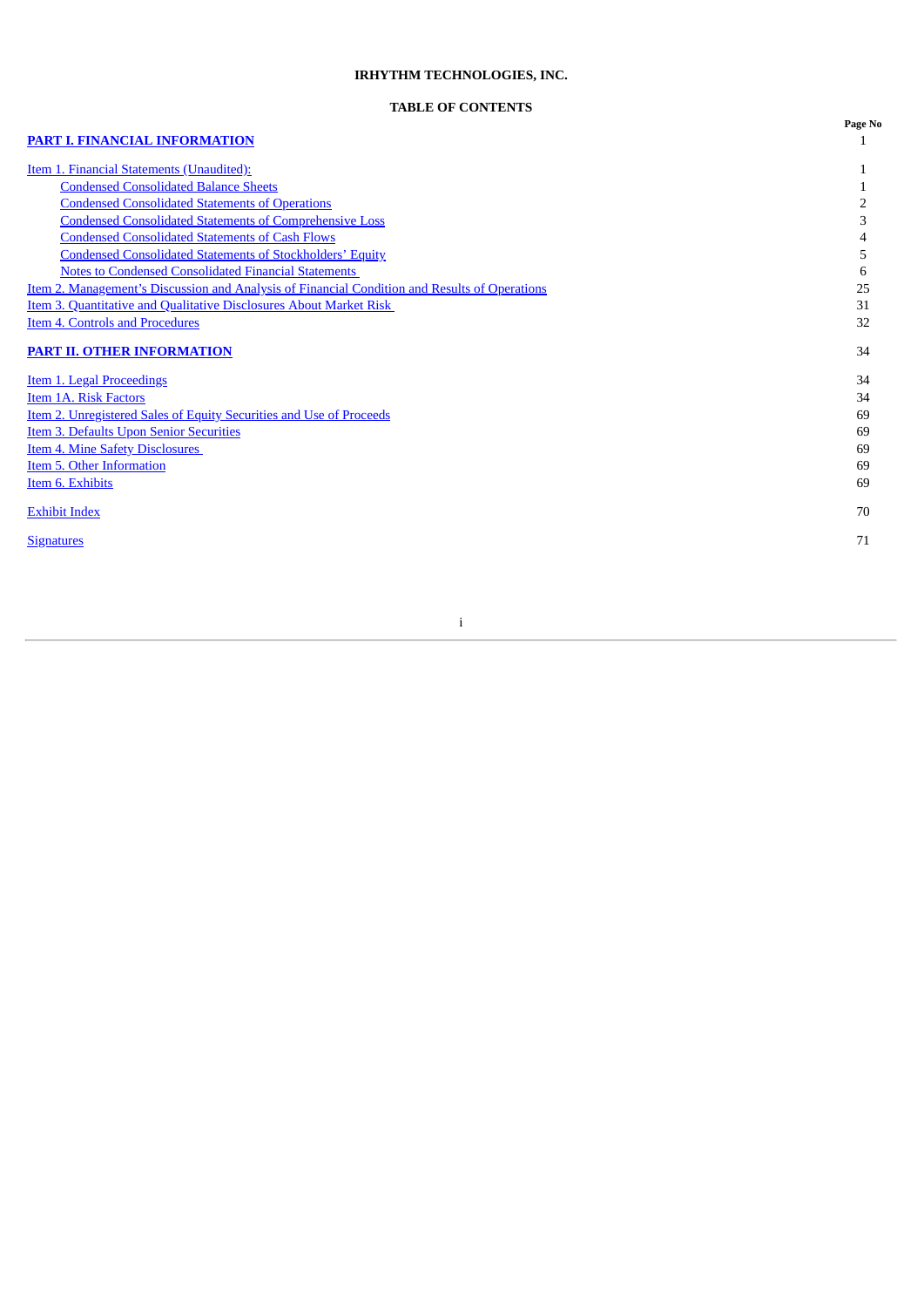## **SPECIAL NOTE REGARDING FORWARD-LOOKING STATEMENTS**

This Quarterly Report on Form 10-Q contains forward-looking statements concerning our business, operations and financial performance and condition, as well as our plans, objectives and expectations for our business, operations and financial performance and condition. Any statements contained herein that are not statements of historical facts may be deemed to be forward-looking statements. In some cases, you can identify forward-looking statements by terminology such as "anticipate," "assume," "believe," "contemplate," "continue," "could," "due," "estimate," "expect," "goal," "intend," "may," "objective," "plan," "predict," "potential," "positioned," "seek," "should," "target," "will," "would" and other similar expressions that are predictions of or indicate future events and future trends, or the negative of these terms or other comparable terminology. These forward-looking statements include, but are not limited to, statements about:

- the impact of the COVID-19 pandemic on our operations and financial results;
- the impact of supply chain disruptions on our operations and financial results;
- the impact of inflationary costs on our operations and financial results;
- plans to conduct further clinical studies;
- our plans to modify our current products, or develop new products, to address additional indications;
- the expected growth of our business and our organization;
- our expectations regarding government and third-party payor coverage and reimbursement;
- our expectations regarding the size of our sales organization and expansion of our sales and marketing efforts in international geographies;
- our expectations regarding revenue, cost of revenue, cost of service per device, operating expenses, including research and development expense, sales and marketing expense and general and administrative expenses;
- our ability to retain and recruit key personnel, including the continued development of a sales and marketing infrastructure;
- our ability to obtain and maintain intellectual property protection for our products;
- our estimates of our expenses, ongoing losses, future revenue, capital requirements and our needs for, or ability to obtain, additional financing;
- our ability to identify and develop new and planned products and acquire new products;
- our ability to remediate our material weaknesses over financial reporting;
- our financial performance; and
- developments and projections relating to our competitors or our industry.

We believe that it is important to communicate our future expectations to our investors. However, there may be events in the future that we are not able to accurately predict or control and that may cause our actual results to differ materially from the expectations we describe in our forward-looking statements. These forward-looking statements are based on management's current expectations, estimates, forecasts and projections about our business and the industry in which we operate and management's beliefs and assumptions and are not guarantees of future performance or development and involve known and unknown risks, uncertainties and other factors that are in some cases beyond our control. As a result, any or all of our forward-looking statements in this Quarterly Report on Form 10-Q may turn out to be inaccurate. Factors that may cause actual results to differ materially from current expectations include, among other things, those listed under "Risk Factors" and elsewhere in this Quarterly Report on Form 10-Q. Potential investors are urged to consider these factors carefully in evaluating the forward-looking statements. These forward-looking statements speak only as of the date of this Quarterly Report on Form 10-Q. We assume no obligation to update or revise these forward-looking statements for any reason, even if new information becomes available in the future.

You should not rely upon forward-looking statements as predictions of future events. Although we believe that the expectations reflected in the forwardlooking statements are reasonable, we cannot guarantee that the future results, levels of activity, performance or events and circumstances reflected in the forwardlooking statements will be achieved or occur. We undertake no obligation to update publicly any forward-looking statements for any reason after the date of this Quarterly Report on Form 10-Q to conform these statements to actual results or to changes in our expectations.

ii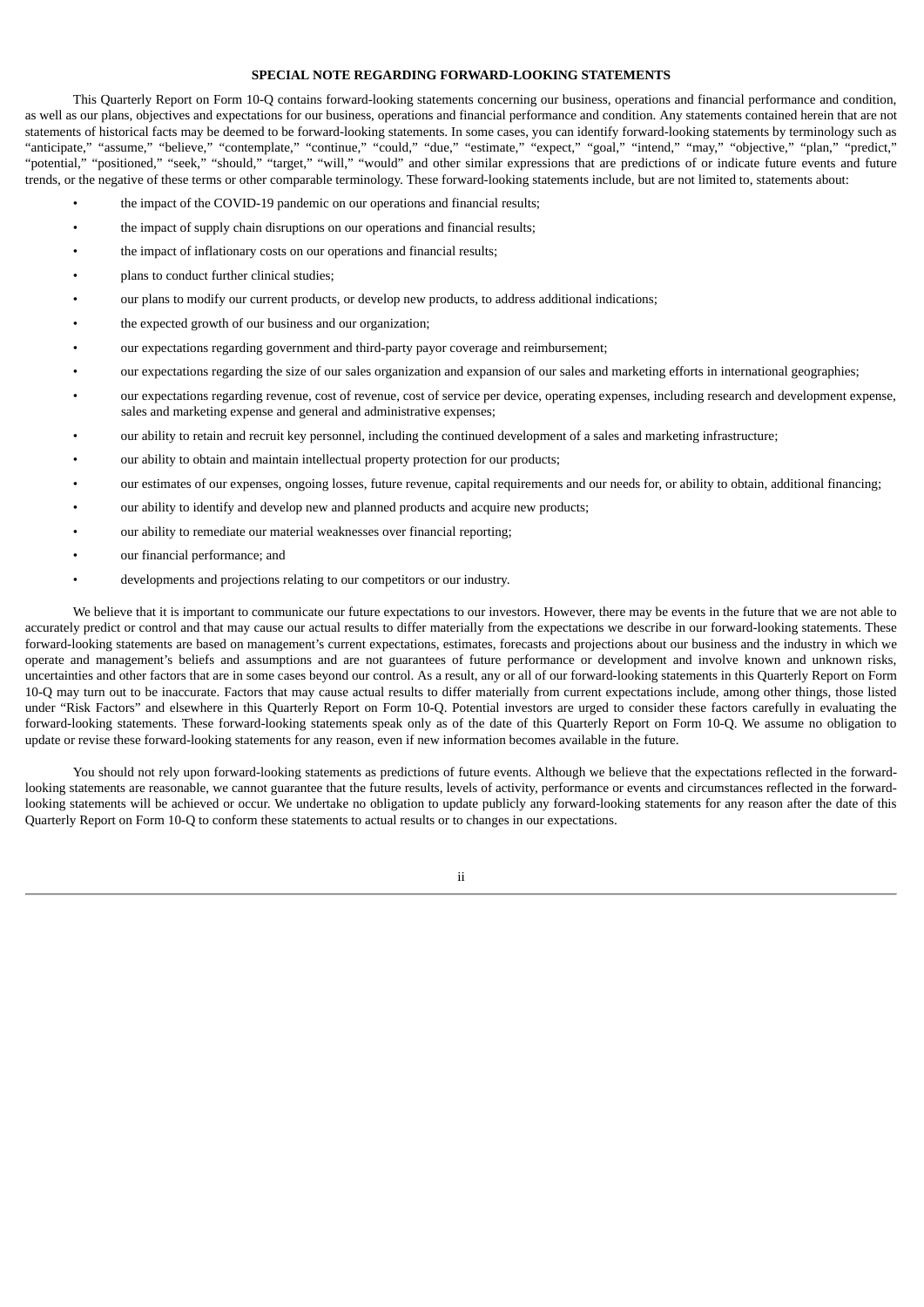<span id="page-3-0"></span>You should read this Quarterly Report on Form 10-Q and the documents that we reference in this Quarterly Report on Form 10-Q and have filed with the SEC as exhibits to the Quarterly Report on Form 10-Q with the understanding that our actual future results, levels of activity, performance and events and circumstances may be materially different from what we expect.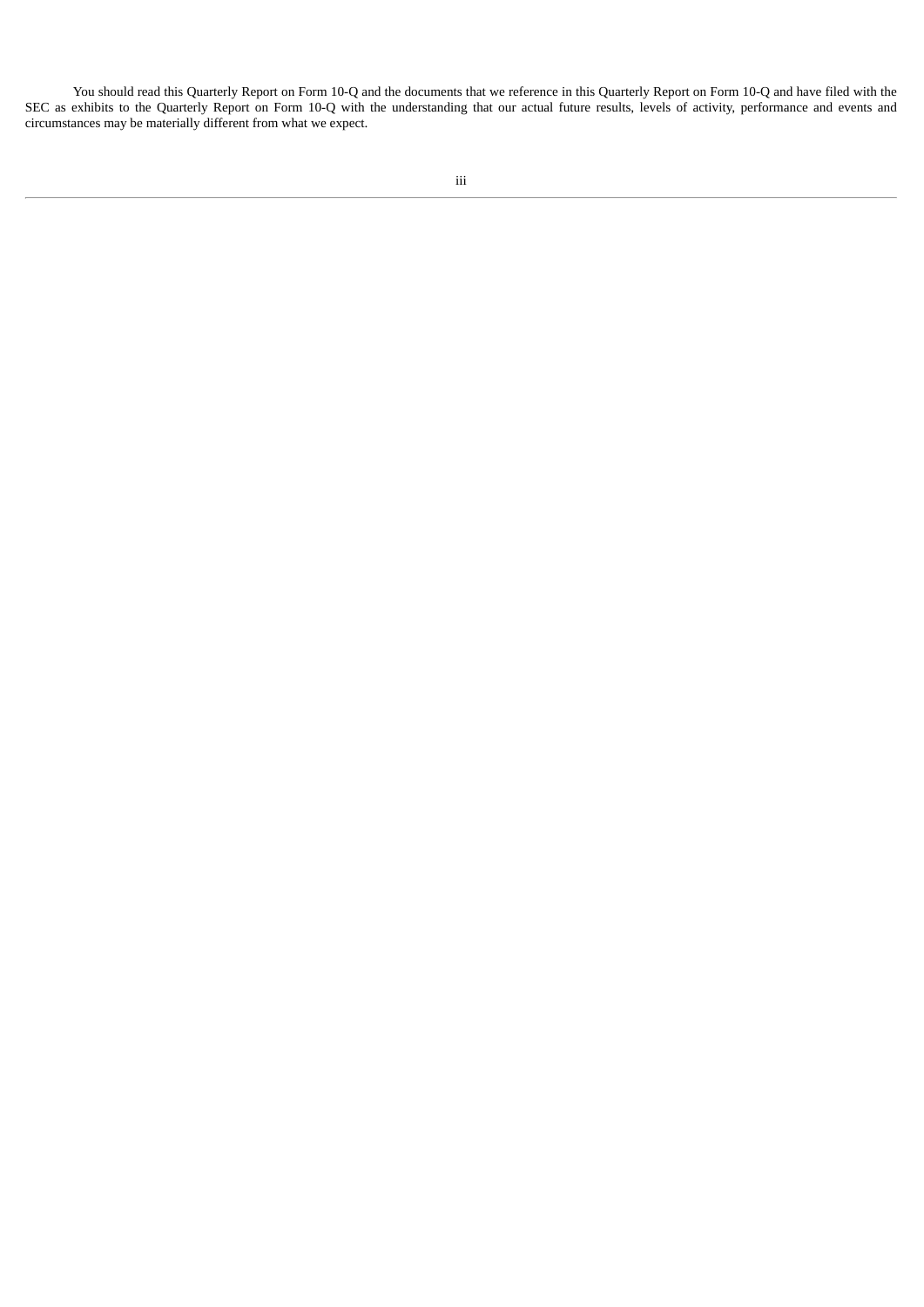## **IRHYTHM TECHNOLOGIES, INC. Condensed Consolidated Balance Sheets (Unaudited) (In thousands, except share and per share data)**

<span id="page-4-1"></span><span id="page-4-0"></span>

|                                                                                                                                                                   | March 31.<br>2022 |     | December 31.<br>2021 |
|-------------------------------------------------------------------------------------------------------------------------------------------------------------------|-------------------|-----|----------------------|
| <b>Assets</b>                                                                                                                                                     |                   |     |                      |
| Current assets:                                                                                                                                                   |                   |     |                      |
| Cash and cash equivalents                                                                                                                                         | \$<br>94,786      | \$  | 127,562              |
| Short-term investments                                                                                                                                            | 113,998           |     | 111,569              |
| Accounts receivable, net                                                                                                                                          | 55,286            |     | 46,430               |
| Inventory                                                                                                                                                         | 12,446            |     | 10,268               |
| Prepaid expenses and other current assets                                                                                                                         | 9,838             |     | 9,693                |
| Total current assets                                                                                                                                              | 286,354           |     | 305,522              |
| Property and equipment, net                                                                                                                                       | 57,135            |     | 55,944               |
| Operating lease right-of-use assets                                                                                                                               | 65,256            |     | 84,587               |
| Goodwill                                                                                                                                                          | 862               |     | 862                  |
| Other assets                                                                                                                                                      | 19,110            |     | 16,052               |
| <b>Total assets</b>                                                                                                                                               | \$<br>428,717 \$  |     | 462,967              |
| <b>Liabilities and Stockholders' Equity</b>                                                                                                                       |                   |     |                      |
| Current liabilities:                                                                                                                                              |                   |     |                      |
| Accounts payable                                                                                                                                                  | \$<br>5,413       | -\$ | 10,509               |
| <b>Accrued liabilities</b>                                                                                                                                        | 41,935            |     | 51,486               |
| Deferred revenue                                                                                                                                                  | 2,933             |     | 3,049                |
| Debt, current portion                                                                                                                                             |                   |     | 11,667               |
| Operating lease liabilities, current portion                                                                                                                      | 11,501            |     | 11,142               |
| Total current liabilities                                                                                                                                         | 61,782            |     | 87,853               |
| Debt, noncurrent portion                                                                                                                                          | 34,917            |     | 9,690                |
| Other noncurrent liabilities                                                                                                                                      | 832               |     | 697                  |
| Operating lease liabilities, noncurrent portion                                                                                                                   | 86,344            |     | 85,212               |
| <b>Total liabilities</b>                                                                                                                                          | 183.875           |     | 183,452              |
| Commitments and contingencies (Note 7)                                                                                                                            |                   |     |                      |
| Stockholders' equity:                                                                                                                                             |                   |     |                      |
| Preferred stock, \$0.001 par value; 5,000,000 shares authorized; none issued and outstanding at March 31, 2022 and<br>December 31, 2021                           |                   |     |                      |
| Common stock, \$0.001 par value; 100,000,000 shares authorized; 29,768,718 shares at March 31, 2022 and<br>29,493,726 at December 31, 2021 issued and outstanding | 27                |     | 27                   |
| Additional paid-in capital                                                                                                                                        | 701,822           |     | 685,594              |
| Accumulated other comprehensive income                                                                                                                            | (353)             |     | (61)                 |
| Accumulated deficit                                                                                                                                               | (456, 654)        |     | (406, 045)           |
| Total stockholders' equity                                                                                                                                        | 244,842           |     | 279,515              |
| Total liabilities and stockholders' equity                                                                                                                        | \$<br>428,717     | S.  | 462,967              |

<span id="page-4-2"></span>The accompanying notes are an integral part of these condensed consolidated financial statements.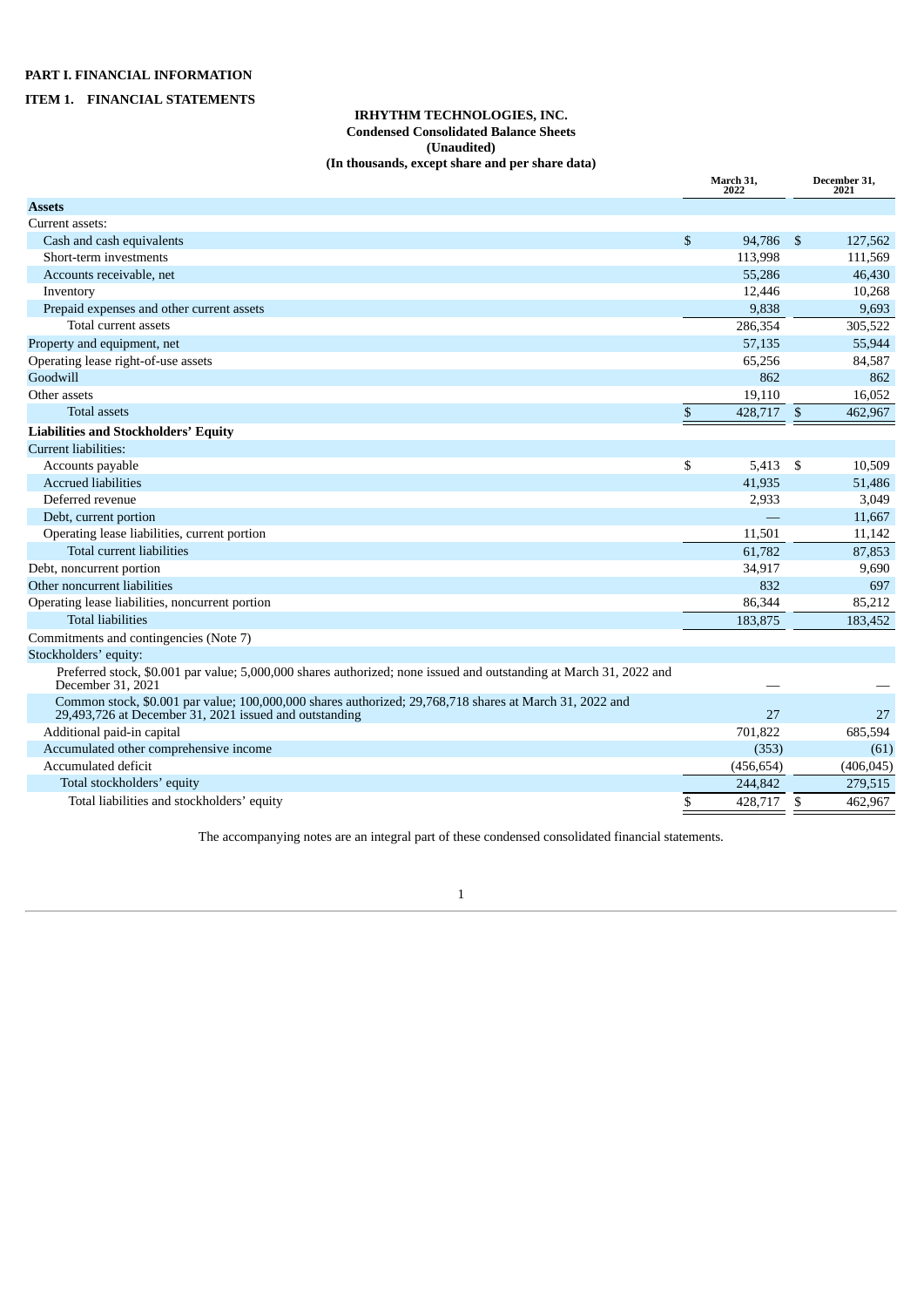## **IRHYTHM TECHNOLOGIES, INC. Condensed Consolidated Statements of Operations (Unaudited) (In thousands, except share and per share data)**

|                                              | <b>Three Months Ended</b> | March 31, |            |
|----------------------------------------------|---------------------------|-----------|------------|
|                                              | 2022                      |           | 2021       |
| Revenue, net                                 | 92,378 \$                 |           | 74,311     |
| Cost of revenue                              | 30,619                    |           | 23,458     |
| Gross profit                                 | 61,759                    |           | 50,853     |
| Operating expenses:                          |                           |           |            |
| Research and development                     | 10,542                    |           | 8,510      |
| Selling, general and administrative          | 73,158                    |           | 69,813     |
| Impairment and restructuring charges         | 26,608                    |           |            |
| Total operating expenses                     | 110,308                   |           | 78,323     |
| Loss from operations                         | (48, 549)                 |           | (27, 470)  |
| Interest expense                             | (2,029)                   |           | (335)      |
| Other income, net                            | 16                        |           | 124        |
| Loss before income taxes                     | (50, 562)                 |           | (27, 681)  |
| Income tax provision                         | 47                        |           | 98         |
| Net loss                                     | (50, 609)                 |           | (27,779)   |
| Net loss per common share, basic and diluted | (1.71)                    | -S        | (0.95)     |
| Weighted-average shares, basic and diluted   | 29,596,325                |           | 29,164,430 |

<span id="page-5-0"></span>The accompanying notes are an integral part of these condensed consolidated financial statements.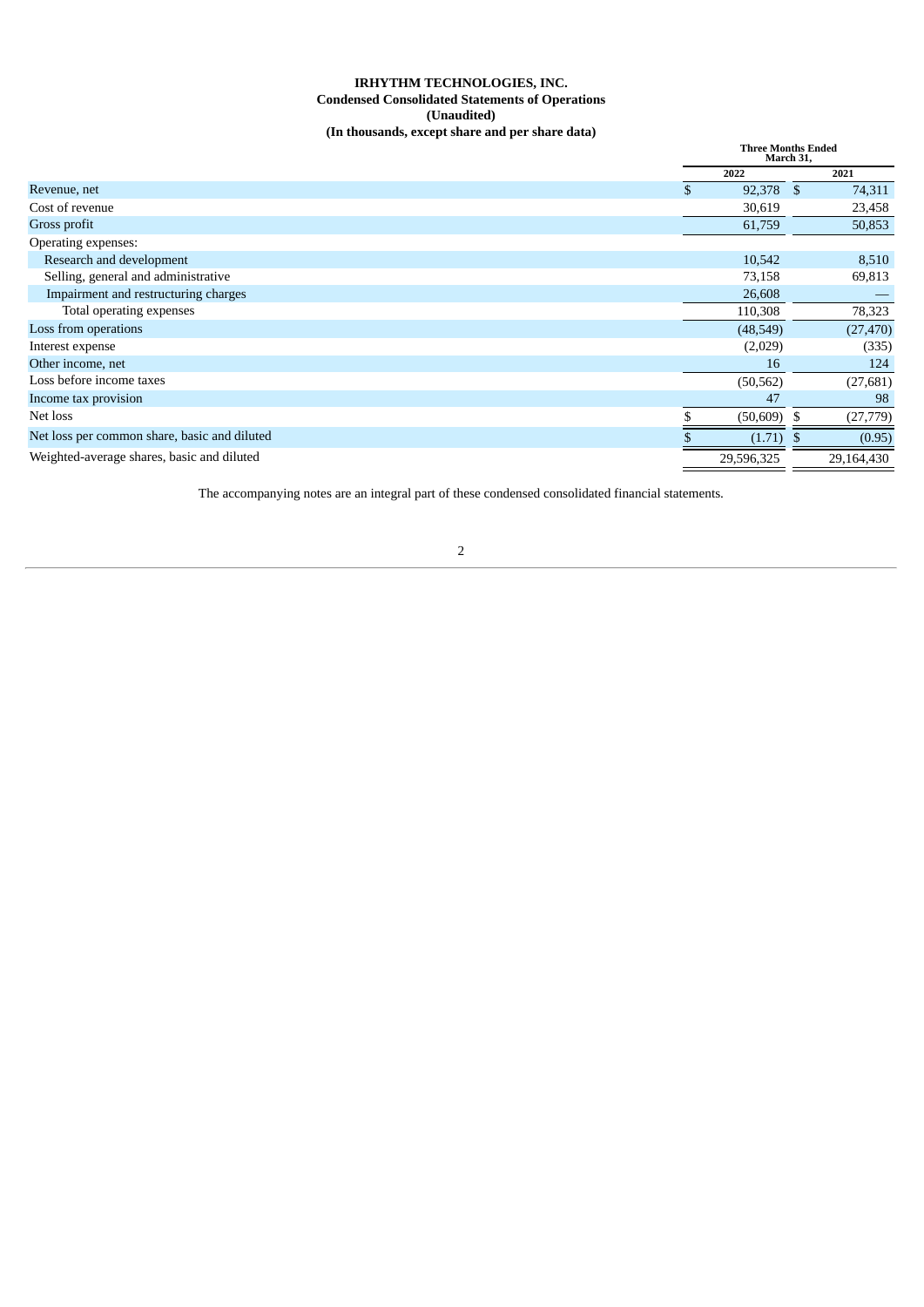## **IRHYTHM TECHNOLOGIES, INC. Condensed Consolidated Statements of Comprehensive Loss (Unaudited) (In thousands)**

| March 31.                                                                |          |
|--------------------------------------------------------------------------|----------|
| 2022                                                                     | 2021     |
| Net loss<br>$(50,609)$ \$<br>D.                                          | (27,779) |
| Other comprehensive income:                                              |          |
| Net change in unrealized gains on available-for-sale securities<br>(292) |          |
| Comprehensive loss<br>(50, 901)                                          | (27,778) |

<span id="page-6-0"></span>The accompanying notes are an integral part of these condensed consolidated financial statements.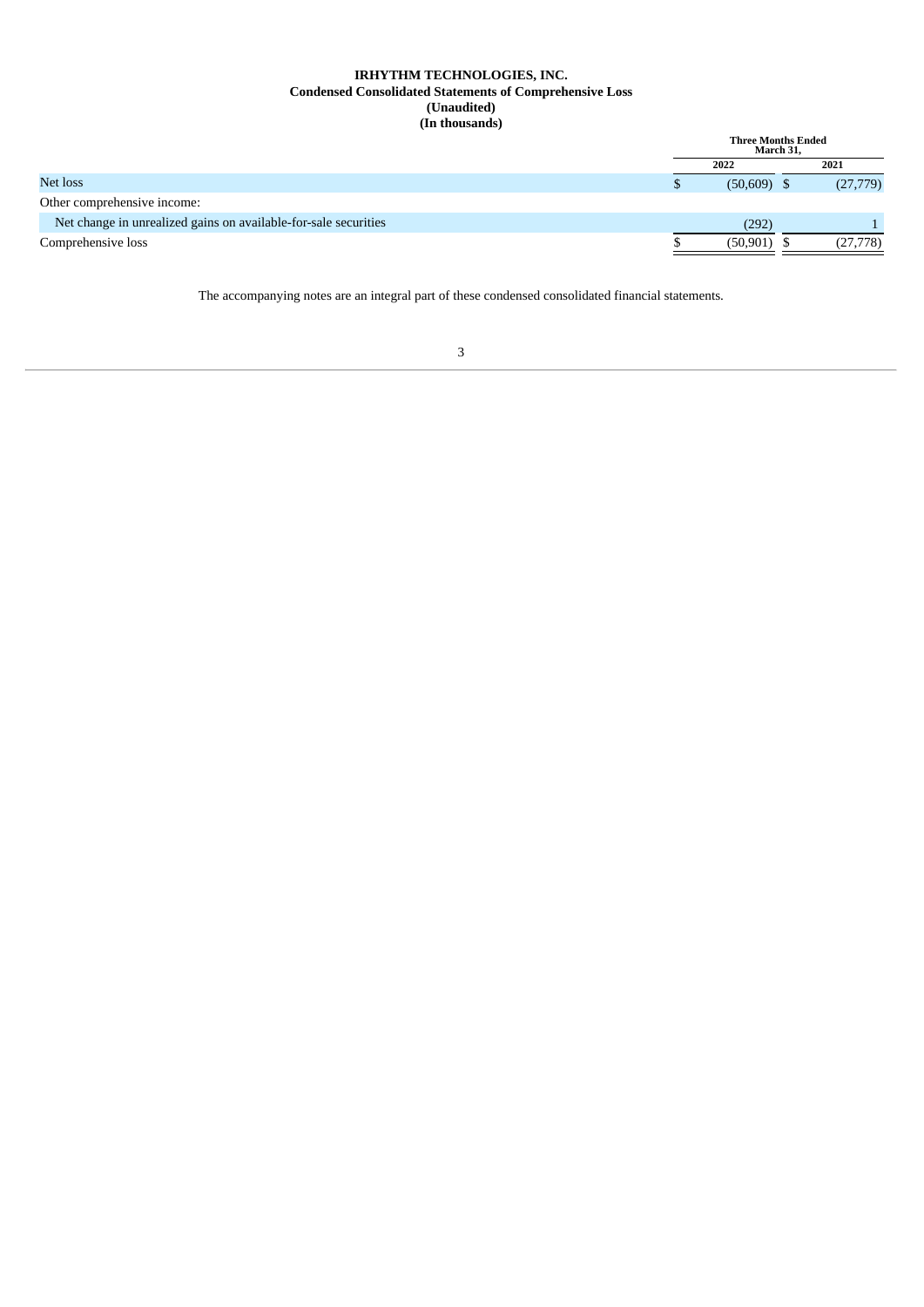## **IRHYTHM TECHNOLOGIES, INC. Condensed Consolidated Statements of Cash Flows (Unaudited) (In thousands)**

|                                                                                           | Three Months Ended March 31, |               |                           |           |  |
|-------------------------------------------------------------------------------------------|------------------------------|---------------|---------------------------|-----------|--|
|                                                                                           |                              | 2022          |                           | 2021      |  |
| <b>Cash flows from operating activities</b>                                               |                              |               |                           |           |  |
| Net loss                                                                                  | \$                           | $(50,609)$ \$ |                           | (27, 779) |  |
| Adjustments to reconcile net loss to net cash used in operating activities:               |                              |               |                           |           |  |
| Depreciation and amortization                                                             |                              | 3,143         |                           | 2,036     |  |
| Stock-based compensation                                                                  |                              | 13,903        |                           | 20,230    |  |
| Accretion of discounts on investments, net and other                                      |                              | 432           |                           | 498       |  |
| Provision for doubtful accounts and contractual allowances                                |                              | 14,022        |                           | 9,768     |  |
| Amortization of operating lease right-of-use assets                                       |                              | 6,547         |                           | 1,555     |  |
| Impairment charges                                                                        |                              | 23,164        |                           |           |  |
| Changes in operating assets and liabilities:                                              |                              |               |                           |           |  |
| Accounts receivable                                                                       |                              | (22, 878)     |                           | (39, 818) |  |
| Inventory                                                                                 |                              | (2, 377)      |                           | (1,608)   |  |
| Prepaid expenses and other current assets                                                 |                              | (146)         |                           | 387       |  |
| Other assets                                                                              |                              | (3,058)       |                           | (775)     |  |
| Accounts payable                                                                          |                              | (5,308)       |                           | 673       |  |
| <b>Accrued liabilities</b>                                                                |                              | (9,429)       |                           | (6, 140)  |  |
| Deferred revenue                                                                          |                              | (116)         |                           | 495       |  |
| Operating lease liabilities                                                               |                              | (6, 175)      |                           | (1, 364)  |  |
| Net cash used in operating activities                                                     |                              | (38, 885)     |                           | (41, 842) |  |
| <b>Cash flows from investing activities</b>                                               |                              |               |                           |           |  |
| Purchases of property and equipment                                                       |                              | (5,572)       |                           | (4,211)   |  |
| Purchases of available-for-sale investments                                               |                              | (45, 974)     |                           | (30,054)  |  |
| Sales of available-for-sale investments                                                   |                              | 15,019        |                           |           |  |
| Maturities of available-for-sale investments                                              |                              | 28,000        |                           | 151,300   |  |
| Net cash provided by (used in) investing activities                                       |                              | (8,527)       |                           | 117,035   |  |
| <b>Cash flows from financing activities</b>                                               |                              |               |                           |           |  |
| Payment of long-term debt                                                                 |                              | (21, 389)     |                           | (2, 917)  |  |
| Proceeds from term loan                                                                   |                              | 35,000        |                           |           |  |
| Proceeds from issuance of common stock in connection with employee equity incentive plans |                              | 1,076         |                           | 1,576     |  |
| Tax withholding upon vesting of restricted stock awards                                   |                              |               |                           | (25, 105) |  |
| Payments of issuance costs for long term debt                                             |                              | (51)          |                           |           |  |
| Net cash provided by (used in) financing activities                                       |                              | 14,636        |                           | (26, 446) |  |
| Net (decrease) increase in cash and cash equivalents                                      |                              | (32,776)      |                           | 48,747    |  |
| Cash and cash equivalents beginning of period                                             |                              | 127,562       |                           | 88,628    |  |
| Cash and cash equivalents end of period                                                   | \$                           | 94,786        | \$                        | 137,375   |  |
| Supplemental disclosures of cash flow information                                         |                              |               |                           |           |  |
| Interest paid                                                                             | \$                           | 1,967 \$      |                           | 331       |  |
| Non-cash investing and financing activities                                               |                              |               |                           |           |  |
| Property and equipment costs included in accounts payable and accrued liabilities         | \$                           | 225           | \$                        | 115       |  |
| Right-of-use assets obtained in exchange for operating lease liabilities                  | \$                           | 7,666         | \$                        | 5,757     |  |
| Capitalized stock-based compensation                                                      | $\mathbb{S}$                 | 1,250         | $\boldsymbol{\mathsf{S}}$ | 911       |  |

<span id="page-7-0"></span>The accompanying notes are an integral part of these condensed consolidated financial statements.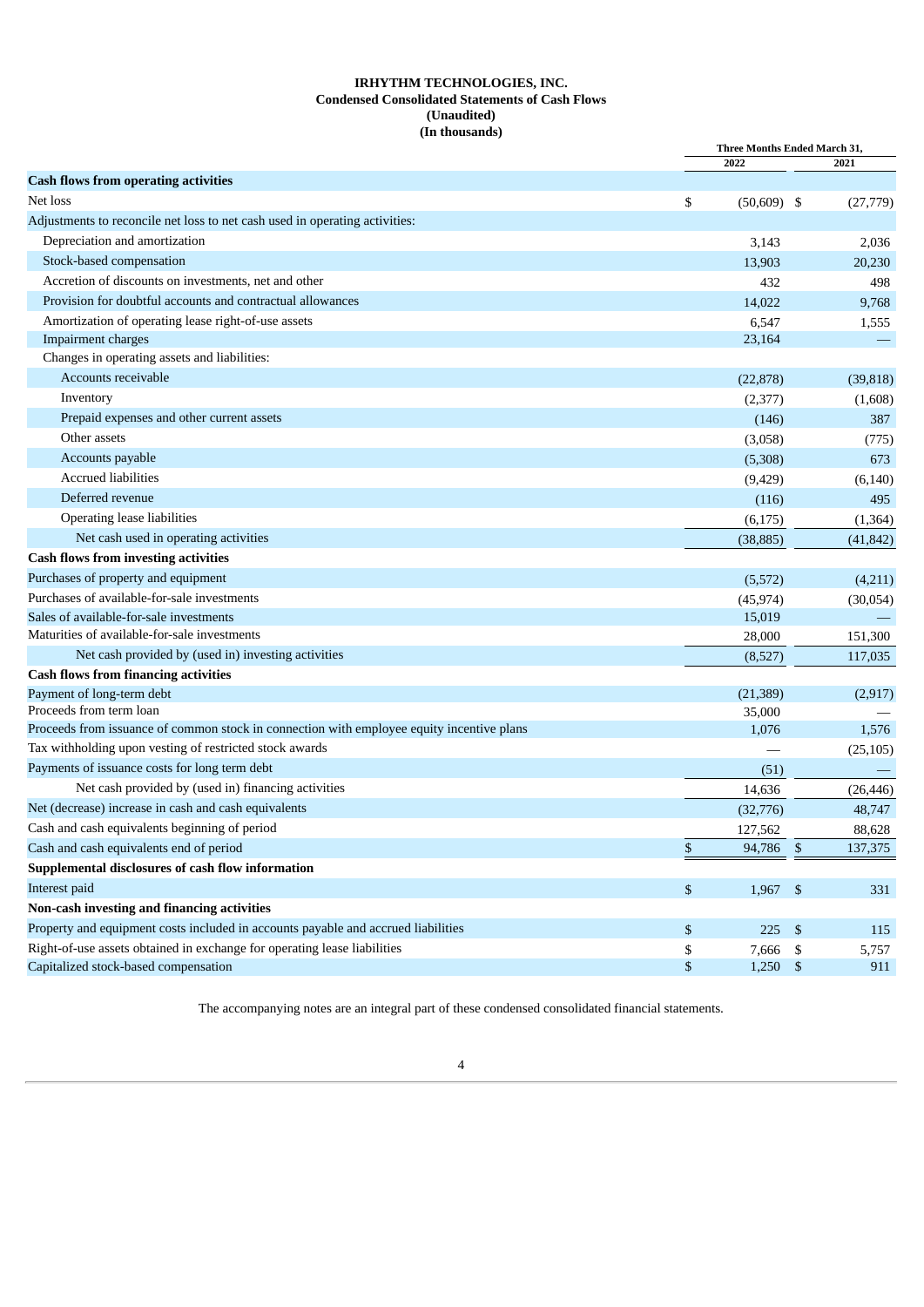## **IRHYTHM TECHNOLOGIES, INC. Condensed Consolidated Statement of Stockholders' Equity (Unaudited) (In thousands, except share data)**

|                                                                                     | <b>Common Stock</b> |   |        | <b>Additional Paid-In</b><br>Accumulated |                |  |                | <b>Accumulated Other</b><br>Comprehensive |        |  | <b>Total</b><br>Stockholders' |
|-------------------------------------------------------------------------------------|---------------------|---|--------|------------------------------------------|----------------|--|----------------|-------------------------------------------|--------|--|-------------------------------|
|                                                                                     | <b>Shares</b>       |   | Amount |                                          | <b>Capital</b> |  | <b>Deficit</b> |                                           | Income |  | <b>Equity</b>                 |
| <b>Balances at December 31, 2020</b>                                                | 29,019,350          | S | 27     | S                                        | 646,258        |  | (304, 684)     |                                           | 11     |  | 341,612                       |
| Issuance of common stock in connection<br>with employee equity incentive plans, net | 268,399             |   |        |                                          | 1,576          |  |                |                                           |        |  | 1,576                         |
| Tax withholding upon vesting of restricted<br>stock awards                          |                     |   |        |                                          | (25, 105)      |  |                |                                           |        |  | (25, 105)                     |
| Stock-based compensation expense                                                    |                     |   |        |                                          | 19,267         |  |                |                                           |        |  | 19,267                        |
| Net loss                                                                            |                     |   |        |                                          |                |  | (27, 779)      |                                           |        |  | (27, 779)                     |
| Net change in unrealized gain on<br>investments                                     |                     |   |        |                                          |                |  |                |                                           |        |  |                               |
| <b>Balances at March 31, 2021</b>                                                   | 29,287,749          |   | 27     |                                          | 641,996        |  | (332, 463)     |                                           | 12     |  | 309,572                       |
|                                                                                     |                     |   |        |                                          |                |  |                |                                           |        |  |                               |

|                                                                                     | <b>Common Stock</b> |  |        |   |                                      |  |                               |  | <b>Accumulated Other</b> | Total |                                |
|-------------------------------------------------------------------------------------|---------------------|--|--------|---|--------------------------------------|--|-------------------------------|--|--------------------------|-------|--------------------------------|
|                                                                                     | <b>Shares</b>       |  | Amount |   | <b>Additional Paid-In</b><br>Capital |  | Accumulated<br><b>Deficit</b> |  | Comprehensive<br>Income  |       | Stockholders'<br><b>Equity</b> |
| <b>Balances at December 31, 2021</b>                                                | 29,493,726          |  | 27     | S | 685,594                              |  | (406, 045)                    |  | $(61)$ \$                |       | 279,515                        |
| Issuance of common stock in connection<br>with employee equity incentive plans, net | 274,982             |  |        |   | 1,076                                |  |                               |  |                          |       | 1,076                          |
| Tax withholding upon vesting of restricted<br>stock awards                          |                     |  |        |   |                                      |  |                               |  |                          |       |                                |
| Stock-based compensation expense                                                    |                     |  |        |   | 15,152                               |  |                               |  |                          |       | 15,152                         |
| Net loss                                                                            |                     |  |        |   |                                      |  | (50,609)                      |  |                          |       | (50,609)                       |
| Net change in unrealized gain on<br>investments                                     |                     |  |        |   |                                      |  |                               |  | (292)                    |       | (292)                          |
| <b>Balances at March 31, 2022</b>                                                   | 29,768,708          |  | 27     |   | 701,822                              |  | (456, 654)                    |  | (353)                    |       | 244,842                        |

<span id="page-8-0"></span>The accompanying notes are an integral part of these condensed consolidated financial statements.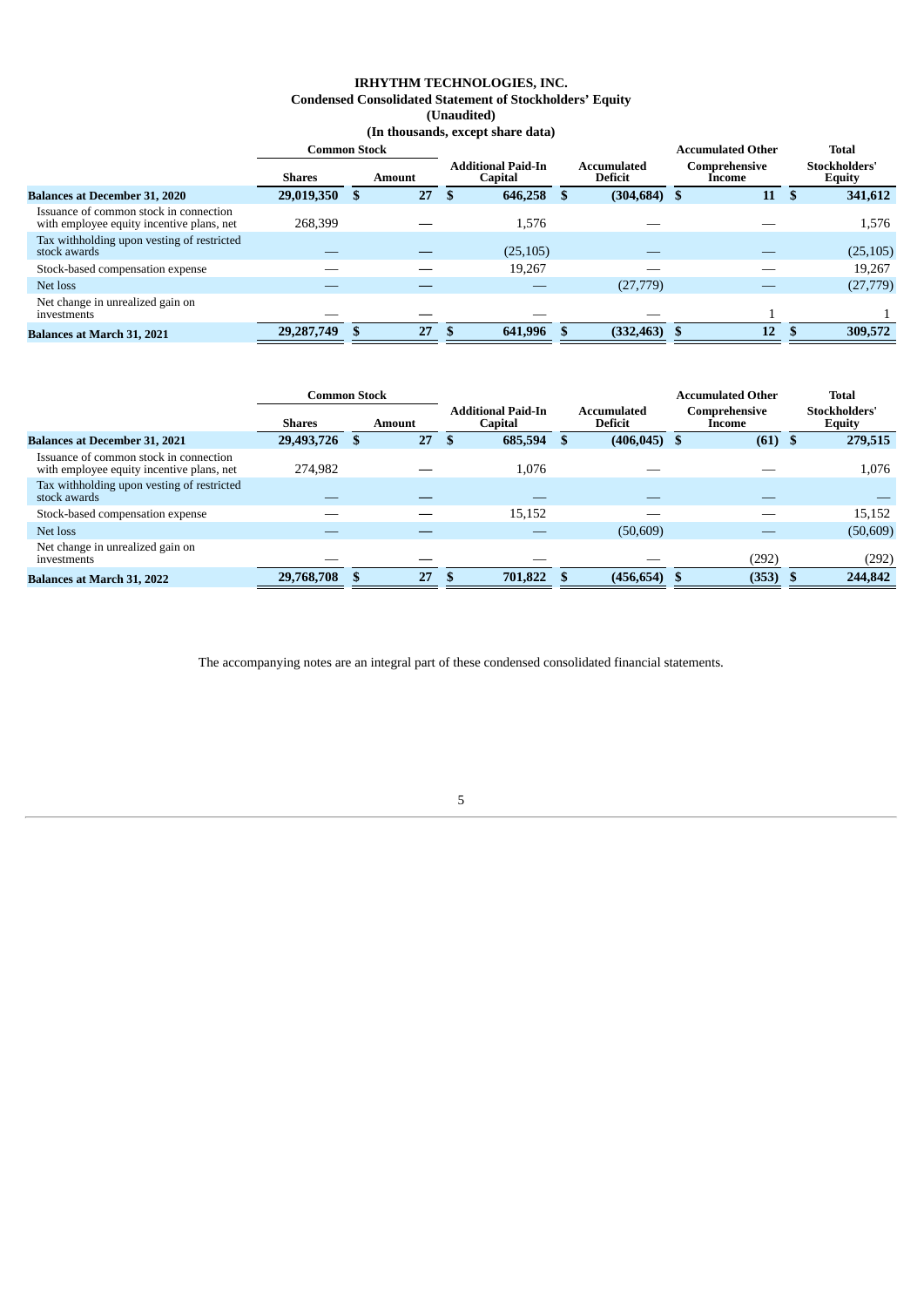#### **1. Organization and Description of Business**

iRhythm Technologies, Inc. (the "Company") was incorporated in the state of Delaware in September 2006. The Company is a digital healthcare company redefining the way cardiac arrhythmias are clinically diagnosed by combining wearable biosensing technology with cloud-based data analytics and deep-learning capabilities. The Company began commercial operations in the United States in 2008 following clearance by the U.S. Food and Drug Administration.

The Company is headquartered in San Francisco, California, which also serves as a clinical center. The Company has additional clinical centers in Lincolnshire, Illinois and Houston, Texas and a manufacturing facility in Cypress, California. In March 2016, the Company formed a wholly-owned subsidiary in the United Kingdom. Additionally, in June 2021, the Company formed a wholly-owned subsidiary in Singapore. The Company manages its operations as a single operating segment. Substantially all of the Company's assets are maintained in the United States. The Company derives substantially all of its revenue from the provision of services to customers in the United States.

## **2. Summary of Significant Accounting Policies**

#### *Basis of Presentation*

The accompanying financial statements have been prepared in accordance with generally accepted accounting principles in the United States of America ("U.S. GAAP") and applicable rules and regulations of the Securities and Exchange Commission (the "SEC") regarding interim financial reporting. As permitted under those rules, certain footnotes or other financial information that are normally required by GAAP have been condensed or omitted, and accordingly the balance sheet as of December 31, 2021, and related disclosures, have been derived from the audited consolidated financial statements at that date but do not include all of the information required by GAAP for complete consolidated financial statements. These unaudited condensed consolidated financial statements have been prepared on the same basis as the Company's annual consolidated financial statements and, in the opinion of management, reflect all adjustments (consisting only of normal recurring adjustments) that are necessary for the fair statement of the Company's condensed consolidated financial information. The results of operations for the three months ended March 31, 2022, are not necessarily indicative of the results to be expected for the year ending December 31, 2022, or for any other interim period or for any other future year.

The accompanying interim unaudited condensed consolidated financial statements and related financial information should be read in conjunction with the audited financial statements and the related notes thereto for the year ended December 31, 2021, included in the Company's annual report on Form 10-K, filed with the SEC on February 28, 2022.

## *Risks and Uncertainties*

## *COVID-19*

As a result of the COVID-19 pandemic, the Company has experienced significant business disruptions, restrictions on its ability to travel, reduction in access to customers due to diverted resources at hospitals, slower response times from payors who are also facing business interruptions, and shortened business hours as governments instituted prolonged shelter-in-place and/or self-quarantine mandates.

Government mandates related to the COVID-19 pandemic have impacted, and are expected to continue to impact, Company personnel and personnel at thirdparty manufacturing facilities in the United States and other countries, and the availability or cost of materials, which could disrupt our supply chain and reduce margins. While the Company has continued to deliver its Zio service by operating with remote employees and essential employees on site, an extended implementation of these government mandates could further impact the Company's ability to provide its Zio service effectively, and could impede the progress of all ongoing initiatives. Appropriate social distancing techniques and other measures at the Company's facilities have been implemented for employees who are required by job scope or who have chosen to return to the Company's facilities.

Government mandates related to the COVID-19 pandemic have impacted our claims and appeals and are expected to continue to impact payor processing times. This increase in response times may be due, in part, to staffing shortages at the payors.

The Company's remote work arrangements resulting from the COVID-19 pandemic and subsequent decision to pursue a sublease for its San Francisco headquarters resulted in an impairment of its right of use asset and related leasehold

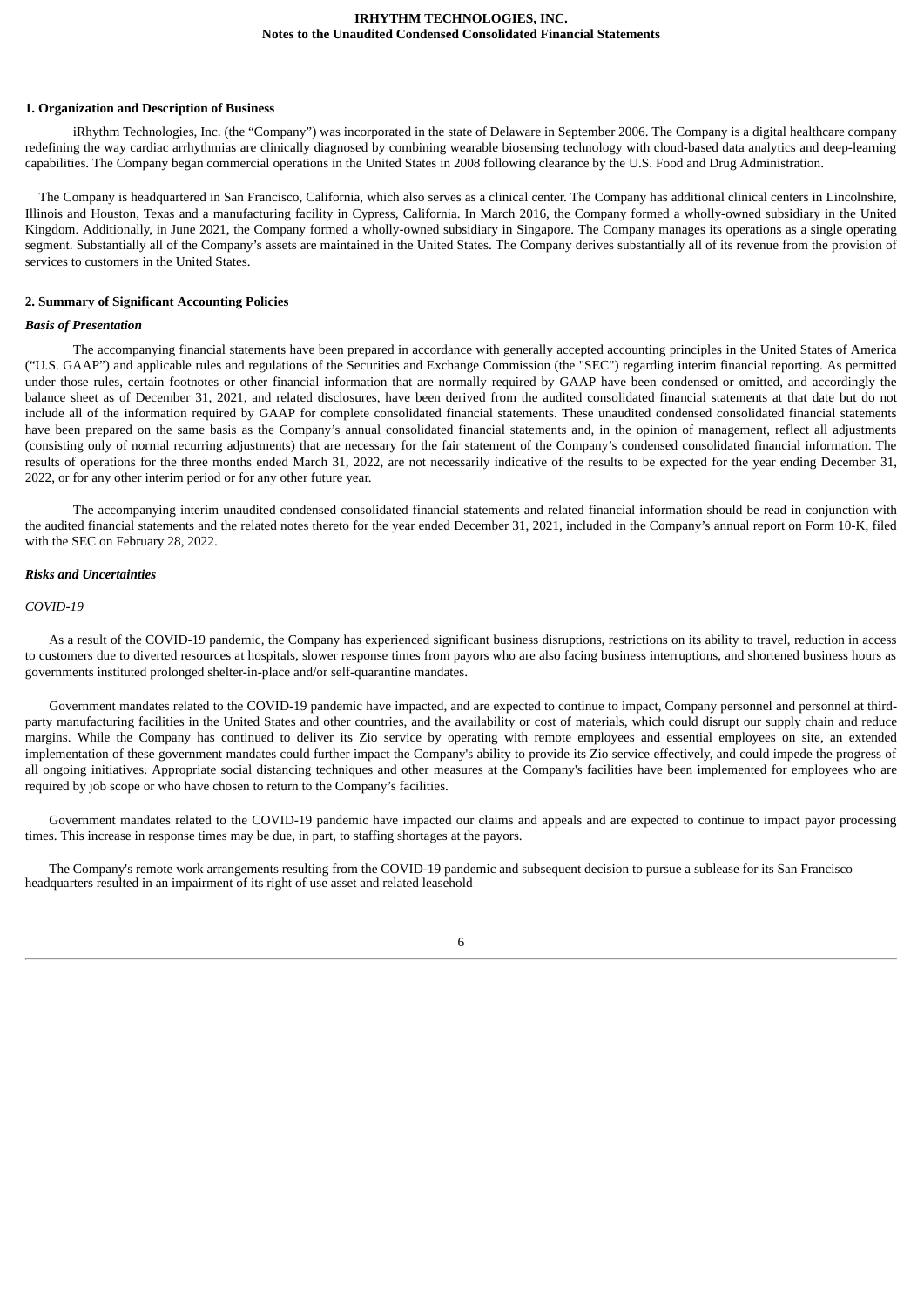improvements and furniture, and the Company expects additional impairment charges related to real property lease agreements may be incurred.

The Company is continuously reviewing its liquidity and anticipated capital requirements in light of the significant uncertainty created by the COVID-19 pandemic. The Company believes it will have adequate liquidity over the next 12 months to operate its business and to meet its cash requirements. As of March 31, 2022, the Company is in compliance with its debt covenants.

The ultimate impact of the COVID-19 pandemic is highly uncertain and subject to change. This impact is having a material, adverse impact on liquidity, capital resources, supply chain, operations and business and those of the third parties on which the Company relies, and could worsen over time. The extent to which the COVID-19 pandemic impacts the Company's results will depend on future developments, which are highly uncertain and cannot be predicted, including new information which may emerge concerning the severity of the COVID-19 pandemic and the actions to contain the COVID-19 pandemic or treat its impact, among others. The full extent of potential delays or impacts on the business, financial condition, cash flows and results of operations remains unknown.

#### *Reimbursement*

Government payors may change their coverage and reimbursement policies, and payment amounts, in a way that would prevent or limit reimbursement for the Zio service, which would significantly harm the Company. Government and other third-party payors require the Company to report the service for which it is seeking reimbursement by using a Current Procedural Terminology ("CPT"), a code-set maintained by the American Medical Association ("AMA"). For Zio XT, the Company had historically utilized temporary CPT codes (or Category III CPT codes) used for newly introduced technologies and specific to our category of diagnostic monitoring. The process to convert Category III CPT codes to Category I CPT codes is governed by the AMA and Centers for Medicare and Medicaid ("CMS"). On October 25, 2019, the AMA's CPT Editorial Panel established two new Category I CPT codes that are applicable to the Zio service and took effect on January 1, 2021. In November 2021, CMS published the Calendar Year 2022 Medicare Physician Fee Schedule Final Rule (the "2022 Final Rule"). In the Final Rule, CMS did not issue national pricing and continued carrier pricing for the calendar year 2022 on Category I CPT codes 93241, 93243, 93245 and 93247 for extended external ECG monitoring, the relevant codes for the Company's Zio XT service. CMS designated these codes for contractor pricing in calendar 2022, which means that prices will be determined regionally by each Medicare Administrative Contractor ("MAC" or "MACs").

Determinations of which products or services will be reimbursed under Medicare can be developed at the national level through a national coverage determination ("NCD") by CMS or at the local level through a local coverage determination ("LCD"), by one or more of the regional Medicare Administrative Contractors ("MACs") who are private contractors that process and pay claims on behalf of CMS for different regions. In the absence of a specific NCD, as is the case with Zio XT historically and for Calendar Year 2022 following the Final Rule, the MAC with jurisdiction over a specific geographic region will have the discretion to make an LCD. The Company is seeking to establish LCD pricing with one or more MACs for 2022 and will be subject to LCD pricing until CMS establishes a NCD.

In January 2022, Novitas Solutions, the MAC which covers the region where our Independent Diagnostic Testing Facility ("IDTF") in Houston, Texas is located, updated reimbursement rates for CPT codes 93243 and 93247 for the Houston jurisdiction to \$223 and \$233, respectively. These updated rates are retroactive to January 1, 2022. These rates were higher than the rates posted by Novitas in 2021 but continue to be significantly below our historical Medicare rates for our Zio XT service. In April 2022, National Government Services ("NGS"), the MAC which covers the region where our IDTF in Lincolnshire, Illinois is located, updated reimbursement rates for CPT codes 93243 and 93247 for the Suburban Chicago jurisdiction to \$334 and \$347, respectively. These updated rates are retroactive to April 1, 2022 and are higher than our historical Medicare rates for our Zio XT service. We are continuing to negotiate with MACs to establish higher pricing for the Category I CPT Codes but can offer no assurances as to the timing or outcome of those discussions.

Further, a reduction in coverage by Medicare could cause some commercial third-party payors to implement similar reductions in their coverage or level of reimbursement of the Zio service. Given the evolving nature of the healthcare industry and on-going healthcare cost reforms, the Company will continue to be subject to changes in the level of Medicare coverage for its products, and unfavorable coverage determinations at the national or local level could adversely affect its results of operations. Although a large majority of commercial customers have re-contracted the Zio XT service since the establishment of the Category I codes on January 1, 2021, matching pre-existing rates, if the Company is unsuccessful in improving the Medicare rates, the Company believes that commercial rates may begin to be more negatively impacted next year.

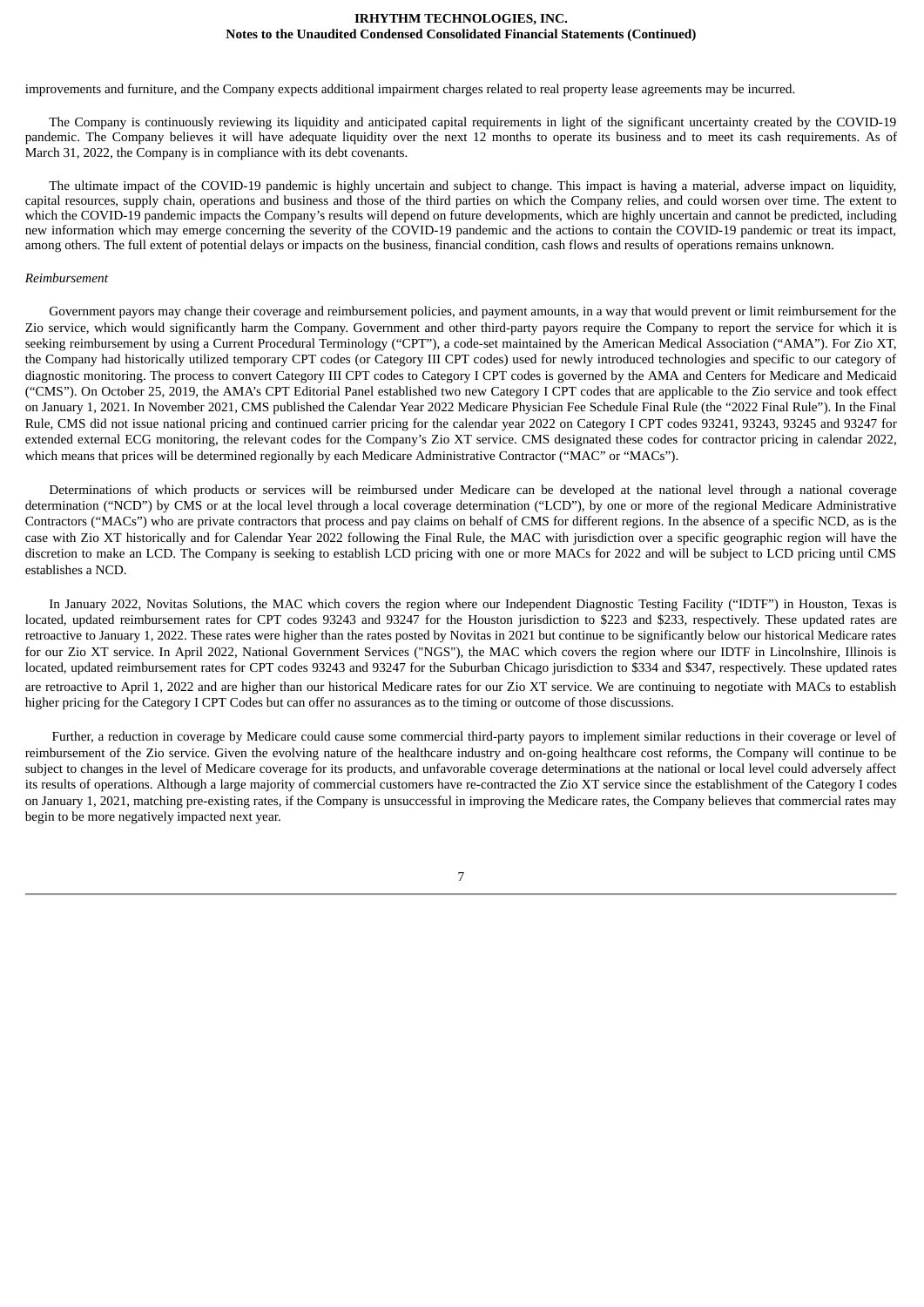If the Company is unable to achieve a level of revenues adequate to support its cost structure or is unable to reduce its overall cost structure, this could raise substantial doubts about the Company's ability to continue as a going concern.

#### *Supply Chain Constraints*

Economies worldwide have also seen other indirect COVID-19 pandemic related disruptions, including supply chain impacts, material inflation, and labor constraints in certain markets and geographies. Such economic disruption has had an adverse effect on the Company's business environment as increased lead times and component shortages have resulted in higher inventory costs. While the Company has increased inventory safety stock levels to help mitigate the delays and disruptions in supply, the Company cannot be certain that any prolonged, intensified, or worsened effect from the COVID-19 pandemic would not further impact its supply chain.

## *Use of Estimates*

The preparation of the consolidated financial statements in conformity with U.S. GAAP requires management to make estimates and assumptions that affect the reported amounts of assets and liabilities and disclosure of contingent assets and liabilities as of the date of the financial statements and the reported amounts of revenues and expenses during the reporting period. On an ongoing basis, management evaluates its estimates, including those related to revenue recognition, contractual allowances, allowance for doubtful accounts, the useful lives of property and equipment, the recoverability of long-lived assets including the estimated usage of the printed circuit board assemblies ("PCBAs"), the incremental borrowing rate for operating leases, accounting for income taxes, impairment of right-ofuse assets ("ROU assets"), and various inputs used in estimating stock-based compensation. Certain of these estimates are impacted by uncertainties surrounding COVID-19 such as revenue recognition, contractual allowances for revenue, allowance for doubtful accounts, and stock-based compensation. The Company bases these estimates on historical and anticipated results, trends, and various other assumptions that management believes are reasonable under the circumstances, including assumptions as to future events. Actual results may differ from those estimates.

For further details on estimates used to calculate the impairment on ROU assets, see *Note 6. Impairment and Restructuring Charges.*

## *Impairment of Long-Lived Assets*

The Company annually reviews long-lived assets for impairment or whenever events or changes in circumstances indicate that the carrying amount of an asset may not be recoverable. Recoverability is measured by comparing the carrying amount to the future net cash flows that the assets are expected to generate. If such assets are considered to be impaired, the impairment to be recognized is measured as the amount by which the carrying amount of the assets exceeds the projected discounted future net cash flows arising from the asset.

Any impairments to right of use assets, leasehold improvements, or other assets as a result of a sublease or other similar action are initially recognized when a decision to take such action is made and recorded as an operating expense. Similar to other long-lived assets, management tests ROU assets for impairment whenever events or changes in circumstances occur that could impact the recoverability of these assets. For ROU assets, such circumstances may include subleases that do not fully recover the costs of the associated leases or commitments to sublease a property. For the three months ended March 31, 2022, the Company recorded \$23.2 million of long-lived asset impairment charges in the consolidated statement of operations. See Note 6. *Impairment and Restructuring Charges.*

## *Accounts Receivable, Allowance for Doubtful Accounts and Contractual Allowances*

Accounts receivable includes amounts due to the Company from healthcare institutions, third-party payors, and government payors and their related patients, due to the Company's normal business activities. Accounts receivable is reported on the consolidated balance sheets net of an estimated allowance for doubtful accounts and contractual allowances.

The Company establishes an allowance for doubtful accounts for estimated uncollectible receivables based on its assessment of the collectability of customer accounts and recognizes the provision as a component of selling, general and administrative expenses. The Company records a provision for contractual allowances based on the estimated differences between contracted amounts and expected collection rates. Such provisions are based on the Company's historical experience and are reported as a reduction of revenue.

The Company regularly reviews the allowances by considering factors such as historical experience, credit quality, the age of the accounts receivable balances, and current economic conditions that may affect a customer's ability to pay.

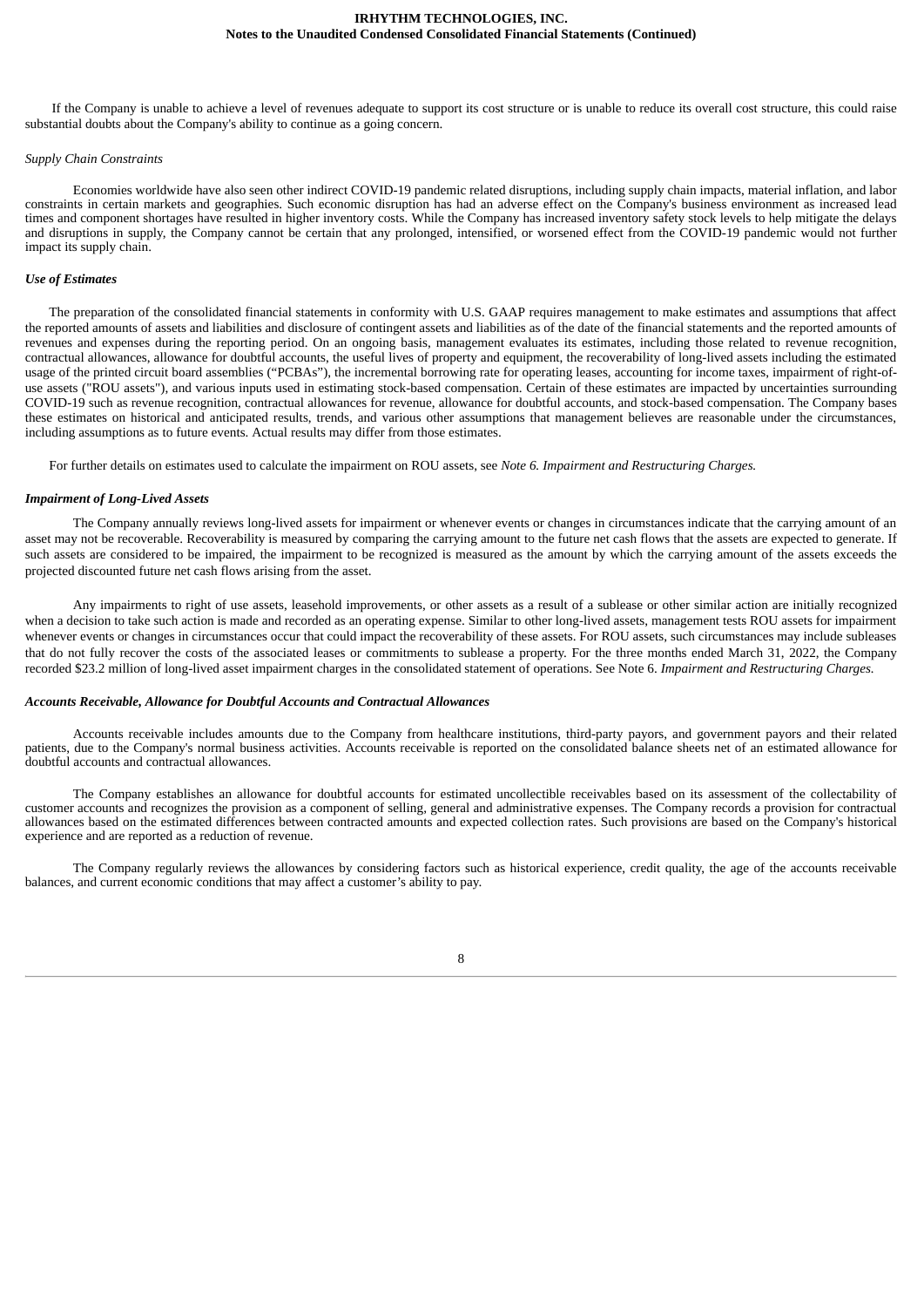The Company submitted the majority of Zio XT claims from the first and second quarter of 2021 on a delayed basis due to the CPT code transition and uncertainty over reimbursement rates. Claims were being held due to a combination of negotiations with payors and administrative delays in processing payments. Most of the held claims were released and submitted by the end of the second quarter of 2021. As of March 31, 2022, uncollected claims as a result of the CPT code transition were \$12.9 million. For the contracted portfolio, once submitted, the number of claims from the first half of 2021 which contained differences between the submitted price and reimbursement rate and overall denials increased significantly compared to our historical experience as a result of CPT code transition issues with the payors. The Company continues to work with the payors to collect on these claims, and the collection cycle for these claims is significantly longer than usual. This makes the timing of the Company's collections more difficult to predict. While the Company believes it has properly estimated the impact to our contractual allowances and allowance for doubtful accounts, inherent uncertainty caused by the longer-collection cycle and claims adjudication process could result in additional provisions for contractual allowances and doubtful accounts which would negatively impact the Company's results of operations in future periods.

The following table presents the changes in the allowance for doubtful accounts (in thousands):

|                                                           | <b>Three Months Ended</b><br><b>March 31, 2022</b> | <b>Year Ended December 31.</b><br>2021 | <b>Three Months Ended</b><br><b>March 31, 2021</b> |
|-----------------------------------------------------------|----------------------------------------------------|----------------------------------------|----------------------------------------------------|
| Balance, beginning of period                              | 14.012                                             | 12.711                                 | 12.711                                             |
| Add: provision for doubtful accounts                      | 4.413                                              | 9,615                                  | 3,095                                              |
| Less: write-offs, net of recoveries and other adjustments | (60)                                               | (8,314)                                | (3,046)                                            |
| Balance, end of period                                    | 18.365                                             | 14.012                                 | 12,760                                             |

The following table presents the changes in the contractual allowance (in thousands):

|                                           | Three Months Ended<br><b>March 31, 2022</b> | <b>Year Ended December 31,</b><br>2021 | Three Months Ended<br><b>March 31, 2021</b> |
|-------------------------------------------|---------------------------------------------|----------------------------------------|---------------------------------------------|
| Balance, beginning of period              | 31,274                                      | 21,281                                 | 21,281                                      |
| Add: provision for contractual allowances | 9.609                                       | 27.459                                 | 6.673                                       |
| Less: realized contractual adjustments    | (26)                                        | (17, 466)                              | (3, 185)                                    |
| Balance, end of period                    | 40.857                                      | 31.274                                 | 24.769                                      |

#### *Concentrations of Risk*

## *Credit Risk*

Financial instruments that potentially subject the Company to a concentration of credit risk consist primarily of cash and cash equivalents, investments and accounts receivable. Cash balances are deposited in financial institutions which, at times may be in excess of federally insured limits. Cash equivalents are invested in highly-rated money market funds. The Company invests in a variety of financial instruments, such as but not limited to, U.S. government securities, corporate notes, commercial paper and, by policy, limits the amount of credit exposure with any one financial institution or commercial issuer. The Company has not experienced any material losses on its deposits of cash and cash equivalents or investments.

Concentrations of credit risk with respect to accounts receivable are limited due to the large number of customers comprising the Company's customer base and their dispersion across many geographies. The Company does not require collateral. The Company records an allowance for doubtful accounts based on the assessment of the collectability of customer accounts, considering factors such as historical experience, credit quality, the age of the accounts receivable balances, and current economic conditions that may affect a customer's ability to pay. Centers for Medicare and Medicaid Services ("CMS"), accounted for approximately 22% and 14% of the Company's revenue for the three months ended March 31, 2022 and 2021, respectively. CMS accounted for 16% and 8% of accounts receivable at March 31, 2022 and December 31, 2021, respectively.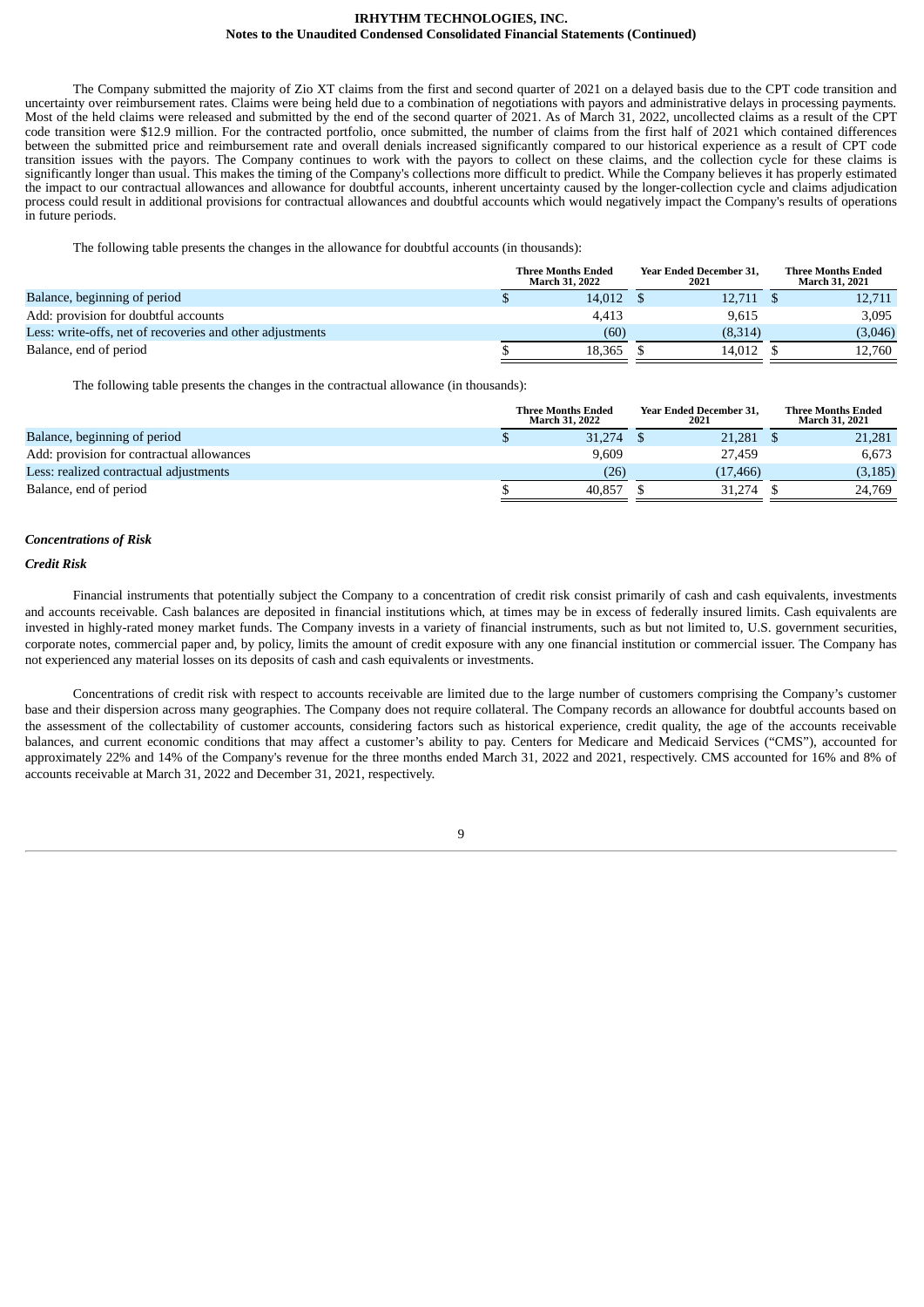#### *Revenue Recognition*

The Company's revenue is generated primarily from the provision of its ambulatory cardiac rhythm monitoring service, the Zio XT service. The Zio XT is an ambulatory cardiac rhythm monitoring service that has a patient wear period of up to 14 days and is billable when the monitoring reports are delivered to the healthcare provider, which is also when the service is complete, and the Company recognizes revenue. The time from when the patient has the Zio XT device applied to the time the report is posted is generally around 25 days. The Company has concluded that the Zio XT service is one performance obligation on the basis that the customer cannot benefit from each component of the service on its own or together with other resources that are readily available to the customer.

The Zio AT mobile cardiac telemetry monitor, a wearable patch-based biosensor, offers what the Zio XT offers plus the additional capability of transmissions during the wear period to assist physicians in diagnosing and treating patients that require more timely action. During the wear period, physicians will receive notifications if there are significant events that meet predetermined arrhythmia detection criteria. The Zio AT service revenue is recognized over the prescription period and delivery of an electronic Zio report with two performance obligations.

The Company recognizes as revenue the amount of consideration to which it expects to be entitled in exchange for performing the Zio service. The consideration the Company is entitled to varies by portfolio, as further defined below, and includes estimates that require significant judgment by management. A unique aspect of healthcare is multiple parties' involvement in the service transaction. In addition to the patient, often a third-party, for example, a commercial or governmental payor or healthcare institution, will pay the Company for some or all of the service on the patient's behalf. Separate contractual arrangements exist between the Company and third-party payors that establish amounts the third-party payor will pay on behalf of a patient for covered services rendered.

A small portion of the Company's transactions are covered by third-party payors with whom there is neither a contractual agreement nor an established amount that the third-party payor will pay. In determining the collectability and transaction price for its service, the Company considers factors such as insurance claims which are adjudicated as allowable under the applicable policy and payment history from both payors and patient out-of-pocket costs, payor coverage, whether there is a contract between the payor or healthcare institution and the Company, historical amount received for the service, and any current developments or changes that could impact reimbursement and healthcare institution payments. Certain of these factors are forms of variable consideration which are only included in the transaction price to the extent it is probable that a significant reversal of cumulative revenue will not occur when the uncertainty associated with the variable consideration is subsequently resolved.

A summary of the payment arrangements with third-party payors and healthcare institutions is as follows:

- Contracted third-party payors The Company has contracts with negotiated prices for services provided to patients with commercial healthcare insurance coverage.
- CMS The Company has received independent diagnostic testing facility approval from regional Medicare Administrative Contractors and will receive reimbursement per the relevant CPT code rates for the services rendered to the patient covered by CMS.
- Non-contracted third-party payors Non-contracted commercial and government payors often reimburse out-of-network rates provided under the relevant CPT codes on a case-by-case basis. The transaction price used for determining revenue recognition is based on factors including an average of the Company's historical collection experience for its non-contracted services. This rate is reviewed at least quarterly.
- Healthcare institutions Healthcare institutions are typically hospitals or physician practices in which the Company has negotiated amounts for its monitoring services, including certain governmental agencies such as the Veterans Administration and Department of Defense.

The Company is utilizing the portfolio approach practical expedient under ASC 606 for revenue recognition whereby services provided under each of the above payor types form a separate portfolio. The Company accounts for the contracts within each portfolio as a collective group rather than individual contracts. Based on history with these portfolios and the similar nature and characteristics of the patients within each portfolio, the Company has concluded that the financial statement effects are not materially different than if accounting for revenue on a contract-by-contract basis.

For contracted and CMS portfolios, the Company recognizes revenue, net of contractual allowances, and recognizes an allowance for doubtful accounts for uncollectible patient accounts receivable. The transaction price is determined based on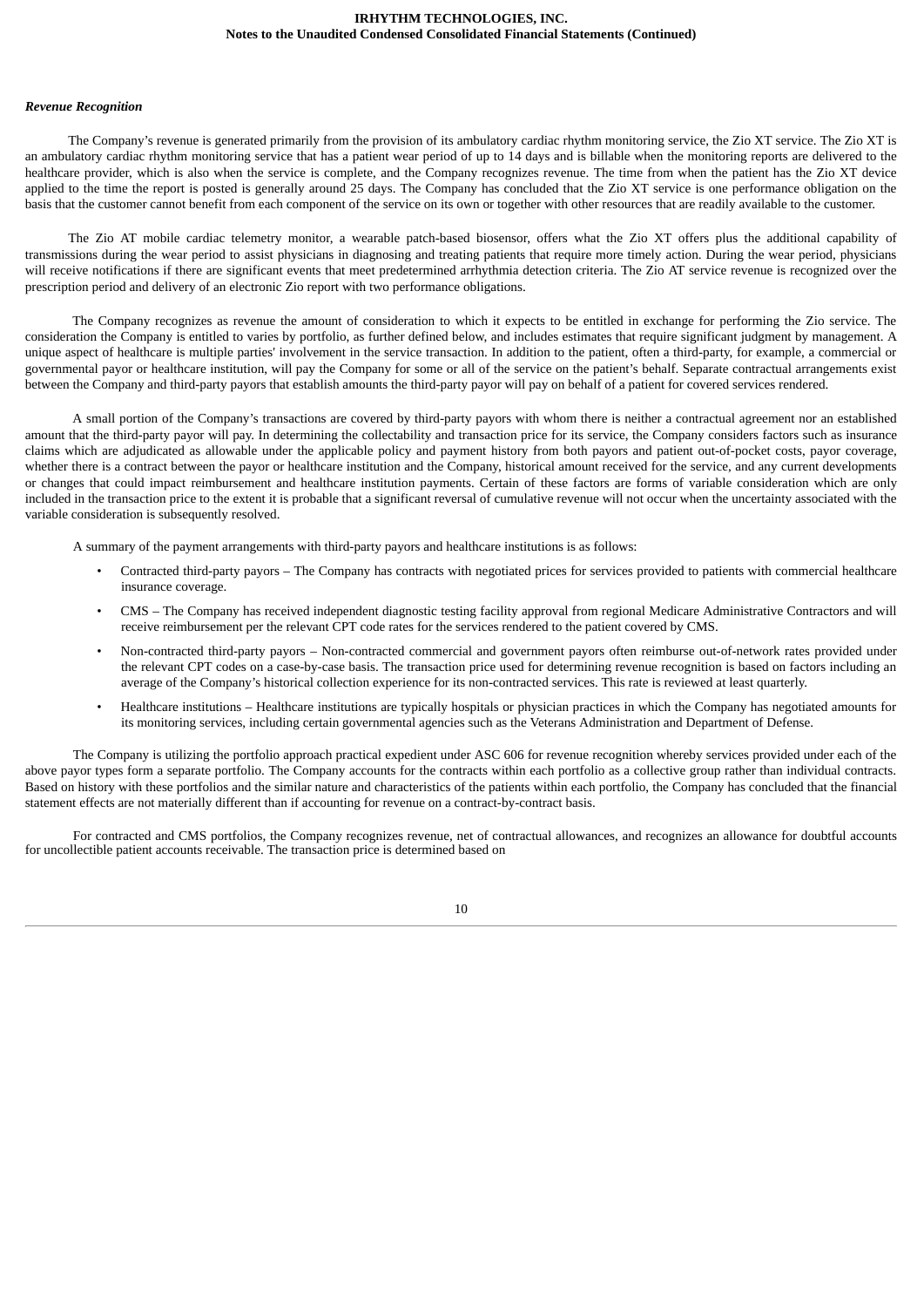negotiated rates, and the Company has historical experience of collecting substantially all of these contracted rates. These contracts also impose a number of obligations regarding billing and other matters, and the Company's noncompliance with a material term of such contracts may result in a denial of the claim. The Company accounts for denied claims as a form of variable consideration that is included as a reduction to the transaction price recognized as revenue. The Company estimates the denied claims, which require management judgment. The estimated denied claims are based on historical information, and judgment includes the historical period utilized. The Company monitors the estimated denied claims against the latest available information, and subsequent changes to the estimated denied claims are recorded as an adjustment to revenue in the periods during which such changes occur. Delays in claims submissions could lead to an increase in denials if the Company misses the payors' filing deadlines and could result in a reduction in the Company's receipt of payments. Historical cash collection indicates that it is probable that substantially all of the transaction price, less the estimate of denied claims, will be received. Contracted payors may require that the Company bill patient co-payments and deductibles and from time to time the Company may not be able to collect such amounts due to credit risk. The Company provides for estimates of uncollectible patient accounts receivable, based upon historical experience where judgment includes the historical period utilized, at the time revenue is recognized, with such provisions presented as bad debt expense within the selling, general and administrative line item of the consolidated statement of operations. Adjustments to these estimates for actual experience are also recorded as an adjustment to bad debt expense.

As discussed in the *Accounts Receivable, Allowance for Doubtful Accounts and Contractual Allowances* section above, the inherent uncertainty caused by longer-collection cycle and claims adjudication process related to delays in submission because of the CPT code transition in 2021 could result in additional provisions for contractual allowances and doubtful accounts which would negatively impact the Company's results of operations in future periods.

For non-contracted portfolios, the Company is providing an implicit price concession due to the lack of a contracted rate with the underlying payor, the result of which requires the Company to estimate the transaction price based on historical cash collections utilizing the expected value method. All subsequent adjustments to the transaction price are recorded as an adjustment to revenue.

For healthcare institutions, the transaction price is determined based on negotiated rates, and the Company has historical experience collecting substantially all of these contracted rates. Historical cash collection indicates that it is probable that substantially all of the transaction price will be received. As such, the Company is not providing an implicit price concession but, rather, has chosen to accept the risk of default, and any subsequent uncollected amounts are recorded as bad debt expense.

## *Disaggregation of Revenue*

The Company disaggregates revenue from contracts with customers by payor type. The Company believes these categories aggregate the payor types by nature, amount, timing and uncertainty of its revenue streams. Disaggregated revenue by payor type and major service line for three months ended March 31, 2022 and March 31, 2021 were as follows (in thousands):

|                                   | Three Months Ended March 31. |  |        |  |  |  |
|-----------------------------------|------------------------------|--|--------|--|--|--|
|                                   | 2022                         |  | 2021   |  |  |  |
| Contracted third-party payors     | 51,751                       |  | 46,592 |  |  |  |
| Non-contracted third-party payors | 5,487                        |  | 5,278  |  |  |  |
| Centers for Medicare & Medicaid   | 20,062                       |  | 10,177 |  |  |  |
| <b>Healthcare Institutions</b>    | 15,078                       |  | 12,264 |  |  |  |
| Total                             | 92,378                       |  | 74.311 |  |  |  |
|                                   |                              |  |        |  |  |  |

## *Contract Liabilities*

ASC 606 requires an entity to present a revenue contract as a contract liability when the Company has an obligation to transfer goods or services to a customer for which the Company has received consideration from the customer, or an amount of consideration from the customer is due and unconditional (whichever is earlier).

Certain of the Company's customers pay the Company directly for the Zio XT service upon shipment of devices. Such advance payments are contract liabilities and are recorded as deferred revenue on the Condensed Balance Sheets and revenue is recognized when reports are delivered to the healthcare provider. During the three months ended March 31, 2022, \$2.7 million

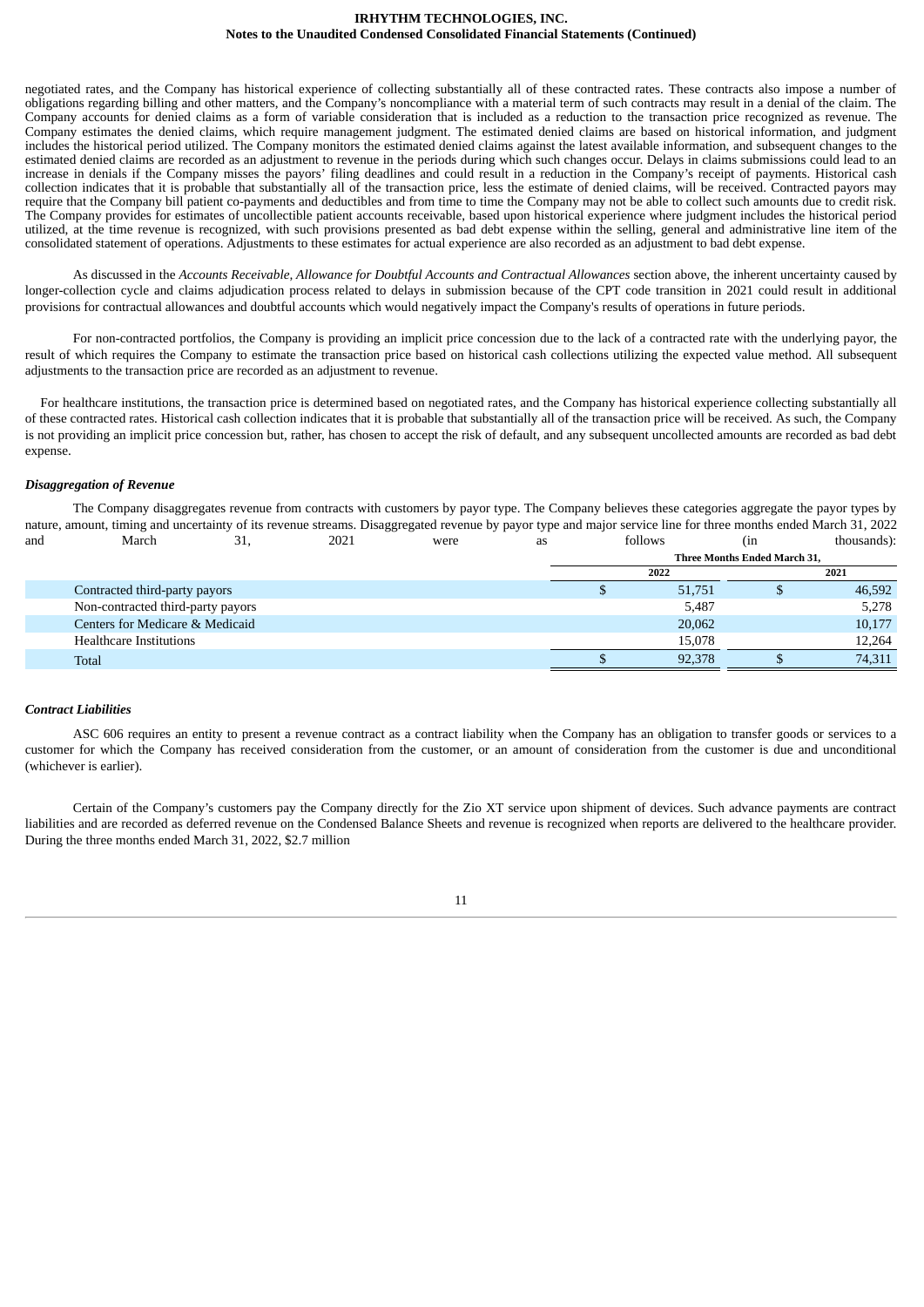relating to the contract liability balance at the beginning of 2022 was recognized as revenue. During the three months ended March 31, 2021, \$0.9 million included in the contract liability balance at the beginning of 2021 was recognized as revenue.

#### *Contract Costs*

Under ASC 340, the incremental costs of obtaining a contract with a customer are recognized as an asset. Incremental costs of obtaining a contract are those costs that an entity incurs to obtain a contract with a customer that it would not have incurred if the contract had not been obtained.

The Company's current commission programs are considered incremental. However, as a practical expedient, ASC 340 permits the Company to immediately expense contract acquisition costs, as the asset that would have resulted from capitalizing these costs will be amortized in one year or less.

#### *Stock-based Compensation*

The Company measures its stock-based awards made to employees based on the estimated fair values of the awards as of the grant date. The fair value of market condition awards is determined using the Monte-Carlo option pricing model and the fair value of stock options is determined using the Black-Scholes option pricing model. Stock-based compensation expense is recognized over the requisite service period using the straight-line method and is based on the value of the portion of stock-based payment awards that is ultimately expected to vest. As such, the Company's stock-based compensation is reduced for the estimated forfeitures at the date of grant and revised, if necessary, in subsequent periods if actual forfeitures differ from those estimates. For restricted stock, the compensation cost for these awards is based on the closing price of the Company's common stock on the date of grant, and recognized as compensation expense on a straight-line basis over the requisite service period.

The Company recognizes compensation expense related to the Employee Stock Purchase Plan ("ESPP") based on the estimated fair value of the options on the date of grant, net of estimated forfeitures. The Company estimates the grant date fair value, and the resulting stock-based compensation expense, using the Black-Scholes option pricing model for each purchase period. The grant date fair value is expensed on a straight-line basis over the offering period.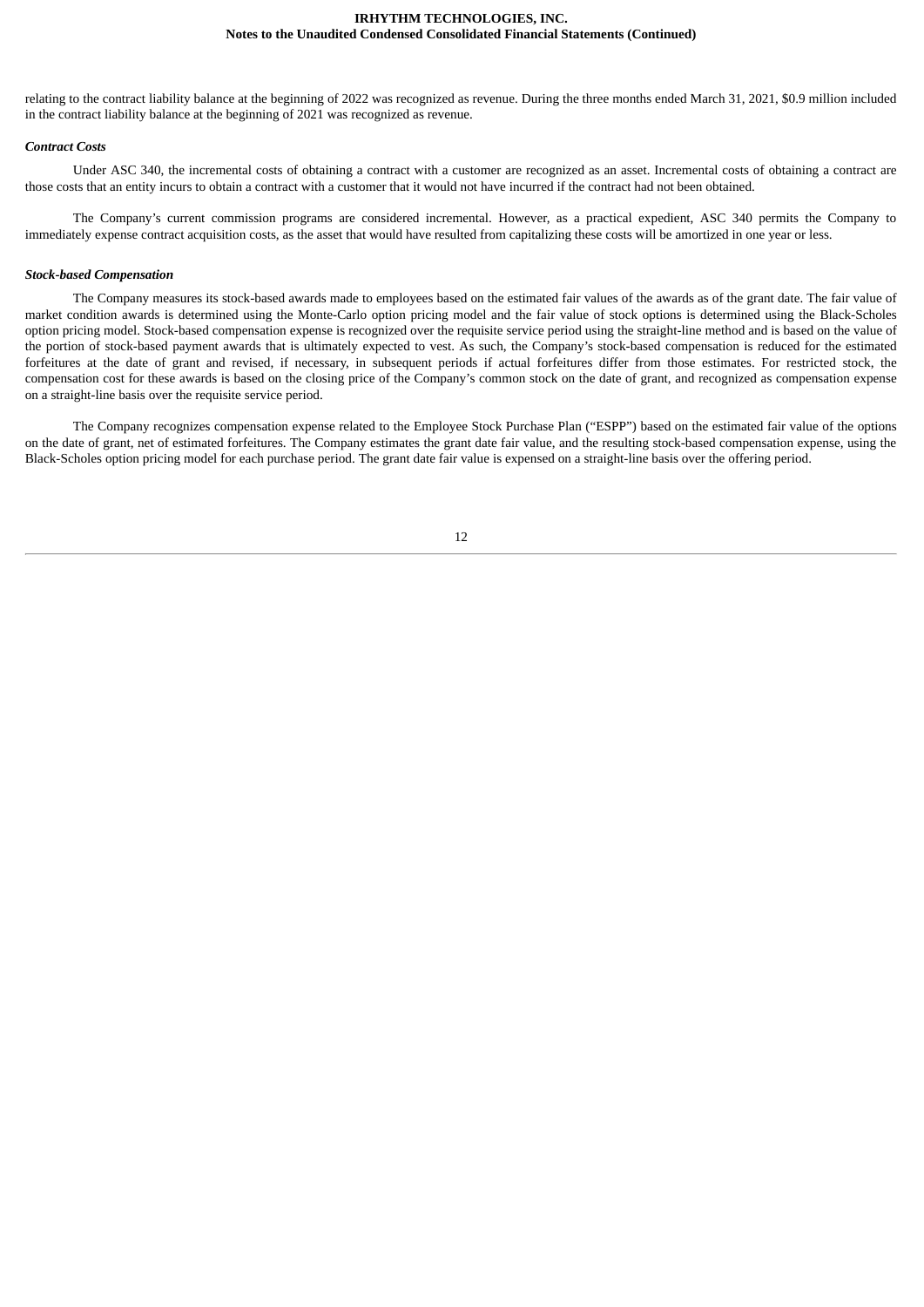## **3. Cash Equivalents and Investments**

The fair value of cash equivalents and available-for-sale investments at March 31, 2022 and December 31, 2021, were as follows (in thousands):

|                                                           |                  |                  |                | March 31, 2022           |        |        |              |                   |  |
|-----------------------------------------------------------|------------------|------------------|----------------|--------------------------|--------|--------|--------------|-------------------|--|
|                                                           | <b>Amortized</b> |                  |                | <b>Gross Unrealized</b>  |        |        |              | <b>Estimated</b>  |  |
|                                                           |                  | Cost             |                | Gains                    | Losses |        |              | <b>Fair Value</b> |  |
| Money market funds                                        | \$               | 42,589           | $\mathfrak{S}$ | $\frac{1}{2}$            | \$     |        | \$           | 42,589            |  |
| U.S. government securities                                |                  | 88,328           |                | 5                        |        | (322)  |              | 88,011            |  |
| Corporate notes                                           |                  | 13,039           |                |                          |        | (36)   |              | 13,003            |  |
| Commercial paper                                          |                  | 12,984           |                |                          |        |        |              | 12,984            |  |
| Total cash equivalents and available-for-sale investments |                  | 156,940          | -S             | 5                        | \$     | (358)  | \$           | 156,587           |  |
| Classified as:                                            |                  |                  |                |                          |        |        |              |                   |  |
| Cash equivalents                                          |                  |                  |                |                          |        |        | \$           | 42,589            |  |
| Short-term investments                                    |                  |                  |                |                          |        |        |              | 113,998           |  |
| Total cash equivalents and available-for-sale investments |                  |                  |                |                          |        |        |              | 156,587           |  |
|                                                           |                  |                  |                | <b>December 31, 2021</b> |        |        |              |                   |  |
|                                                           |                  | <b>Amortized</b> |                | <b>Gross Unrealized</b>  |        |        |              | <b>Estimated</b>  |  |
|                                                           |                  | Cost             |                | Gains                    |        | Losses |              | <b>Fair Value</b> |  |
| Money market funds                                        | \$               | 110,137          | $\mathfrak{S}$ |                          | \$     |        | \$           | 110,137           |  |
| U.S. government securities                                |                  | 50,490           |                |                          |        | (46)   |              | 50,444            |  |
| Corporate notes                                           |                  | 31,158           |                |                          |        | (15)   |              | 31,143            |  |
| Commercial paper                                          |                  | 29,982           |                |                          |        |        |              | 29,982            |  |
| Total cash equivalents and available-for-sale investments | \$               | 221,767          | $\mathfrak{S}$ |                          | \$     | (61)   | <sup>S</sup> | 221,706           |  |
| Classified as:                                            |                  |                  |                |                          |        |        |              |                   |  |

| Cash equivalents                                          | 110.137 |
|-----------------------------------------------------------|---------|
| Short-term investments                                    | 111.569 |
| Total cash equivalents and available-for-sale investments | 221,706 |

The following table summarizes the fair value of the Company's cash equivalents, short-term and long-term marketable securities classified by maturity (in thousands):

|                                                           | March 31.<br>2022 | December 31,<br>2021 |
|-----------------------------------------------------------|-------------------|----------------------|
| Due within one year                                       | 156.587           | 221,706              |
| Due after one year through three years                    | __                |                      |
| Total cash equivalents and available-for-sale investments | 156.587           | 221,706              |

There were no available-for-sale securities that were in an unrealized loss position for more than twelve months as of March 31, 2022. Unrealized losses as of March 31, 2022, and December 31, 2021, were not material. Available-for-sale securities held as of March 31, 2022, had a weighted average maturity of 111 days. At March 31, 2022, eleven investments were in an unrealized loss position and no investments have been in an unrealized loss position for more than one year.

## **4. Fair Value Measurements**

The Company discloses and recognizes the fair value of its assets and liabilities using a hierarchy that prioritizes the inputs to valuation techniques used to measure fair value. Fair value is defined as the price that would be received to sell an asset or paid to transfer a liability (an exit price) in an orderly transaction between market participants at the reporting date. The hierarchy gives the highest priority to valuations based upon unadjusted quoted prices in active markets for identical assets or liabilities (Level 1 measurements) and the lowest priority to valuations based upon unobservable inputs that are significant to the valuation (Level 3 measurements). The guidance establishes three levels of the fair value hierarchy as follows: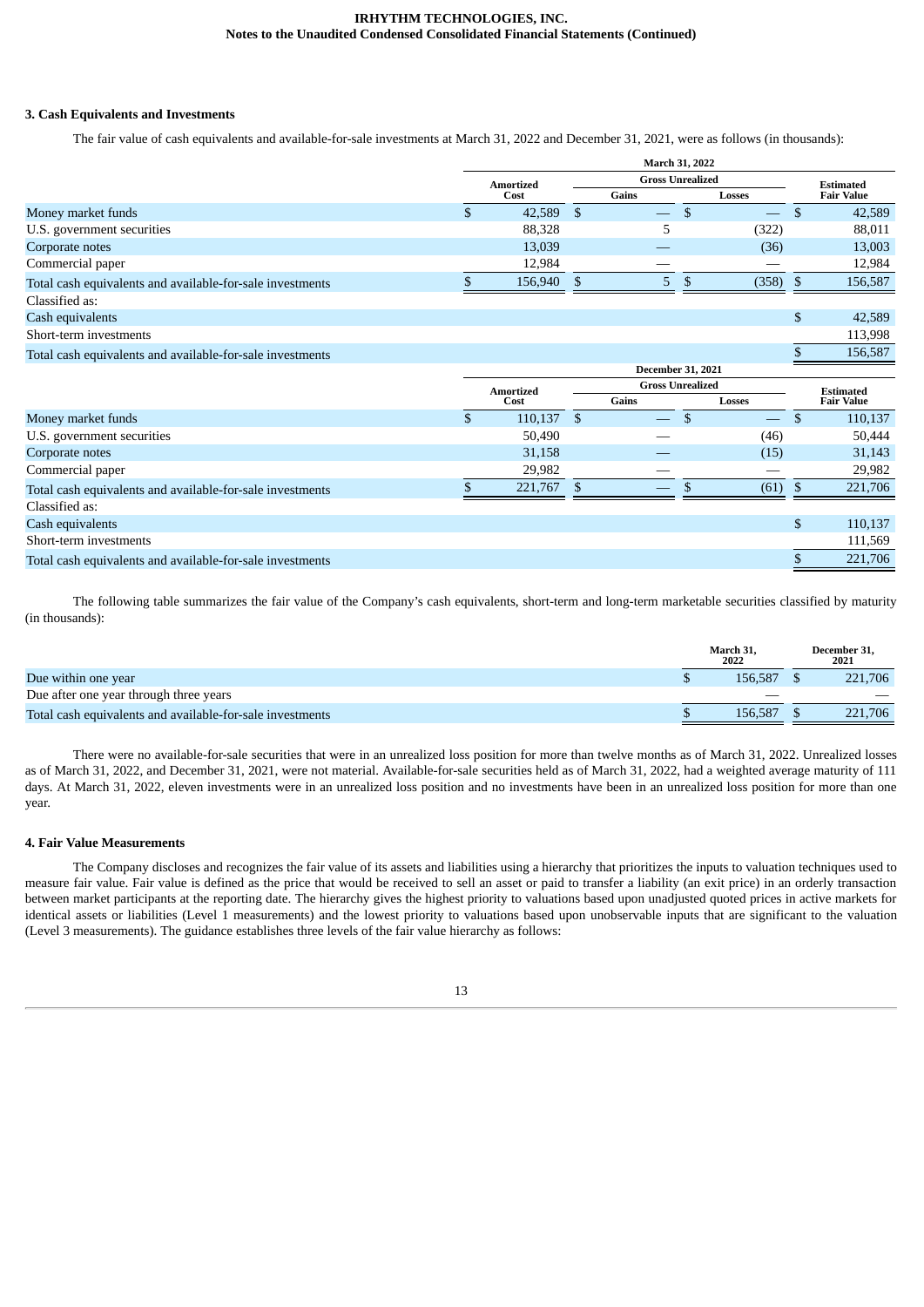*Level 1* - Inputs are unadjusted quoted prices in active markets for identical assets or liabilities at the measurement date.

*Level 2* - Inputs (other than quoted market prices included in Level 1) are either directly or indirectly observable for the asset or liability through correlation with market data at the measurement date and for the duration of the instrument's anticipated life.

*Level 3* - Inputs reflect management's best estimate of what market participants would use in pricing the asset or liability at the measurement date. Consideration is given to the risk inherent in the valuation technique and the risk inherent in the inputs to the model.

Assets and liabilities measured at fair value are classified in their entirety based on the lowest level of input that is significant to the fair value measurement. The Company's assessment of the significance of a particular input to the fair value measurement in its entirety requires management to make judgments and consider factors specific to the asset or liability. The corporate notes, commercial paper and government securities are classified as Level 2 as they were valued based upon quoted market prices for similar instruments in active markets, quoted prices for identical or similar instruments in markets that are not active and model-based valuation techniques for which all significant inputs are observable in the market or can be corroborated by observable market data for substantially the full term of the assets.

The fair value of the Company's outstanding interest-bearing obligations is estimated using the net present value of the future payments, discounted at an interest rate that is consistent with market interest rates, which is a Level 2 input. The carrying amount and the estimated fair value of the Company's outstanding interest-bearing obligations at March 31, 2022, were \$34.9 million and \$36.5 million, respectively. The carrying amount and the estimated fair value of the Company's outstanding interest-bearing obligations at December 31, 2021, were \$21.4 million and \$21.7 million, respectively.

The Company had no transfers between levels of the fair value hierarchy of its assets measured at fair value.

The following tables present the fair value of the Company's financial assets determined using the inputs defined above (in thousands).

|                            |         | <b>March 31, 2022</b> |     |                   |  |                          |      |         |  |  |  |
|----------------------------|---------|-----------------------|-----|-------------------|--|--------------------------|------|---------|--|--|--|
|                            | Level 1 |                       |     | <b>Level 2</b>    |  | <b>Level 3</b>           |      | Total   |  |  |  |
| Assets                     |         |                       |     |                   |  |                          |      |         |  |  |  |
| Money market funds         | J       | 42,589                | - S | $\hspace{0.05cm}$ |  | $\overline{\phantom{m}}$ | - \$ | 42,589  |  |  |  |
| U.S. government securities |         |                       |     | 88,011            |  |                          |      | 88,011  |  |  |  |
| Corporate notes            |         |                       |     | 13,003            |  |                          |      | 13,003  |  |  |  |
| Commercial paper           |         |                       |     | 12,984            |  |                          |      | 12,984  |  |  |  |
| Total                      |         | 42,589                |     | 113,998           |  | $\overline{\phantom{m}}$ |      | 156,587 |  |  |  |

|                            | <b>December 31, 2021</b> |              |  |                          |  |                   |    |              |  |  |
|----------------------------|--------------------------|--------------|--|--------------------------|--|-------------------|----|--------------|--|--|
|                            |                          | Level 1      |  | <b>Level 2</b>           |  | <b>Level 3</b>    |    | <b>Total</b> |  |  |
| <b>Assets</b>              |                          |              |  |                          |  |                   |    |              |  |  |
| Money market funds         | ъ                        | $110,137$ \$ |  | $\overline{\phantom{m}}$ |  | $\qquad \qquad -$ | -8 | 110,137      |  |  |
| U.S. government securities |                          |              |  | 50,444                   |  | $\sim$            |    | 50,444       |  |  |
| Corporate notes            |                          |              |  | 31,143                   |  |                   |    | 31,143       |  |  |
| Commercial paper           |                          |              |  | 29,982                   |  |                   |    | 29,982       |  |  |
| Total                      |                          | 110.137      |  | 111,569                  |  |                   |    | 221,706      |  |  |
|                            |                          |              |  |                          |  |                   |    |              |  |  |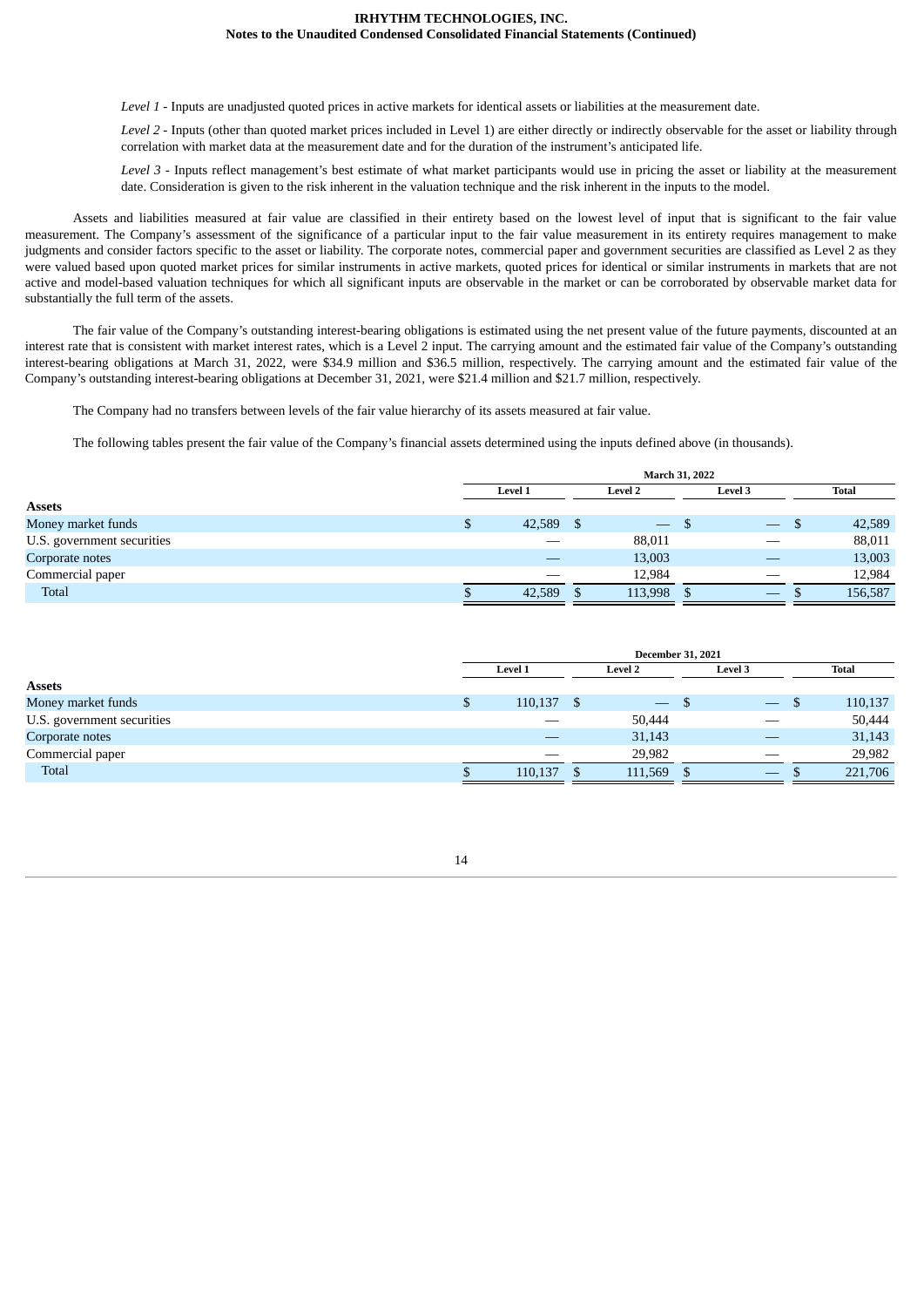## **5. Balance Sheet Components**

## *Inventory and Other Assets*

Inventory consisted of the following (in thousands):

|                |  | March 31,<br>2022 | December 31,<br>2021 |        |  |
|----------------|--|-------------------|----------------------|--------|--|
| Raw materials  |  | 6,946             | ╜                    | 5,101  |  |
| Finished goods |  | 5.500             |                      | 5,167  |  |
| Total          |  | 12,446<br>12      |                      | 10,268 |  |

The Company uses PCBAs in each wearable Zio XT and Zio AT monitor as well as in the wireless gateway used in conjunction with the Zio AT monitor. The PCBAs are used numerous times and have useful lives beyond one year. Each time a PCBA is used in a wearable Zio XT monitor or Zio AT monitor, a portion of the cost of the PCBA is recorded as a cost of revenue. Each time a wireless gateway is used with a Zio AT monitor, a portion of the gateway is recorded as a cost of revenue. PCBAs, which are recorded as other assets, were \$16.4 million and \$13.9 million as of March 31, 2022, and December 31, 2021, respectively.

## *Property and Equipment, Net*

Property and equipment, net consisted of the following (in thousands):

|                                                 | March 31.<br>2022 | December 31,<br>2021 |
|-------------------------------------------------|-------------------|----------------------|
| Laboratory and manufacturing equipment          | 5,365             | 5,029                |
| Computer equipment and software                 | 2,417             | 2,353                |
| Furniture and fixtures                          | 3,678             | 4.174                |
| Leasehold improvements                          | 18,631            | 20,431               |
| Internal-use software                           | 52,890            | 46,661               |
| Total property and equipment, gross             | 82.981            | 78.648               |
| Less: accumulated depreciation and amortization | (25, 846)         | (22,704)             |
| Total property and equipment, net               | 57,135            | 55,944               |
|                                                 |                   |                      |

Depreciation and amortization expense was \$3.1 million and \$2.0 million for the three months ended March 31, 2022, and 2021, respectively. During the three months ended March 31, 2022, the Company recorded \$2.2 million and \$0.5 million in impairment charges to leasehold improvements and furniture and fixtures disclosed above, respectively in connection with its decision to sublease its San Francisco headquarters. See Note *6. Impairment and Restructuring*.

## *Accrued Liabilities*

Accrued liabilities consisted of the following (in thousands):

|                                      | March 31,<br>2022 |     | December 31,<br>2021 |
|--------------------------------------|-------------------|-----|----------------------|
| Accrued vacation                     | 8,371             | - S | 7,431                |
| Accrued payroll and related expenses | 18,871            |     | 34,484               |
| <b>Accrued ESPP contribution</b>     | 2,748             |     | 1,002                |
| Accrued professional services fees   | 1,794             |     | 1,724                |
| Accrued interest                     | 47                |     | 78                   |
| Claims payable                       | 2,770             |     | 2,988                |
| Restructuring liability              | 2,902             |     | $\sim$               |
| Other                                | 4,432             |     | 3,779                |
| Total accrued liabilities            | 41,935            |     | 51,486               |

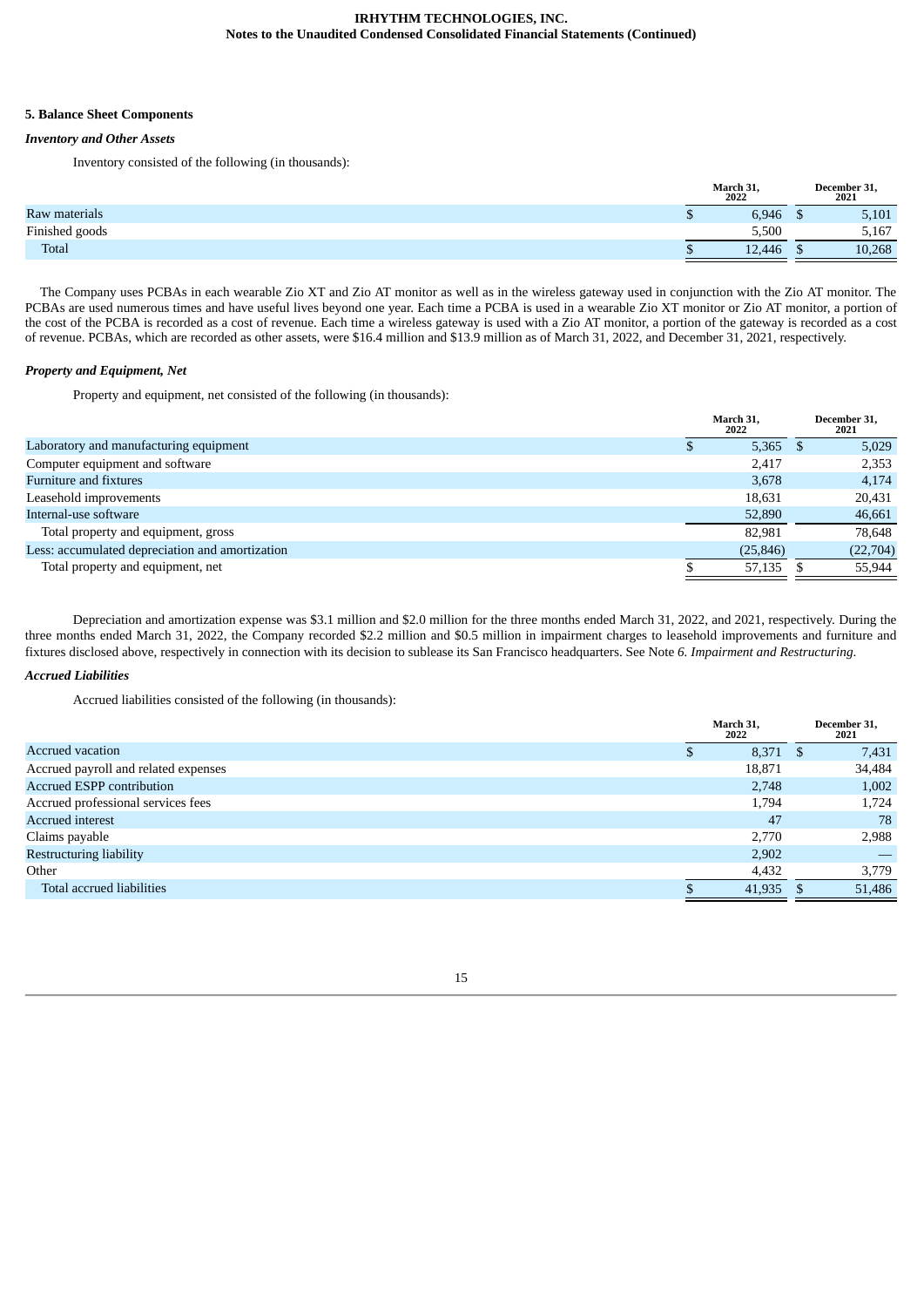#### **6. Impairment and Restructuring Charges**

#### *Restructuring*

On February 15, 2022, the Company's Board of Directors (the "Board") approved a restructuring plan ("Q1 2022 Restructuring Plan") to allow the Company to effectively and efficiently scale its business. The Q1 2022 Restructuring Plan resulted in severance and other employment related costs. The Company completed required notifications under the Q1 2022 Restructuring Plan in March 2022 and has recorded \$3.4 million of restructuring charges for the three month period ended March 31, 2022.

Restructuring liabilities are reported within accrued liabilities in the Condensed Consolidated Balance Sheets. The following table provides a summary of changes in the restructuring liabilities associated with the Q1 2022 Restructuring Plan (in thousands):

|                    | December 31.<br>2021                                                                                                                                               | <b>Charges</b> |       |  | Cash Pavments | March 31,<br>2022 |
|--------------------|--------------------------------------------------------------------------------------------------------------------------------------------------------------------|----------------|-------|--|---------------|-------------------|
| Employee severance | <b>Contract Contract Contract Contract Contract Contract Contract Contract Contract Contract Contract Contract Co</b><br>$\qquad \qquad \overline{\qquad \qquad }$ |                | 3.444 |  | (542)         | 2,902             |
| Total              | $\overline{\phantom{a}}$                                                                                                                                           |                | 3.444 |  | (542)         | 2,902             |

#### *Impairment*

On October 4, 2018, the Company entered into a lease arrangement ("San Francisco Lease") in connection with its headquarters in San Francisco, California. The San Francisco Lease commenced on May 13, 2019, and the Company began using the premises as its corporate headquarters. The San Francisco lease expires in August 2031.

In an effort to reduce the Company's footprint and as a result of remote work arrangements, the Board of Directors (the "Board") agreed to pursue a sublease for a portion of the Company's Headquarters in San Francisco, CA in February 2022 in order to reduce the total number of leased square footage by approximately 50%.

The sublease market for commercial office space is currently very challenging in the San Francisco area due to lower demand for leased office space as most companies have adjusted to allowing their employees to work from home during the COVID-19 pandemic that has persisted throughout 2020 and 2021. The Company expects that it will only be able to sublease a portion of its existing office space at a rate below the amount that it is currently paying. The Company has engaged a leasing broker and has formalized a marketing plan for the San Francisco office market.

Significant judgment and estimates are required in assessing impairment of ROU assets, including identifying whether events or changes in circumstances require an impairment assessment, estimating future cash flows, and determining appropriate discount rates. The Company's fair value estimates are based on assumptions management believes to be reasonable, but which are inherently uncertain and unpredictable and, as a result, actual results may differ from estimates.

The following table presents impairment charges recorded during the three months ended March 31, 2022:

| <b>ROU Asset</b>       | 20,451 |
|------------------------|--------|
| Furniture and Fixtures | 2,211  |
| Leasehold Improvements | 502    |
| <b>Total</b>           | 23,164 |
|                        |        |

For further details on the Company's leases, refer to *Note. 7. Commitments and Contingencies.*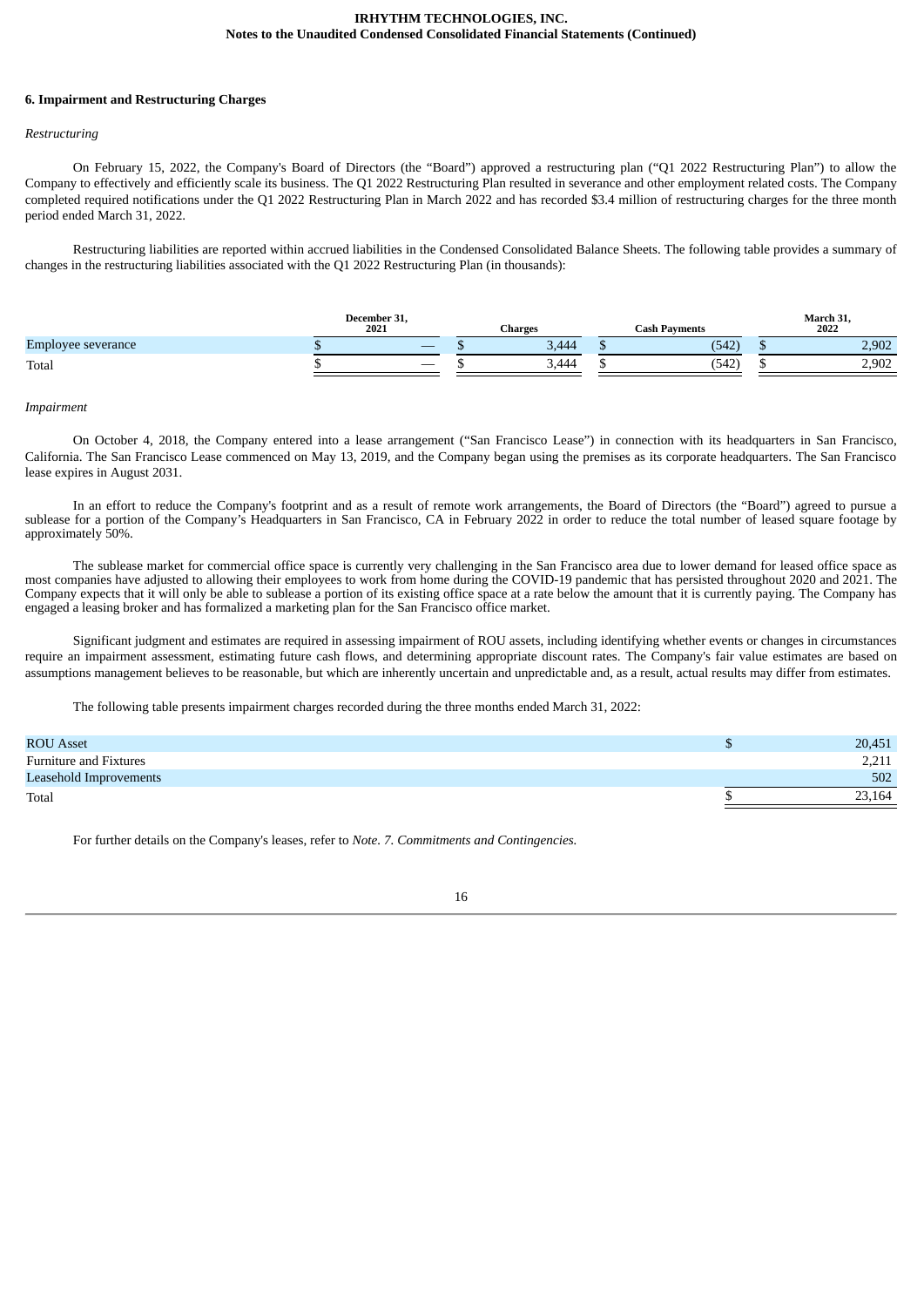#### **7. Commitments and Contingencies**

#### *Lease Arrangements*

The Company leases office, manufacturing, and clinical centers under non-cancelable operating leases which expire on various dates through 2031. These leases generally contain scheduled rent increases or escalation clauses and renewal options. Operating lease right-of-use assets and lease liabilities are recognized based on the present value of the future minimum lease payments over the lease term at the commencement date. The operating lease right-of-use assets also include any lease payments made to the lessor at or before the commencement date as well as variable lease payments which are based on a consumer price index. The Company is also subject to variable lease payments related to janitorial services and electricity which are not included in the operating lease right-of-use asset as they are based on actual usage. The Company recognizes operating lease expense on a straight-line basis over the lease period. The total operating lease cost recognized during the three months ended March 31, 2022 was \$3.4 million, which primarily consisted of lease payments and common area maintenance costs. Cash paid for operating leases during the three months ended March 31, 2022, was \$3.2 million.

On October 4, 2018, the Company entered into the San Francisco Lease to rent approximately 117,560 rentable square feet in San Francisco, California, which became the Company's new headquarters in October 2019. The term of the San Francisco Lease began on May 13, 2019, and expires on August 31, 2031. The Company is entitled to one option to extend the San Francisco Lease for a five-year term, subject to certain requirements.

On October 29, 2009, the Company entered into a lease for a clinic ("Lincolnshire Lease") to rent approximately 41,500 rentable square feet in Lincolnshire, Illinois, which became the Company's clinical operational facilities. The term of the Lincolnshire Lease began on November 1, 2009, and expires on July 31, 2022.

On March 18, 2021, the Company entered into an office/industrial lease ("Cypress Lease") to rent approximately 68,933 rentable square feet in Cypress, California, which became the Company's new office and warehouse facilities. The term of the Cypress Lease began on October 25, 2021, and expires on April 30, 2032. The Company is entitled to one option to extend the Cypress Lease for a five-year term, subject to certain requirements.

In December 2021, the Company entered into a lease for 44,616 rentable square feet in Deerfield, Illinois ("Deerfield Lease"). The effective term of the Deerfield Lease began on January 2, 2022 and will expire on June 1, 2033. The Company is entitled to one option to extend the Deerfield Lease for a five-year term, subject to certain requirements.

On February 14, 2022, the Company entered into a lease for 3,238 rentable square feet in Encinitas, California ("Encinitas Lease"). The term of the Encinitas Lease began on March 1, 2022, and expires on February 28, 2024.

On February 15, 2022, the Board agreed to pursue a sublease of the majority of space on one floor (approximately 50%) of the San Francisco Lease. The Company recorded \$20.5 million in impairment charges on its ROU asset during the three months ended March 31, 2022. See *Note 6. Impairment and Restructuring* for further details.

As of March 31, 2022, maturities of operating lease liabilities were as follows (in thousands):

| <b>Period Ended March 31:</b> |            |
|-------------------------------|------------|
| 2022                          | 6,550<br>S |
| 2023                          | 13,995     |
| 2024                          | 14,265     |
| 2025                          | 14,681     |
| 2026                          | 15,108     |
| Thereafter                    | 75,390     |
| Total lease payments          | 139,989    |
| Less: imputed interest        | (42, 144)  |
| Total lease liabilities       | 97,845     |

The weighted average remaining lease term of the Company's operating leases as of March 31, 2022, was 9.56 years. The weighted average discount rate of the Company's operating leases was 7.28% as of March 31, 2022.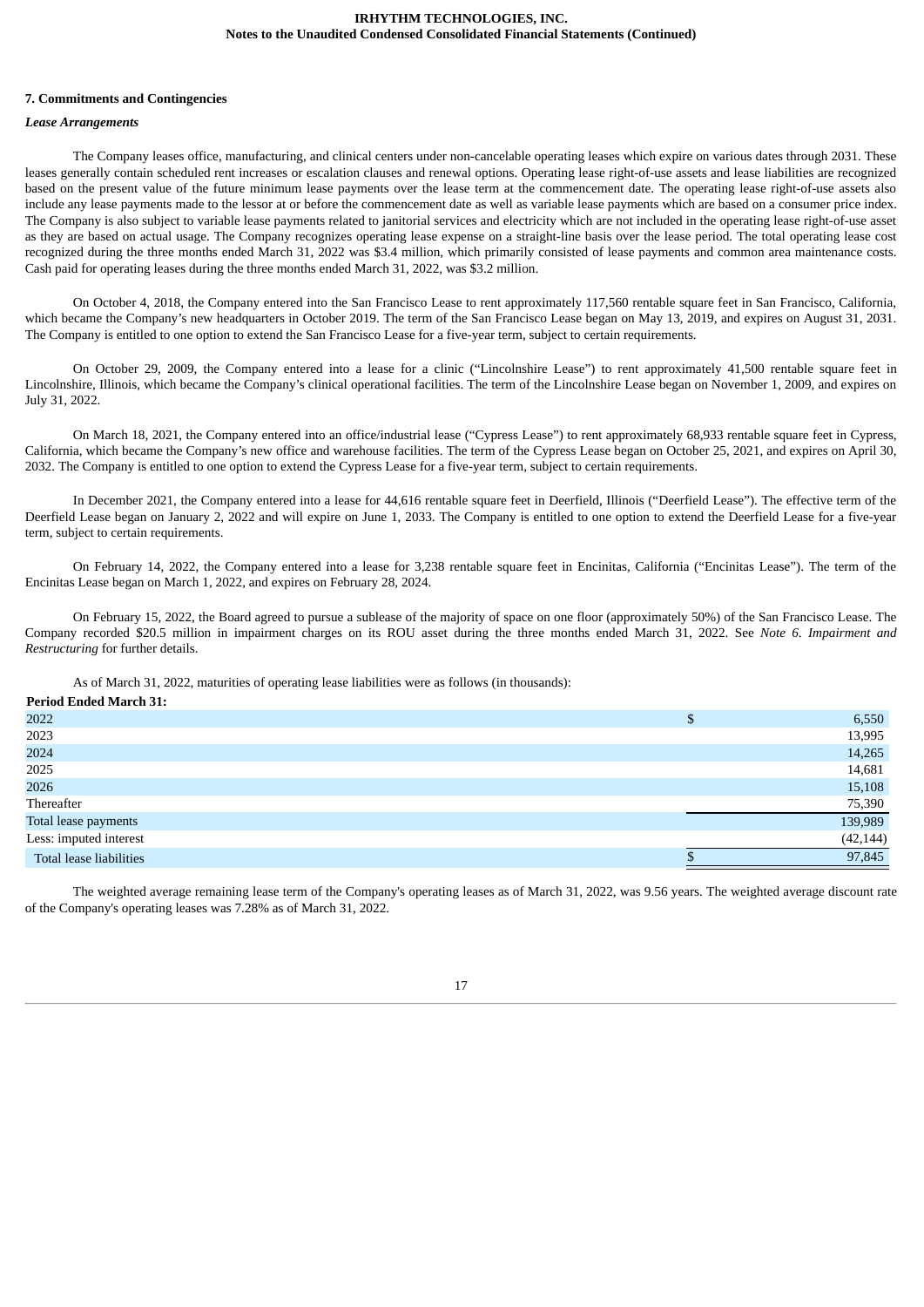## *Legal Proceedings*

From time to time, the Company is involved in claims and legal proceedings or investigations that arise in the ordinary course of business. Such matters could have an adverse impact on the Company's reputation, business, and financial condition and divert the attention of its management from the operation of its business. These matters are subject to many uncertainties and outcomes that are not predictable.

On February 1, 2021, a putative class action lawsuit was filed in the United States District Court for the Northern District of California alleging that the Company and its former Chief Executive Officer, Kevin M. King, violated Sections 10(b) and 20(a) of the Exchange Act and SEC Rule 10b-5 promulgated thereunder ("Securities Class Action Lawsuit"). On August 2, 2021, the lead plaintiff filed an amended complaint, and filed a further amended complaint on September 24, 2021. The amended complaint names as defendants, in addition to the Company and Mr. King, the Company's former Chief Executive Officer, Michael J. Coyle, and current Chief Financial Officer, Douglas J. Devine. The purported class in the amended complaint includes all persons who purchased or acquired the Company's common stock between August 4, 2020 and July 13, 2021, and seeks unspecified damages purportedly sustained by the class. On October 27, 2021, the Company filed a motion to dismiss the amended complaint. The motion to dismiss was fully briefed and the Court held a hearing on the motion on February 4, 2022, after which the Court took the matter under submission. On March 31, 2022, the Court issued an order granting the Company's motion to dismiss the Securities Class Action Lawsuit, without allowing plaintiff further leave to amend, and entered judgment in favor of the Company and the other defendants. Plaintiff has filed a notice to appeal and the Company believes the class action to be without merit and plans to vigorously defend itself.

On March 26, 2021, the Company received a grand jury subpoena from the U.S. Attorney's Office for the Northern District of California requesting information related to communications with the Food and Drug Administration and the Company's products. On October 14, 2021, the Company received a second subpoena requesting additional information. The Company is cooperating fully and is providing the requested information.

#### *Development Agreement*

On September 3, 2019, the Company entered into a Development Collaboration Agreement (the "Development Agreement") with Verily Life Sciences LLC ("Verily"). The Development Agreement, which is over a 24-month term, involves joint development and production of intellectual property between the Company and Verily. Each participant has primary responsibility for certain aspects of development and approval, with all processes to be performed at each respective party's own cost. Costs incurred by the Company in connection with the Development Agreement will be expensed as research and development expense in accordance with ASC 730, Research and Development.

The Company and Verily will develop certain next-generation atrial fibrillation ("AF") screening, detection, or monitoring products pursuant to the Development Agreement, which products will involve combining Verily and the Company's technology platforms and capabilities. Under the terms of the Development Agreement, the Company paid Verily an upfront fee of \$5.0 million in 2019. In addition, the Company has agreed to make additional cash payments to Verily up to an aggregate of \$12.75 million in milestone payments upon achievement of various development and regulatory milestones over the 24 months of the Development Agreement.

We have achieved milestones tied to payments totaling \$11.0 million to date and we have agreed to make additional payments over the term of the Development Agreement up to an aggregate of \$1.75 million, subject to the achievement of certain development and regulatory milestones including provisioning of the Zio Watch and completion of market evaluation scheduled to begin in the first half of 2023.

No payment-triggering milestones were achieved during the three months ended March 31, 2022.

The Development Agreement provides each party with licenses to use certain intellectual property of the other party for development activities in the field of AF screening, detection, or monitoring. Ownership of developed intellectual property will be allocated to the Company or Verily depending on the subject matter of the underlying developed intellectual property, and, for certain subject matter, shall be jointly owned.

## *Indemnifications*

In the ordinary course of business, the Company enters into agreements pursuant to which it agrees to indemnify customers, vendors, lessors, business partners, and other parties with respect to certain matters, including losses arising out of the breach of such agreements, services to be provided by the Company, or from intellectual property infringement claims made

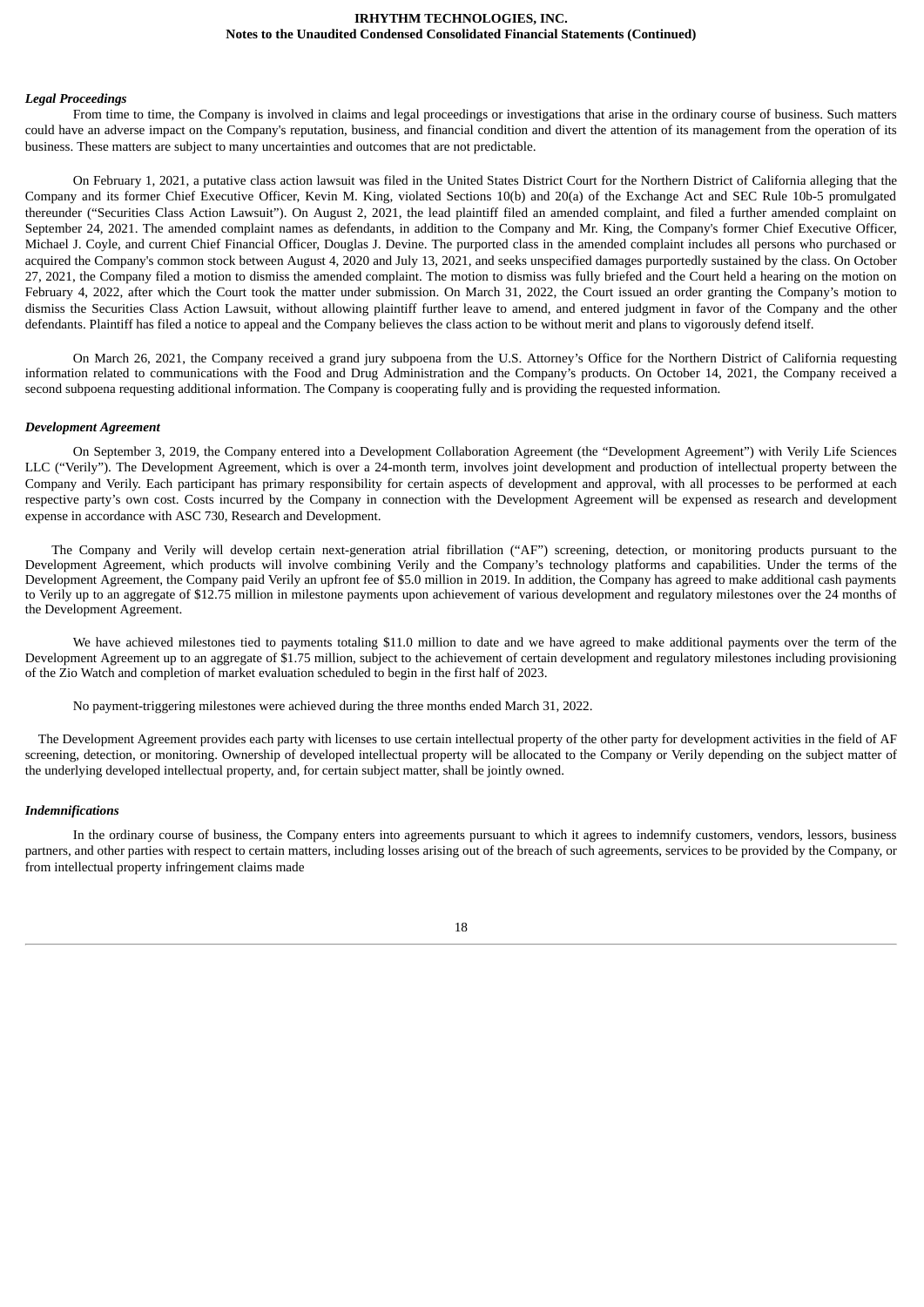by third parties. Pursuant to such agreements, the Company may indemnify, hold harmless and defend an indemnified party for losses suffered or incurred by the indemnified party. Some of the provisions will limit losses to those arising from third-party actions. In some cases, the indemnification will continue after the termination of the agreement. The maximum potential amount of future payments the Company could be required to make under these provisions is not determinable. The Company has also entered into indemnification agreements with its directors and officers that may require the Company to indemnify its directors and officers against liabilities that may arise by reason of their status or service as directors or officers to the fullest extent permitted by applicable law. The Company currently has directors' and officers' insurance. The Company has never incurred material costs to defend lawsuits or settle claims related to these indemnification provisions, and believes that the estimated fair value of these indemnification obligations is not material and it has not accrued any amounts for these obligations.

## **8. Debt**

#### *Bank Debt*

In October 2018, the Company entered into the Third Amended and Restated Loan and Security Agreement with SVB ("SVB Loan Agreement"). Under the SVB Loan Agreement, the Company had borrowed \$35.0 million and had made repayments through March 2022, at which time the outstanding balance was \$18.5 million.

On March 28, 2022, the Company entered into a Second Amendment ("2022 Amendment") to its SVB Loan Agreement which provided for a term loan facility in the aggregate principal amount of up to \$75.0 million (the "2022 Term Loans"), of which \$35.0 million aggregate principal amount of 2022 Term Loans were borrowed at closing and a portion of the proceeds of which were used to pay in full the outstanding balance of \$18.5 million under the SVB Loan Agreement. The remaining \$40.0 million of 2022 Term Loans may be borrowed from time to time at the Company's option, in increments of at least \$10.0 million, through December 31, 2023. The Company shall pay interest only on the 2022 Term Loans until April 1, 2025, when it shall commence repaying the 2022 Term Loans in 24 equal consecutive monthly installments, with all obligations under the 2022 Term Loans maturing on March 1, 2027. Interest charged on the 2022 Term Loans shall accrue at a floating per annum rate equal to the greater of: (A) the Prime Rate plus 0.25%; and (B) 3.50%. The Company is also required to pay fees on any prepayment of the 2022 Term Loans, ranging from 3.0% to 1.0% depending on the date of prepayment, and a final payment equal to 5.0% of the principal amount of the 2022 Term Loans drawn. Once repaid or prepaid, the 2022 Term Loans may not be reborrowed.

The 2022 Amendment also amended the terms of the revolving credit line under the SVB Loan Agreement which provided for an aggregate principal amount of \$25.0 million to: (i) extend the maturity date from August 1, 2023 to March 1, 2027, (ii) increase the letters of credit sublimit to \$15.0 million and (iii) increase the cash management services sublimit to \$15.0 million. Interest charged on the principal amount outstanding under the revolving credit line shall accrue at a floating per annum rate equal to the greater of (A) the Prime Rate plus 0.25% and (B) 3.50%. The Company is required to pay an annual fee equal to 0.15% of the revolving credit line. As of March 31, 2022, no loans were outstanding under the revolving credit line.

The 2022 Amendment also amended the SVB Loan Agreement to require the Company to comply, as of the last day of each fiscal quarter, with a quick ratio of at least 1.15 to 1.0 or minimum adjusted EBITDA of at least \$15.0 million. The Company was in compliance with its loan covenants as of March 31, 2022.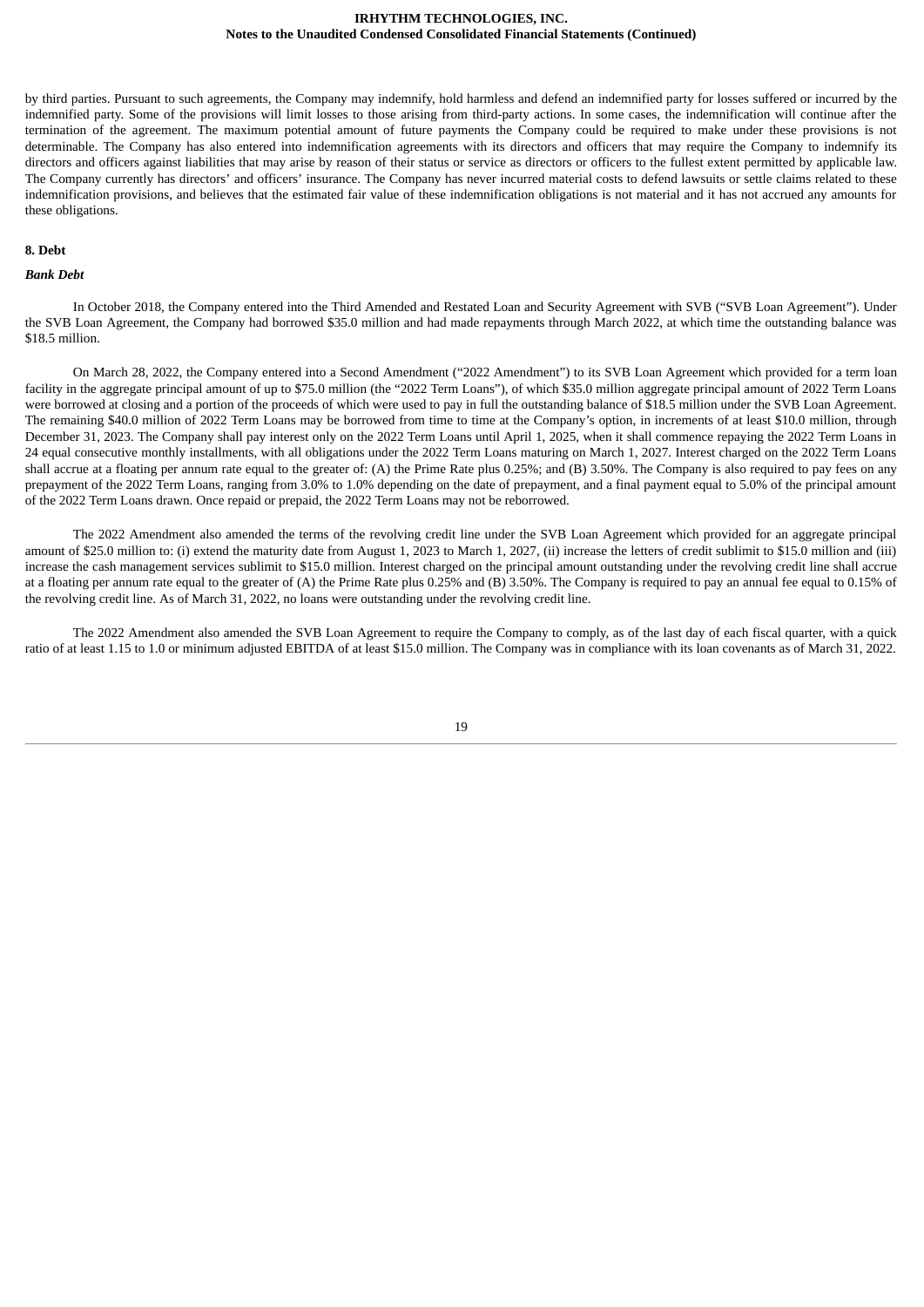### *Future minimum payments*

Future minimum payments under the Amendment to the SVB Loan Agreement at March 31, 2022, are as follows (in thousands):

| <b>Year Ending December 31,</b>    |            |         |
|------------------------------------|------------|---------|
| 2022                               | $\sqrt{2}$ | 893     |
| 2023                               |            | 1,331   |
| 2024                               |            | 1,334   |
| 2025                               |            | 14,289  |
| 2026                               |            | 18,026  |
| Thereafter                         |            | 4,403   |
| <b>Total</b>                       |            | 40,276  |
| Less: Amount representing interest |            | (5,276) |
| Less: Debt Issuance Costs          |            | (83)    |
| <b>Total Carrying Value</b>        | \$         | 34,917  |
|                                    |            |         |
| Reported as:                       |            |         |
| Short-term debt                    | $\$$       |         |
| Long-term debt                     |            | 34,917  |
| <b>Total</b>                       |            | 34,917  |
|                                    |            |         |

#### **9. Income Taxes**

The Company recorded a tax provision related to its U.S. state taxes and the U.K. subsidiary during the three months ended March 31, 2022, and March 31, 2021. Due to the uncertainties surrounding the realization of the U.S. deferred tax assets through future taxable income, the Company has provided a full valuation allowance and, therefore, no benefit has been recognized for the U.S. net operating loss carryforwards and other deferred tax assets.

#### **10. Stockholders' Equity**

#### *Common stock*

The Company's amended and restated certificate of incorporation dated October 25, 2016, as amended, authorizes the Company to issue 100,000,000 shares of common stock with a par value of \$0.001 per share and 5,000,000 shares of preferred stock with a par value of \$0.001 per share. The holders of common stock are entitled to receive dividends whenever funds and assets are legally available and when declared by the board of directors, subject to the prior rights of holders of all series of convertible preferred stock outstanding. No dividends were declared through March 31, 2022.

The Company had reserved shares of common stock for issuance as follows:

|                                                     | March 31.<br>2022 | December 31,<br>2021 |
|-----------------------------------------------------|-------------------|----------------------|
| Options issued and outstanding                      | 480.764           | 504,106              |
| Unvested restricted stock units                     | 1.717.220         | 1.649.561            |
| Shares available for grant under future stock plans | 10.607.873        | 9.011.213            |
| Shares available for future issuance                | 12.805.857        | 11.164.880           |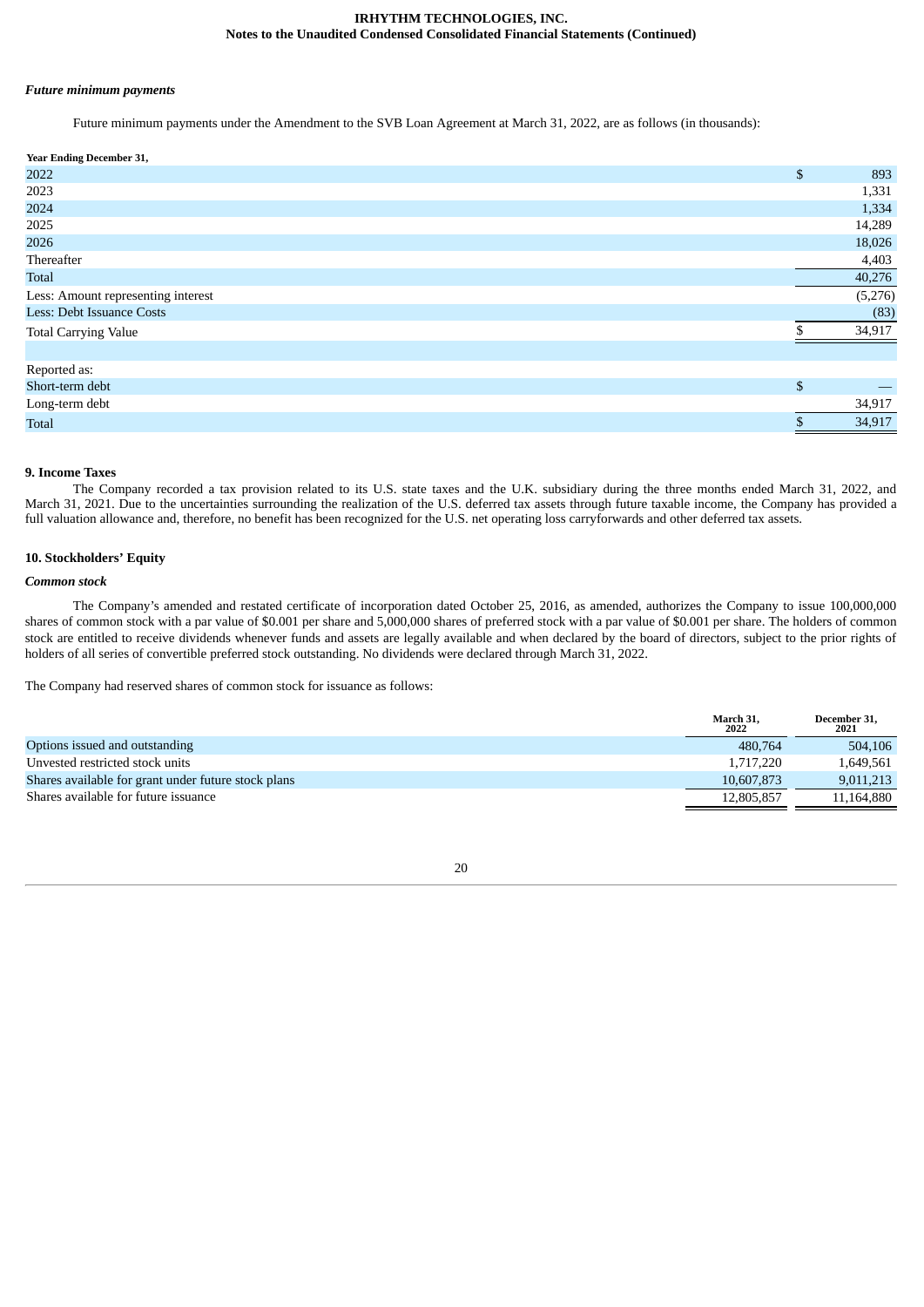## **11. Equity Incentive Plans**

## **Equity Incentive Plan Activity**

A summary of share-based awards available for grant under the 2016 Equity Incentive Plan is as follows:

|                                     | <b>Awards Available for Grant</b> |
|-------------------------------------|-----------------------------------|
| <b>Balance at December 31, 2020</b> | 6,505,390                         |
| Additional awards authorized        | 1,450,967                         |
| Awards granted                      | (1,289,567)                       |
| Awards forfeited                    | 356,999                           |
| Awards withheld for tax purposes    | 135,886                           |
| <b>Balance at December 31, 2021</b> | 7,159,675                         |
| Additional awards authorized        | 1,474,686                         |
| Awards granted                      | (377, 339)                        |
| Awards forfeited                    | 56,908                            |
| Awards withheld for tax purposes    |                                   |
| <b>Balance at March 31, 2022</b>    | 8,313,930                         |

During the three months ended March 31, 2022, 129 restricted stock units ("RSUs") were granted, 206,006 RSUs vested, and 55,860 RSUs were forfeited.

The following table summarizes stock option activity under the 2006 and 2016 Equity Incentive Plans:

|                                                      |                                      | <b>Options Outstanding</b> |                                                        |                                                                  |  |                                                       |
|------------------------------------------------------|--------------------------------------|----------------------------|--------------------------------------------------------|------------------------------------------------------------------|--|-------------------------------------------------------|
|                                                      | <b>Options</b><br><b>Outstanding</b> |                            | Weighted-<br>Average<br>Exercise<br>Price Per<br>Share | Weighted-<br>Average<br>Remaining<br>Contractual<br>Life (years) |  | Aggregate<br><b>Intrinsic Value</b><br>(in thousands) |
| <b>Balance at December 31, 2020</b>                  | 609.881                              | -S                         | 40.18                                                  | $6.24 \text{ } $$                                                |  | 120,163                                               |
| Options exercised                                    | $(90, 939)$ \$                       |                            | 31.15                                                  |                                                                  |  |                                                       |
| Options forfeited                                    | $(14,836)$ \$                        |                            | 68.81                                                  |                                                                  |  |                                                       |
| <b>Balance at December 31, 2021</b>                  | 504,106                              |                            | 40.97                                                  | 5.20 <sup>5</sup>                                                |  | 38,675                                                |
| Options exercised                                    | $(22, 114)$ \$                       |                            | 48.63                                                  |                                                                  |  |                                                       |
| Options forfeited                                    | $(1,228)$ \$                         |                            | 84.54                                                  |                                                                  |  |                                                       |
| <b>Balances at March 31, 2022</b>                    | 480,764                              | -\$                        | 40.51                                                  | 4.02 \$                                                          |  | 56,232                                                |
| Options exercisable - March 31, 2022                 | 475,910                              | -\$                        | 40.06                                                  | 3.99 <sup>5</sup>                                                |  | 55,876                                                |
| Options vested and expected to vest - March 31, 2022 | 480.687                              |                            | 40.50                                                  | $4.02 \text{ } $$                                                |  | 56.227                                                |

The aggregate intrinsic values of options outstanding, exercisable, vested and expected to vest were calculated as the difference between the exercise price of the options and the closing price of the Company's common stock.

The Company did not grant any options during the three months ended March 31, 2022, and 2021.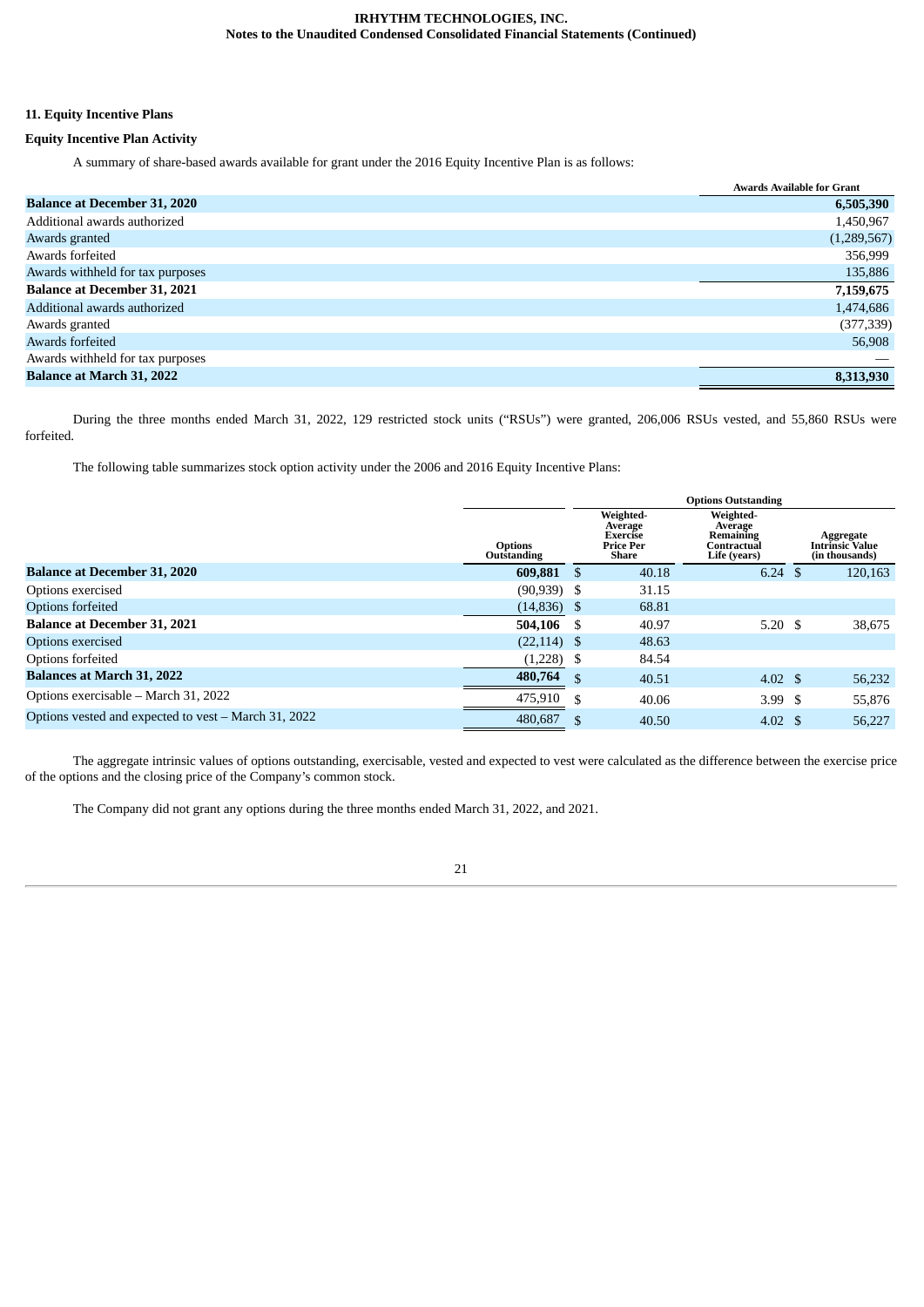## **12. Stock-Based Compensation**

## *Market-based RSU Valuation*

The fair value of market based RSUs was estimated at the date of grant using the Monte-Carlo option pricing model with the assumptions below. Additional details on the Company's market based RSUs are included below.

|                            | <b>Three Months</b><br>March 31,<br>2022 |
|----------------------------|------------------------------------------|
|                            |                                          |
| Expected term (in years)   |                                          |
| <b>Expected volatility</b> | 81.                                      |
| Risk-free interest rate    | 1.72                                     |
| Dividend yield             |                                          |

## *Stock-Based Compensation*

The following table summarizes the total stock-based compensation expense included in the statements of operations and comprehensive loss for all periods presented (in thousands):

|                                        | <b>Three Months Ended</b><br>March 31. |        |  |
|----------------------------------------|----------------------------------------|--------|--|
|                                        | 2022                                   | 2021   |  |
| Cost of revenue                        | 386                                    | 423    |  |
| Research and development               | 1,495                                  | 1,659  |  |
| Selling, general and administrative    | 12,022                                 | 18,148 |  |
| Total stock-based compensation expense | 13,903                                 | 20,230 |  |

As of March 31, 2022, there was total unamortized compensation costs of \$0.3 million, net of estimated forfeitures, related to unvested stock options which the Company expects to recognize over a period of approximately 0.6 years, \$139.4 million, net of estimated forfeitures, related to unrecognized RSU expense, which the Company expects to recognize over a period of 2.6 years, and \$1.5 million unrecognized ESPP expense, which the Company will recognize over 0.7 years.

## *Performance-based RSUs ("PRSU") and Market-based RSUs*

The Company grants PRSUs to key executives of the Company. PRSUs can be earned in accordance with the performance equity program for each respective grant.

## *February 2020 Awards*

In February 2020, the company granted PRSUs ("February 2020 awards") for fiscal year 2022's annual unit volume CAGR compared to fiscal year 2019's annual unit volume CAGR, measuring a minimum performance threshold of 19.7% to earn 50% of target, and a maximum threshold of 29% achieved to earn 200% of target. A total of 133,834 PRSU shares were granted with grant date fair value of \$11.0 million. The 2020 awards also include a service-based component.

Compensation cost in connection with the probable number of shares that will vest will be recognized ratably through March 31, 2023. During the three months ended March 31, 2022 and 2021, the Company recognized \$0.1 million and \$1.4 million of compensation cost, respectively, in connection with the February 2020 awards.

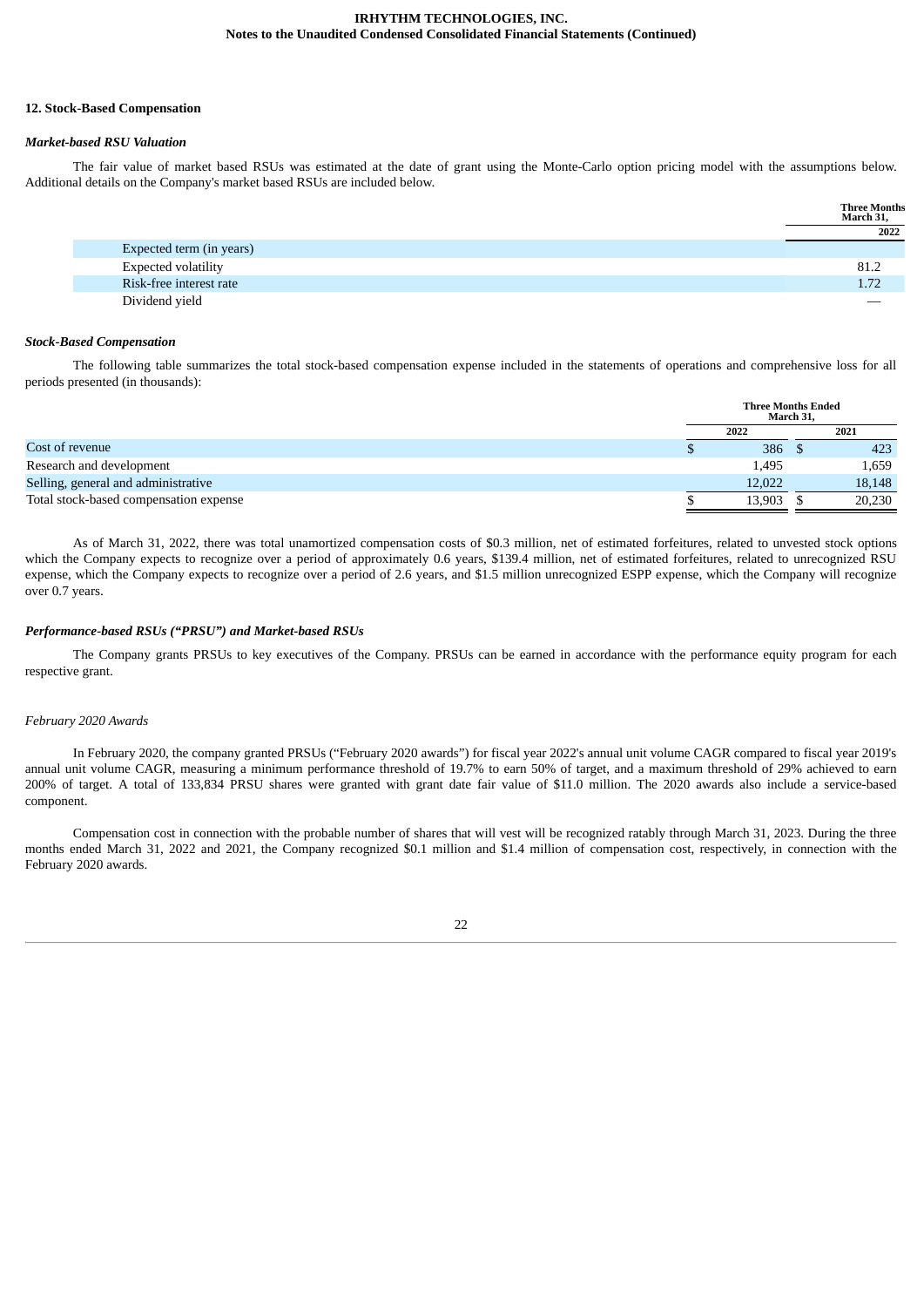#### *January 2021 Awards*

In January 2021, the Company granted PRSUs ("January 2021 awards") for fiscal year 2021's annual consolidated revenue compared to fiscal year 2020's annual consolidated revenue, measuring a performance threshold of 10.0% to earn 100% of target. A total of 53,862 PRSU shares were granted with a grant date fair value of \$13.9 million. The January 2021 awards also include a service-based component.

Compensation cost in connection with the probable number of shares that will vest will be recognized ratably through March 31, 2022. During the three months ended March 31, 2022 and 2021, the Company determined that it was probable that the January 2021 Awards would vest and recognized \$2.2 million of compensation cost for each of the three months ended March 31, 2022, and 2021 in connection with the January 2021 awards.

## *February 2021 Awards*

In February 2021, the Company granted PRSU's ("February 2021 awards") for fiscal year 2023's annual unit volume CAGR compared to fiscal year 2020's annual unit volume CAGR, measuring a minimum performance threshold of 19.7% to earn 50% of target, and a maximum threshold of 29% achieved to earn 200% of target. A total of 112,872 PRSU shares were granted with grant date fair value of \$17.3 million. The February 2021 awards also include a servicebased component.

Compensation cost in connection with the probable number of shares that will vest will be recognized ratably through March 31, 2024. During the three months ended March 31, 2022, the Company determined that it was probable that the February 2021 Awards would vest and recognized \$0.9 million and \$0.4 million of compensation cost for the three months ended March 31, 2022 and 2021, respectively, in connection with the February 2021 awards.

#### *2022 Awards*

In February 2022, the Company granted PRSU's ("2022 awards") for fiscal year 2024's annual unit volume CAGR compared to fiscal year 2021's annual unit volume CAGR, measuring a minimum performance threshold of 13.0% to earn 50% of target, and a maximum threshold of 23.0% achieved to earn 200% of target. A total of 170,997 PRSU shares were granted with grant date fair value of \$21.8 million. The 2022 awards also include a service-based component.

Compensation cost in connection with the probable number of shares that will vest will be recognized ratably through March 31, 2025. During the three months ended March 31, 2022, the Company determined that it was probable that the 2022 Awards would vest and recognized \$0.7 million of compensation cost for the three months ended March 31, 2022, in connection with the 2022 awards.

The Company's Chief Executive Officer's 2022 awards included a multiplier based on total shareholder return ("TSR"). The number of RSUs that vest, determined in accordance with the performance metrics above, will be adjusted for certain levels of achievement of TSR by the Company, as compared to the TSR achieved by the companies comprising the Index.

#### *Non-employee Stock-Based Compensation*

On January 12, 2021, the Company's former Chief Executive Officer ("CEO") resigned and entered into a Consulting Professional Services Agreement ("CPSA") with the Company. Pursuant to the original terms of the awards, the former CEO will continue to vest in outstanding awards as long as services are provided to the Company under the CPSA as a non-employee consultant or a member of the Company's Board of Directors. In accordance with ASC 718, the Company recognized expense related to all awards expected to vest over the duration of the CPSA in the three months ended March 31, 2021, as an equity-based severance cost as the consulting services are not substantive.

Total expense related to non-employee stock-based compensation recognized for the three months ended March 31, 2021 was \$5.0 million.

In March 2022, the former CEO retired from the Board and as a non-employee consultant. Vesting for all outstanding awards was accelerated upon his retirement. The Company recognized expense of \$0.9 million related to the retirement of the former CEO during the three months ended March 31, 2022.

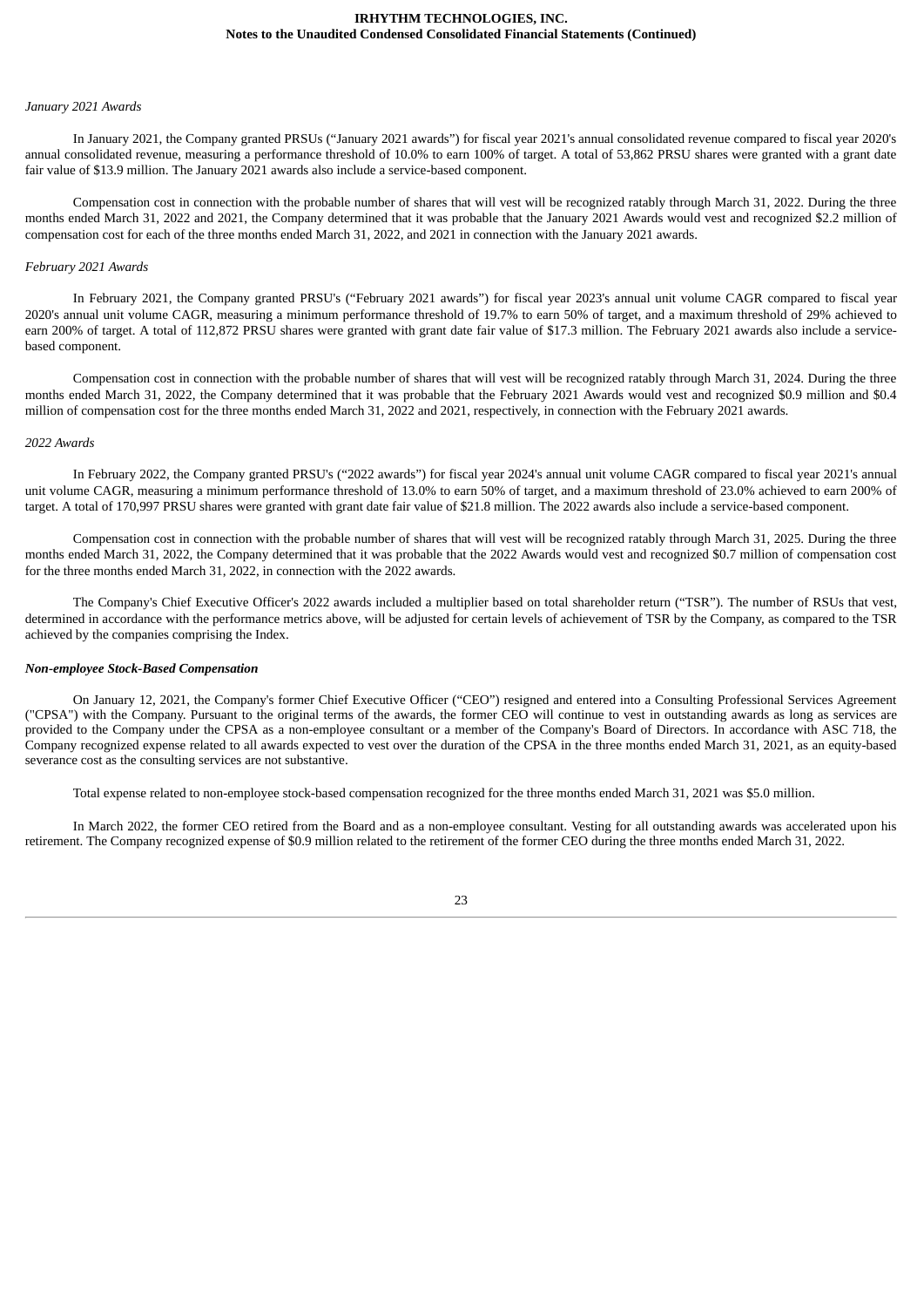## **13. Net Loss Per Common Share**

As the Company has net losses for the three months ended March 31, 2022, and 2021, all potential common shares were deemed to be anti-dilutive. The following table sets forth the computation of the basic and diluted net loss per share (in thousands, except share and per share data):

|                                                                                      | <b>Three Months Ended</b><br>March 31, |            |  |            |  |
|--------------------------------------------------------------------------------------|----------------------------------------|------------|--|------------|--|
|                                                                                      | 2022                                   |            |  | 2021       |  |
| Numerator:                                                                           |                                        |            |  |            |  |
| Net loss                                                                             |                                        | (50,609)   |  | (27,779)   |  |
| Denominator:                                                                         |                                        |            |  |            |  |
| Weighted-average shares used to compute net loss per common share, basic and diluted |                                        | 29,596,325 |  | 29,164,430 |  |
| Net loss per common share, basic and diluted                                         |                                        | (1.71)     |  | (0.95)     |  |

The following outstanding shares of potentially dilutive securities have been excluded from diluted net loss per common share for the three months ended March 31, 2022 and 2021, because their inclusion would be anti-dilutive:

<span id="page-27-0"></span>

|                                  | Three Months Ended<br>March 31. |           |  |
|----------------------------------|---------------------------------|-----------|--|
|                                  | 2022                            | 2021      |  |
| Options to purchase common stock | 480,764                         | 553,064   |  |
| PRSUs and RSUs unvested          | 1.717.220                       | 1.212.423 |  |
| Total                            | 2,197,984                       | 1,765,487 |  |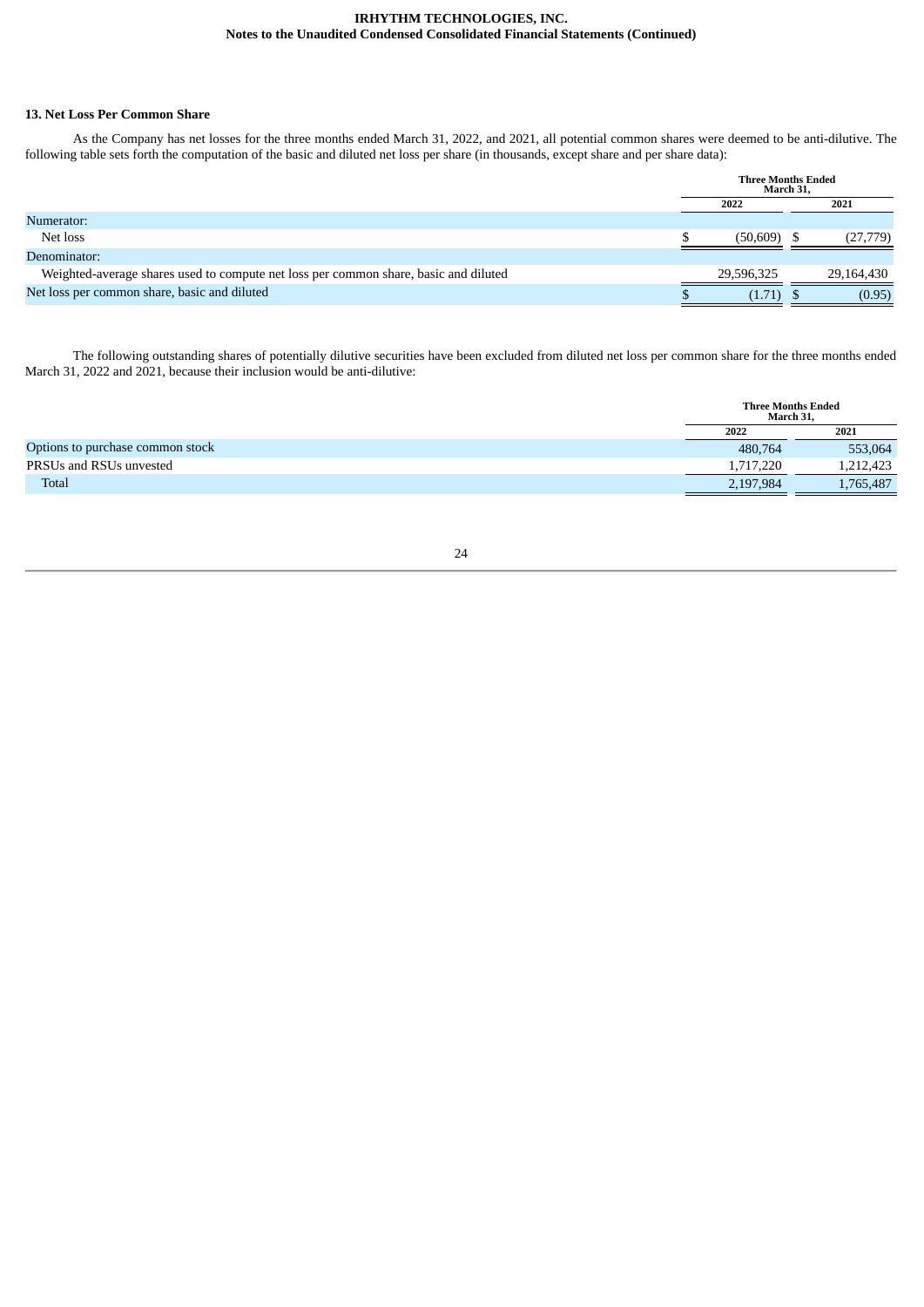## **ITEM 2. MANAGEMENT'S DISCUSSION AND ANALYSIS OF FINANCIAL CONDITION AND RESULTS OF OPERATIONS**

You should read the following discussion and analysis of our financial condition and results of operations together with the unaudited financial statements and related notes included elsewhere in this Quarterly Report on Form 10-Q. This discussion and other parts of this Quarterly Report on Form 10-Q contain forward-looking statements that involve risks and uncertainties, such as statements of our plans, objectives, expectations and intentions. Our actual results could differ materially from those discussed in these forward-looking statements. Factors that could cause or contribute to such differences include, but are not *limited to, those discussed in the section of this Quarterly Report on Form 10-Q entitled "Risk Factors".*

#### *Overview*

We are a digital healthcare company redefining the way cardiac arrhythmias are clinically diagnosed by combining our wearable biosensing technology with cloud-based data analytics and deep-learning capabilities. Our goal is to be the leading provider of ambulatory electrocardiogram ("ECG") monitoring for patients at risk for arrhythmias. We have created a full portfolio of ambulatory cardiac monitoring services on a unique platform, called the Zio service, which combines an easy-to-wear and unobtrusive biosensor that can be worn for up to 14 consecutive days with powerful proprietary algorithms that distill data from millions of heartbeats into clinically actionable information. The Zio service consists of:

- wearable patch-based biosensors, Zio XT and Zio AT monitors, which continuously record and store ECG data from every patient's heartbeat for up to 14 consecutive days; Zio AT offers the option of timely, detection based transmission of data during the prescribed wear period;
- cloud-based analysis of the recorded cardiac rhythms using our proprietary, deep-learned algorithms;
- a final quality assessment review of the data by our certified cardiographic technicians; and
- an easy-to-read Zio report, a curated summary of findings that includes high quality and clinically-actionable information which is sent directly to a patient's physician through ZioSuite and can be integrated into a patient's electronic health record.

We receive revenue for the Zio service primarily from third-party payors, which include commercial payors and government agencies, such as CMS, Veterans Administration, and the military. In addition, a small percentage of institutions, which are typically hospitals or private physician practices, purchase the Zio service from us directly. Our revenue in the third-party commercial payor category is primarily contracted, which means we have entered into pricing contracts with these payors. Third-party contracted payors accounted for approximately 56% and 63% of our revenue for the three months ended March 31, 2022 and 2021, respectively. Approximately 22% and 14% of our total revenue for the three months ended March 31, 2022 and 2021, respectively, is received from Centers for Medicare and Medicaid Services ("CMS"), which is under established reimbursement codes. Healthcare institutions, which are typically hospitals or private physician practices accounted for approximately 16% and 17% of our revenue for each of the three months ended March 31, 2022 and 2021, respectively. Noncontracted third party payors and self-pay accounted for 6% and 7% of our total revenue for the three months ended March 31, 2022 and March 31, 2021, respectively. We rely on a third-party billing partner, XIFIN, Inc., to submit patient claims and collect from commercial payors, certain government agencies, and patients.

Since our Zio service was cleared by the U.S. Food and Drug Administration ("FDA"), we have provided the Zio service to over four million patients and have collected over one billion hours of curated heartbeat data. We believe the Zio service is well-positioned to penetrate an already-established approximately \$2.0 billion U.S. ambulatory cardiac monitoring market by offering a user-friendly device to patients, actionable information to physicians and value to payors.

We market our ambulatory cardiac monitoring solution in the United States through a direct sales organization comprised of sales management, field billing specialists, quota-carrying sales representatives, and a customer service team. Our sales representatives focus on initial introduction into new customers, penetration across a sales region, driving adoption within existing accounts and conveying our message of clinical and economic value to service line managers and hospital administrators and other clinical departments. In addition, we will continue exploring sales and marketing expansion opportunities in international geographies.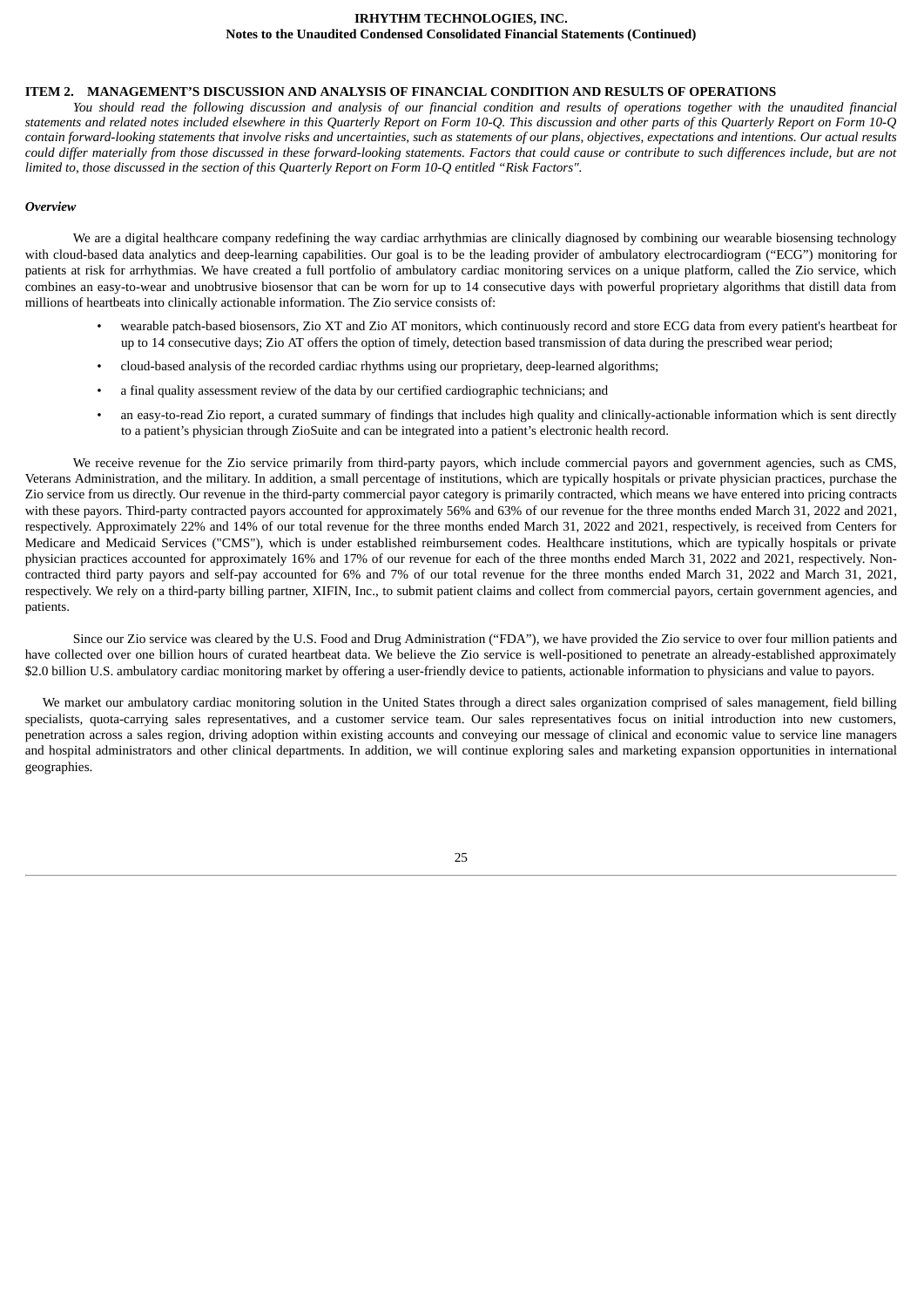## *COVID-19 Impact*

Beginning in mid-March 2020, we experienced decreasing levels in the Zio service patient registrations which impacted our revenues during the years ended December 31, 2021 and 2020. This decrease in revenue is due to a variety of challenges associated with the COVID-19 pandemic in the United States, including, among others:

- a reduction in physician prescriptions for our Zio service due to:
	- a reduction in diagnostic testing outside of those tests related to severe respiratory distress;
		- reduction in the hours of most physicians' offices;
	- physicians and hospitals prioritizing the treatment of critically ill patients; and
	- patient reluctance to visit physicians or hospitals for fear of contracting COVID-19;
- cancellation and reduction of physician attendance at professional medical society meetings and trade shows and our decision not to attend them;
- travel restrictions and changing hospital policies that have limited access of our sales professionals to hospitals where the Zio services are prescribed and where patients have historically been enrolled;
- delays in receiving Zio XT back from patients with some patients not returning the device at all; and
- patients who have lost jobs, been furloughed, have reduced work hours or are worried about the continuation of medical insurance being unable to afford the Zio service.

As of March 31, 2022, we re-opened our offices for use and certain groups of employees have begun returning to work in our offices across the United States. Appropriate social distancing techniques and other measures at our facilities have been implemented for the employees who have returned to work.

While hospital systems and healthcare facilities shift their focus and resources to treating COVID-19 patients and combating the spread of the coronavirus, we have adapted our service to meet the immediate needs of physicians, customers, and patients and significantly increased the utilization of our home enrollment service which allows patients to receive and wear the single-use Zio device without going to a healthcare facility.

Our remote work arrangements resulting from the COVID-19 pandemic and subsequent decision to pursue a sublease for our San Francisco headquarters caused us to recognize an impairment on our right of use asset and related leasehold improvements and furniture and fixtures and we believe we may incur additional impairment charges related to our real property lease agreements.

## **Components of Results of Operations**

#### *Revenue*

The majority of our revenue is derived from provision of our Zio service to customers in the United States. We earn revenue from the provision of our Zio service primarily from contracted third-party payors, CMS and healthcare institutions. In addition, a small percentage of institutions, which are typically hospitals or private physician practices, purchase the Zio service from us directly, and a very small percentage of commercial non-contracted payors.

We recognize revenue on an accrual basis based on estimates of the amount that will ultimately be realized, which is the difference between the amount submitted for payment and the amount received. These estimates require significant judgment by management. In determining the amount to accrue for a delivered report, and Zio service provided, we consider factors such as claim payment history from both payors and patient out-of-pocket costs, payor coverage, whether there is a contract between the payor or healthcare institution and the Company, historical amount received for the service, and any current developments or changes that could impact reimbursement and healthcare institution payments.

We are subject to seasonality similar to other companies in our field, as vacations by physicians and patients tend to affect enrollment in the Zio service more during the summer months and during the end of calendar year holidays compared to other times of the year. Revenue may be impacted by the outcome of adjudications with contracted and non-contracted payors, as well as changes in the CMS reimbursement rates. Clinical capacity limitations may also restrict our ability to complete the performance obligations to achieve revenue recognition.

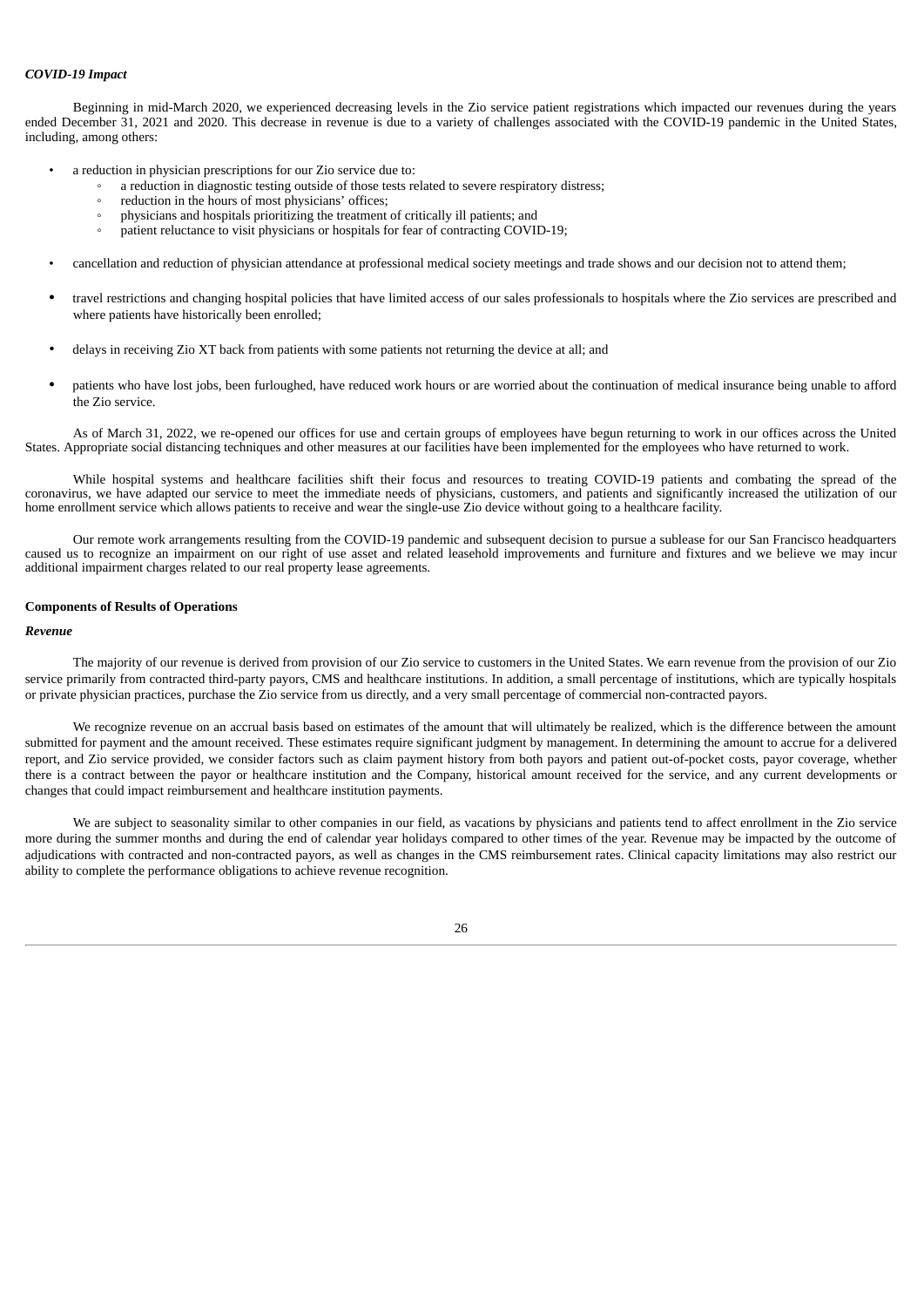#### *Cost of Revenue and Gross Margin*

Cost of revenue includes direct labor, material costs, equipment and infrastructure expenses, device scrap and loss, amortization of internal-use software, allocated overhead, and shipping and handling. Direct labor includes payroll and personnel-related costs including stock-based compensation involved in manufacturing, clinical data curation, and customer service. Material costs include both the disposable materials costs of the Zio monitors and amortization of the reusable printed circuit board assemblies ("PCBAs"). Each Zio XT monitor includes a PCBA, and each Zio AT monitor includes a PCBA and gateway board, the cost of which is amortized over the anticipated number of uses of the board. We expect the cost of revenue to increase in absolute dollars as our revenue increases due to increased direct labor, direct materials, and variable spending, partially offset by economies of scale in relation to fixed costs such as overhead, depreciation and amortization, and facilities costs.

We calculate gross margin as gross profit divided by revenue. Our gross margin has been and will continue to be affected by a variety of factors, including increased contracting with third-party payors and institutional providers. We have in the past been able to increase our pricing as third-party payors become more familiar with the benefits of the Zio service and move to contracted pricing arrangements. We expect to continue to decrease the cost of revenue per device by obtaining volume purchase discounts for our material costs, implementing scan-time algorithm and process improvements, automating manufacturing assembly and packaging, and software-driven and other workflow enhancements to reduce labor costs. These decreases have been offset by increases to materials and electronics components pricing, labor rates, shipping rates, depreciation and amortization of investments, and increases in the general level of inflation.

Although a large majority of our commercial customers have renewed their contracts for the Zio XT service since the establishment of the Category I codes on January 1, 2021 matching to pre-existing rates, if we are unsuccessful in improving the Medicare rates, we believe that commercial rates may begin to be more negatively impacted, which would have a negative impact on our gross margins.

## *Research and Development Expenses*

We expense research and development costs as they are incurred. Research and development expenses include payroll and personnel-related costs, including stock-based compensation, consulting services, clinical studies, laboratory supplies and allocated facility overhead costs. We expect our research and development costs to increase in absolute dollars as we hire additional personnel to develop new product and service offerings, product enhancements and clinical evidence.

#### *Selling, General and Administrative Expenses*

Our sales and marketing expenses consist of payroll and personnel-related costs, including stock-based compensation, sales commissions, travel expenses, consulting, public relations costs, direct marketing, tradeshow and promotional expenses and allocated facility overhead costs.

Our general and administrative expenses consist primarily of payroll and personnel-related costs for executive, finance, legal and administrative personnel, including stock-based compensation. Other significant expenses include professional fees for legal and accounting services, consulting fees, recruiting fees, bad debt expense, third-party patient claims processing fees and travel expenses.

#### *Impairment and Restructuring Expenses*

Our impairment and restructuring expenses consist of impairment charges on our San Francisco right-of-use asset and severance charges in connection with our 2022 restructuring plan.

## *Interest Expense*

Interest expense is attributable to borrowings under our loan agreements. See *Note 8. Debt*, for further information on our loan agreements.

#### *Other Income, Net*

Other income, net consists primarily of interest income which consists of interest received on our cash equivalents and investments.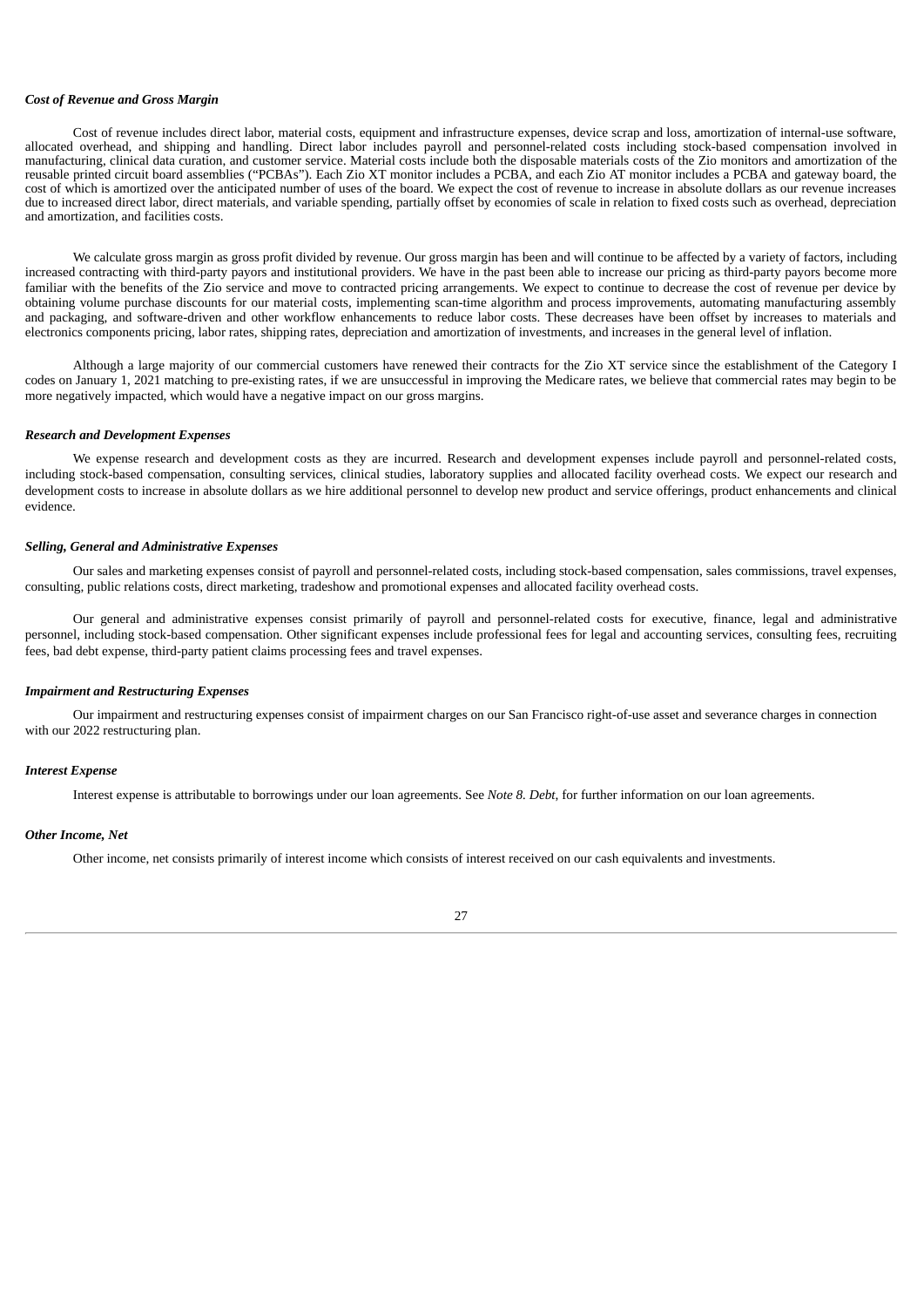#### *Results of Operations*

*Comparison of the Three Months Ended March 31, 2022 and 2021*

| Three Months Ended March 31, |           |    |           |      |           |       |           |          |
|------------------------------|-----------|----|-----------|------|-----------|-------|-----------|----------|
| 2022                         |           |    |           | 2021 |           |       | \$ Change | % Change |
| \$                           | 92,378    | \$ | 74,311    | \$   | 18,067    | 24 %  |           |          |
|                              | 30,619    |    | 23,458    |      | 7,161     | 31 %  |           |          |
|                              | 61,759    |    | 50,853    |      | 10,906    | 21 %  |           |          |
|                              | 67 %      |    | 68 %      |      |           |       |           |          |
|                              |           |    |           |      |           |       |           |          |
|                              | 10,542    |    | 8,510     |      | 2,032     | 24 %  |           |          |
|                              | 73,158    |    | 69,813    |      | 3,345     | 5 %   |           |          |
|                              | 26,608    |    |           |      | 26,608    |       |           |          |
|                              | 110,308   |    | 78,323    |      | 31,985    | 41 %  |           |          |
|                              | (48, 549) |    | (27, 470) |      | (21,079)  | 77 %  |           |          |
|                              | (2,029)   |    | (335)     |      | (1,694)   | 506 % |           |          |
|                              | 16        |    | 124       |      | (108)     | (87)% |           |          |
|                              | (50, 562) |    | (27, 681) |      | (22, 881) | 83 %  |           |          |
|                              | 47        |    | 98        |      | (51)      | (52)% |           |          |
|                              | (50, 609) | \$ | (27, 779) | \$   | (22, 830) | 82 %  |           |          |
|                              |           |    |           |      |           |       |           |          |

#### *Revenue*

Revenue increased \$18.1 million, or 24%, to \$92.4 million during the three months ended March 31, 2022 from \$74.3 million during the three months ended March 31, 2021. The increase in revenue was primarily attributable to the increase in volume of the Zio services as a result of increased demand from our customers and in improved CMS reimbursement rates. Revenue was also impacted by improvements in adjudication performance with contracted and noncontracted payors.

## *Cost of Revenue and Gross Margin*

Cost of revenue increased \$7.2 million, or 31%, to \$30.6 million during the three months ended March 31, 2022 from \$23.5 million during the three months ended March 31, 2021. The increase in cost of revenue was primarily due to increased Zio service volume, and an increase in costs resulting from capacity limitations associated with clinical operations.

Gross margin for the three months ended March 31, 2022 was 67%, compared to 68% for the three months ended March 31, 2021. The decrease in gross margin is primarily due to increased costs associated with capacity constraints, with limited impact of higher Zio AT volumes and COVID-related labor costs, offset by volume benefit and increase in average selling price.

## *Research and Development Expenses*

Research and development expenses increased \$2.0 million, or 24%, to \$10.5 million during the three months ended March 31, 2022 from \$8.5 million during the three months ended March 31, 2021. The increase was primarily attributable to a \$3.4 million increase in compensation expense, partially offset by a \$1.4 million reduction of expense due to an increase in costs capitalized to internal use software.

#### *Selling, General and Administrative Expenses*

Selling, general and administrative expenses increased \$3.3 million, or 5%, to \$73.2 million during the three months ended March 31, 2022 from \$69.8 million during the three months ended March 31, 2021. The increase was due to a \$8.0 million increase in compensation costs as a result of increased headcount and corporate bonus, an increase in bad debt expense of \$1.3 million, partially offset by a \$6.0 million decrease in stock based compensation expense.

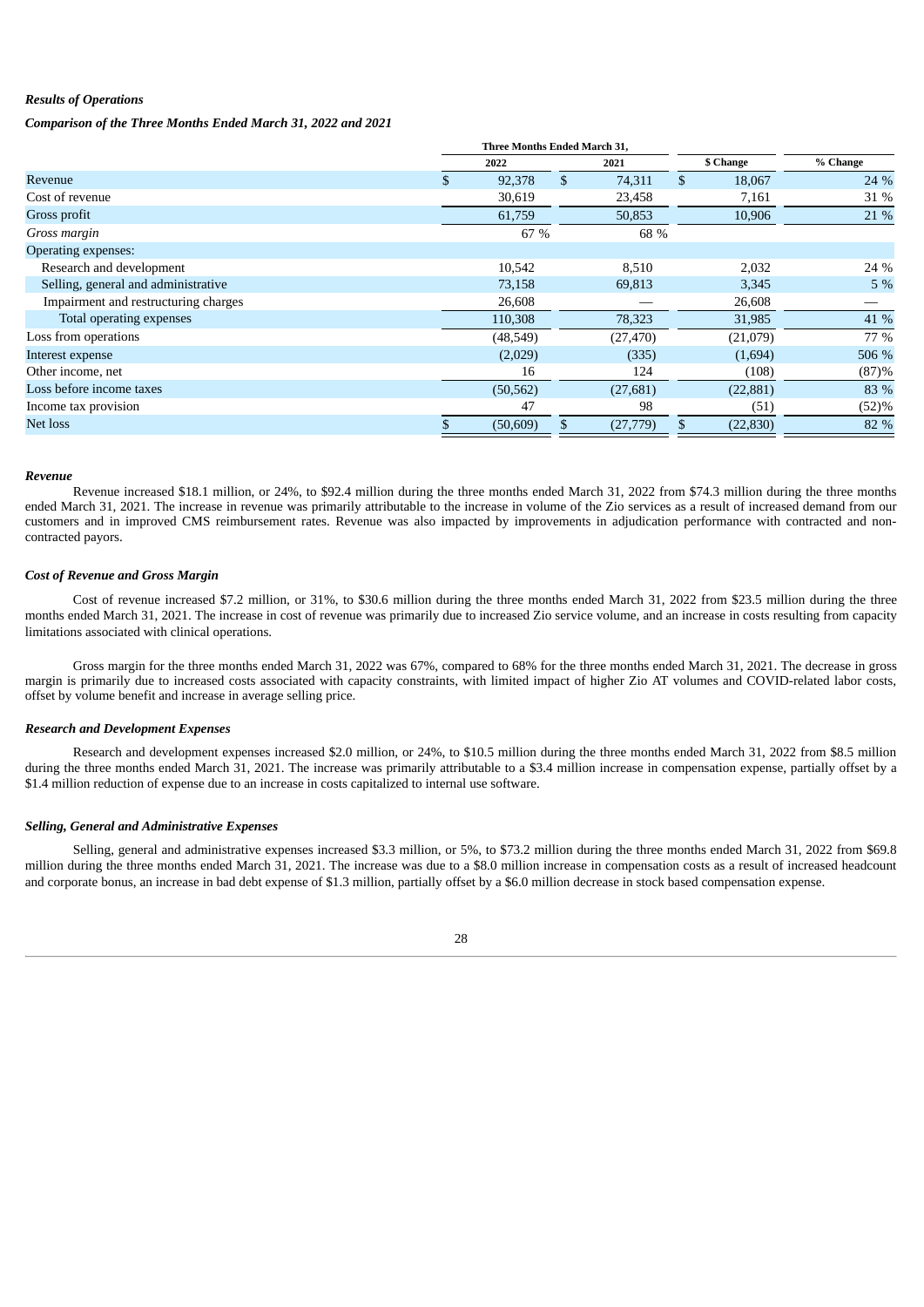#### *Impairment and Restructuring Charges*

In February 2022, our board of directors (the "Board") approved reducing our leased space for our headquarters in San Francisco, California. As a result, we recognized impairment of our right of use asset and related leasehold improvements and furniture and fixtures in the amount of \$23.2 million.

In February 2022, the board approved a restructuring plan to allow the Company to effectively and efficiently scale its business. The 2022 Restructuring Plan resulted in severance and other employment related costs. We recorded \$3.4 million in charges under the 2022 Restructuring plan during the three months ended March 31, 2022.

## *Interest Expense*

Interest expense was \$2.0 million for the three months ended March 31, 2022, compared to \$0.3 million for the three months ended March 31, 2021. The increase was due to additional financing fees of \$1.75 million related to our term loan paid in the three months ended March 31, 2022, compared with the three months ended March 31, 2021.

#### *Other Income, Net*

Other income, net was immaterial for the three months ended March 31, 2022 and 2021. There were no significant changes in other income, net during the three months ended March 31, 2022, compared with the three months ended March 31, 2021.

## **Liquidity and Capital Expenditures**

#### *Overview*

We are continuously reviewing our liquidity and anticipated capital requirements in light of the significant uncertainty created by the COVID-19 global pandemic. We believe we will have adequate liquidity over the next twelve months to operate our business and to meet our cash requirements.

As of March 31, 2022, we had cash and cash equivalents of \$94.8 million, short-term investments of \$114.0 million, and an accumulated deficit of \$456.7 million. In addition, we have term loan facilities of \$40.0 million and a revolving credit line of \$25.0 million available.

Our expected future capital requirements may depend on many factors including expanding our customer base, the expansion of our salesforce, and the timing and extent of spending on the development of our technology to increase our product offerings. We expect the next Verily milestone to be met in 2023. Additionally, we will complete the build out of our new manufacturing facility and our new Deerfield Illinois facility in the first half of 2022.

If we raise additional funds by issuing equity securities, our stockholders may experience dilution. Any future debt financing into which we enter may impose upon us additional covenants that restrict our operations, including limitations on our ability to incur liens or additional debt, pay dividends, repurchase our common stock, make certain investments and engage in certain merger, consolidation or asset sale transactions. Any debt financing or additional equity that we raise may contain terms that are not favorable to us or our stockholders.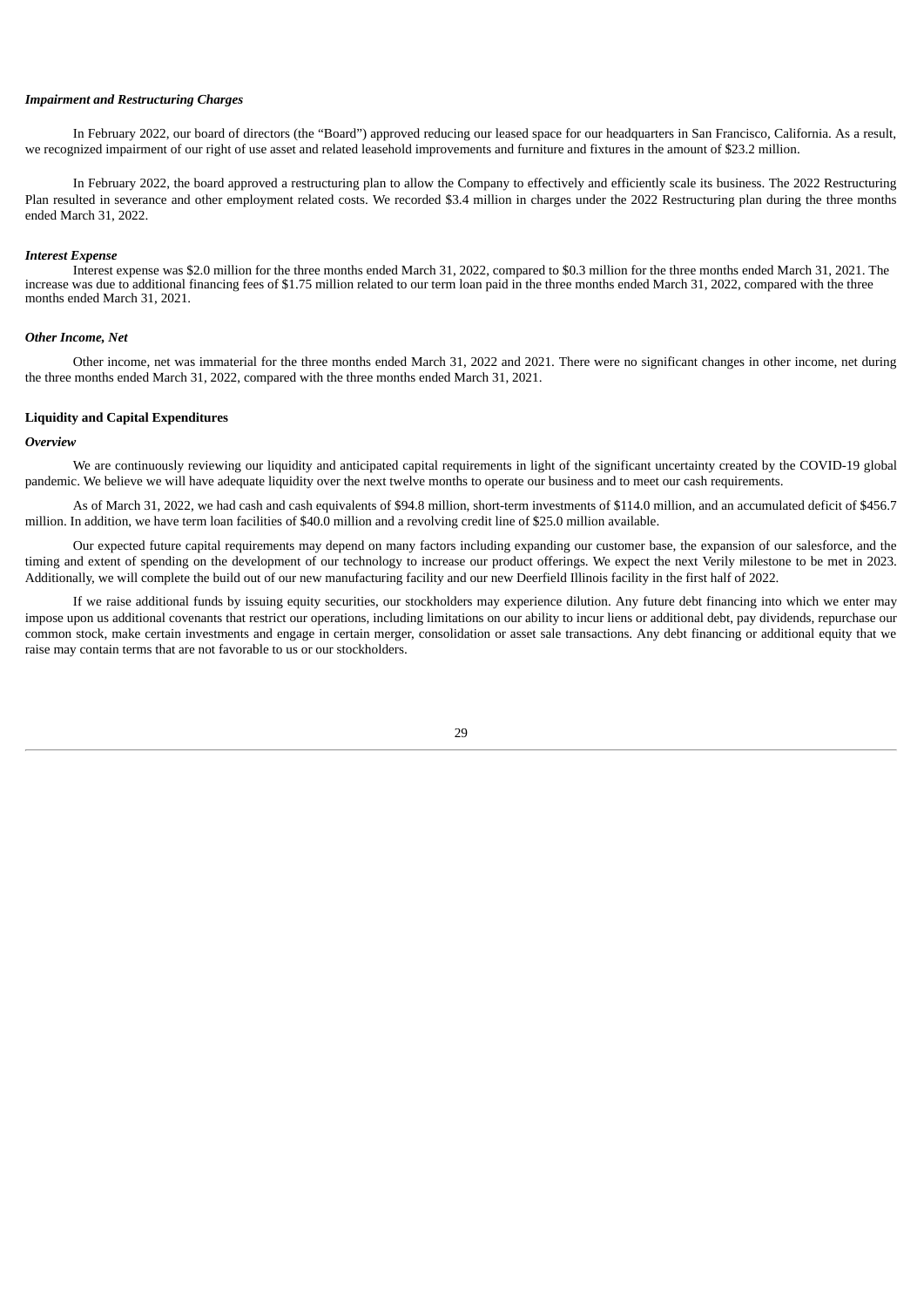## *Cash Flows*

The following table summarizes our cash flows for the periods indicated (in thousands):

|                                           | Three months ended March 31, |      |           |  |  |
|-------------------------------------------|------------------------------|------|-----------|--|--|
|                                           | 2022                         | 2021 |           |  |  |
| Net cash (used in) provided by:           |                              |      |           |  |  |
| <b>Operating activities</b>               | $(38, 885)$ \$               |      | (41, 842) |  |  |
| Investing activities                      | (8,527)                      |      | 117,035   |  |  |
| <b>Financing activities</b>               | 14.636                       |      | (26, 446) |  |  |
| Net increase in cash and cash equivalents | (32,776)                     |      | 48,747    |  |  |

## **Cash Used in Operating Activities**

During the three months ended March 31, 2022, cash used in operating activities was \$38.9 million, which consisted of a net loss of \$50.6 million, adjusted by non-cash charges of \$61.2 million and a net change of \$49.5 million in our net operating assets and liabilities. The non-cash charges were primarily comprised of impairment charges of \$23.2 million, stock-based compensation expense of \$13.9 million, allowance for doubtful accounts and contractual allowances of \$14.0 million, depreciation and amortization of \$3.1 million and amortization of right of use assets of \$6.5 million. The change in our net operating assets and liabilities was primarily due to an increase of \$22.9 million in accounts receivable, an increase of \$2.4 million in inventory, a decrease of \$9.4 million in accrued liabilities, an increase of \$5.3 million in accounts payable and a decrease of \$6.2 million in operating lease liability.

The number of claims from the first half of 2021 which contained differences between the submitted price and reimbursement and overall denials increased significantly compared to our historical experience as a result of CPT code transition issues with the payors. We continue to work with the payors to collect on these claims and the collection cycle for these claims is significantly longer than usual. While we believe we have properly estimated the impact to our contractual allowances and allowance for doubtful accounts, the inherent uncertainty caused by longer collection cycle and claims adjudication process could result in additional provisions for contractual allowances and doubtful accounts which would negatively impact our results of operations in future periods. As of March 31, 2022, uncollected claims as a result of the CPT code transition were \$12.9 million. We believe we have adequate balance sheet liquidity to manage through these delays

During the three months ended March 31, 2021, cash used in operating activities was \$41.8 million, which consisted of a net loss of \$27.8 million, adjusted by non-cash charges of \$34.1 million and a net change of \$48.2 million in our net operating assets and liabilities. The non-cash charges were primarily comprised of a change in stock-based compensation of \$20.2 million, allowance for doubtful accounts and contractual allowances of \$9.8 million, depreciation and amortization of \$2.0 million and amortization of right of use assets of \$1.6 million. The change in our net operating assets and liabilities was primarily due to an increase of \$39.8 million in accounts receivable, a decrease of \$6.1 million in accrued liabilities, a decrease of \$0.7 million in accounts payable and a decrease of \$1.4 million in operating lease liability.

#### **Cash Provided by Investing Activities**

Cash used in investing activities during the three months ended March 31, 2022 was \$8.5 million, which primarily consisted of \$46.0 million in purchases of available for sale investments and \$5.6 million of capital expenditures, partially offset by cash received from the maturities of available for sale investments of \$28.0 million, and sales of available for sale investments of \$15.0 million.

Cash provided by investing activities during the three months ended March 31, 2021 was \$117.0 million, which consisted of cash received from the maturities of available for sale investments of \$151.3 million, partially offset by \$30.1 million in purchases of available for sale investments and \$4.2 million of capital expenditures.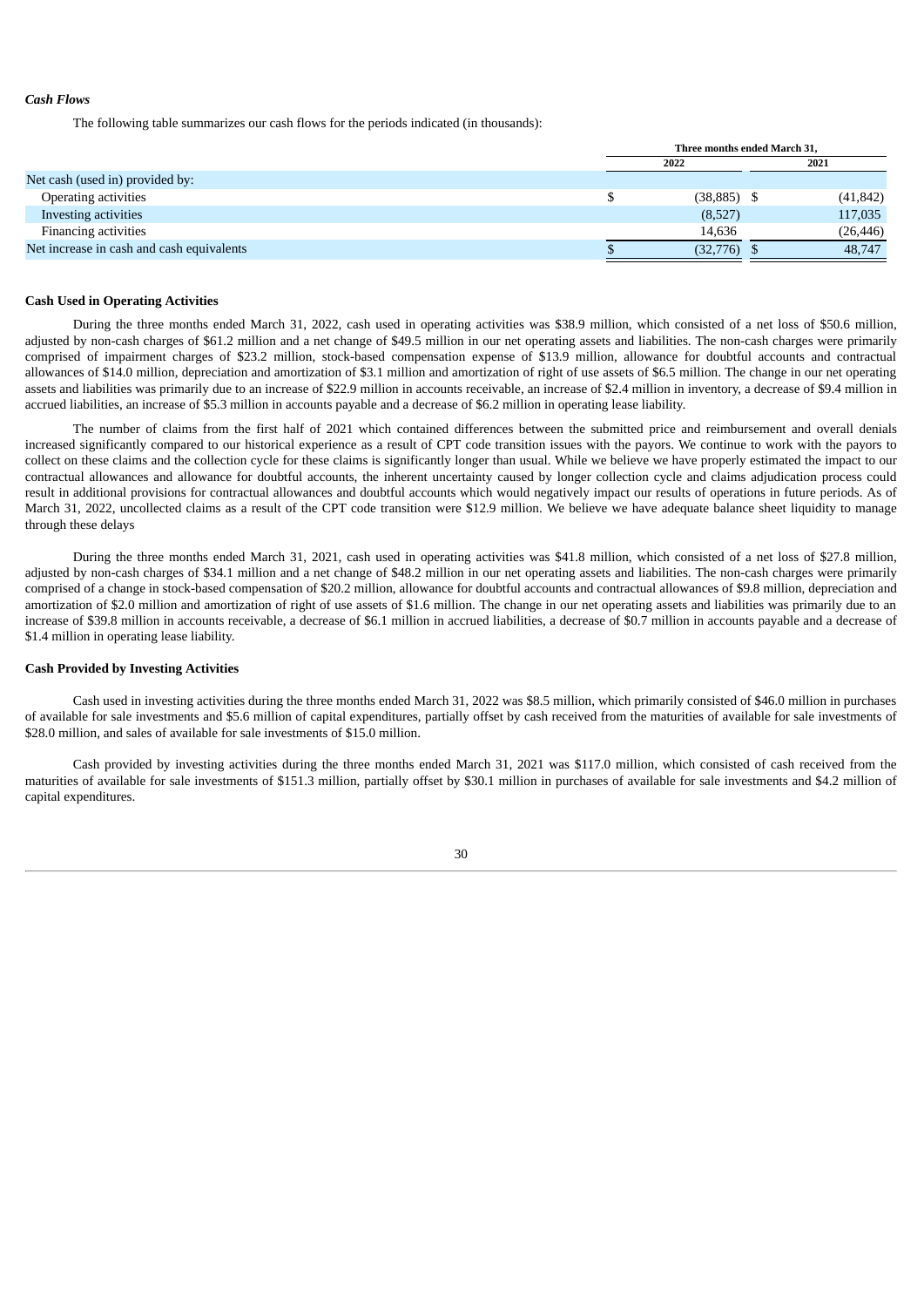#### **Cash Used in Financing Activities**

During the three months ended March 31, 2022, cash provided by financing activities was \$14.6 million, primarily due \$35.0 million in proceeds received from the closing of our Second Amendment to our SVB Loan Agreement, partially offset by \$21.4 million of repayment of the outstanding balance under the existing SVB term loan.

During the three months ended March 31, 2021, cash used in financing activities was \$26.4 million, primarily due to \$25.1 million in tax withholding upon the vesting of RSUs. This practice has been updated to require employees to sell shares to cover tax liabilities. In addition, cash used in financing activities was due to repayment of debt of \$2.9 million, partially offset by \$1.6 million in proceeds from the issuance of common stock in connection with employee options exercises and our Employee Stock Purchase Plan.

#### *Bank Debt*

In October 2018, we entered into a Third Amended and Restated Loan and Security Agreement with SVB ("SVB Loan Agreement"). Under the SVB Loan Agreement, we had borrowed \$35.0 million and had made repayments through March 2022 at which time the outstanding balance was \$18.5 million.

On March 28, 2022, we entered into a Second Amendment ("2022 Amendment") to the SVB Loan Agreement which provided for a term loan facility in the aggregate principal amount of up to \$75.0 million (the "2022 Term Loans"), of which \$35.0 million aggregate principal amount was borrowed at closing and a portion of the proceeds of which were used to pay in full the outstanding balance of \$18.5 million of the SVB Loan Agreement. The remaining \$40.0 million of 2022 Term Loans may be borrowed from time to time at our option, in increments of at least \$10.0 million, through December 31, 2023. We will pay interest only on the 2022 Term Loans until April 1, 2025, when we shall commence repaying the 2022 Term Loans in 24 equal consecutive monthly installments, with all obligations under the 2022 Term Loans maturing on March 1, 2027. Interest charged on the 2022 Term Loans accrues at a floating per annum rate equal to the greater of (A) the Prime Rate plus 0.25% and (B) 3.50%. We are also required to pay fees on any prepayment of the 2022 Term Loans, ranging from 3.0% to 1.0% depending on the date of prepayment, and a final payment equal to 5.0% of the principal amount of the 2022 Term Loans made. Once repaid or prepaid, the 2022 Term Loans may not be reborrowed.

The 2022 Amendment also amended the terms of the revolving credit line under the SVB Loan Agreement, which provided for an aggregate principal amount of \$25.0 million, to (i) extend the maturity date from August 1, 2023 to March 1, 2027, (ii) increase the letters of credit sublimit to \$15.0 million and (iii) increase the cash management services sublimit to \$15.0 million. Interest charged on the principal amount outstanding under the revolving credit line shall accrue at a floating per annum rate equal to the greater of (A) the Prime Rate plus 0.25% and (B) 3.50%. We are required to pay an annual fee equal to 0.15% of the revolving credit line. As of March 31, 2022, no loans were outstanding under the revolving credit line.

#### **Off-Balance Sheet Arrangements**

We have not entered into any off-balance sheet arrangements and do not have any holdings in variable interest entities.

#### **Contractual Obligations**

Our contractual obligations as of December 31, 2021 are presented in our Form 10-K filed with the SEC on February 28, 2022. There have been no material changes.

#### **Critical Accounting Policies and Estimates**

For a complete description of what we believe to be the critical accounting policies and estimates used in the preparation of our Unaudited Condensed Consolidated Financial Statements, refer to our Annual Report on Form 10-K for the year ended December 31, 2021 ("Annual Report"). Refer to Note 2. *Summary of Significant Accounting Policies*, in the Notes to Unaudited Condensed Consolidated Financial Statements in Item 1 of Part I of this Quarterly Report on Form 10-Q, for all significant accounting policies. There have been no significant changes to our critical accounting policies as described in our Annual Report.

## <span id="page-34-0"></span>**ITEM 3. QUANTITATIVE AND QUALITATIVE DISCLOSURES ABOUT MARKET RISK**

We are exposed to market risks in the ordinary course of our business. These risks primarily include risk related to interest rate sensitivities and foreign currency exchange rate sensitivity.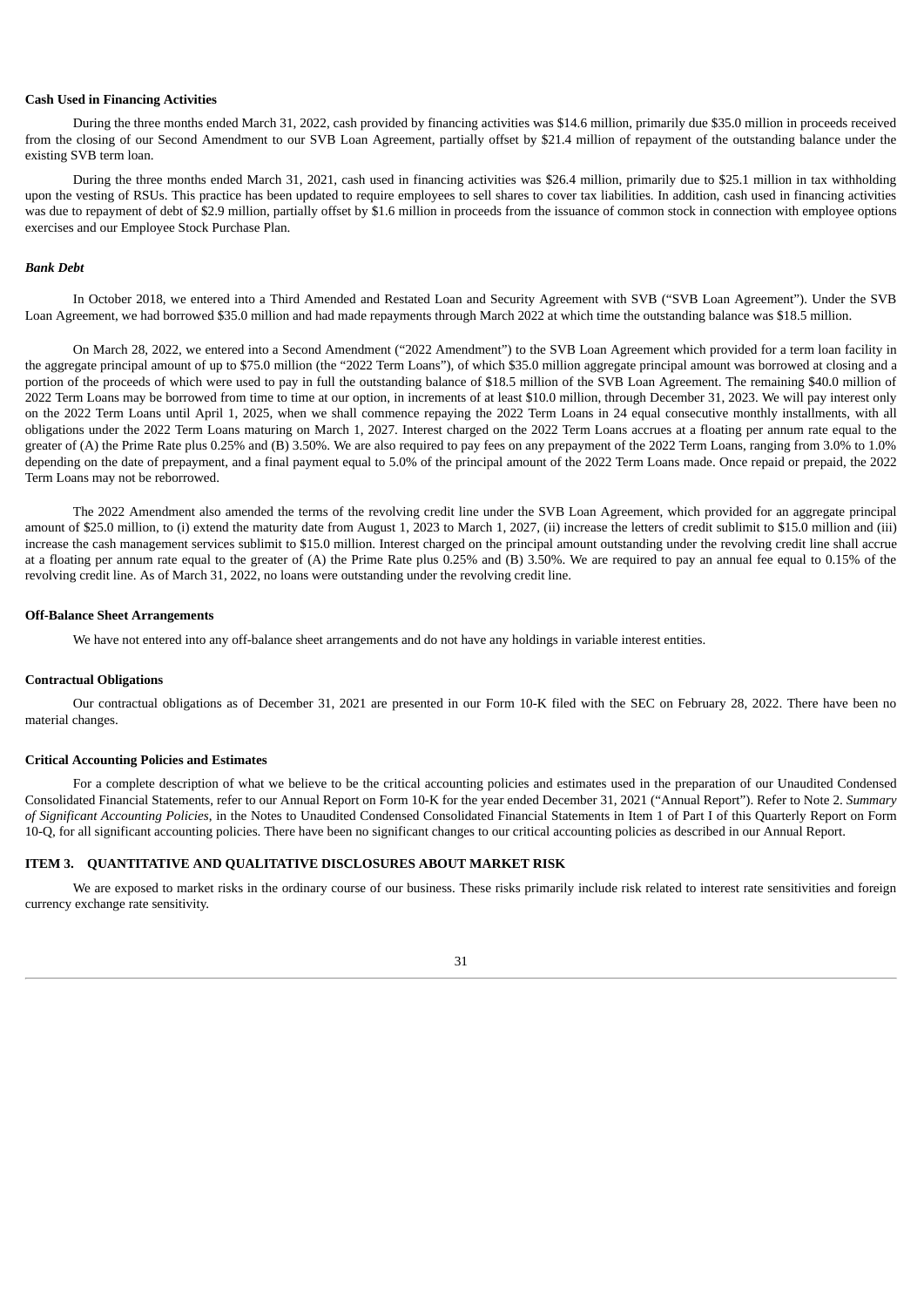#### *Interest Rate Sensitivity*

We had cash, cash equivalents and investments of \$208.8 million as of March 31, 2022, which consisted of bank deposits, money market funds, U.S. government securities, corporate notes, and commercial paper. Such interest-earning instruments carry a degree of interest rate risk; however, historical fluctuations in interest income have not been significant.

We do not enter into investments for trading or speculative purposes and have not used any derivative financial instruments to manage our interest rate risk exposure. We have not been exposed nor do we anticipate being exposed to material risks due to changes in interest rates. A hypothetical 10% change in interest rates during any of the periods presented would not have had a material impact on our condensed consolidated financial statements.

We had total outstanding debt of \$34.9 million, which is net of debt discount and debt issuance costs, as of March 31, 2022. The Third Amended and Restated SVB Loan Agreement Note carries a variable interest rate based on the "Prime Rate" published by The Wall Street Journal. A hypothetical 10% change in interest rates during any of the periods presented would not have had a material impact on our consolidated financial statements.

#### *Foreign Currency Exchange Rate Sensitivity*

We face foreign exchange risk as a result of entering into transactions denominated in currencies other than U.S. dollars, particularly in British Pound Sterling. As of March 31, 2022 we do not consider this risk to be material. We do not utilize any forward foreign exchange contracts. All foreign transactions settle on the applicable spot exchange basis at the time such payments are made.

## <span id="page-35-0"></span>**ITEM 4. CONTROLS AND PROCEDURES**

## *Evaluation of Disclosure Controls and Procedures*

We maintain disclosure controls and procedures that are designed to provide reasonable assurance that information required to be disclosed by us in reports that we file or submit under the Securities Exchange Act of 1934, as amended (the "Exchange Act") is recorded, processed, summarized and reported, within the time periods specified in the SEC's rules and forms, and that such information is accumulated and communicated to our management, including our Chief Executive Officer ("CEO") (principal executive officer) and Chief Financial Officer ("CFO") (principal financial officer), as appropriate to allow for timely decisions regarding required disclosure. In designing and evaluating the disclosure controls and procedures, management recognizes that any controls and procedures, no matter how well designed and operated, can provide only reasonable assurance of achieving the desired control objectives, and management is required to apply its judgment in evaluating the cost-benefit relationship of possible controls and procedures.

As required by Rule 13a-15(b) under the Exchange Act, our management, including our CEO and CFO, has evaluated the effectiveness of our disclosure controls and procedures (as defined in Rule 13a-15(e) under the Exchange Act) as of the end of the period covered by this report. Based on that evaluation, our CEO and our CFO have concluded that as of the end of the period covered by this quarterly report, our disclosure controls and procedures were not effective as of March 31, 2022, at the reasonable assurance level because of the material weakness in internal controls which was disclosed in the Company's Annual Report on Form 10-K for the year ended December 31, 2021, and continues to exist as of March 31, 2022. Notwithstanding the material weakness, our management, including our CEO and CFO, has concluded that our consolidated financial statements, included in the Annual Report on Form 10-K for the year ended December 31, 2021, and in the Form 10-Q for the three months ending March 31, 2022, fairly present, in all material respects, our financial condition, results of operations and cash flows for the periods presented in conformity with generally accepted accounting principles.

#### *Material Weakness Related to the Control Environment*

We did not design or maintain an effective control environment commensurate with our financial reporting requirements. Given the rapid growth in the size and complexity of the business, we failed to maintain a sufficient number of professionals with an appropriate level of accounting and internal control knowledge, training and experience to appropriately analyze, record and disclose accounting matters timely and accurately. This material weakness contributed to the misstatement of our revenues, revenue reserves, bad debt expense, property and equipment, research and development expense and related financial disclosures, and in the revision of the Company's consolidated financial statements for the years ended December 31, 2017, December 31, 2018, and each interim period therein as well as the quarters ended March 31, 2019, June 30, 2019, and September 30, 2019. Additionally, this material weakness could result in a misstatement of account balances or disclosures that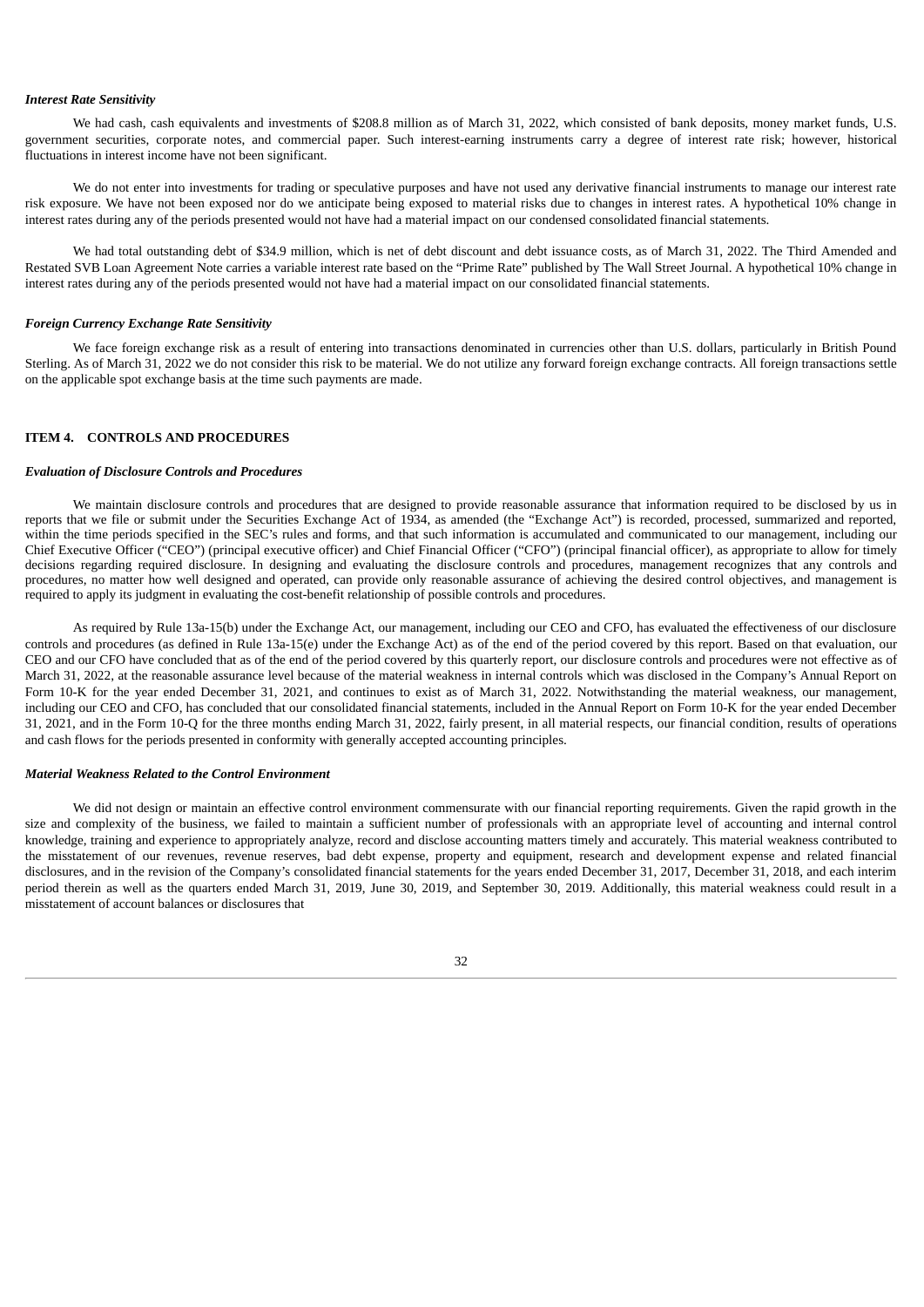would result in a material misstatement to the annual or interim consolidated financial statements that would not be prevented or detected. Based on this assessment and because of this material weakness, we concluded that the Company's internal control over financial reporting was not effective as of March 31, 2022.

### *Remediation Plan Activities*

As previously disclosed in Part II, Item 9A of the Company's Annual Report on Form 10-K for the years ended December 31, 2018, December 31, 2019, December 31, 2020, and December 31, 2021 we commenced a remediation plan with the goal of remediating the material weakness as of December 31, 2022. In executing our remediation plan, management performed the following actions related to the material weakness noted above:

- Increased the depth and experience of our Finance organization by increasing the number of management and staff members, expanding our technical experience in accounting, auditing and reporting matters, and performing internal controls training for management and staff members.
- Hired two Internal Audit Directors (one with broad finance experience and one with relevant control experience over information technology environments). These individuals are focused on the development, maintenance and monitoring of our overall control environment and system of key internal controls over financial reporting.
- Hired a Chief Risk Officer to lead our ongoing healthcare compliance, internal audit and enterprise risk management efforts.

We remain committed to the continued hiring and on-boarding of additional members of the organization supporting the internal control over financial reporting. As of March 31, 2022, we have filled key positions within the Finance organization and will continue to add skilled talent as complexities grow and needs arise.

These investments in resources have significantly improved the stability of our accounting organization. While significant progress has been made in response to the material weakness in the control environment, key remediation plan activities include additional training programs and hiring of additional resources in support of certain control activities. Additionally, time is needed to demonstrate sustainability as it relates to our internal control over financial reporting and improvements made to our complement of resources, including demonstrating sustained operating effectiveness of our internal controls.

#### *Changes in Internal Control Over Financial Reporting*

There have been no changes in internal control over financial reporting during the quarter ended March 31, 2022 that have materially affected, or are reasonably likely to materially affect, our internal control over financial reporting.

# *Inherent Limitations on Effectiveness of Controls*

Internal control over financial reporting has inherent limitations. Internal control over financial reporting is a process that involves human diligence and compliance and is subject to lapses in judgment and breakdowns resulting from human failures. Internal control over financial reporting can also be circumvented by collusion or improper management override of the controls. Projections of any evaluation of controls effectiveness to future periods are subject to the risk that controls may become inadequate because of changes in conditions, or deterioration in the degree of compliance with policies or procedures.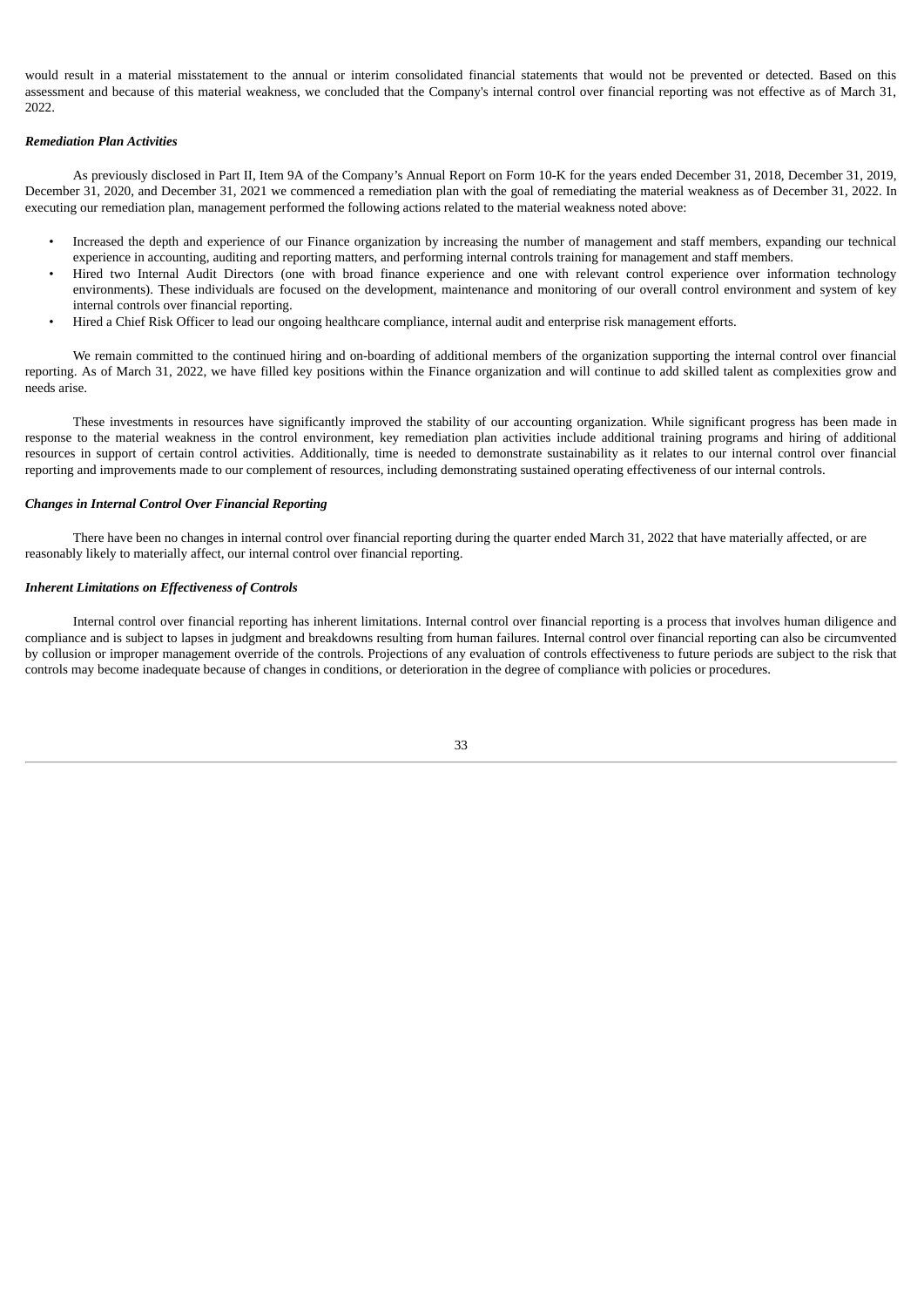# **PART II. OTHER INFORMATION**

#### **ITEM 1. LEGAL PROCEEDINGS**

#### **Legal Proceedings**

From time to time, we are involved in claims and legal proceedings or investigations, that arise in the ordinary course of business. Such matters could have an adverse impact on our reputation, business and financial condition and divert the attention of our management from the operation of our business. These matters are subject to many uncertainties and outcomes that are not predictable.

On February 1, 2021, a putative class action lawsuit was filed in the United States District Court for the Northern District of California alleging that we and our former Chief Executive Officer, Kevin M. King, violated Sections 10(b) and 20(a) of the Exchange Act and SEC Rule 10b-5 promulgated thereunder ("Securities Class Action Lawsuit"). On August 2, 2021, the lead plaintiff filed an amended complaint, and filed a further amended complaint on September 24, 2021. The amended complaint names as defendants, in addition to us and Mr. King, our former Chief Executive Officer, Michael J. Coyle, and current Chief Financial Officer, Douglas J. Devine. The purported class in the amended complaint includes all persons who purchased or acquired our common stock between August 4, 2020 and July 13, 2021, and seeks unspecified damages purportedly sustained by the class. On October 27, 2021, we filed a motion to dismiss the amended complaint. The motion to dismiss was fully briefed and the Court held a hearing on the motion on February 4, 2022, after which the Court took the matter under submission. On March 31, 2022, the Court issued an order granting the Company's motion to dismiss the Securities Class Action Lawsuit, without allowing plaintiff further leave to amend, and entered judgment in favor of the Company and the other defendants. Plaintiff has filed a notice of appeal and we believe the class action to be without merit and plan to vigorously defend ourselves.

On March 26, 2021, we received a grand jury subpoena from the U.S. Attorney's Office for the Northern District of California requesting information related to communications with the Food and Drug Administration and our products. On September 14, 2021, we received a second subpoena requesting additional information. We are cooperating fully and are providing the requested information.

## **ITEM 1A. RISK FACTORS**

Investing in our common stock involves a high degree of risk. You should carefully consider the risks and uncertainties described below, together with all of the other information contained in this Quarterly Report on Form 10-Q, including our financial statements and the related notes thereto, before making a decision to invest in our common stock. The realization of any of the following risks could materially and adversely affect our business, financial condition, operating results and prospects. In that event, the price of our common stock could decline, and you could lose part or all of your investment

#### **Summary of Risk Factors**

Our business is subject to numerous risks and uncertainties that you should consider before investing in our company, as more fully described below. The *principal factors and uncertainties that make investing in our company risky include, among others:*

- changes in public health insurance coverage and CMS reimbursement rates for the Zio service could affect the adoption and profitability of our Zio service;
- if third-party commercial payors do not provide any or adequate reimbursement, rescind or modify their reimbursement policies or delay payments for our products, including as a result of the CMS and Medicare Administrative Contractor ("MAC") reimbursement rates, including Novitas Solutions reimbursement rates for our Zio XT service, or if we are unable to successfully negotiate reimbursement contracts, our commercial success could be compromised;
- the COVID-19 pandemic and efforts to reduce its spread have adversely impacted, and is expected to continue to materially and adversely impact, our business and operations;
- we have a history of net losses, which we expect to continue, and we may not be able to achieve or sustain profitability in the future;

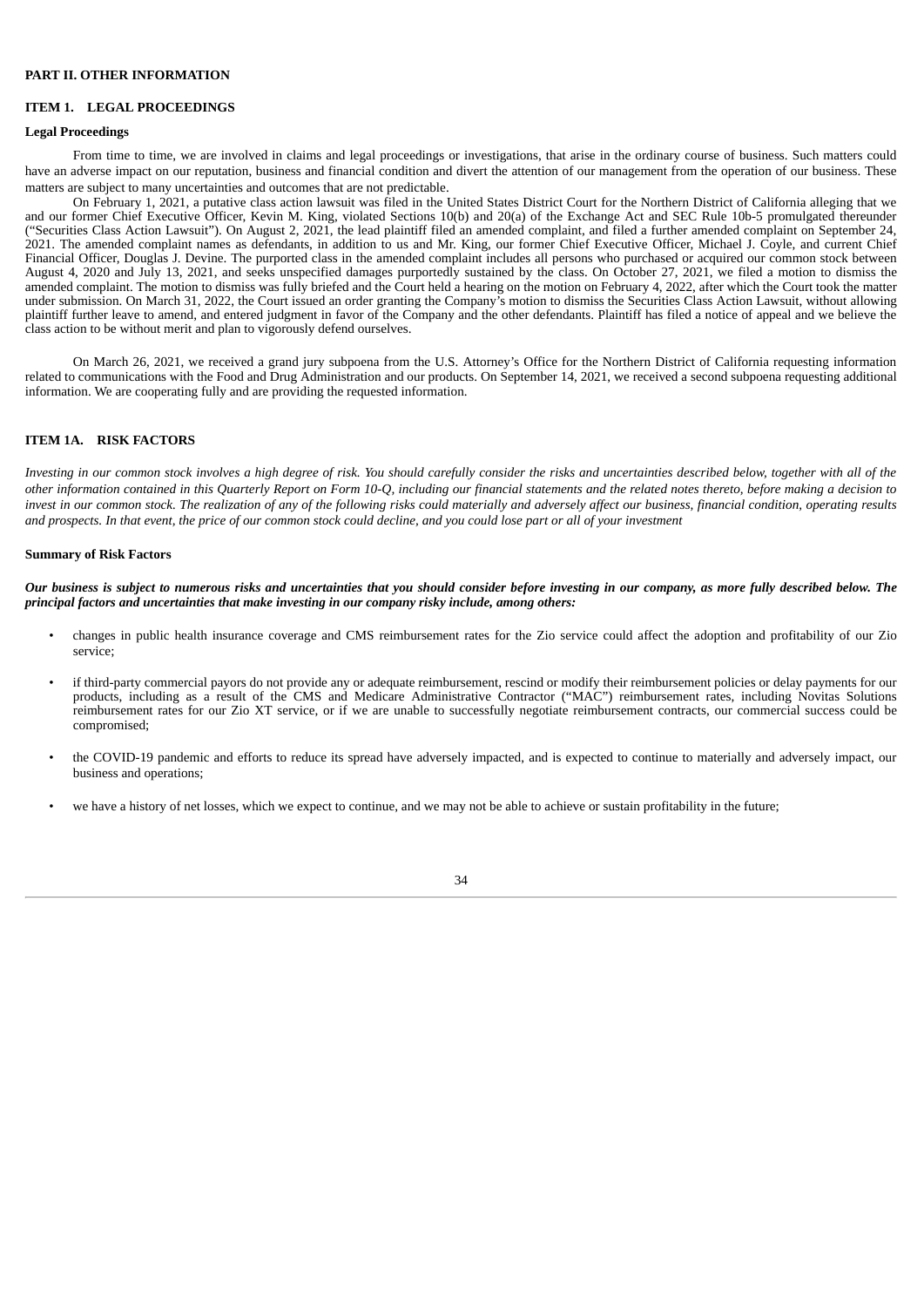- our business is dependent upon physicians adopting our Zio service and if we fail to obtain broad adoption, our business would be adversely affected;
- we plan to introduce new products and services and our business will be harmed if we are not successful in selling these new products and services to our existing customers and new customers;
- the market for ambulatory cardiac monitoring solutions is highly competitive. If our competitors are able to develop or market monitoring products and services that are more effective, or gain greater acceptance in the marketplace, than any products and services we develop, our commercial opportunities will be reduced or eliminated;
- we have recently experienced management turnover, which creates uncertainties and could harm our business;
- we may become a party to intellectual property litigation or administrative proceedings that could be costly and could interfere with our ability to provide the Zio service; and
- changes in the regulatory environment may constrain or require us to restructure our operations, which may harm our revenue and operating results.

#### **Risks Related to Our Business**

#### The COVID-19 pandemic and efforts to reduce its spread have adversely impacted, and is expected to continue to materially and adversely impact, our *business and operations.*

The COVID-19 pandemic has had, and is expected to continue to have, an adverse impact on our operations, particularly as a result of preventive and precautionary measures that we, other businesses, and governments are taking. The spread of COVID-19 in the United States has resulted in travel restrictions impacting all areas of our business, most notably our sales representatives. Many hospitals also have limited access for non-patients, including our sales professionals, which has negatively impacted our access to physicians and their patients. New hospital sanitization and social distancing protocols, as well as increased competition for resources within hospitals that have dedicated certain resources to COVID patients, have impacted and may continue to impact our business and operations. We have also noted staffing shortage at providers in certain regions in the United States and we believe that the status of provider capacity and resource prioritization, vaccination levels and other pandemic-related effects could materially impact our revenue in future periods.

Additionally, an increase in the unemployment rate due to the impact of COVID-19 would decrease the number of potential patients with access to health insurance, which may result in fewer diagnostic procedures. As hospitals cancel and defer diagnostic and elective procedures, it reduces their revenue and impacts their financial results, which could result in pricing pressure on our services as they seek cost savings. Prolonged restrictions relating to COVID-19 could adversely affect our revenue, results of operations, cash flows, and financial position.

Although we saw recovery of patient registrations for the Zio service in 2021, we expect these challenges of the COVID-19 pandemic to continue to impact the volume of Zio services provided for the duration of the pandemic, but its extent cannot be quantified at this time. Our customers' patients are also experiencing the economic impact of the current pandemic. Even an important diagnostic procedure like the Zio service may be less of a priority than other items for those patients who have lost their jobs, are furloughed, have reduced work hours or are worried about the continuation of their medical insurance. Such economic effects on patients may delay or disrupt our ability to both provision our service and collect co-payments or out-of-pocket costs, which would have an adverse effect on our revenue and cash flow. Patients may also be reluctant to visit their physicians or hospitals due to fear of contracting COVID-19. Physicians are not performing as many diagnostic tests for their patients and the facilities where these tests are performed may not be open, adequately staffed or open the entire day. Even where physicians continue to treat symptomatic patients, treatment of asymptomatic patients is being deferred in many cases. The reduction in diagnostic testing and physician visits, the increase in deferred treatment, and changes in patient behaviors are translating into fewer Zio services being prescribed.

Government mandates related to the COVID-19 pandemic have impacted, and are expected to continue to impact, our personnel and personnel at third-party manufacturing facilities in the United States and other countries, and the availability or cost of materials, which could disrupt our supply chain and reduce margins. For instance, on or about March 16, 2020, the Health Officers for the counties of San Francisco (where the Company's headquarters is located), Santa Clara, San Mateo, Marin, Contra Costa and Alameda, where many employees are located, issued mandatory shelter-in-place orders and all employees transitioned to a remote work environment. We are also subject to orders in Southern California that temporarily shut down our manufacturing and distribution facilities in Cypress, California. While we have continued to deliver the Zio service by operating with remote employees and essential employees on site, an extended implementation of these government mandates could

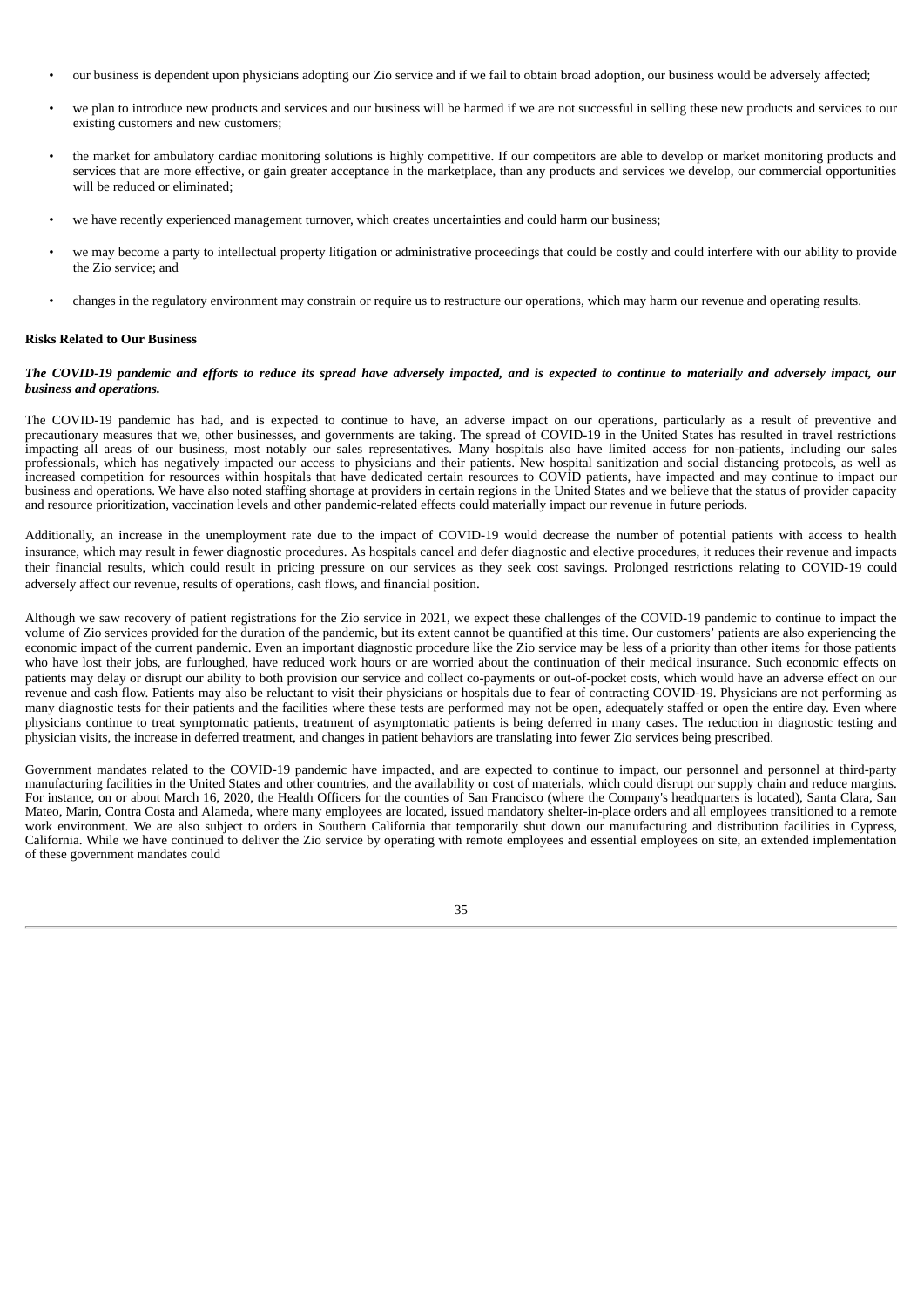further impact our ability to effectively provide the Zio service, and could impede progress of all ongoing initiatives. Appropriate social distancing techniques and other measures at our facilities have been implemented for employees who are required by job scope or who have chosen to return to our facilities.

Our ongoing operations may be impacted as a result of employees assuming additional roles and responsibilities within our organization and we would have fewer resources available to run our operations, which could negatively impact our business operations and revenue as a result. We may also encounter voluntary departures of key employees due to any of the foregoing actions that we undertake. If key personnel or large groups of our employees contract the virus, that may also impact our business and operations. For example, an outbreak in our manufacturing facility could cause us to have to shut down our manufacturing operations, which would in turn present risk to the ongoing supply of devices required to continue our business operations. In the meantime, we have taken steps to support our employees, including providing the ability for the majority of employees to work remotely and implementing policies to enhance employee safety, including appropriate social distancing techniques, for those employees required or choosing to work in our facilities. We are also assessing our business continuity plans in the context of this pandemic.

Additionally, due to COVID-19, we have experienced delays in receiving Zio XT monitors back from patients, with some patients not returning the device at all. As a result, the increased prevalence of COVID-19 could result in negative changes to historical expectations around device return timelines and loss rates, both of which would negatively impact our finances. Finally, we anticipate that the COVID-19 pandemic may impact clinical and regulatory matters. COVID-19 is delaying enrollment in new clinical trials across the medical device industry and may affect any new trials we decide to pursue. Regulatory clearances may take extended duration of time as agencies focus on COVID-related priorities which, in turn, would delay our introduction of new products and services.

The COVID-19 pandemic has also created global supply chain shortages and delays, particularly for some electronic components, such as those contained in our PCBAs. We have experienced longer lead times, sometimes in excess of 52 weeks, and increased broker fees during the COVID-19 pandemic, which has increased our cost of revenue. We have also had to increase our inventory levels as a result of these potential shortages. If we are unable to secure our typical supply of components on a timely basis, it may affect our ability to provide the Zio service on a timely basis, which would affect our cash flows and ability to operate on a timely basis.

Any of these occurrences may significantly harm our business, financial condition, cash flows and prospects. The ultimate impact of the COVID-19 pandemic is highly uncertain and subject to change. This impact is having a material, adverse impact on our liquidity, capital resources, operations and business and those of the third parties on which we rely, and could worsen over time. The extent to which the COVID-19 pandemic impacts our results will depend on future developments, which are highly uncertain and cannot be predicted, including new information which may emerge concerning the severity of COVID-19 and the actions to contain COVID-19 or treat its impact, among others. We do not yet know the full extent of potential delays or impacts on our business, financial condition, cash flows and results of operations.

#### Unfavorable global economic conditions could adversely affect our business, financial condition or results of operations.

Our results of operations could be adversely affected by general conditions in the global economy and in the global financial markets. The COVID-19 pandemic has caused extreme volatility and disruptions in the global capital and credit markets. A severe or prolonged economic downturn, could result in a variety of risks to our business, including driving hospitals to tighten budgets and curtail spending, which would negatively impact our sales and business. In addition, higher unemployment or reductions in employer-provided benefits plans could result in fewer commercially insured patients, which could negatively impact our revenue and business as a result. A weak or declining economy could also strain our third party manufacturers or suppliers, possibly resulting in supply disruptions, or cause our customers to delay making payments for our Zio service. Any of the foregoing could harm our business and we cannot anticipate all of the ways in which the economic climate and financial market conditions could adversely affect our business.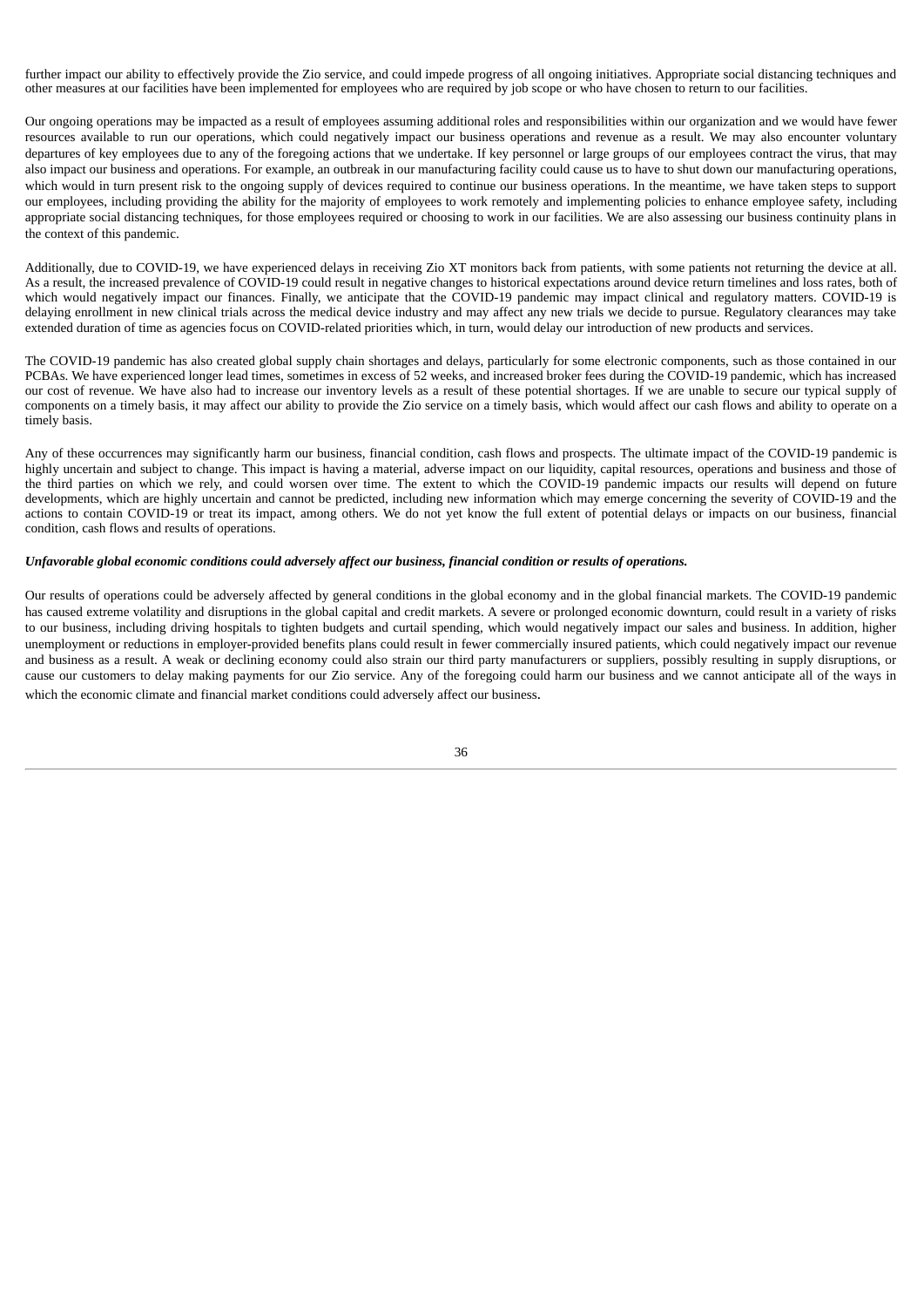### We have a history of net losses, which we expect to continue, and we may not be able to achieve or sustain profitability in the future.

We have incurred net losses since our inception in September 2006. The losses and accumulated deficit were primarily due to the substantial investments we made to develop and improve our technology and products and improve our business and the Zio service through research and development efforts and infrastructure improvements. Over the next several years, we expect to continue to devote substantially all of our resources to increase the adoption of and reimbursement for our Zio service, which includes Zio XT and Zio AT, and to develop additional arrhythmia detection and management products and services. These efforts may prove more expensive than we currently anticipate and we may not succeed in increasing our revenue sufficiently to offset these higher expenses or at all. Accordingly, we cannot assure you that we will achieve profitability in the future or that, if we do become profitable, we will sustain profitability. Our failure to achieve and sustain profitability in the future could cause the market price of our common stock to decline.

# Our business is dependent upon physicians adopting our Zio service and if we fail to obtain broad adoption, our business would be adversely affected.

Our success will depend on our ability to bring awareness to the Zio brand and educate physicians regarding the benefits of our Zio service over existing products and services, such as Holter monitors and event monitors, and to persuade them to prescribe the Zio service as the diagnostic product for their patients. We do not know if the Zio service will be successful over the long term and market acceptance may be hindered if physicians are not presented with compelling data demonstrating the efficacy of our service compared to alternative technologies. Any studies we, or third parties which we sponsor, may conduct comparing our Zio service with alternative technologies will be expensive, time consuming and may not yield positive results. Additionally, adoption will be directly influenced by a number of financial factors, including the ability of providers to obtain sufficient reimbursement from third-party commercial payors, and the Centers for Medicare & Medicaid Services ("CMS"), for the professional services they provide in applying the Zio monitor and analyzing the Zio report. The efficacy, safety, performance and cost-effectiveness of our Zio service, on a stand-alone basis and relative to competing services, will determine the availability and level of reimbursement received by us and providers. Some payors do not have pricing contracts with us setting forth the Zio service reimbursement rates for us and providers. Physicians may be reluctant to prescribe the Zio service to patients covered by such non-contracted insurance policies because of the uncertainty surrounding reimbursement rates and the administrative burden of interfacing with patients to answer their questions and support their efforts to obtain adequate reimbursement for the Zio service. If physicians do not adopt and prescribe our Zio service, our revenue will not increase and our financial condition will suffer as a result.

# If we are unable to keep up with demand for the Zio service, our revenue could be impaired, market acceptance for the Zio service could be harmed and *physicians may instead prescribe our competitors' products and services.*

As demand for the Zio service increases, we may encounter production or service delays or shortfalls. Such production or service delays or shortfalls may be caused by many factors, including the following:

- while we intend to continue to expand our manufacturing capacity, our production processes may have to change to accommodate this growth, potentially involving significant capital expenditures;
- key components of the Zio monitors are provided by a single supplier or limited number of suppliers, and we do not maintain large inventory levels of these components; if we experience a shortage or quality issues in any of these components, we would need to identify and qualify new supply sources, which could increase our expenses and result in manufacturing delays;
- global demand and supply factors concerning commodity components common to all electronic circuits, including Zio monitors, could result in shortages that manifest as extended lead times for circuit boards, which could limit our ability to sustain and/or grow our business;
- shelter-in-place orders in effect in California and elsewhere due to the COVID-19 outbreak;
- we may experience a delay in completing validation and verification testing for new production processes and/or equipment at our manufacturing facilities;
- we are subject to state, federal and international regulations, including the FDA's Quality System Regulation ("QSR"), the EU's Medical Device Directive ("MDD") and, as of May 2021, the EU's Medical Device Regulation ("MDR"), and the developing regulations by Medicines & Healthcare Regulatory Agency (MHRA) post Brexit in the United Kingdom for both the manufacture of the Zio monitor and the provision of the Zio service, noncompliance with which could cause an interruption in our manufacturing and services;

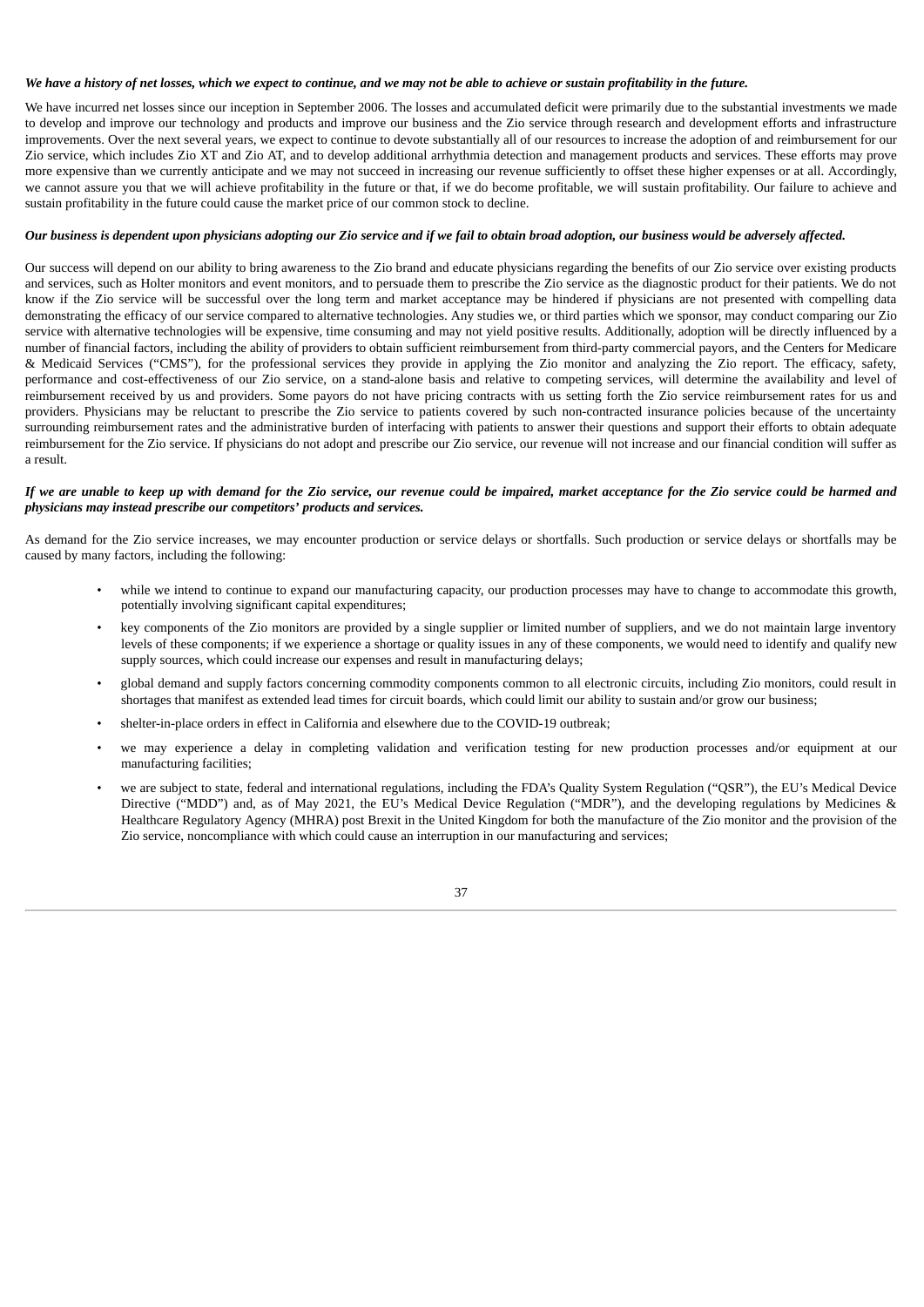- to increase our manufacturing output significantly and scale our services, we will have to attract and retain qualified employees for our operations; and
- in response to unexpectedly rapid growth of our business, clinical operations capacity may not meet demand while new resources are being recruited and trained, which would delay the return of diagnostic reports to our customers.

Our inability to successfully manufacture our Zio monitors in sufficient quantities, or provide the Zio service in a timely manner, would materially harm our business.

Our manufacturing facilities and processes and those of our third-party suppliers are subject to unannounced FDA, state and Notified Body regulatory inspections for compliance with the QSR, MDD, MDR, UK MDR requirements. Developing and maintaining a compliant quality system is time consuming and investment intensive. Failure to maintain compliance with, or not fully complying with the requirements of the FDA and state regulators could result in enforcement actions against us or our third-party suppliers, which could include the issuance of warning letters, adverse publicity, seizures, prohibitions on product sales, recalls and civil and criminal penalties, any one of which could significantly impact our manufacturing supply and provision of services and impair our financial results. Failure to maintain compliance with, or not fully complying with the requirements of MDD, MDR, and UK MDR could result in similar disruptions in these markets.

# We depend on third-party vendors to manufacture some of our components, which could make us vulnerable to supply shortages and price fluctuations that *could harm our business.*

We rely on third-party vendors for components and sub-assemblies used in our Zio monitors. Our reliance on third-party vendors subjects us to a number of risks, including:

- inability to obtain adequate supply in a timely manner or on commercially reasonable terms;
	- interruption of supply resulting from modifications to, or discontinuation of, a supplier's operations, including those caused by pandemics such as COVID-19;
- production delays related to the evaluation and testing of products from alternative suppliers and corresponding regulatory qualifications;
- inability of the manufacturer or supplier to comply with the QSR, state regulatory authorities, and, in some cases, the Notified Body audits;
- miscommunication of design specifications due to errors/omissions by either the vendor or our company, resulting delayed delivery of acceptable product;
- delays in product shipments resulting from uncorrected defects, reliability issues, or a supplier's failure to consistently produce quality components;
- an outbreak of disease or similar public health threat, such as the existing threat of coronavirus, particularly as it may impact our supply chain;
- price fluctuations due to a lack of long-term supply arrangements with our suppliers for key components;
- inability to control the quality of products manufactured by third parties;
- delays in delivery by our suppliers due to changes in demand from us or their other customers; and
- delays in obtaining required materials and components that are in short supply within the time frames we require, at an affordable cost, or at all.

Any significant delay or interruption in the supply of components or sub-assemblies, or our inability to obtain substitute components, sub-assemblies or materials from alternate sources at acceptable prices and in a timely manner could impair our ability to meet the demand for our Zio service and harm our business.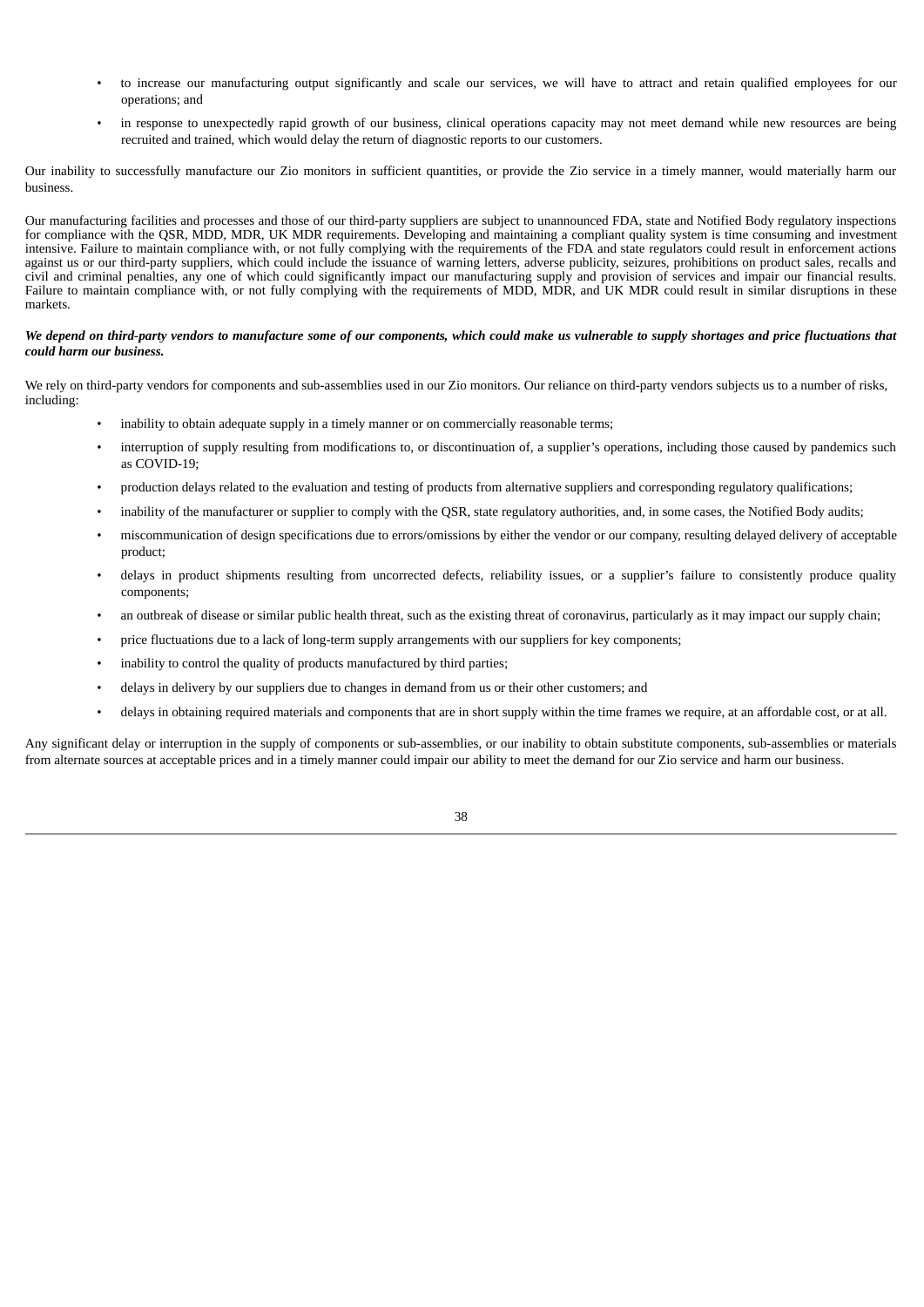# Our revenue relies substantially on our Zio service, which is currently our only offering. If the Zio service or future product offerings fail to gain, or lose, *market acceptance, our business will suffer.*

Our current revenue is dependent on prescriptions of the Zio service, and we expect that sales of the Zio service will account for substantially all of our revenue for the foreseeable future. We are in various stages of research and development for other diagnostic screening solutions and new indications for our technology and the Zio service; however, there can be no assurance that we will be able to successfully develop and commercialize any new products or services. Any new products may not be accepted by physicians or may merely replace revenue generated by our Zio service and not generate additional revenue. If we have difficulty launching new products, our reputation may be harmed and our financial results adversely affected. In order to substantially increase our revenue, we will need to target physicians other than cardiologists, such as emergency room doctors, primary care physicians and other physicians with whom we have had little contact and may require a different type of selling effort. If we are unable to increase prescriptions of the Zio service, expand reimbursement for the Zio service, or successfully develop and commercialize new products and services, our revenue and our ability to achieve and sustain profitability would be impaired.

## Our quarterly and annual results may fluctuate significantly and may not fully reflect the underlying performance of our business.

Our quarterly and annual results of operations, including our revenue, profitability and cash flow, may vary significantly in the future and period-to-period comparisons of our operating results may not be meaningful. Accordingly, the results of any one quarter or period should not be relied upon as an indication of future performance. Our quarterly and annual financial results may fluctuate as a result of a variety of factors, many of which are outside our control and, as a result, may not fully reflect the underlying performance of our business. Fluctuation in quarterly and annual results may decrease the value of our common stock. Factors that may cause fluctuations in our quarterly and annual results include, without limitation:

- market awareness and acceptance of the Zio service;
- our ability to get payors under contract at acceptable reimbursement rates;
- the availability of reimbursement for the Zio service at acceptable rates through government programs;
- our ability to attract new customers and improve our business with existing customers;
- results of our clinical trials and publication of studies by us, competitors or third parties;
- the timing and success of new product introductions by us or our competitors or any other change in the competitive dynamics of our industry, including consolidation among competitors, customers or strategic partners;
- the amount and timing of costs and expenses related to the maintenance and expansion of our business and operations;
- changes in our pricing policies or those of our competitors;
- general economic, industry and market conditions;
- the impact of the COVID-19 pandemic on our operations and financial results;
- the regulatory environment;
- expenses or loss of sales associated with unforeseen product quality issues;
- timing of physician prescriptions and demand for our Zio service;
- seasonality factors, such as patient and physician vacation schedules, severe weather conditions and insurance deductibles, that hamper or otherwise restrict when a patient seeking diagnostic services such as the Zio service visits the prescribing physician;
- the hiring, training and retention of key employees, including our ability to expand our sales team and clinical operations team;
- litigation or other claims against us for intellectual property infringement or otherwise;
- our ability to obtain additional financing as necessary; and
- advances and trends in new technologies and industry standards.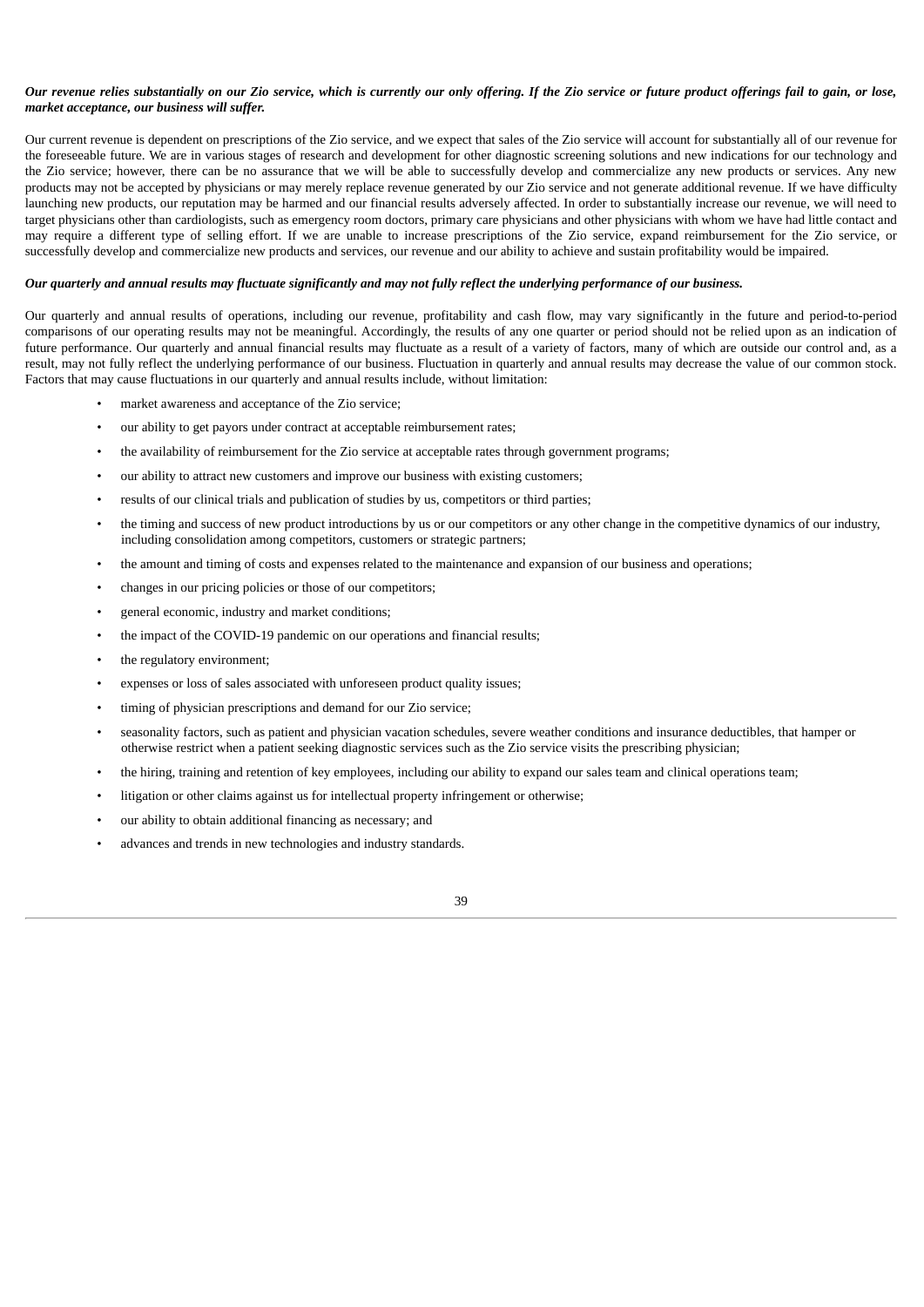Because our quarterly results may fluctuate, period-to-period comparisons may not be the best indication of the underlying results of our business and should only be relied upon as one factor in determining how our business is performing.

## We have noticed seasonality in the use of our Zio service which, along with other factors such as severe weather, may cause quarterly fluctuations in our *revenue.*

During the summer months and the holiday season, we have observed that the use of our Zio service decreases, which reduces our revenue during those periods. We believe that the decrease in demand may result from physicians or their patients taking vacations. Severe weather conditions or natural disasters also may hamper or otherwise restrict when patients seeking diagnostic services, such as the Zio service, visit prescribing physicians. Similarly, we generally experience some effects of seasonality due to the renewal of insurance deductibles at the beginning of the calendar year. These factors may cause our results of operations to vary from quarter to quarter.

## Reimbursement by CMS is highly regulated and subject to change; our failure to comply with applicable regulations could result in decreased revenue and *may subject us to penalties or have an adverse impact on our business.*

For the three months ended March 31, 2022, we received approximately 22% of our revenue from reimbursement for our Zio service by CMS. Under CMS guidelines for participation in the Medicare program CMS designates us as an independent diagnostic treatment facility ("IDTF"). CMS imposes extensive and detailed requirements on IDTFs, including but not limited to, rules that govern how we structure our relationships with physicians, how and when we submit reimbursement claims, how we operate our monitoring facilities and how and where we provide our monitoring solutions. Our failure to comply with applicable CMS rules could result in a discontinuation of our reimbursement under the CMS payment programs, our being required to return funds already paid to us, civil monetary penalties, criminal penalties and/or exclusion from the CMS programs.

### Changes in public health insurance coverage and CMS reimbursement rates for the Zio service could affect the adoption and profitability of our Zio service.

Government payors may change their coverage and reimbursement policies, as well as payment amounts, in a way that would prevent or limit reimbursement for our Zio service, which would significantly harm our business. Government and other third-party payors require us to report the service for which we are seeking reimbursement by using a Current Procedural Terminology ("CPT") code-set maintained by the American Medical Association ("AMA"). For Zio XT, we had historically utilized temporary CPT codes (or Category III CPT codes), used for newly introduced technologies specific to our category of diagnostic monitoring. The process to convert Category III CPT codes to Category I CPT codes is governed by the AMA and CMS. On October 25, 2019, the AMA's CPT Editorial Panel established two new Category I CPT codes which are applicable to the Zio service and took effect on January 1, 2021.

In November 2021, CMS published its Calendar Year 2022 Medicare Physician Fee Schedule Final Rule (the "2022 Final Rule"). In the Final Rule, CMS did not issue national pricing and continued carrier pricing for calendar year 2022 on Category I CPT codes 93241, 93243, 93245 and 93247 for extended external ECG monitoring, the relevant codes for our Zio XT service. These codes were designated by CMS for contractor pricing in calendar 2022, which means that prices will be determined regionally by each Medicare Administrative Contractor ("MAC" or "MACs").

Determinations of which products or services will be reimbursed under Medicare can be developed at the national level through a national coverage determination ("NCD") by CMS, or at the local level through a local coverage determination ("LCD"), by one or more of the regional MACs who are private contractors that process and pay claims on behalf of CMS for different regions. In the absence of a specific NCD, as is the case with Zio XT historically and for Calendar Year 2022 following the Final Rule, the MAC with jurisdiction over a specific geographic region will have the discretion to make an LCD. The Company is seeking to establish LCD pricing with one or more MACs to establish pricing for 2022 and will be subject to LCD pricing until such time CMS establishes a NCD.

In January 2022, Novitas Solutions, the MAC which covers the region where our Independent Diagnostic Testing Facility ("IDTF") in Houston, Texas is located and where almost all of our Medicare services for Zio XT are processed, updated reimbursement rates for CPT codes 93243 and 93247 for the Houston jurisdiction to \$223 and \$233, respectively. These updated rates are retroactive to January 1, 2022. These rates were higher than the rates posted by Novitas in 2021, but continue to be significantly below our historical Medicare rates for our Zio XT service. In April 2022, National Government Services or NGS, the MAC which covers the region where our IDTF in Lincolnshire, Illinois is located, updated reimbursement rates for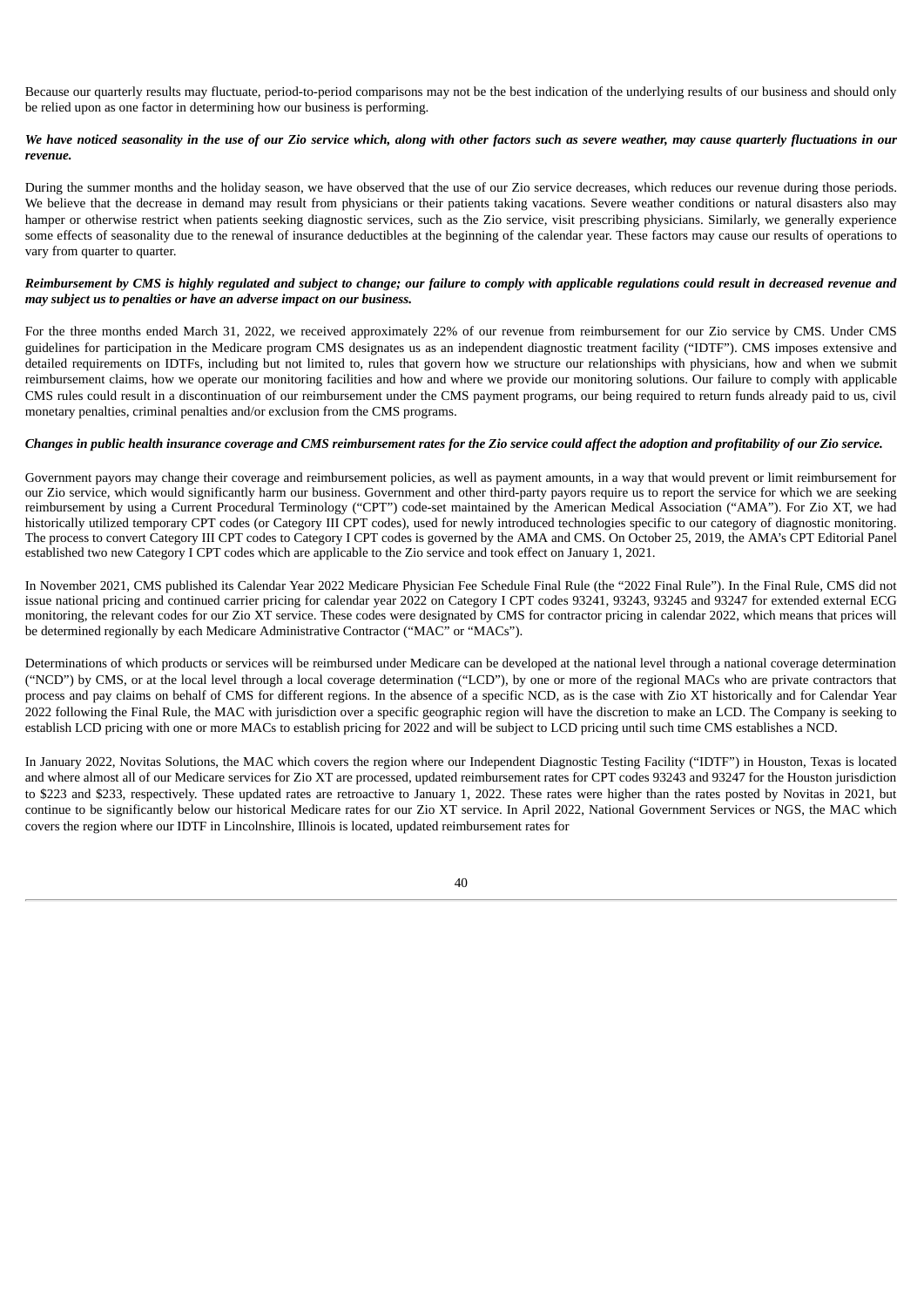CPT codes 93243 and 93247 for the Suburban Chicago jurisdiction to \$334 and \$347, respectively. These updated rates are retroactive to April 1, 2022. These rates are higher than our historical Medicare rates for out Zio XT service.

We remain engaged with all of the MACs and are working with other industry participants to submit additional cost data on long-term continuous electrocardiogram ("ECG") monitoring for consideration to establish appropriate local rates. We cannot provide certainty at this time on the potential outcome of the discussions with the MACs or on the timing of any action to be taken.

Determinations of which products or services will be reimbursed under Medicare can be developed at the national level through a national coverage determination ("NCD") by CMS, or at the local level through a local coverage determination ("LCD"), by one or more of the regional MACs who are private contractors who establish and write LCD policies and process and pay claims on behalf of CMS for different regions. In the absence of a specific NCD, the MAC with jurisdiction over a specific geographic region will have the discretion to make an LCD. If Novitas Solutions were to change, limit or cease to cover the Zio service by altering the existing LCD, it would negatively impact our revenue from CMS.

Given the evolving nature of the healthcare industry and ongoing healthcare cost reforms, we are and will continue to be subject to changes in the level of Medicare coverage for our products, and unfavorable coverage determinations at the national or local level could adversely affect our business and results of operations.

Further, a reduction in coverage by Medicare could cause some commercial third-party payors to implement similar reductions in their coverage or level of reimbursement of the Zio service. Given the evolving nature of the healthcare industry and ongoing healthcare cost reforms, we will continue to be subject to changes in the level of Medicare coverage for its products, and unfavorable coverage determinations at the national or local level could adversely affect its results of operations. Although a large majority of commercial customers have re-contracted the Zio XT service at pre-existing rates since the establishment of the Category I codes on January 1, 2021, if we are unsuccessful in improving the Medicare rates, we believe that commercial rates may begin to be more negatively impacted.

As a result of the CPT code changes that took effect January 1, 2021, the number of claims from the first half of 2021 which contained differences between the submitted price and reimbursement rate and overall denials increased significantly compared to our historical experience as a result of CPT code transition issues with the payors. We continue to work with the payors to collect on these claims and the collection cycle for these claims is significantly longer than usual and may lead to higher write-offs of doubtful accounts for those periods and negatively impact our results of operations.

If we are unable to achieve a level of revenues adequate to support our cost structure, or is unable to reduce our overall cost structure, this would raise substantial doubts about our ability to continue as a going concern.

Controls imposed by CMS and commercial third-party payors designed to reduce costs, commonly referred to as "utilization review", may affect our operations. Federal law contains numerous provisions designed to ensure that services rendered to CMS patients meet professionally recognized standards and are medically necessary, appropriate for the specific patient and cost-effective. These provisions include a requirement that a sampling of CMS patients must be reviewed by quality improvement organizations, which review the appropriateness of product prescriptions, the quality of care provided, and the appropriateness of reimbursement costs. Quality improvement organizations may deny payment for services or assess fines and also have the authority to recommend to the U.S. Department of Health and Human Services, that a provider which is in substantial noncompliance with the standards of the quality improvement organization be excluded from participation in the Medicare program. The Patient Protection and Affordable Care Act, as amended by the Health Care and Education Affordability Reconciliation Act (the "Affordable Care Act"), potentially expands the use of prepayment review by Medicare contractors by eliminating statutory restrictions on their use, and, as a result, efforts to impose more stringent cost controls are expected to continue. Utilization review is also a requirement of most nongovernmental managed care organizations and other third-party payors. To date these controls have not had a significant effect on our operations, but significant limits on the scope of services reimbursed and on reimbursement rates and fees could have a material, adverse effect on our business, financial position and results of operations in the future.

Each state's Medicaid program has its own coverage determinations related to our services, and some state Medicaid programs do not provide their recipients with coverage for our Zio service. Even if our Zio service is covered by a state Medicaid program, we must be recognized as a Medicaid provider by the state in which the Medicaid recipient receiving the services resides in order for us to be reimbursed by a state's Medicaid program. Even if we are recognized as a provider in a state, Medicare's rate for our Zio service may be low, and the Medicaid reimbursement amounts are sometimes as low, or lower, than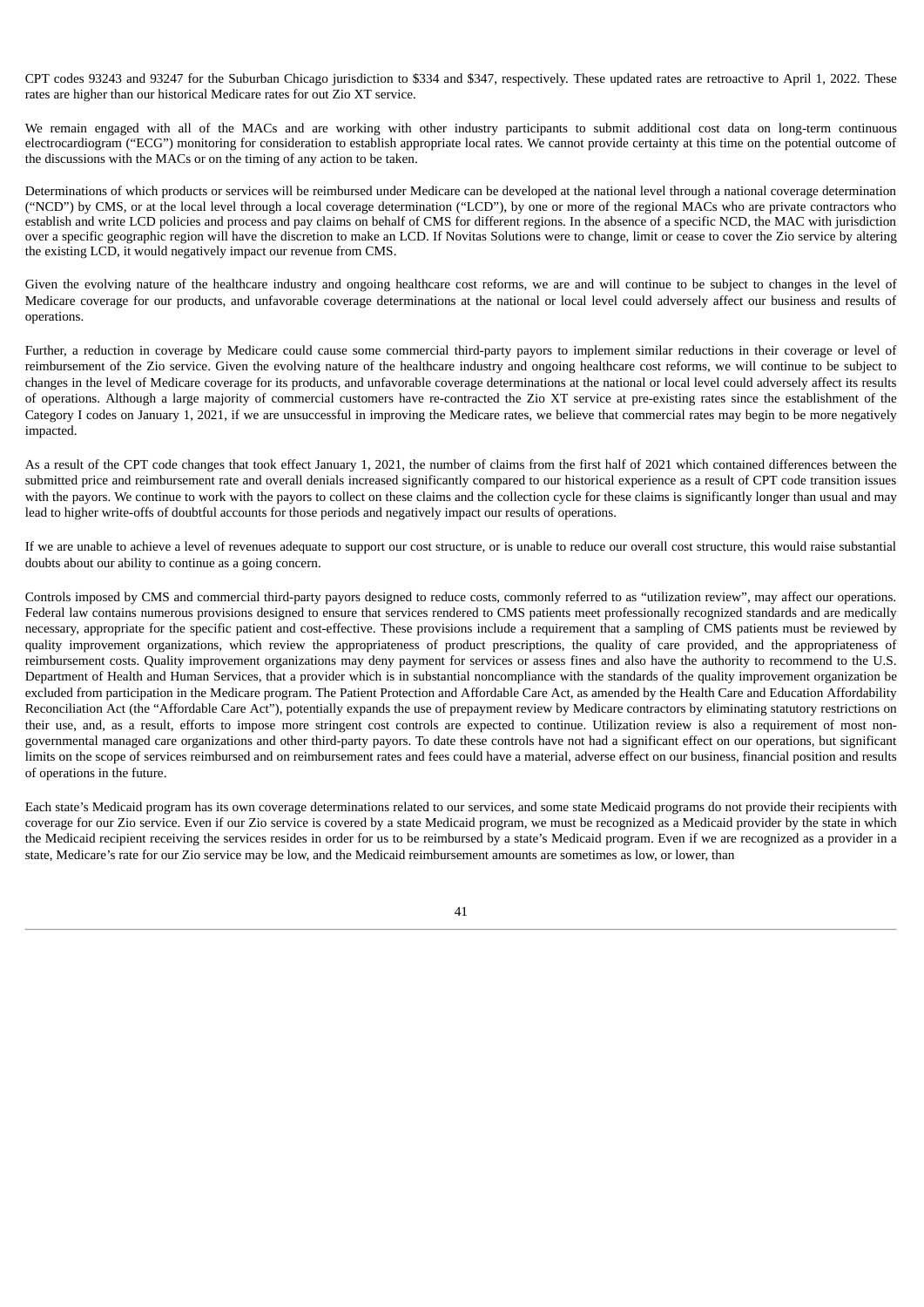the Medicare reimbursement rate. In addition, and as noted above, each state's Medicaid program has its own coverage determinations related to our Zio service, and many state Medicaid programs do not provide their recipients with coverage for our Zio service. As a result of all of these factors, our Zio service is not reimbursed or only reimbursed at a very low dollar amount by many state Medicaid programs. In some cases, a state Medicaid program's reimbursement rate for our Zio service might be zero dollars. Additionally, certain states may require Medicaid recipients to pay for part of the Zio Service, and since the recipients of Medicaid are low income individuals, we are often unable to collect any amounts directly from individual recipients of the Zio service covered by Medicaid. Low or zero dollar Medicaid reimbursement rates for our Zio service would have an adverse effect on our business, gross margins and revenues. Most of the Zio services we provide are reimbursed through Medicare or private third party payors and not Medicaid, but if that were to change in the future, or the percentage of Zio services provided to Medicaid recipients were to increase, our gross margins would be adversely affected as a result.

Also, healthcare reform legislation or regulation may be proposed or enacted in the future that may adversely affect such policies and amounts. Changes in the healthcare industry directed at controlling healthcare costs or perceived over-utilization of ambulatory cardiac monitoring products and services could reduce the volume of Zio services prescribed by physicians. If more healthcare cost controls are broadly instituted throughout the healthcare industry, the volume of cardiac monitoring solutions prescribed could decrease, resulting in pricing pressure and declining demand for our Zio service. We cannot predict whether and to what extent existing coverage and reimbursement will continue to be available. If physicians, hospitals and clinics are unable to obtain adequate coverage and government reimbursement of the Zio service, they are significantly less likely to use the Zio service and our business and operating results would be harmed.

In addition, any changes to, or repeal of, the Affordable Care Act or its implementing regulations may have a material adverse effect on our results of operations. We cannot predict what other healthcare programs and regulations will ultimately be implemented at the federal or state level or the effect of any future legislation or regulation in the United States may have on our business.

# If third-party commercial payors do not provide any or adequate reimbursement, including as a result of the CMS and MAC reimbursement rates for our Zio XT service, rescind or modify their reimbursement policies or delay payments for our products, including the Zio service, or if we are unable to successfully *negotiate reimbursement contracts, our commercial success could be compromised.*

We receive a substantial portion of our revenue from third-party private commercial payors, such as medical insurance companies. These commercial payors may reimburse our products, including the Zio service, at inadequate rates, suspend or discontinue reimbursement at any time, impose requirements that may result in a greater number of denied claims, or require or increase co-payments from patients. The recent actions taken by CMS and MACs to reduce the reimbursement rates for use of the Zio XT service by Medicare patients could influence the price that commercial payors are willing to pay for our Zio service. Contracts with commercial payors, which set forth the Zio XT service reimbursement rates for us and prescribing physicians could be terminated or payors could seek to renegotiate them at any time to try to obtain pricing at reduced amounts at or near the Novitas Solutions reimbursement rates. Some payors do not have contracts with us and others that are already in the process of negotiating contracts may look to negotiate lower reimbursement rates for the Zio XT service in response to actions taken by Novitas Solutions. Any such actions could have a significant and adverse effect on our revenue and the revenue of physicians who prescribe our Zio service. Physicians may not prescribe our Zio service unless payors reimburse a substantial portion of the submitted costs, including the physician's, hospital's or clinic's charges related to the application of certain products, including the Zio monitor and the interpretation of results which may inform a diagnosis. Additionally, certain payors may require that physicians prescribe another arrhythmia diagnostic monitoring option prior to prescribing the Zio service. There is significant uncertainty concerning third-party reimbursement of any new product or service until a contracted rate is established. Reimbursement by a commercial payor may depend on a number of factors, including, but not limited to, a payor's determination that the prescribed service is:

- not experimental or investigational;
- appropriate for the specific patient;
- cost effective;
- supported by peer-reviewed publications; and
- accepted and used by physicians within their provider network.

Since each payor makes its own decision as to whether to establish a policy concerning reimbursement or enter into a contract with us to set the price of reimbursement, seeking reimbursement on a payor-by-payor basis is a time consuming and costly process to which we dedicate substantial resources. If we do not dedicate sufficient resources to establishing contracts with

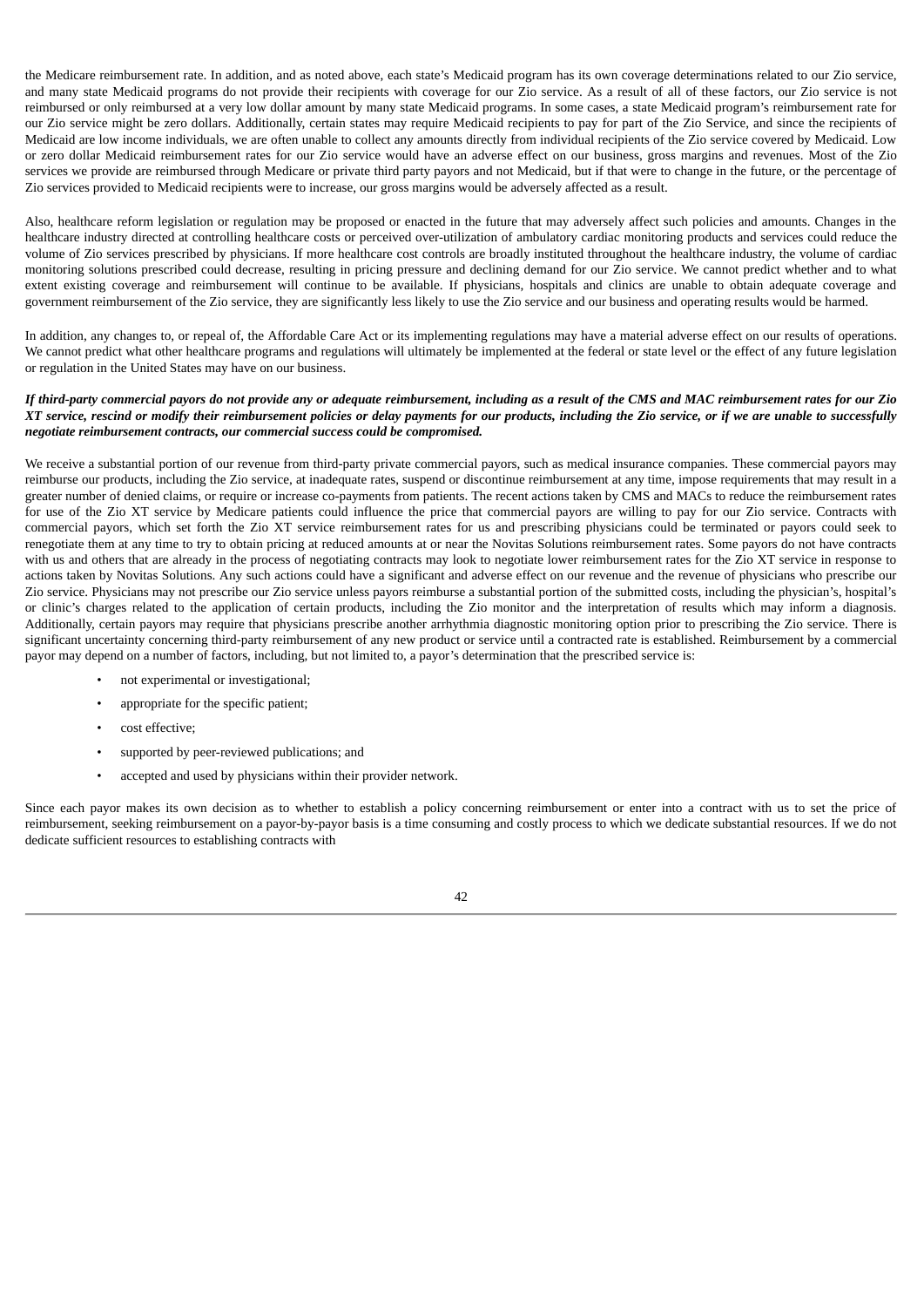third-party commercial payors, or continue to validate the clinical value of Zio services through studies and physician adoption, the amount that we are reimbursed for our products may decline, our revenue may become less predictable, and we will need to expend more efforts on a claim-by-claim basis to obtain reimbursement for our products.

A substantial portion of our revenue is derived from third-party commercial payors who have pricing contracts with us, which means that the payor has agreed to a defined reimbursement rate for our services. These contracts provide a high degree of certainty to us, physicians, clinics and hospitals with respect to the rate at which our services will be reimbursed. These contracts also impose a number of obligations regarding billing and other matters, and our noncompliance with a material term of such contracts may result in termination of the contract and loss of any associated revenue. We expect to continue to dedicate resources to maintaining compliance with these contracted payors, to ensure payors acknowledge and are aware of the clinical and economic value of our services and the interest on the part of physicians, clinics and hospitals who use our services and participate in their provider networks; however, we can provide no assurance that we will retain any given contractual payor relationship. A loss of these pricing contracts can increase the uncertainty of reimbursement of claims from third-party payors.

A portion of our revenue is derived from third-party commercial payors without such contracts in place. Without a contracted rate, reimbursement claims for our products are often denied upon submission, and we or our billing partner, XIFIN, Inc. ("XIFIN"), must appeal the denial. The appeals process is time-consuming and expensive, and may not result in full or any payment. In cases where there is no contracted rate for reimbursement it may be more difficult for us to acquire new accounts with physicians, clinics and hospitals. In addition, in the absence of a contracted rate, there is typically a greater out-of-network, co-insurance or copayment requirement which may result in payment delays or decreased likelihood of full collection. In some cases involving non-contracted insurance companies, we may not be able to collect any amount or only a portion of the invoiced amount for our services.

We expect to continue to dedicate resources to establishing pricing contracts with non-contracted insurance companies; however, we can provide no assurance that we will be successful in obtaining such pricing contracts or that such pricing contracts will contain reimbursement for our services at rates that are favorable to us. If we fail to establish these contracts, we will be able to recognize revenue only based on an estimated average collection rate per historical cash collections. In addition, XIFIN may need to expend significant resources obtaining reimbursement on a claim-by-claim basis and in adjudicating claims which are denied altogether or not reimbursed at acceptable rates. We currently pay XIFIN a percentage of the amounts it collects on our behalf and this percentage may increase in the future if it needs to expend more resources in adjudicating such claims. We sometimes informally engage physicians, hospitals and clinics to help establish contracts with third-party payors who insure their patients. We cannot provide any assurance that such physicians, hospitals and clinics will continue to help us establish contracts in the future. If we fail to establish contracts with more third-party payors it may adversely affect our ability to increase our revenue. In addition, a failure to enter into contracts could affect a physician's willingness to prescribe our services because of the administrative work involved in interacting with patients to answer their questions and help them obtain reimbursement for our services. If physicians are unwilling to prescribe our services due to the lack of certainty and administrative work involved with patients covered by non-contracted insurance companies, or patients covered by non-contracted insurance companies are unwilling to risk that their insurance may charge additional out-of-pocket fees, our revenue could decline or fail to increase.

# Our continued rapid growth could strain our personnel resources and infrastructure, and if we are unable to manage the anticipated growth of our business, *our future revenue and operating results may be harmed.*

We have experienced rapid growth in our headcount and in our operations. Any growth that we experience in the future will provide challenges to our organization, requiring us to expand our sales personnel, manufacturing, clinical, customer care and billing operations and general and administrative infrastructure. In addition to the need to scale our operational and service capacity, future growth will impose significant added responsibilities on management, including the need to identify, recruit, train and integrate additional employees. Rapid expansion in personnel could mean that less experienced people manufacture our Zio monitors, market, sell and support our Zio service, and analyze the data to produce Zio reports, which could result in inefficiencies and unanticipated costs, reduced quality in either our Zio reports or manufactured devices, and disruptions to our service operations. Additionally, rapid expansion could require us to rely on overtime to increase capacity that could, in turn, result in greater employee attrition and/or a loss in productivity during the process of recruiting and training additional resources and add to our operating expenses.

As we seek to gain greater efficiency, we may expand the automated portion of our Zio service and require productivity improvements from our certified cardiographic technicians. Such improvements could compromise the quality of our Zio reports. In addition, rapid and significant growth may strain our administrative and operational infrastructure. Our ability to manage our business and growth will require us to continue to improve our operational, financial and management controls,

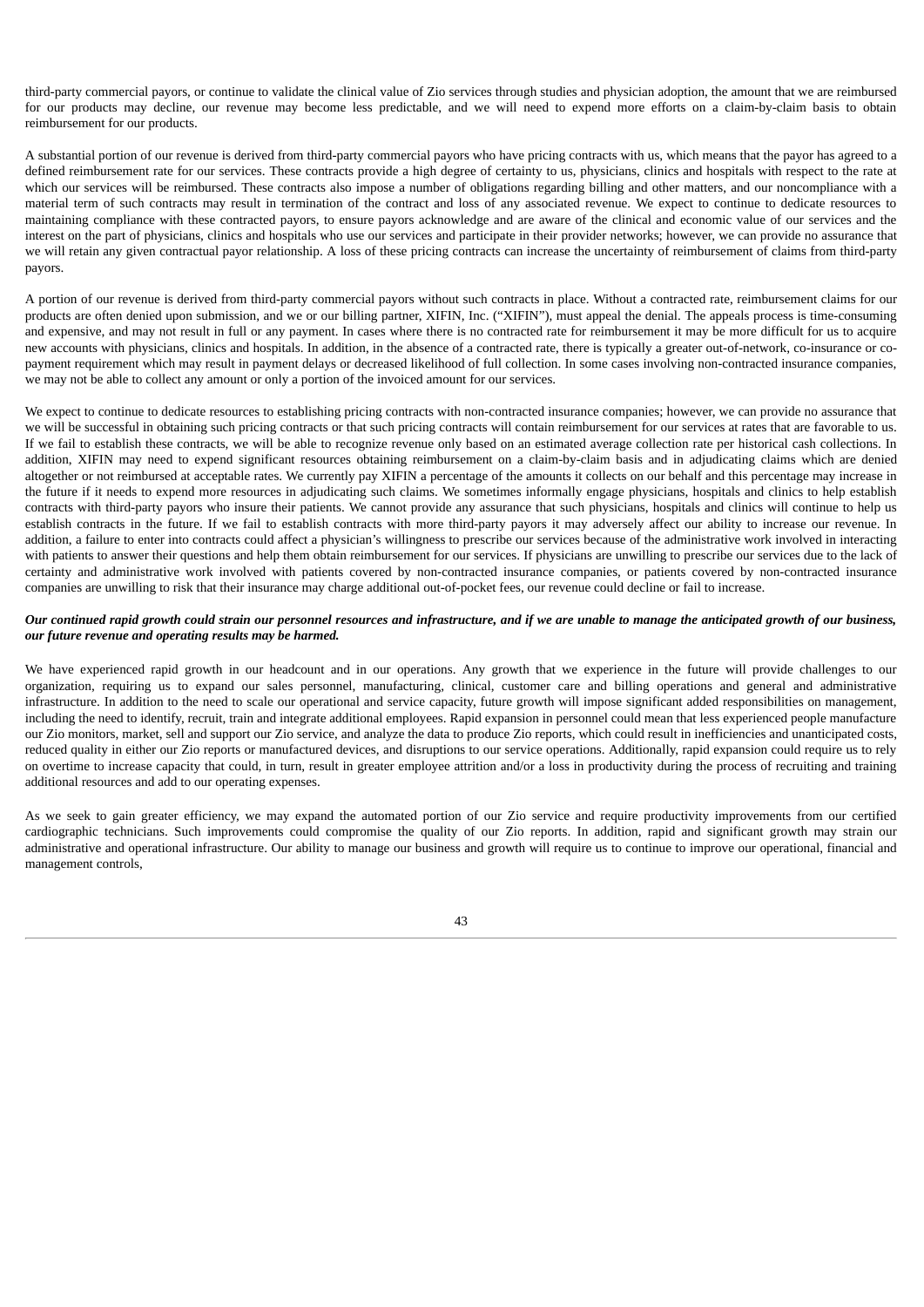reporting systems and procedures. If we are unable to manage our growth effectively, it may be difficult for us to execute our business strategy and our business could be harmed.

### If we are unable to support demand for the Zio service or any of our future products or services, our business could suffer.

As demand for the Zio service or any of our future products or services increases, we will need to continue to scale our manufacturing capacity and algorithm processing technology, expand customer service, billing and systems processes and enhance our internal quality assurance program. We will also need additional certified cardiographic technicians and other personnel to process higher volumes of data. We cannot assure you that, with any increases in scale, required improvements will be successfully implemented, quality assurance will be maintained, or that appropriate personnel will be available to facilitate growth of our business. Failure to implement necessary procedures, transition to new processes or hire the necessary personnel could result in higher costs of processing data or inability to meet increased demand. There can be no assurance that we will be able to perform our data analysis on a timely basis at a level consistent with demand, quality standards and physician expectations. If we encounter difficulty meeting market demand, quality standards or physician expectations, our reputation could be harmed and our future prospects and business could suffer.

### We plan to introduce new products and services and our business will be harmed if we are not successful in selling these new products and services to our *existing customers and new customers*

We have received FDA clearance for our Zio AT ECG Monitoring System, ("Zio AT"), which is designed to provide timely transmission of data during the wear period. However, we do not yet know whether Zio AT or any other new products and services will be well received and broadly adopted by physicians and their patients or whether sales will be sufficient for us to offset the costs of development, implementation, support, operation, sales and marketing. Although we have performed extensive testing of our new products and services, their broad-based implementation may require more support than we anticipate, which would further increase our expenses. Additionally, new products and services may subject us to additional risks of product performance, customer complaints and litigation. If sales of our new products and services are lower than we expect, or if we expend additional resources to fix unforeseen problems and develop modifications, our operating margins are likely to decrease.

# We rely on single suppliers for some of the materials used in our products, and if any of those suppliers are unable or unwilling to produce these materials or supply them in the quantities that we need at the quality we require, we may not be able to find replacements or transition to alternative suppliers before our *business is materially impacted.*

We rely on single suppliers for the supply of our adhesive sub-assembly, disposable plastic housings, instruments and other materials that we use to manufacture and label our Zio monitors. These components and materials are critical and, in some cases, there are relatively few alternative sources of supply. We have not qualified additional suppliers for some of these components and materials and we do not carry a significant inventory of these items. While we believe that alternative sources of supply may be available, we cannot be certain whether they will be available if and when we need them and that any alternative suppliers would be able to provide the quantity and quality of components and materials that we would need to manufacture our Zio monitors if our existing suppliers were unable to satisfy our supply requirements. To utilize other supply sources, we would need to identify and qualify new suppliers to our quality standards, which could result in manufacturing delays and increase our expenses. Any supply interruption, such as those that we have experienced during the COVID-19 pandemic, could limit our ability to manufacture our products and could therefore harm our business, financial condition and results of operations. If our current suppliers and any alternative suppliers do not provide us with the materials we need to manufacture our products or perform our services, if the materials do not meet our quality specifications, or if we cannot obtain acceptable substitute materials, an interruption in our Zio service could occur. Any such interruption may significantly affect our future revenue and harm our relations and reputation with physicians, hospitals, clinics and patients.

### If our manufacturing facility becomes damaged or inoperable, or if we are required to vacate the facility, we may be unable to manufacture and ship our Zio monitors, or we may experience delays in production or an increase in costs which could adversely affect our results of operations.

We currently manufacture and assemble the Zio monitors in only one location. Our products are comprised of components sourced from a variety of contract manufacturers, with final assembly completed at our facility in Cypress, California. Our facility and equipment, or those of our suppliers, could be harmed or rendered inoperable by natural or man-made disasters, including fire, earthquake, terrorism, pandemic outbreaks, flooding and power outages. Any of these may render it difficult or impossible for us to manufacture new products, ship assembled products, and/or receive returned units for some period of time. If our Cypress facility is inoperable for even a short period of time, the inability to manufacture, ship and receive our Zio monitors, and the interruption in research and development of any future products, may result in harm to our reputation,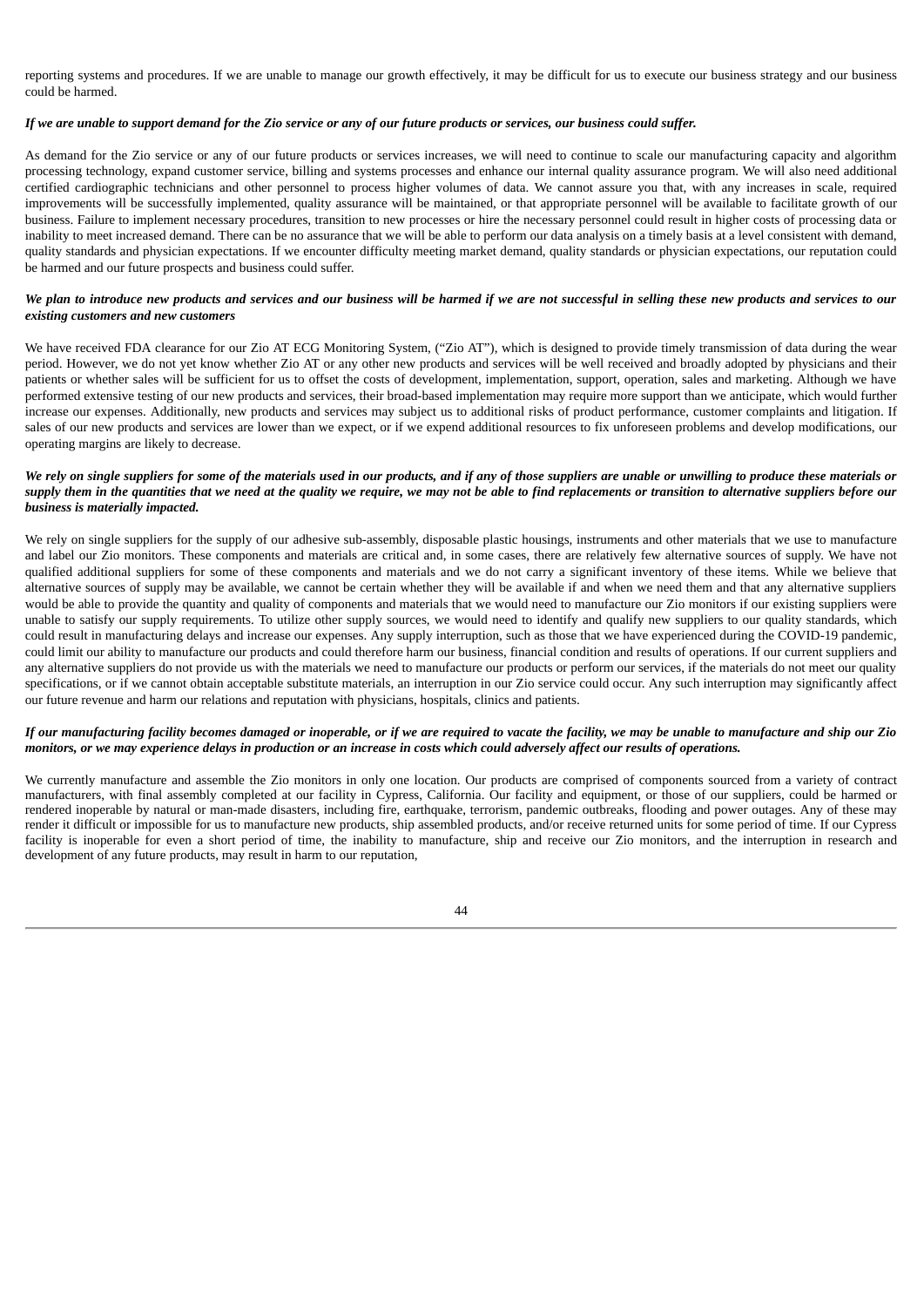increased costs, the loss of orders and lower revenue. Furthermore, it could be costly and time consuming to repair or replace our facilities and the equipment we use to perform our research and development work and manufacture our products.

# If we fail to increase our sales and marketing capabilities and develop broad brand awareness in a cost effective manner, our growth will be impeded and our *business may suffer.*

We plan to continue to expand and optimize our sales and marketing infrastructure in order to increase our prescribing physician base and our business. Identifying and recruiting qualified personnel and training them in the application of the Zio service, on applicable federal and state laws and regulations and on our internal policies and procedures requires significant time, expense and attention. It often takes several months or more before a sales representative is fully trained and productive. Our business may be harmed if our efforts to expand and train our sales force do not generate a corresponding increase in revenue. In particular, if we are unable to hire, develop and retain talented sales personnel or if new sales personnel are unable to achieve desired productivity levels in a reasonable period of time, we may not be able to realize the expected benefits of this investment or increase our revenue.

Our ability to increase our customer base and achieve broader market acceptance of our products will depend, to a significant extent, on our ability to expand our marketing efforts. We plan to dedicate significant resources to our marketing programs. Our business may be harmed if our marketing efforts and expenditures do not generate a corresponding increase in revenue.

In addition, we believe that developing and maintaining broad awareness of our brand in a cost effective manner is critical to achieving broad acceptance of the Zio service and penetrating new accounts. Brand promotion activities may not generate patient or physician awareness or increase revenue, and even if they do, any increase in revenue may not offset the costs and expenses we incur in building our brand. If we fail to successfully promote, maintain and protect our brand, we may fail to attract or retain the physician acceptance necessary to realize a sufficient return on our brand building efforts, or to achieve the level of brand awareness that is critical for broad adoption of the Zio service.

# Billing for our Zio service is complex, and we must dedicate substantial time and resources to the billing process.

Billing for IDTF services is complex, time consuming and expensive. Depending on the billing arrangement and applicable law, we bill several types of payors, including CMS, third-party commercial payors, institutions and patients, which may have different billing requirements procedures or expectations. We also must bill patient co-payments, co-insurance and deductibles. We face risk in our collection efforts, including potential write-offs of doubtful accounts and long collection cycles, which could adversely affect our business, financial condition and results of operations.

Several factors make the billing and collection process uncertain, including:

- differences between the submitted price for our Zio service and the reimbursement rates of payors;
- compliance with complex federal and state regulations related to billing CMS;
- differences in coverage among payors and the effect of patient co-payments, co-insurance and deductibles;
- differences in information and billing requirements among payors; and
- incorrect or missing patient history, indications or billing information.

As a result of the CPT code changes that took effect January 1, 2021, the number of claims from the first half of 2021 which contained differences between the submitted price and reimbursement and overall denials increased significantly compared to our historical experience as a result of CPT code transition issues with the payors. We continue to work with the payors to collect on these claims and the collection cycle for these claims is significantly longer than usual and may lead to higher write-offs of doubtful accounts for those periods and negatively impact our results of operations.

Additionally, our billing activities require us to implement compliance procedures and oversight, train and monitor our employees and undertake internal review procedures to evaluate compliance with applicable laws, regulations and internal policies. Payors also conduct audits to evaluate claims, which may add further cost and uncertainty to the billing process. These billing complexities, and the related uncertainty in obtaining payment for our Zio service, could negatively affect our revenue and cash flow, our ability to achieve profitability, and the consistency and comparability of our results of operations.

### The operation of our call centers and monitoring facilities is subject to rules and regulations governing IDTFs; failure to comply with these rules could *prevent us from receiving reimbursement from CMS and some commercial payors.*

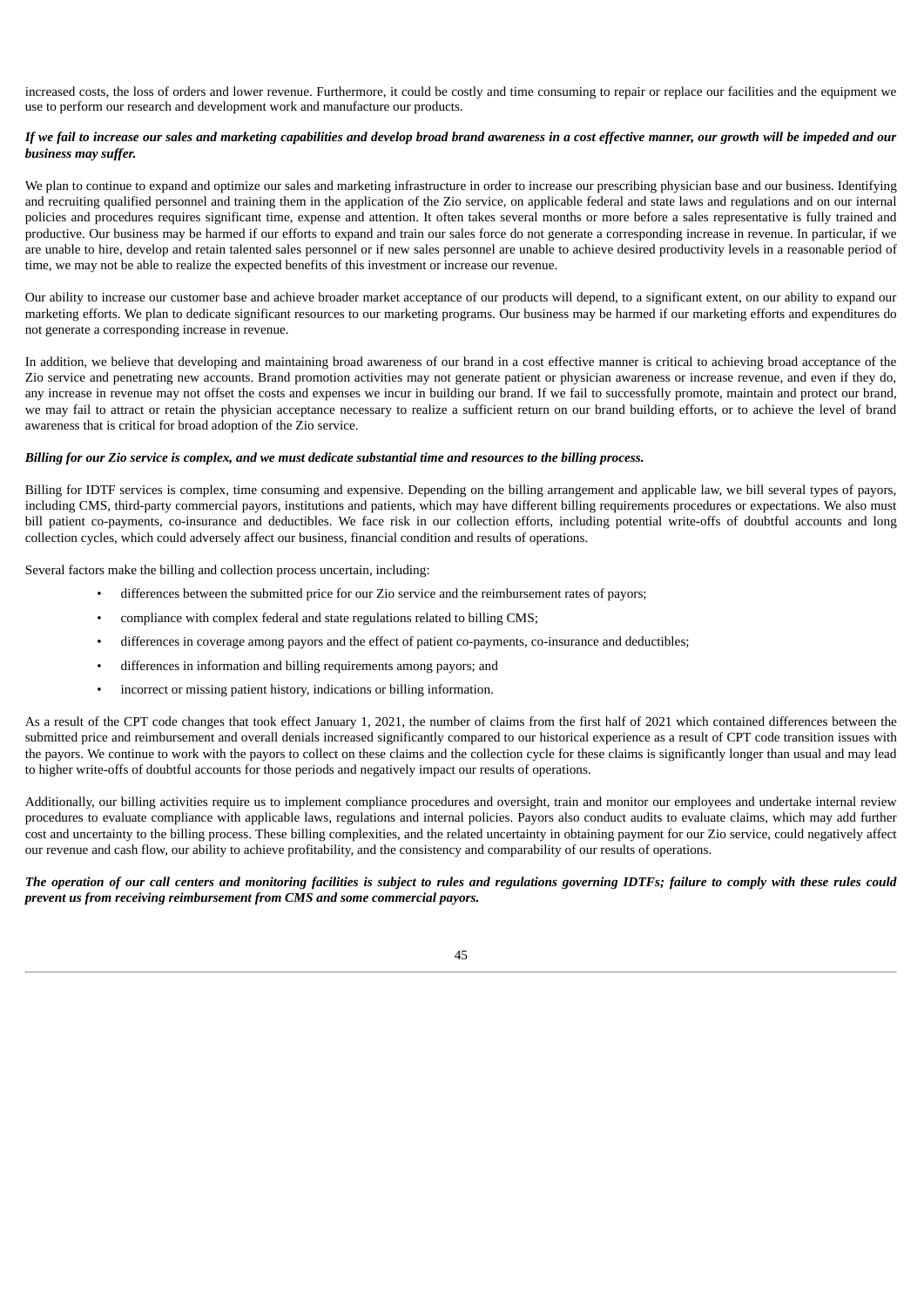In order to be a participating provider in the Medicare program, and to be reimbursed by CMS under the program, we established an independent diagnostic treatment facility (or "IDTF"). An IDTF is a "provider-type" designation under Medicare, defined by CMS as an entity(ies) independent of a hospital or physician's office in which diagnostic tests are performed by licensed or certified nonphysician personnel under appropriate physician supervision. Our IDTFs are staffed by certified cardiographic technicians, who are overseen by a medical director who reviews the accuracy of the data we curate and from which we prepare reports. The existence of an IDTF allows us to bill a government payor for the Zio service through one or more MACs, such as Novitas Solutions, Noridian Healthcare Solutions and Palmetto GBA. MACs are companies that operate on behalf of the federal government to process Medicare claims for reimbursement and allow us to obtain reimbursement for our Zio service at CMS defined rates. Certification as an IDTF requires that we follow strict regulations governing how the center operates, such as requirements regarding the experience and certifications of the certified cardiographic technicians. In addition, many commercial payors require our IDTFs to maintain accreditation and certification with the Joint Commission of American Hospitals. To do so we must demonstrate a specified quality standard and are subject to routine inspection and audits. These rules and regulations vary from location to location and are subject to change. If they change, we may have to change the operating procedures at our IDTFs, which could increase our costs significantly. If we fail to obtain and maintain IDTF certification, our Zio service may no longer be reimbursed by CMS and some commercial payors, which would have a material adverse impact on our business.

# During the first quarter of 2022, we recognized approximately six percent of our revenue from non-contracted third-party payors, and as a result, our *quarterly operating results are difficult to predict.*

We have limited visibility as to when we will receive payment for our Zio service with non-contracted payors and we or XIFIN must appeal any negative payment decisions, which often delay collections further. Additionally, a portion of the revenue from non-contracted payors is received from patient co-pays, which we may not receive for several months following delivery of service or at all. For revenue related to non-contracted payors, we estimate an average collection rate based on factors including historical cash collections. Subsequent adjustments, if applicable, are recorded as an adjustment to revenue. Fluctuations in revenue may make it difficult for us, research analysts and investors to accurately forecast our revenue and operating results or to assess our actual performance. If our revenue or operating results fall below expectations, the price of our common stock would likely decline.

# We rely on a third-party billing company, XIFIN, to transmit and pursue claims with payors. A delay in transmitting or pursuing claims could have an adverse *effect on our revenue.*

While we manage the overall processing of claims, we rely on XIFIN to transmit substantially all of our claims to payors, and pursue most claim denials. If claims for our Zio service are not submitted to payors on a timely basis, not properly adjudicated upon a denial, or if we are required to switch to a different claims processor, we may experience delays in our ability to process receipt of payments from payors, which would have an adverse effect on our revenue and our business.

# The market for ambulatory cardiac monitoring solutions is highly competitive. If our competitors are able to develop or market monitoring products and services that are more effective, or gain greater acceptance in the marketplace, than any products and services we develop, our commercial opportunities will *be reduced or eliminated.*

The market for ambulatory cardiac monitoring products and services is evolving rapidly and becoming increasingly competitive. Our Zio service competes with a variety of products and services that provide alternatives for ambulatory cardiac monitoring, including Holter monitors and mobile cardiac telemetry monitors. Our industry is highly fragmented and characterized by a small number of large manufacturers and a large number of smaller regional service providers. These third parties compete with us in marketing to payors and prescribing physicians, recruiting and retaining qualified personnel, acquiring technology and developing products and services that compete with the Zio service. Our ability to compete effectively depends on our ability to distinguish our company and the Zio service from our competitors and their products, and includes such factors as:

- safety and efficacy;
- acute and long term outcomes;
- ease of use;
- price;
- physician, hospital and clinic acceptance; and
- third-party reimbursement.

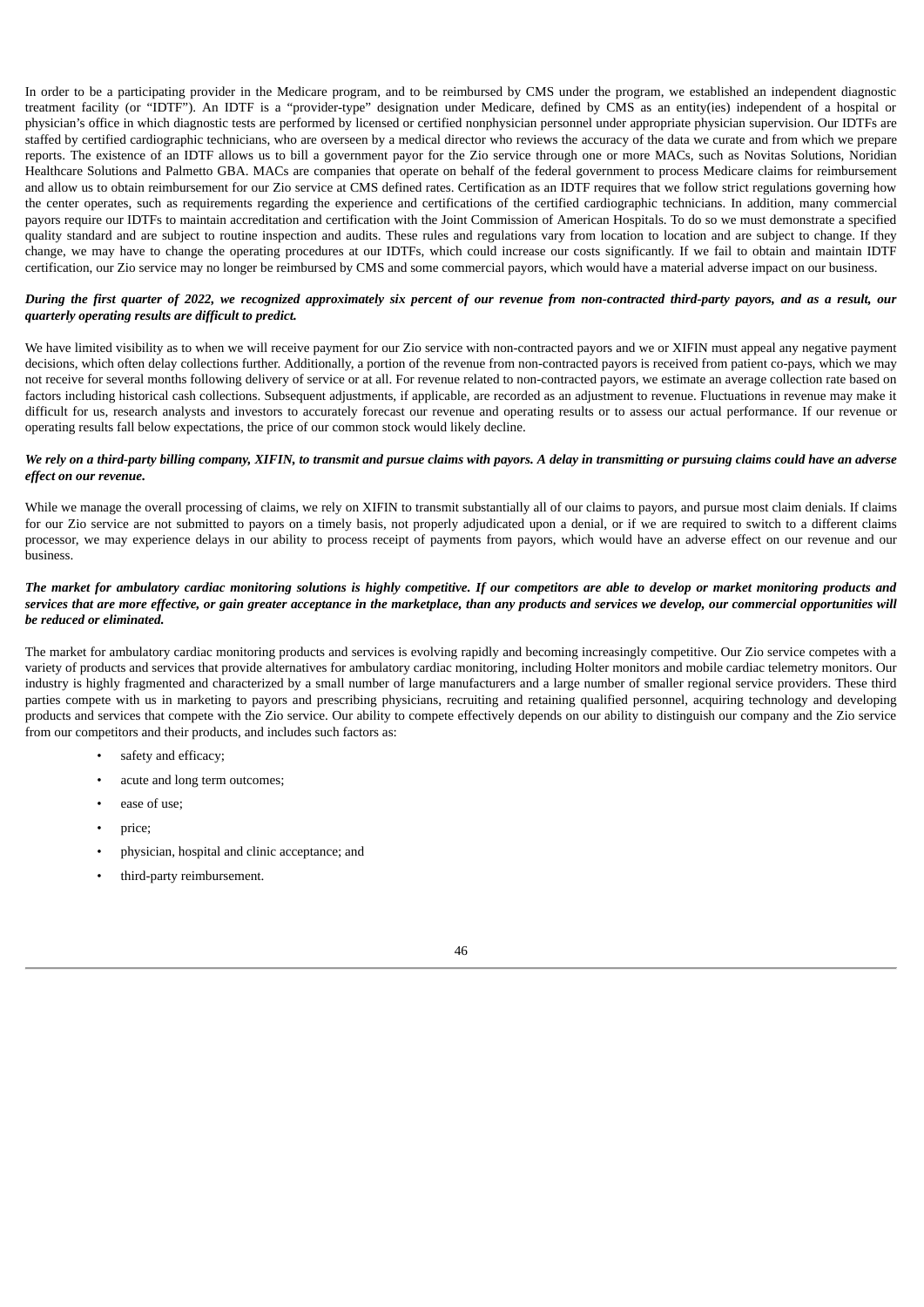Our industry is subject to rapid change and significantly affected by new product introductions, results of clinical research, corporate combinations and other factors. Large competitors in the ambulatory cardiac market include companies that sell standard Holter monitors including GE Healthcare, Philips Healthcare, Mortara Instrument, Inc., Spacelabs Healthcare Inc. and Welch Allyn Holdings, Inc., (acquired by Hill-Rom Holdings, Inc.). Additional competitors, such as BioTelemetry, Inc. (acquired by Royal Philips), Preventice Solutions, Inc., (acquired by Boston Scientific, Inc.) and Bardy Diagnostics, Inc., (acquired by Hill-Rom Holdings, Inc. which was recently acquired by Baxter International, Inc.) offer ambulatory cardiac monitoring services and also function as service providers. These companies have also developed other patch-based cardiac monitors that have received FDA and foreign regulatory clearances. There are also several small start-up companies trying to compete in the patch-based cardiac monitoring space, as well as several entering the patch-based cardiac monitoring market. Large medical device companies may continue to acquire or form alliances with these smaller companies in order to diversify their product offering and participate in the digital health space.

We have seen a trend in the market for large medical device companies to acquire, invest in or form alliances with these smaller companies in order to diversify their product offerings and participate in the digital health space. Future competition could come from makers of wearable fitness products or large information technology companies focused on improving healthcare. For example, Apple Inc. has added capabilities on its watch platform to measure non-continuous ECG and to alert users to the potential presence of irregular heartbeats suggestive of asymptomatic AF. These competitors and potential competitors may introduce new products and services that more directly compete with our Zio service. Recently, there has been increased acquisition activity and consolidation in our industry. Many of our competitors and potential competitors have significantly greater financial and other resources than we do and have well-established reputations, broader product offerings, and worldwide distribution channels that are significantly larger and more effective than ours. If our competitors and potential competitors are better able to develop new ambulatory cardiac monitoring solutions than us, or develop more effective or less expensive cardiac monitoring solutions, they may render our current Zio service obsolete or non-competitive. Competitors may also be able to deploy larger or more effective sales and marketing resources than we currently have. Competition with these companies could result in price cutting, reduced profit margins and loss of market share, any of which would harm our business, financial condition and results of operations.

#### *Our ability to compete depends on our ability to innovate successfully.*

The market for medical devices, including the ambulatory cardiac monitoring segment, is competitive, dynamic, and marked by rapid and substantial technological development and product innovation. While there are barriers that would challenge new entrants or existing competitors from developing products that compete directly with ours, these barriers can be overcome. Demand for the Zio service and future related products or services could be diminished by equivalent or superior products and technologies offered by competitors. If we are unable to innovate successfully, our products and services could become obsolete and our revenue would decline as our customers purchase our competitors' products and services.

In order to remain competitive, we must continue to develop new product offerings and enhancements to the Zio service. We can provide no assurance that we will be successful in fully recognizing the strategic value of our ECG database, expanding the indications for our Zio service, developing new products or commercializing them in ways that achieve market acceptance. In addition, if we develop new products, sales of those products may reduce revenue generated from our existing products. Maintaining adequate research and development personnel and resources to meet the demands of the market is essential. If we are unable to develop new products, applications or features or improve our algorithms due to constraints, such as insufficient cash resources, high employee turnover, inability to hire personnel with sufficient technical skills or a lack of other research and development resources, we may not be able to maintain our competitive position compared to other companies. Furthermore, many of our competitors devote a considerably greater amount of funds to their research and development programs than we do, and those that do not may be acquired by larger companies that would allocate greater resources to research and development programs. Our failure or inability to devote adequate research and development resources or compete effectively with the research and development programs of our competitors could harm our business.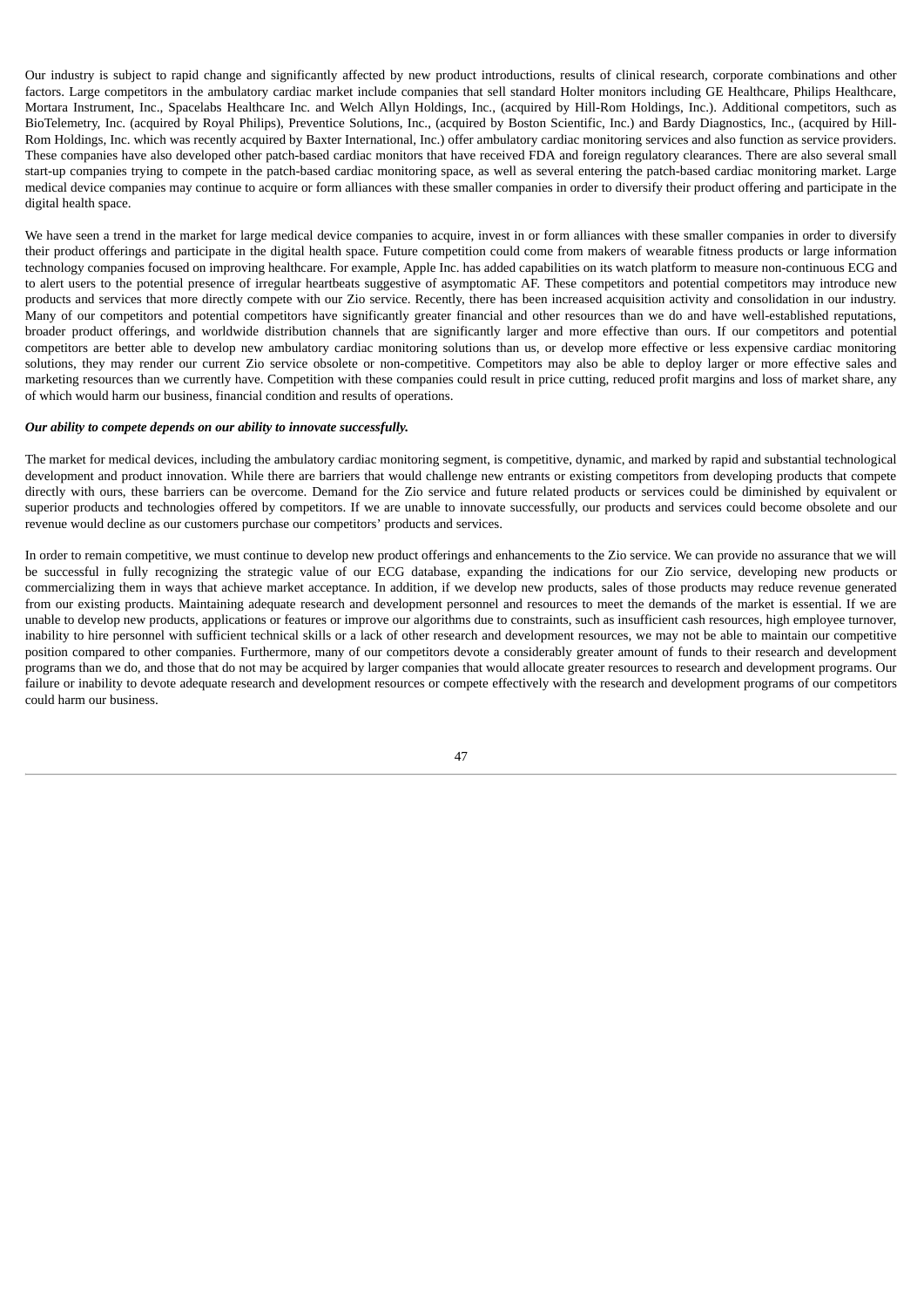# We have entered into a development agreement with a third party that may not result in the development of commercially viable products or the generation of *significant future revenues.*

We have entered into a development agreement with Verily Life Sciences LLC (an Alphabet Company, referred to as "Verily") to develop certain next-generation AF screening, detection, or monitoring products, which involve combining Verily and our technology platforms and capabilities (the "Development Agreement"). As part of the Development Agreement, we paid Verily an up-front fee of \$5.0 million in cash, and \$4.0 million in milestone payments during the year ended December 31, 2020 with an additional \$4.0 million in milestone payments made in January of 2021. Through March 31, 2022, we have achieved milestones and related payment obligations totaling \$11.0 million. We have agreed to make additional payments over the term of the Development Agreement up to an aggregate of \$1.75 million, subject to the achievement of certain development and regulatory milestones. The success of our collaboration with Verily is highly dependent on the efforts provided to the collaboration by Verily and us and the skill sets of our respective employees. Support of these development efforts requires significant resources, including research and development, manufacturing, quality assurance, and clinical and regulatory personnel. Even if our development and clinical trial efforts succeed, the FDA may not clear the developed products or may require additional product testing and clinical trials before clearing the developed products, which would result in product launch delays and additional expense. If cleared by the FDA, the developed products may not be accepted in the marketplace, and there is no assurance that adequate reimbursement will be available, or that an alternative payment model can be developed.

After the initial term and scope of the Development Agreement, and in order to commercialize any developed products with Verily, we will need to enter into a commercialization agreement. There is no guarantee that we will be able to enter into such an agreement on commercially reasonable terms or at all. If we are unable to reach agreement with Verily on terms, the up-front fee and regulatory and development milestone payments and our internal development costs would not be recovered and the licenses to use Verily's technology will expire.

This collaboration may not result in the development of products that achieve commercial success and could be terminated prior to developing any products. In the event of any termination or expiration of the Development Agreement, we may be required to devote additional resources to product development and we may face increased competition, including from Verily. Verily may use the experience and insights it develops in the course of the collaboration with us to initiate or accelerate their development of products that compete with our products, which may create competitive disadvantages for us. Accordingly, we cannot provide assurance that our collaboration with Verily or any other third party will result in the successful development of commercially viable products or result in significant additional future revenues for our company.

### The continuing clinical acceptance of the Zio service depends upon maintaining strong working relationships with physicians.

The development, marketing, and sale of the Zio service depends upon our ability to maintain strong working relationships with physicians and other key opinion leaders. We rely on these professionals' knowledge and experience for the development, marketing and sale of our products. Among other things, physicians assist us in clinical trials and product development matters and provide public presentations at trade conferences regarding the Zio service. If we cannot maintain our strong working relationships with these professionals and continue to receive their advice and input, the development and marketing of the Zio service could suffer, which could harm our business, financial condition and results of operations.

The medical device industry's relationship with physicians is under increasing scrutiny by the Health and Human Services Office of the Inspector General, ("OIG"), the Department of Justice ("DOJ"), state attorneys general, and other foreign and domestic government agencies. Our failure to comply with laws, rules and regulations governing our relationships with physicians, or an investigation into our compliance by the OIG, DOJ, state attorneys general or other government agencies, could significantly harm our business.

# We have a significant amount of debt, which may affect our ability to operate our business and secure additional financing in the future.

As of March 31, 2022, we had \$34.9 million outstanding under our term loan provided by of our loan agreement with Silicon Valley Bank ("SVB"). We must make significant annual debt payments under the loan agreement which will divert resources from other activities. Our debt with SVB is collateralized by substantially all of our assets and contains customary financial and operating covenants limiting our ability to, among other things, dispose of assets, undergo a change in control, merge or consolidate, enter into certain transactions with affiliates, make acquisitions, incur debt, incur liens, pay dividends, repurchase stock and make investments, in each case subject to certain exceptions. The covenants in the loan agreement, as well as in any future financing agreements into which we may enter, may restrict our ability to finance our operations and engage in, expand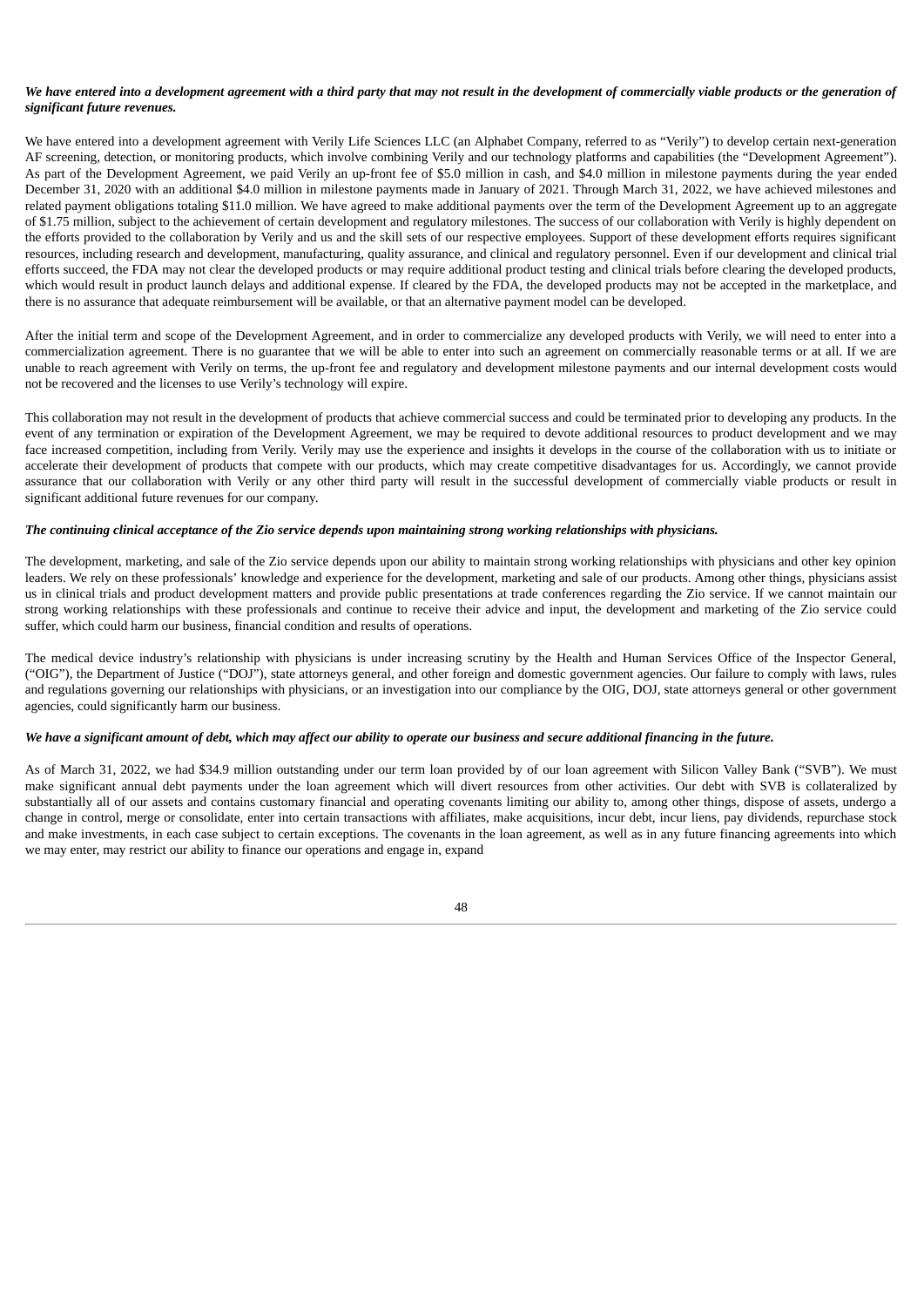or otherwise pursue our business activities and strategies. Our ability to comply with these covenants may be affected by events beyond our control and future breaches of any of these covenants could result in a default under the loan agreement. If not waived, future defaults could cause all of the outstanding indebtedness under the loan agreement to become immediately due and payable and terminate commitments to extend further credit. If we do not have or are unable to generate sufficient cash available to repay our debt obligations when they become due and payable, either upon maturity or in the event of a default, we may not be able to obtain additional debt or equity financing on favorable terms, if at all, which may negatively impact our ability to operate and continue our business as a going concern.

We are also exposed to the risk that our earnings and cash flows could be adversely impacted by fluctuations in interest rates. Our policy is to manage interest costs using the mix of fixed- and floating-rate debt, which we cannot guarantee will mitigate the risk of interest rate fluctuation.

### We may experience inflationary pressures, caused by the COVID-19 pandemic or as a result of general macroeconomic factors, which could increase our *manufacturing costs and operating expenses and have a material adverse impact on our results of operations.*

We continuously monitor the effects of inflationary factors, such as increases in our cost of goods sold and selling and operating expenses, which may adversely affect our results of operations. Specifically, we may experience inflationary pressure affecting the cost of the components for our Zio service and in the wages that we pay our employees due to challenging labor market conditions. Competitive and regulatory conditions may restrict our ability to fully recover these costs through price increases. As a result, it may be difficult to fully offset the impact of persistent inflation. Our inability or failure to do so could have a material adverse effect on our business, financial condition and results of operations or cause us to need to obtain additional capital in future earlier than anticipated.

#### *We have recently experienced management turnover, which creates uncertainties and could harm our business.*

We have recently experienced significant changes in our executive leadership. In September 2021, we announced the appointment of Quentin S. Blackford, as our President and Chief Executive Officer, effective October 4, 2021. In June 2021, our former Chief Executive Officer, Michael J. Coyle, announced he was resigning and our Chief Financial Officer, Douglas J. Devine, assumed the position of Interim Chief Executive Officer. In December 2020, our prior Chief Executive Officer, Kevin M. King, announced his retirement as our Chief Executive Officer. In June 2020, our Chief Financial Officer, Matthew C. Garrett, announced that he was resigning for personal reasons and in March 2020, our Chief Operating Officer, Karim Karti, resigned.

Changes to strategic or operating goals, which can often times occur with the appointment of new executives, can create uncertainty, may negatively impact our ability to execute quickly and effectively, and may ultimately be unsuccessful. In addition, executive leadership transition periods are often difficult as the new executives gain detailed knowledge of our operations, and friction can result from changes in strategy and management style. Management turnover inherently causes some loss of institutional knowledge, which can negatively affect strategy and execution. If we do not integrate new executives successfully, we may be unable to manage and grow our business, and our financial condition and profitability may suffer as a result. In addition, to the extent we experience additional management turnover, competition for top management is high and it may take months to find a candidate that meets our requirements. If we are unable to attract and retain qualified management personnel, our business could suffer.

#### We depend on our senior management team and the loss of one or more key employees or an inability to attract and retain highly skilled employees could *harm our business.*

Our success depends largely on the continued services of key members of our executive management team and others in key management positions. For example, the services of Quentin S. Blackford, our President and Chief Executive Officer, and Douglas J. Devine, our Chief Financial Officer and Chief Operating Officer, are essential to formulating and executing on corporate strategy and to ensuring the continued operations and integrity of financial reporting within our company. In addition, the services provided by David A. Vort, our Chief Commercial Officer, are critical to the growth that we have experienced in the sales of our Zio service. The services of Patrick Murphy, our Chief Legal Counsel, are critical for managing our legal and compliance functions. The services of Mark Day, our Chief Technology Officer are critical for managing our research and development programs. Our employees may terminate their employment with us at any time. If we lose one or more key employees, we may experience difficulties in competing effectively, developing our technologies and implementing our business strategy. We do not currently maintain key person life insurance policies on these or any of our employees.

In addition, our research and development programs and clinical operations depend on our ability to attract and retain highly skilled engineers and certified cardiographic technicians. We may not be able to attract or retain qualified engineers and

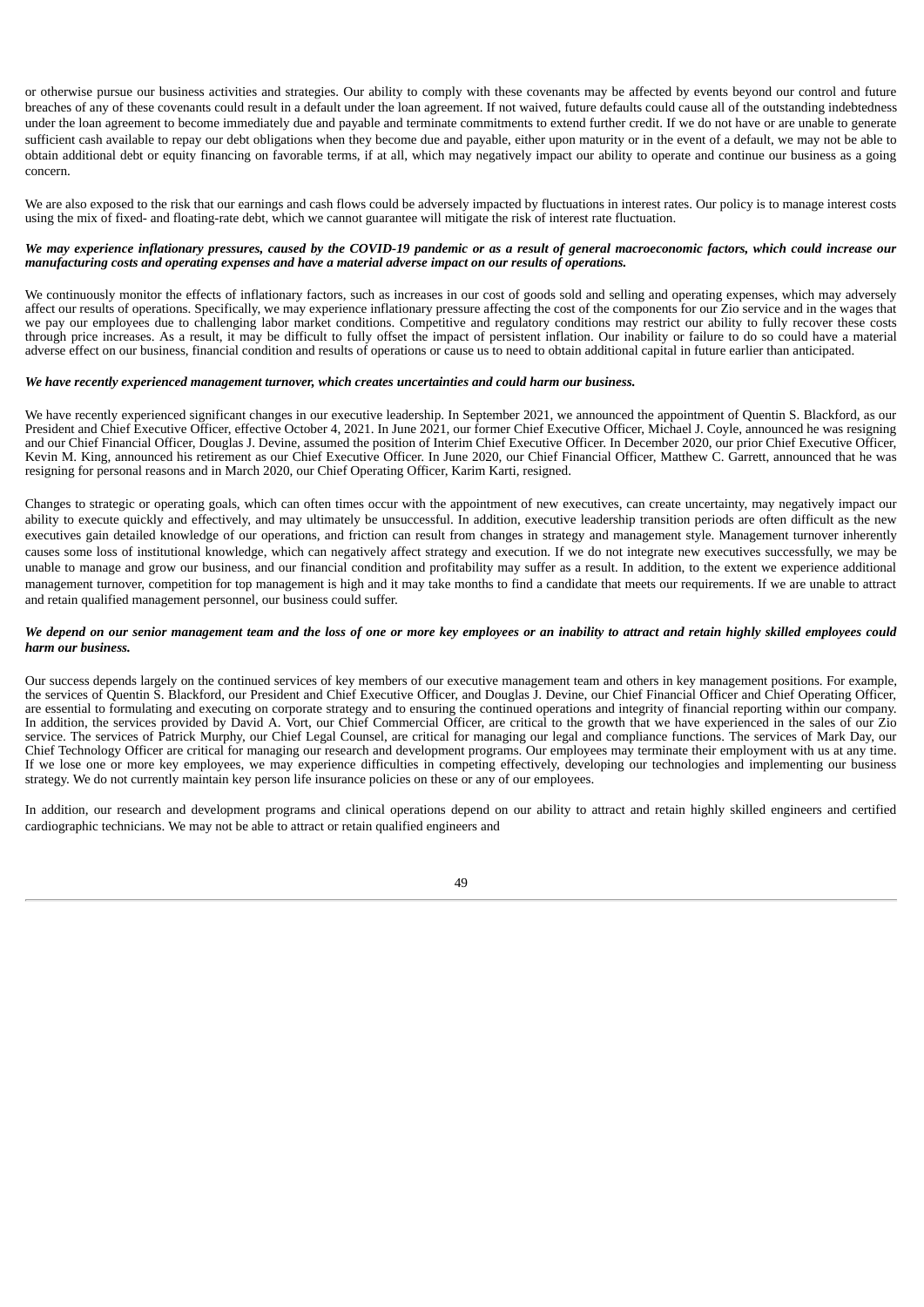certified cardiographic technicians in the future due to the competition for qualified personnel. We have from time to time experienced, and we expect to continue to experience, difficulty in hiring and retaining employees with appropriate qualifications. Many of the companies with which we compete for experienced personnel have greater resources than us. If we hire employees from competitors or other companies, their former employers may attempt to assert that these employees or we have breached legal obligations, resulting in a diversion of our time and resources and, potentially, damages. In addition, job candidates and existing employees, particularly in the San Francisco Bay Area, often consider the value of the stock awards they receive in connection with their employment. If the perceived value of our stock awards declines, it may harm our ability to recruit and retain highly skilled employees. If we fail to attract new personnel or fail to retain and motivate our current personnel, our business and future growth prospects would be harmed.

# International expansion of our business exposes us to market, regulatory, political, operational, financial and economic risks associated with doing business *outside of the United States.*

Our business strategy includes international expansion. Doing business internationally involves a number of risks, including:

- multiple, conflicting and changing laws and regulations such as tax laws, privacy laws, export and import restrictions, employment laws, regulatory requirements and other governmental approvals, permits and licenses;
- obtaining and sustaining regulatory approvals, certifications, and regulatory compliance where required for the sale of our products and services in various countries;
- requirements to maintain data and the processing of that data on servers located within such countries;
- complexities associated with managing multiple payor reimbursement regimes, government payors or patient self-pay systems;
- logistics and regulations associated with shipping and returning our Zio monitors following use;
- limits on our ability to penetrate international markets if we are required to process the Zio service locally;
- financial risks, such as longer payment cycles, difficulty collecting accounts receivable, the effect of local and regional financial pressures on demand and payment for our products and services and exposure to foreign currency exchange rate fluctuations;
- natural disasters, political and economic instability, including wars, terrorism, political unrest, outbreak of disease, boycotts, curtailment of trade and other market restrictions;
- regulatory and compliance risks that relate to maintaining accurate information and control over activities subject to regulation under the United States Foreign Corrupt Practices Act of 1977 ("FCPA"), U.K. Bribery Act of 2010 and comparable laws and regulations in other countries; and
- compliance risks associated with the General Data Protection Regulation ("GDPR") (including as it applies in the United Kingdom by virtue of the Data Protection Act 2018), enacted to protect the privacy of all individuals in the European Union and the United Kingdom, and places certain restrictions on the export of personally identifiable data outside of the European Union or the United Kingdom, as applicable.

Any of these factors could significantly harm our future international expansion and operations and, consequently, our revenue and results of operations.

#### Our relationships with business partners in new international markets may subject us to an increased risk of litigation.

As we expand our business internationally, if we cannot successfully manage the unique challenges presented by international markets and our relationships with new business partners within those markets, our expansion activities may be adversely affected and we may become subject to an increased risk of litigation.

We may become involved in disputes relating to our products, contracts and business relationships. Such disputes include litigation against persons whom we believe have infringed on our intellectual property, infringement litigation filed against us, litigation against a competitor or litigation filed against us by distributors or service providers resulting from a breach of contract or other claim. Any of these disputes may result in substantial costs to us, judgments, settlements and diversion of our management's attention, which could adversely affect our business, financial condition or operating results. There is also a risk of adverse judgments, as the outcome of litigation in foreign jurisdictions can be inherently uncertain.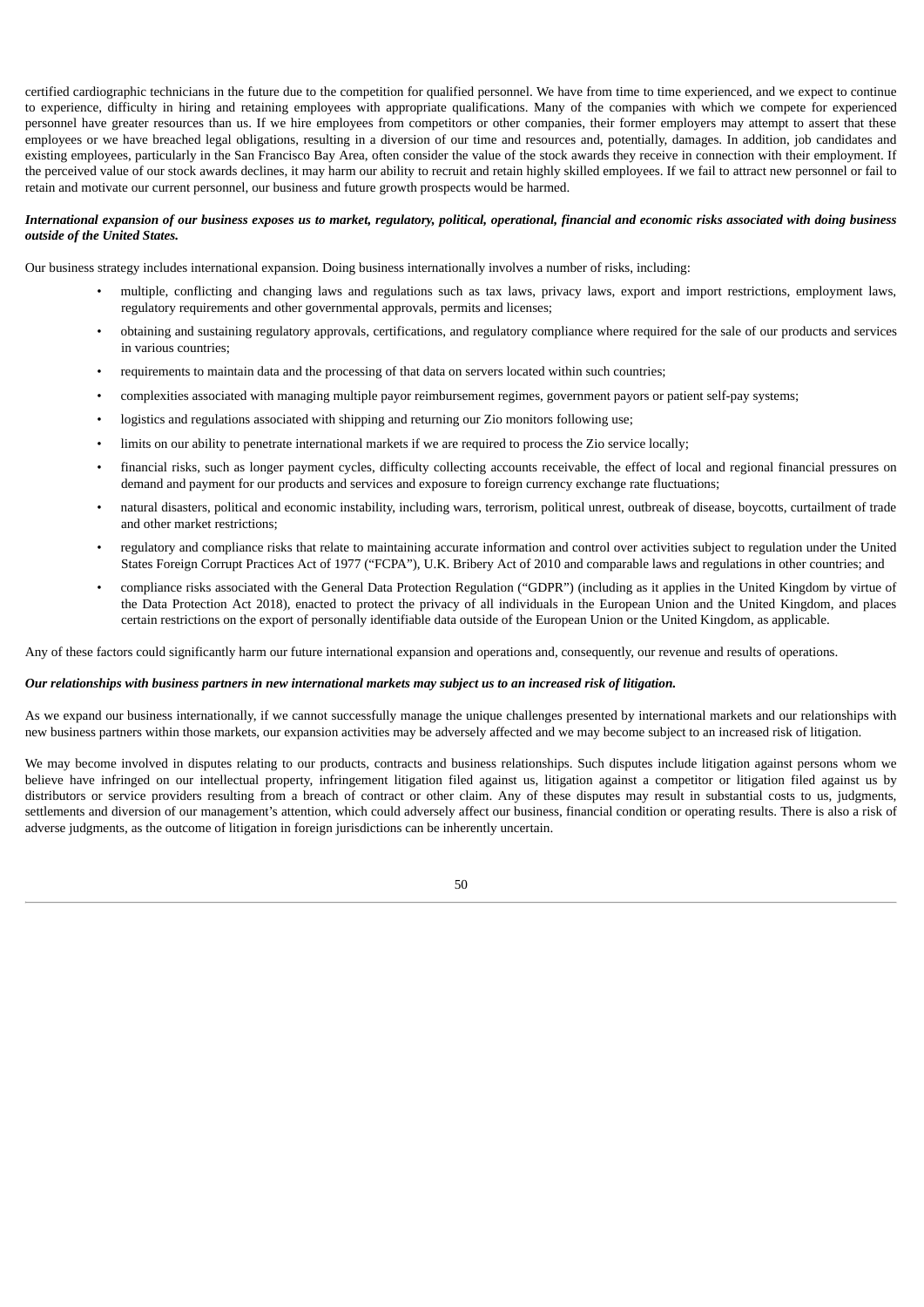### We could be adversely affected by violations of the FCPA, and similar worldwide anti-bribery laws which could have a material adverse effect on our business.

The FCPA and similar worldwide anti-bribery laws generally prohibit companies and their intermediaries from corruptly providing any benefits to government officials for the purpose of obtaining or retaining business. We are in the process of designing and implementing policies and procedures intended to help ensure compliance with these laws. In the future, we may operate in parts of the world that have experienced governmental corruption to some degree. We cannot assure you that our internal control policies and procedures will protect us from improper acts committed by our employees or agents. Violations of these laws, or allegations of such violations, could disrupt our business and have a material adverse effect on our business and operations.

In addition, the DOJ or other governmental agencies could impose a broad range of civil and criminal sanctions under the FCPA and other laws and regulations including, but not limited to, injunctive relief, disgorgement, fines, penalties, modifications to business practices including the termination or modification of existing business relationships, the imposition of compliance programs and the retention of a monitor to oversee compliance with the FCPA. The imposition of any of these sanctions or remedial measures could have a material adverse effect on our business and results of operations.

### Our proprietary data analytics engine may not operate properly, which could damage our reputation, give rise to claims against us or divert application of our *resources from other purposes, any of which could harm our business and operating results.*

The ECG data that is gathered through our Zio monitors is curated by algorithms that are part of our Zio service and a Zio report is delivered to the prescribing physician for diagnosis. The continuous development, maintenance and operation of our deep-learned backend data analytics engine is expensive and complex, and may involve unforeseen difficulties including material performance problems, undetected defects or errors. We may encounter technical obstacles, and it is possible that we may discover additional problems that prevent our proprietary algorithms from operating properly. We may also attempt to develop new capabilities and incorporate new technologies, including artificial intelligence, which could impact our data analytics platform's performance. If our data analytics platform does not function reliably or fails to meet physician or payor expectations in terms of performance, physicians may stop prescribing the Zio service and payors could attempt to cancel their contracts with us.

Any unforeseen difficulties we encounter in our existing or new software, cloud-based applications, telecommunication service providers, and analytics services, and any failure by us to identify and address them could result in loss of revenue or market share, diversion of development resources, injury to our reputation and increased service and maintenance costs. Correction of defects or errors could prove to be impossible or impracticable. The costs incurred in correcting any defects or errors may be substantial and could adversely affect our operating results.

## Provision of the Zio service is dependent upon third-party vendors who are subject to disruptions, which could directly or indirectly harm our business and *operating results.*

The analysis we perform to create the diagnostic report for the Zio service is dependent upon a recording made by each device, which requires the physical return of the Zio monitor to one of our clinical centers. We predominantly rely on the U.S. Postal Service ("USPS") to perform this delivery service. Delivery of the Zio monitor to one of our clinical centers may be subject to disruption by natural disasters such as earthquake or flooding, labor disagreements or errors on behalf of USPS staff, operational and funding reductions negatively impacting USPS service capabilities, structural issues timely processing in some geographies, or other disruption to the USPS delivery infrastructure. Further, for the Zio AT monitor, we rely on the provision of cellular communication services for the timely transmission of patient information and reportable events. Once received, all data from both Zio XT and AT monitors is processed, curated and reported on through cloud-computing resources. The reliability of these communication and cloud services is also subject to natural disasters, labor disruptions, human error, and infrastructure failure.

Any of these disruptions may render it difficult or temporarily impossible for us to provide some or all of the Zio service, adversely affecting our operating results, causing significant distraction for management, and negatively impacting our business reputation.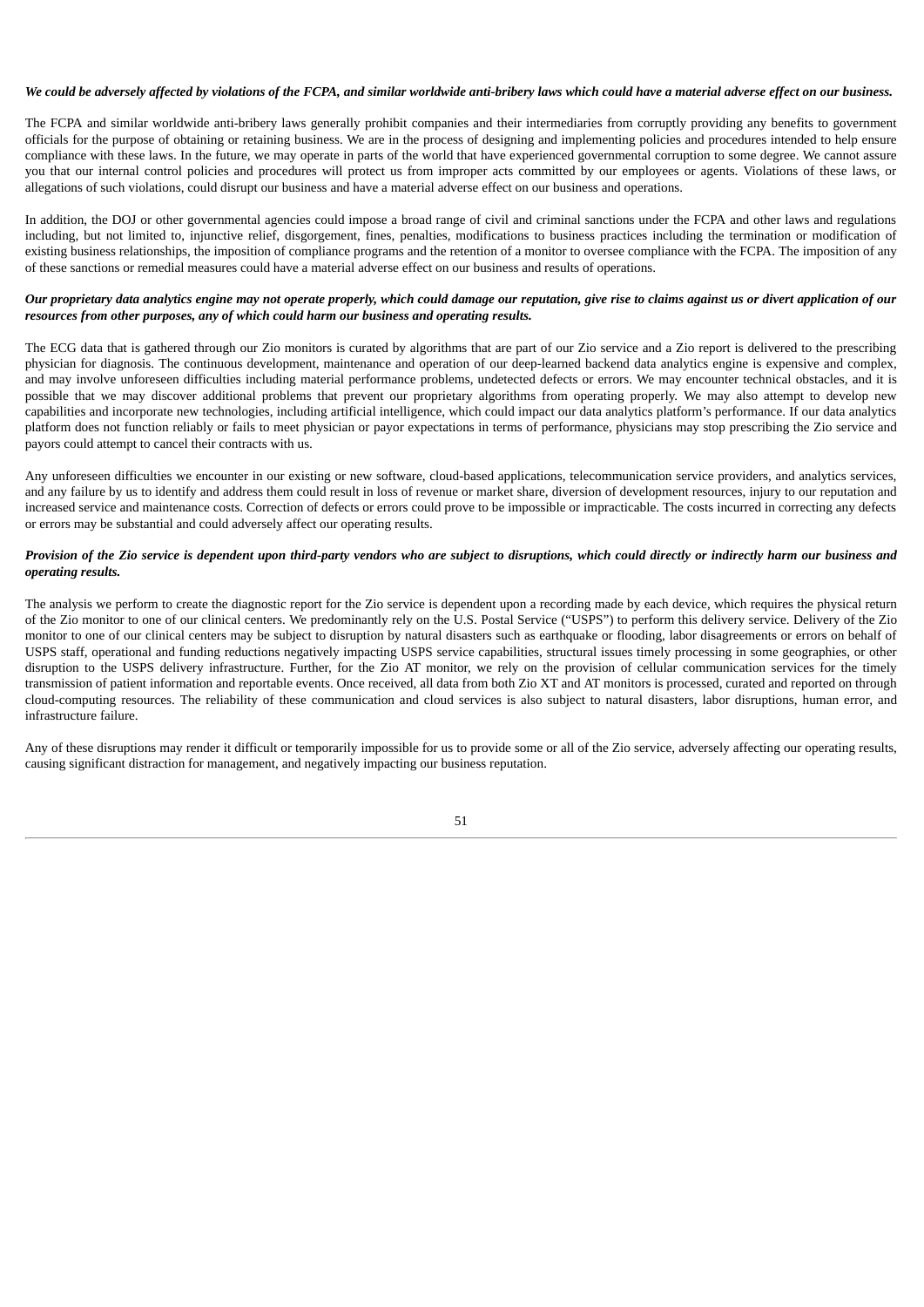## Security breaches, loss of data and other disruptions could compromise sensitive information related to our business or patients, or prevent us from accessing *critical information and expose us to liability, which could adversely affect our business and our reputation.*

In the ordinary course of our business, we and our third-party billing and collections provider, XIFIN, collect, process, and store sensitive data, including legallyprotected personally identifiable health information about patients in the United States and in the United Kingdom. This personally identifiable information may include, among other information, names, addresses, phone numbers, email addresses, insurance account information, age, gender, and heart rhythm data. We also process and store, and use additional third parties to process and store, sensitive intellectual property and other proprietary business information, including that of our customers, payors and collaborative partners. We manage and maintain our applications and data utilizing a combination of on-site systems, managed data center systems and cloud-based computing center systems. These applications and data encompass a wide variety of business critical information, including research and development information, commercial information and business and financial information.

We are highly dependent on information technology networks and systems, including the internet and services hosted by Amazon Web Services and other third party service providers, to securely process, transmit and store this critical information. Security breaches of this infrastructure, including physical or electronic break-ins, computer viruses, attacks by hackers and similar breaches, can create system disruptions, shutdowns, or unauthorized disclosure or modifications of confidential information involving patient health information to become publicly available. The secure processing, storage, maintenance and transmission of this critical information are vital to our operations and business strategy, and we devote significant resources to protecting such information, including executing Business Associates Agreements (HIPAA) and Data Processing Agreements (UK GDPR) with applicable vendors. Although we take measures to protect sensitive information from unauthorized access or disclosure, cyber-attacks are becoming more sophisticated and frequent, and our information technology and infrastructure, and that of XIFIN and other third parties we utilize to process or store data, may be vulnerable to viruses and worms, phishing attacks, denial-ofservice attacks, physical or electronic break-ins, attacks by hackers, breaches due to employee error, malfeasance, or misuse, or similar disruptions from unauthorized tampering. We have in the past been subject to cyber-attacks and data breaches and expect that we will be subject to additional cyber-attacks in the future and may experience future data breaches. While we have implemented data privacy and security measures that we believe are compliant with applicable privacy laws and regulations, some confidential and protected health information, is transmitted to us by third parties, who may not implement adequate security and privacy measures. Further, if third party service providers that process or store data on our behalf experience security breaches or violate applicable laws, agreements, or our policies, such events may also put our information at risk and could in turn have an adverse effect on our business.

A security breach or privacy violation that leads to disclosure or modification of, or prevents access to, patient information, including protected health information, could harm our reputation, compel us to comply with disparate state breach notification laws, require us to verify the correctness of database contents and otherwise subject us to liability under laws that protect personal data, resulting in increased costs or loss of revenue. If we are unable to prevent such security breaches or privacy violations or implement satisfactory remedial measures in a timely manner, the market perception of the effectiveness of our security measures could be harmed, our operations could be disrupted, our brand could be adversely affected, demand for our products and services may decrease, we may be unable to provide the Zio service, we may lose sales and customers, and we may suffer loss of reputation, financial loss and other regulatory penalties because of lost or misappropriated information, including sensitive patient data. We may be required to expend significant capital and financial resources to invest in security measures, protect against such threats or to alleviate problems caused by breaches in security. In addition, these breaches and other inappropriate or unauthorized access can be difficult to detect, and any delay in identifying them may lead to increased harm to individuals. Although we have invested in our systems and the protection of our data to reduce the risk of an intrusion or interruption, and we monitor our systems on an ongoing basis for any current or potential threats, we can give no assurances that these measures and efforts will prevent all intrusions, interruptions, or breakdowns.

Because techniques used to obtain unauthorized access or to sabotage systems change frequently and generally are not recognized until launched, we may be unable to anticipate these techniques or to implement adequate preventive measures.

In the event that patients or physicians authorize or enable third parties to access their data on our systems, we cannot ensure the complete integrity or security of such data in our systems as we would not control that access. Third parties may also attempt to fraudulently induce our employees, or patients or physicians who use our technology, into disclosing sensitive information such as user names, passwords or other information. Third parties may also otherwise compromise our security measures in order to gain unauthorized access to the information we store. This could result in significant legal and financial exposure, a loss in confidence in the security of our service, interruptions or malfunctions in our service, and, ultimately, harm to our future business prospects and revenue.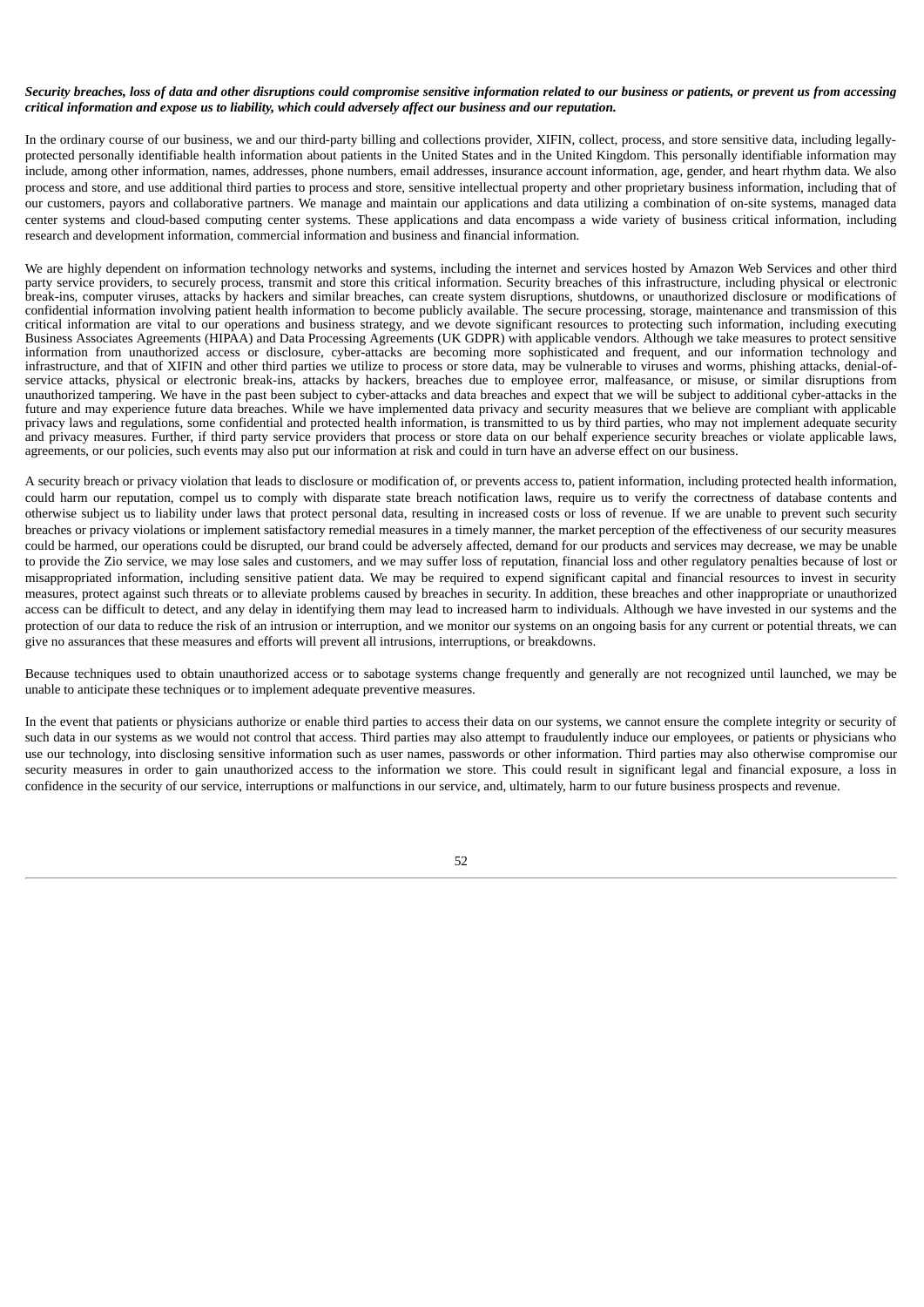Any such breach or interruption of our systems, or those of XIFIN or any of our third party information technology partners, could compromise our networks or data security processes and sensitive information could be inaccessible or could be accessed by unauthorized parties, publicly disclosed, lost or stolen. Any such interruption in access, improper access, disclosure or other loss of information could result in legal claims or proceedings, liability under laws that protect the privacy of patient information, such as the federal Health Insurance Portability and Accountability Act of 1996, or ("HIPAA"), the General Data Protection Regulation, and the UK Data Protection Act 2018. Regardless of the merits of any such claim or proceeding, defending it could be costly and divert management's attention from leading our business. Unauthorized access, loss or dissemination could also disrupt our operations, including our ability to perform our services, bill payors or patients, process claims and appeals, provide customer assistance services, conduct research and development activities, collect, process and prepare company financial information, provide information about our current and future solutions and engage in other patient and clinician education and outreach efforts. Any such breach could also result in the compromise of our trade secrets and other proprietary information, which could adversely affect our business and competitive position.

Depending on the nature of the information compromised, in the event of a data breach or other unauthorized access to or acquisition of our customer, employee and patient data, we may also have obligations to notify users about the incident and we may need to provide some form of remedy for the individuals affected by the incident. A growing number of legislative and regulatory bodies have adopted consumer notification requirements in the event of unauthorized access to or acquisition of certain types of personal data. Such breach notification laws continue to evolve and may be inconsistent from one jurisdiction to another. Complying with these obligations could cause us to incur substantial costs and could increase negative publicity surrounding any incident that compromises personal data within our control (such as that of customers, patients and employees). In addition, the interpretation and application of consumer, health-related and data protection laws, rules and regulations in the United States, the UK, European Union and elsewhere are often uncertain, contradictory and in flux. It is possible that these laws, rules and regulations may be interpreted and applied in a manner that is inconsistent with our practices or those of our distributors and partners. If we or these third parties are found to have violated such laws, rules or regulations, it could result in government-imposed fines, orders requiring that we or these third parties change our or their practices, or criminal charges, which could adversely affect our business. Complying with these various laws could cause us to incur substantial costs or require us to change our business practices, systems and compliance procedures in a manner adverse to our business. In addition, California has enacted the California Consumer Privacy Act ("CCPA"), which became effective on January 1, 2020, and requires, among other things, disclosures to California consumers and afford such consumers abilities to opt out of certain sales of their personal information by us. It remains unclear how various provisions of the CCPA will be interpreted and enforced. The effects of the CCPA are potentially significant and may require us to modify our data processing practices and policies and to incur substantial costs and expenses in an effort to comply with this legislation.

#### The use, misuse or off-label use of the Zio service may result in injuries that lead to product liability suits, which could be costly to our business.

The use, misuse or off-label use of the Zio service may in the future result in outcomes and complications potentially leading to product liability claims. For example, we are aware that physicians have prescribed the Zio service off-label for pediatric patients. We have also received and may in the future receive product liability or other claims with respect to the Zio service, including claims related to skin irritation and alleged burns. In addition, if the Zio monitor is defectively designed, manufactured or labeled, contains defective components or is misused, we may become subject to costly litigation initiated by physicians, or the hospitals and clinics where physicians prescribing our Zio service work, or their patients. Product liability claims are especially prevalent in the medical device industry and could harm our reputation, divert management's attention from our core business, be expensive to defend and may result in sizable damage awards against us.

Although we maintain product liability insurance, we may not have sufficient insurance coverage for future product liability claims. We may not be able to obtain insurance in amounts or scope sufficient to provide us with adequate coverage against all potential liabilities. Any product liability claims brought against us, with or without merit, could increase our product liability insurance rates or prevent us from securing continuing coverage, harm our reputation, significantly increase our expenses, and reduce product sales. Product liability claims in excess of our insurance coverage would be paid out of cash reserves, harming our financial condition and operating results.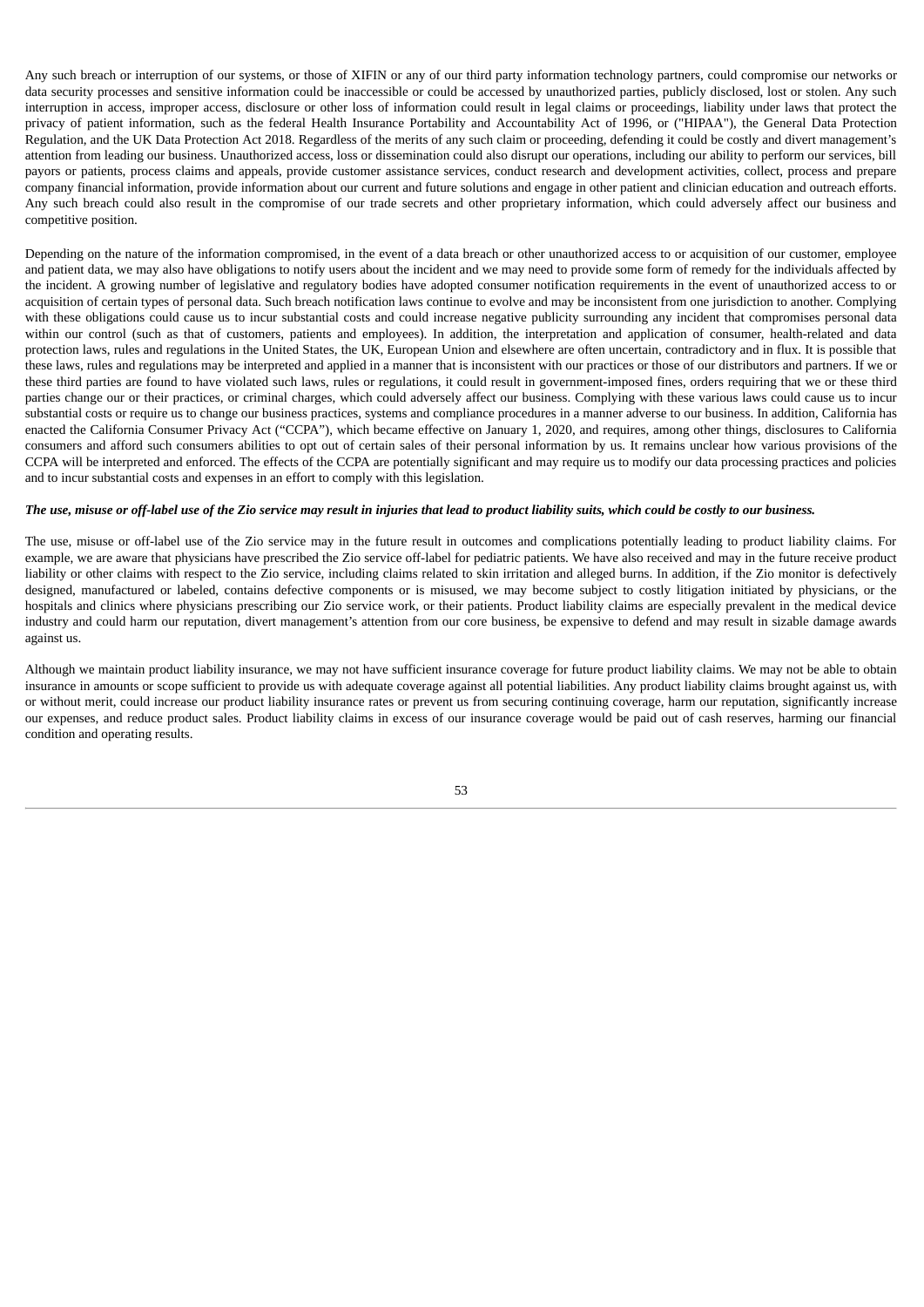# Our forecasts of market growth may prove to be inaccurate, and even if the markets in which we compete achieve the forecasted growth, our business may not *increase at similar rates, if at all.*

Growth forecasts are subject to significant uncertainty and are based on assumptions and estimates that may not prove to be accurate. Our forecasts relating to, among other things, the expected growth in the ambulatory cardiac monitoring solutions market may prove to be inaccurate.

Our growth is subject to many factors, including whether the market for first-line ambulatory cardiac monitoring solutions continues to improve, the rate of market acceptance of the Zio service as compared to the products of our competitors and our success in implementing our business strategies, each of which is subject to many risks and uncertainties. If our Zio service works as anticipated to provide a correct first-line diagnosis, it may lead to a decrease in the amount of ambulatory cardiac monitoring prescriptions each year in the United States. This outcome would result if our Zio service is proven to produce the right diagnosis the first time, thereby reducing the need for additional testing. Accordingly, our forecasts of market opportunity should not be taken as indicative of our future growth.

# We may acquire other companies or technologies, or enter into joint ventures or other strategic alliances, which could divert our manggement's attention, result in additional dilution to our stockholders and otherwise disrupt our operations and harm our operating results.

We may in the future seek to acquire or invest in businesses, applications or technologies that we believe could complement or expand our ambulatory cardiac monitoring solutions portfolio, enhance our technical capabilities or otherwise offer growth opportunities. The pursuit of potential acquisitions may divert the attention of management and cause us to incur various costs and expenses in identifying, investigating and pursuing suitable acquisitions, whether or not they are consummated. We may not be able to identify desirable acquisition targets or be successful in entering into an agreement with any particular target or obtain the expected benefits of any acquisition or investment. In addition, any of these transactions could be material to our financial condition and operating results and expose us to many risks, including:

- disruption in our relationships with existing strategic partners or suppliers as a result of such a transaction;
- unanticipated liabilities related to acquired companies;
- difficulties integrating acquired personnel, technologies and operations into our existing business;
- retention of key employees;
- diversion of management time and focus from operating our business to management of strategic alliances or joint ventures or acquisition integration challenges;
- increases in our expenses and reductions in our cash available for operations and other uses;
- possible write-offs or impairment charges relating to acquired businesses; and
- possible compliance, regulatory, or product issues.

To date, the growth of our operations has been largely organic, and we have limited experience in acquiring other businesses or technologies or entering into joint ventures or strategic alliances. Acquisitions, joint ventures or strategic alliances could also result in dilutive issuances of equity securities, the use of our available cash, or the incurrence of debt, which could harm our operating results. In addition, if an acquired business, joint venture or strategic alliance fails to materialize or fails to meet our expectations, our operating results, business and financial condition may suffer.

### Consolidation of commercial payors could result in payors eliminating coverage or reducing reimbursement rates for our Zio service.

When payors combine their operations, the combined company may elect to reimburse our Zio service at the lowest rate paid by any of the participants in the consolidation or use its increased size to negotiate reduced rates. If one of the payors participating in the consolidation does not reimburse for the Zio service at all, the combined company may elect not to reimburse for the Zio service, which would adversely impact our operating results. While attempts by Aetna Inc. to acquire Humana Inc. and Anthem Inc. to acquire Cigna Corp. have been largely abandoned due to antitrust challenges by the DOJ, it is possible that these or other payor consolidations may occur in the future.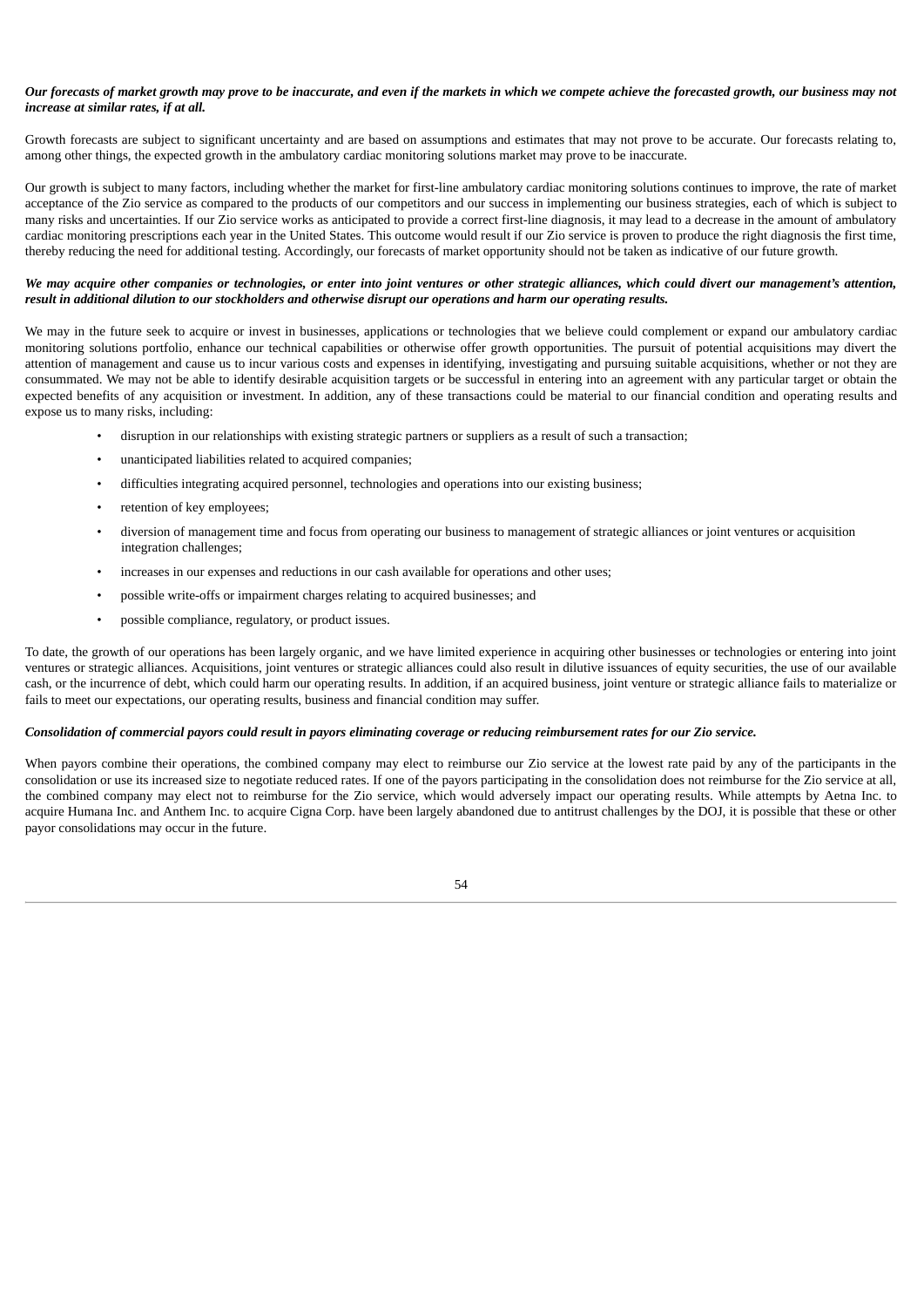#### *Our ability to utilize our net operating loss carryovers may be limited.*

As of December 31, 2021, we had federal and state net operating loss carryforwards ("NOLs") of \$464.3 million and \$279.1 million, respectively, which if not utilized will begin to expire in 2027 for federal purposes and have begun expiring for state purposes. We may use these NOLs to offset against taxable income for U.S. federal and state income tax purposes. However, Section 382 of the Internal Revenue Code, as amended, may limit the NOLs we may use in any year for U.S. federal income tax purposes in the event of certain changes in ownership of our company. A Section 382 "ownership change" generally occurs if one or more stockholders or groups of stockholders who own at least 5% of a company's stock increase their ownership by more than 50 percentage points (by value) over their lowest ownership percentage within a rolling three year period. Similar rules may apply under state tax laws. Future issuances or sales of our stock, including certain transactions involving our stock that are outside of our control, could cause an "ownership change." If an "ownership change" has occurred in the past or occurs in the future, Section 382 would impose an annual limit on the amount of pre-ownership change NOLs and other tax attributes we can use to reduce our taxable income, potentially increasing and accelerating our liability for income taxes, and also potentially causing those tax attributes to expire unused. Any limitation on using NOLs could, depending on the extent of such limitation and the NOLs previously used, result in our retaining less cash after payment of U.S. federal and state income taxes during any year in which we have taxable income, rather than losses, than we would be entitled to retain if such NOLs were available as an offset against such income for U.S. federal and state income tax reporting purposes, which could adversely impact our operating results.

# We have identified a material weakness in our internal control over financial reporting which could, if not remediated, result in material misstatements in our *financial statements.*

We are responsible for establishing and maintaining adequate internal control over our financial reporting, as defined in Rule 13a-15(f) under the Securities Exchange Act. As disclosed in Item 9A of our Annual Report on Form 10-K for the year ended December 31, 2021, filed with the SEC on February 28, 2022, we identified a material weakness in our internal control over financial reporting. A material weakness is defined as a deficiency, or combination of deficiencies, in internal control over financial reporting, such that there is a reasonable possibility that a material misstatement of our annual or interim financial statements will not be prevented or detected on a timely basis. As a result of this material weakness, we concluded that our internal control over financial reporting was not effective based on criteria set forth by the Committee of Sponsoring Organization of the Treadway Commission in Internal Control-An Integrated Framework (2013).

To implement remedial measures as disclosed in Item 9A of our Annual Report on Form 10-K for the year ended December 31, 2021, filed with the SEC on February 28, 2022, we committed additional resources, hired additional staff, and provided additional management oversight. If our remedial measures are insufficient to address the material weaknesses, or if additional material weaknesses or significant deficiencies in our internal control over financial reporting are discovered or occur in the future, our consolidated financial statements may contain material misstatements, and we could be required to restate our financial results. In addition, if we are unable to successfully remediate the material weakness that continues to exist and if we are unable to produce accurate and timely financial statements, our stock price may be adversely affected.

#### **Risks Related to Our Intellectual Property**

## We may become a party to intellectual property litigation or administrative proceedings that could be costly and could interfere with our ability to provide the *Zio service.*

The medical device industry has been characterized by extensive litigation regarding patents, trademarks, trade secrets, and other intellectual property rights, and companies in the industry have used intellectual property litigation to gain a competitive advantage. It is possible that U.S. and foreign patents and pending patent applications or trademarks controlled by third parties, especially those held by our competitors, may be alleged to cover our products or services, or that we may be accused of misappropriating third parties' trade secrets. Additionally, our products include hardware and software components that we purchase from vendors, and may include design components that are outside of our direct control. Our competitors, many of which have substantially greater resources and have made substantial investments in patent portfolios, trade secrets, trademarks, and competing technologies, may have applied for or obtained, or may in the future apply for or obtain, patents or trademarks that will prevent, limit or otherwise interfere with our ability to make, use, sell and/or export our products and services or to use product names. Moreover, in recent years, individuals and groups that are non-practicing entities, commonly referred to as "patent trolls," have purchased patents or otherwise obtained rights to other intellectual property assets for the purpose of making claims of infringement in order to extract settlements. From time to time, we may receive threatening letters, notices or "invitations to license," or may be the subject of claims that our products and business operations infringe or violate the intellectual property rights of others. The defense of these matters can be time-consuming, costly to defend in litigation, divert management's attention and resources, damage our reputation and brand, and cause us to incur significant expenses or make

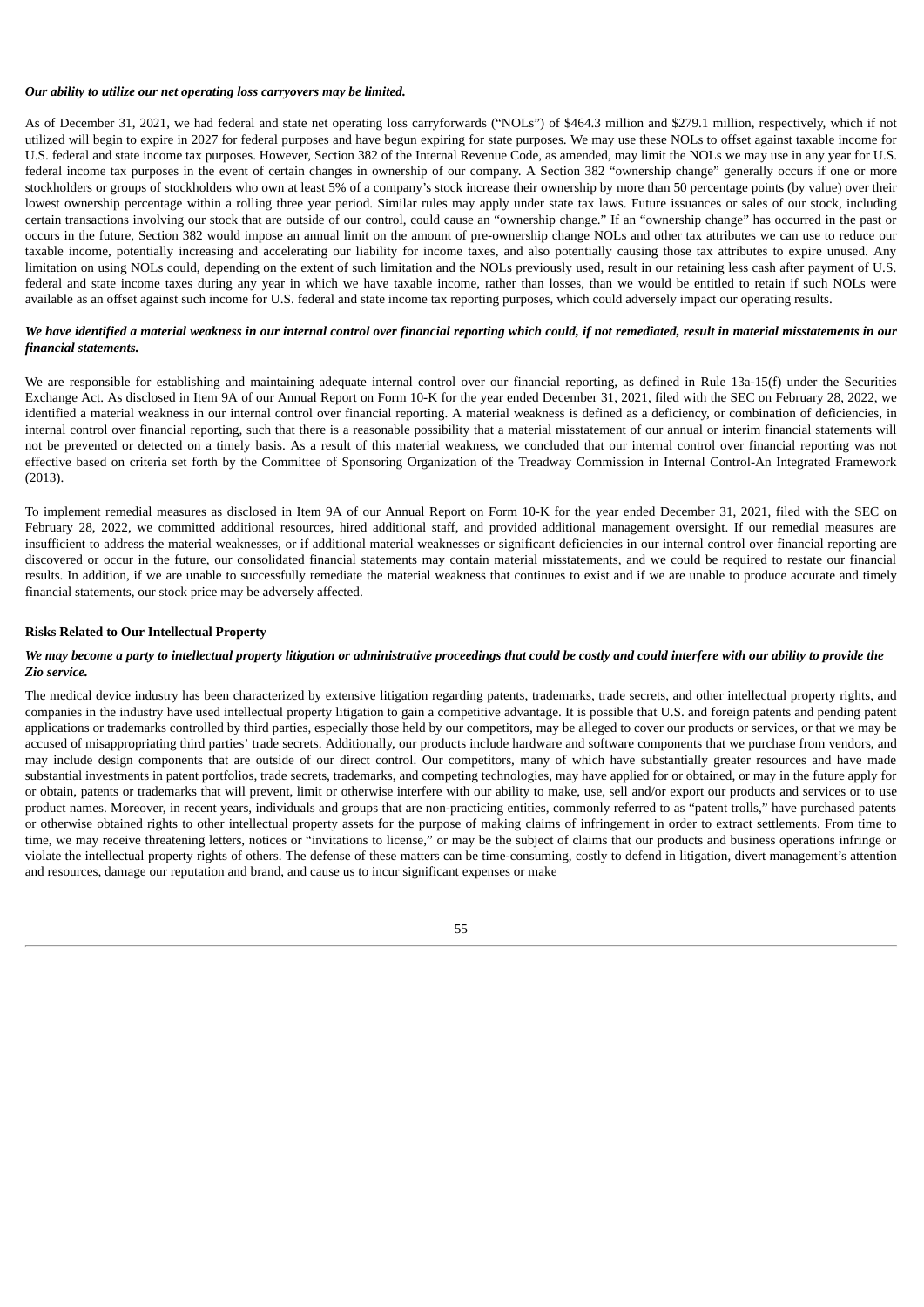substantial payments to satisfy judgments or settle claims. Vendors from which we purchase hardware or software may not indemnify or defend us in the event that such hardware or software is accused of infringing a third-party's patent or trademark or of misappropriating a third-party's trade secrets.

Further, if such patents, trademarks, or trade secrets are successfully asserted against us, this may harm our business and result in injunctions preventing us from selling our products, license fees, damages and the payment of attorney's fees and court costs. In addition, if we are found to have willfully infringed third-party patents or trademarks or to have misappropriated trade secrets, we could be required to pay treble damages in addition to other penalties. Although patent, trademark, trade secret, and other intellectual property disputes in the medical device and services area have often been settled through licensing or similar arrangements, costs associated with such arrangements may be substantial and could include ongoing royalties. We may be unable to obtain necessary licenses on satisfactory terms, if at all. If we do not obtain necessary licenses, we may not be able to redesign our Zio monitors or our Zio service to avoid infringement and our product development efforts may be negatively affected as a result.

Similarly, interference or derivation proceedings provoked by third parties or brought by the U.S. Patent and Trademark Office ("USPTO") may be necessary to determine priority with respect to our patents, patent applications, trademarks or trademark applications. We may also become involved in other proceedings, such as reexamination, inter partes review, derivation or opposition proceedings before the USPTO or other jurisdictional body relating to our intellectual property rights or the intellectual property rights of others. Adverse determinations in a judicial or administrative proceeding or failure to obtain necessary licenses could prevent us from manufacturing the Zio monitors and selling the Zio service or using product names, which would have a significant adverse impact on our business.

Additionally, we may need to commence proceedings against others to enforce our patents or trademarks, to protect our trade secrets or know how, or to determine the enforceability, scope and validity of the proprietary rights of others. These proceedings would result in substantial expense to us and significant diversion of effort by our technical and management personnel. We may not prevail in any lawsuits that we initiate, a scenario that could also result in the invalidation of our asserted patents, and the damages or other remedies awarded, if any, may not be commercially meaningful. We may not be able to stop a competitor from marketing and selling products that are the same or similar to our products and services or from using product or service names that are the same or similar to ours, and our business may be harmed as a result.

We use certain open source software in the infrastructure supporting the Zio service. Licensees of open source software may be required to make public and use certain source code, to license proprietary software for free or to make certain derivative works available to others. As a result, we may face claims from companies that incorporate open source software into their products or from open source licensors, claiming ownership of, or demanding release of, the source code, the open source software or derivative works that were developed using such software, or otherwise seeking to enforce the terms of the applicable open source license. These claims could result in litigation and could require us to cease offering the Zio service unless and until we can re-engineer it to avoid infringement. This re-engineering process could require significant additional research and development resources, and we may not be able to complete it successfully. While we monitor and control the use of open source software in the Zio service and in any third party software that is incorporated into the Zio service, and we try to ensure that no open source software is used in such a way as to require us to disclose the source code underlying the Zio service, there can be no guarantee that such use could not inadvertently occur. These risks could be difficult to eliminate or manage, and, if not addressed, could harm our business, intellectual property protection, financial condition and operating results.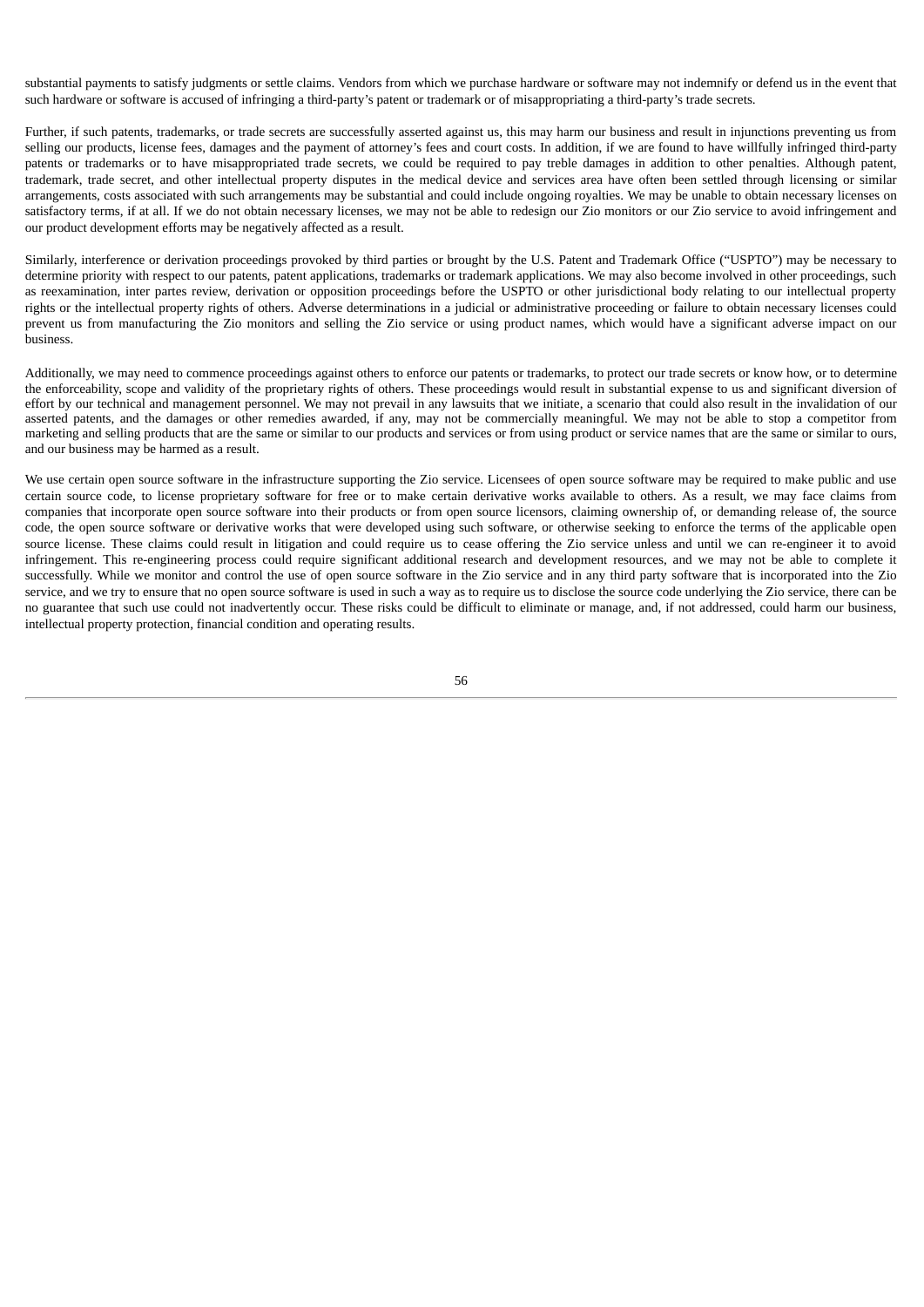### Intellectual property rights may not provide adequate protection, which may permit third parties to compete against us more effectively.

In order to remain competitive, we must develop and maintain protection of the proprietary aspects of our technologies. We rely on a combination of patents, copyrights, trademarks, trade secret laws and confidentiality and invention assignment agreements with employees and third parties to protect our intellectual property rights. As of December 31, 2021, we owned, or retained exclusive license to, twenty-three issued U.S. patents, the earliest of which will expire in 2028. As of December 31, 2021, we also owned, or retained an exclusive license to, eight issued patents from the Japanese Patent Office, two issued patents from the Australian Patent Office, four issued patents from the Canadian Patent Office, five issued patents from the European Patent Office, three issued patents from the Korean Patent Office, and one issued patent from the Chinese Patent Office. The earliest expiration date of these international patents is 2027. As of December 31, 2021, we had twenty-six pending patent applications globally, including twelve in the United States, three in the European Patent Office, four in Japan, three Patent Cooperation Treaty ("PCT") international applications, and one in each of Australia, Korea, China and India. Our patents and patent applications are directed to covering key aspects of the design, manufacture and use of the Zio monitor and the Zio service.

We rely, in part, on our ability to obtain and maintain patent protection for our proprietary products and processes. The process of applying for and obtaining a patent is expensive, time-consuming and complex, and we may not be able to file, prosecute, maintain, enforce or license all necessary or desirable patent applications at a reasonable cost, in a timely manner, or in all jurisdictions where protection may be commercially advantageous, or we may not be able to protect our proprietary rights at all. Despite our efforts to protect our proprietary rights, unauthorized parties may be able to obtain and use information that we regard as proprietary. In addition, the issuance of a patent does not ensure that it is valid or enforceable, so even if we obtain patents, they may not be valid or enforceable against third parties. Our patent applications may not result in issued patents and our patents may not be sufficiently broad to protect our technology. Issued international patents may carry a requirement to "work" a patent in the applicable geography; failure to do so could lead to loss of the patent or the requirement to accept licensing terms, both of which would be favorable to our competitors. Furthermore, the issuance of a patent does not give us the right to practice the patented invention. Third parties may have blocking patents that could prevent us from marketing our own products and practicing our own technology. Alternatively, third parties may seek approval to market their own products similar to or otherwise competitive with our products. In these circumstances, we may need to defend and/or assert our patents, including by filing lawsuits alleging patent infringement. In any of these types of proceedings, a court or agency with jurisdiction may find our patents invalid or unenforceable; competitors may then be able to market products and use manufacturing and analytical processes that are substantially similar to ours. Even if we have valid and enforceable patents, these patents still may not provide protection against competing products or processes sufficient to achieve our business objectives. Litigation is time-consuming and expensive and would divert our resources.

#### If we are unable to protect the confidentiality of our trade secrets and other proprietary information, our business and competitive position may be harmed.

We rely heavily on trade secrets as well as invention assignment and confidentiality provisions that we have in contracts with our employees, consultants, collaborators and others to protect our algorithms and other aspects of our Zio service. We may not be able to prevent the unauthorized disclosure or use of our technical knowledge or other trade secrets by consultants, vendors or former or current employees, despite the existence generally of these confidentiality agreements and other contractual restrictions. These agreements may not provide meaningful protection for our trade secrets, know-how, or other proprietary information in the event of any unauthorized use, misappropriation, or disclosure of such trade secrets, know-how, or other proprietary information. There can be no assurance that employees, consultants, vendors and clients have executed such agreements or have not breached or will not breach their agreements with us, that we will have adequate remedies for any breach, or that our trade secrets will not otherwise become known or independently developed by competitors. Despite the protections we do place on our intellectual property, monitoring unauthorized use and disclosure of our intellectual property is difficult, and we do not know whether the steps we have taken to protect our intellectual property will be adequate. In addition, the laws of many foreign countries will not protect our intellectual property rights to the same extent as the laws of the United States. Consequently, we may be unable to prevent our proprietary technology from being exploited abroad, which could affect our ability to expand to international markets or require costly efforts to protect our technology.

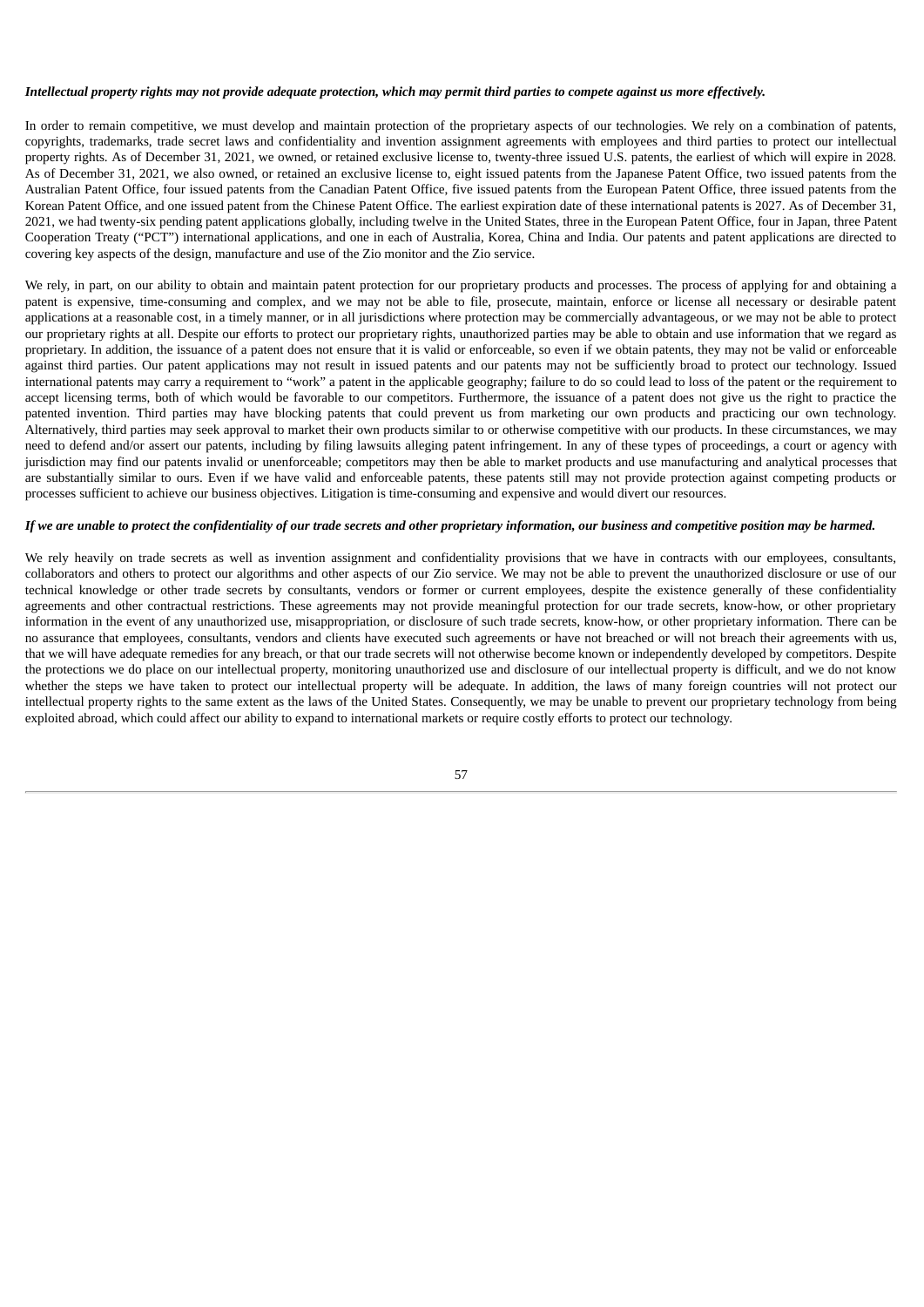We may also employ individuals who were previously or are concurrently employed at research institutions or other medical device companies, including our competitors or potential competitors. We may be subject to claims that these employees, or we, have inadvertently or otherwise used or disclosed trade secrets or other proprietary information of their former or concurrent employers, or that patents and applications we have filed to protect inventions of these employees, even those related to one or more of our products, are rightfully owned by their former or concurrent employer. Litigation may be necessary to defend against these claims. Even if we are successful in defending against these claims, litigation could result in substantial costs and be a distraction to management.

To the extent our intellectual property protection is incomplete, we are exposed to a greater risk of direct competition. A third party could, without authorization, copy or otherwise obtain and use our products or technology, or develop similar technology. Our competitors could purchase our products and attempt to replicate some or all of the competitive advantages we derive from our development efforts or design around our protected technology. Our failure to secure, protect and enforce our intellectual property rights could substantially harm the value of our Zio service, brand and business. The theft or unauthorized use or publication of our trade secrets and other confidential business information could reduce the differentiation of our products and harm our business, the value of our investment in development or business acquisitions could be reduced and third parties might make claims against us related to losses of their confidential or proprietary information. Any of the foregoing could materially and adversely affect our business.

Further, it is possible that others will independently develop the same or similar technology or otherwise obtain access to our unpatented technology, and in such cases we could not assert any trade secret rights against such parties. Costly and time-consuming litigation could be necessary to enforce and determine the scope of our trade secret rights and related confidentiality and nondisclosure provisions. If we fail to obtain or maintain trade secret protection, or if our competitors obtain our trade secrets or independently develop technology similar to ours or competing technologies, our competitive market position could be materially and adversely affected. In addition, some courts inside and outside the United States are less willing or unwilling to protect trade secrets, and agreement terms that address non-competition are difficult to enforce in many jurisdictions, and might not be enforceable in certain cases.

### If our trademarks and tradenames are not adeauately protected, then we may not be able to build name recoanition in our markets and our business may be *adversely affected.*

We rely on trademarks, service marks, trade names and brand names, such as our registered trademark "ZIO," to distinguish our products from the products of our competitors, and have registered or applied to register these trademarks. We cannot assure you that our trademark applications will be approved. During trademark registration proceedings, we may receive rejections. Although we are given an opportunity to respond to those rejections, we may be unable to overcome such rejections. In addition, in proceedings before the USPTO and in proceedings before comparable agencies in many foreign jurisdictions, third parties are given an opportunity to oppose pending trademark applications and to seek to cancel registered trademarks. Opposition or cancellation proceedings may be filed against our trademarks, and our trademarks may not survive such proceedings. In the event that our trademarks are successfully challenged, we could be forced to rebrand our products, which could result in loss of brand recognition and could require us to devote resources towards advertising and marketing new brands. Further, we cannot assure you that competitors will not infringe our trademarks or that we will have adequate resources to enforce our trademarks. Additionally, we are aware of at least one third party that has registered the "IRHYTHM" mark in the European Union in connection with computer software for controlling and managing patient medical information, heart rate monitors, and heart rate monitors to be worn during moderate exercise, among other uses. We and the third party are involved in adversary proceedings before the Trademark Office in the European Union, and those proceedings could impact our ability to obtain a European Union trade mark registration for the "IRHYTHM" mark, although we already own many national registrations for IRHYTHM in Europe.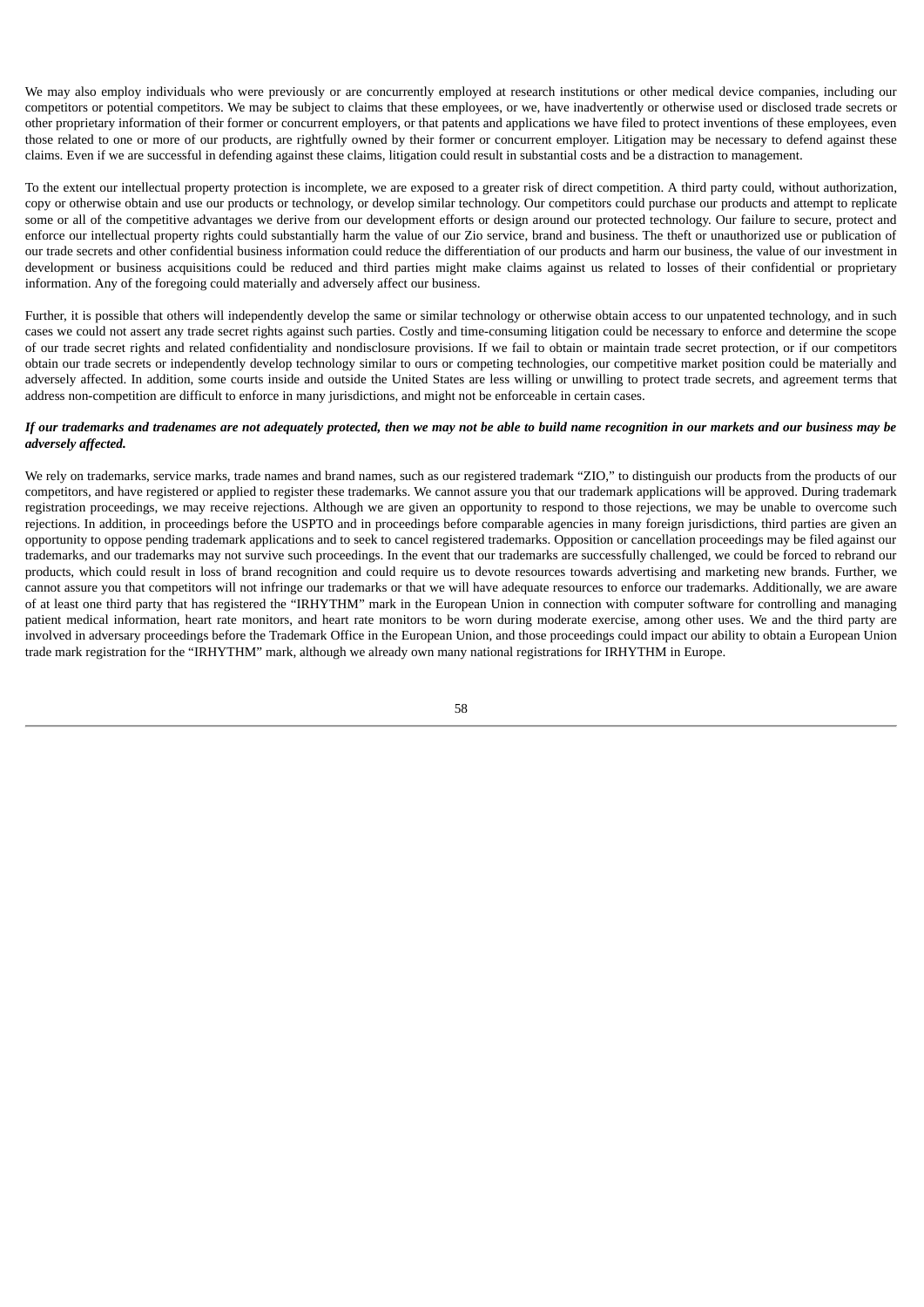### Changes in patent law could diminish the value of patents in general, thereby impairing our ability to protect our existing and future products.

Recent patent reform legislation could increase the uncertainties and costs surrounding the prosecution of patent applications and the enforcement or defense of issued patents. In 2011, the Leahy-Smith America Invents Act ("Leahy-Smith Act") was signed into law. The Leahy-Smith Act includes a number of significant changes to U.S. patent law. These include provisions that affect the way patent applications are prosecuted and also may affect patent litigation. These also include provisions that switched the United States from a "first-to-invent" system to a "first-to-file" system, allow third-party submission of prior art to the USPTO during patent prosecution and set forth additional procedures to attack the validity of a patent by the USPTO, administered post grant proceedings. Under a first-to-file system, assuming the other requirements for patentability are met, the first inventor to file a patent application generally will be entitled to the patent on an invention regardless of whether another inventor had made the invention earlier. Under the new post grant provisions of the Leahy-Smith Act, the USPTO introduced procedures that provide additional administrative pathways for third parties to challenge issued patents. Inter partes review ("IPR") is one of these procedures. The number of IPR challenges filed is increasing, and in many cases, the USPTO is canceling or significantly narrowing issued patent claims. Accordingly, even if a patent is granted by the USPTO, there is risk that it may not withstand an IPR challenge. Accordingly, it is not clear what, if any, impact the Leahy-Smith Act will have on the operation of our business. The Leahy-Smith Act and its implementation could increase the uncertainties and costs surrounding the prosecution of our patent applications and the enforcement or defense of our issued patents, all of which could have a material adverse effect on our business, financial condition, results of operations and prospects.

In addition, patent reform legislation may pass in the future that could lead to additional uncertainties and increased costs surrounding the prosecution, enforcement and defense of our patents and applications. Furthermore, the U.S. Supreme Court and the U.S. Court of Appeals for the Federal Circuit have made, and will likely continue to make, changes in how the patent laws of the United States are interpreted. Recent case law has increased uncertainty regarding the availability of patent protection for certain technologies and the costs associated with obtaining patent protection for those technologies. For example, the U.S. Supreme Court has ruled on several patent cases in recent years, either narrowing the scope of patent protection available in certain circumstances or weakening the rights of patent owners in certain situations. In particular, the 2014 decision by the U.S. Supreme Court in *Alice Corp. v. CLS Bank International* has increased the difficulty of obtaining new software patents and enforcing existing software patents. Similarly, foreign courts have made, and will likely continue to make, changes in how the patent laws in their respective jurisdictions are interpreted. We cannot predict future changes in the interpretation of patent laws or changes to patent laws that might be enacted into law by U.S. and foreign legislative bodies. Those changes may materially affect our patents or patent applications and our ability to obtain additional patent protection in the future.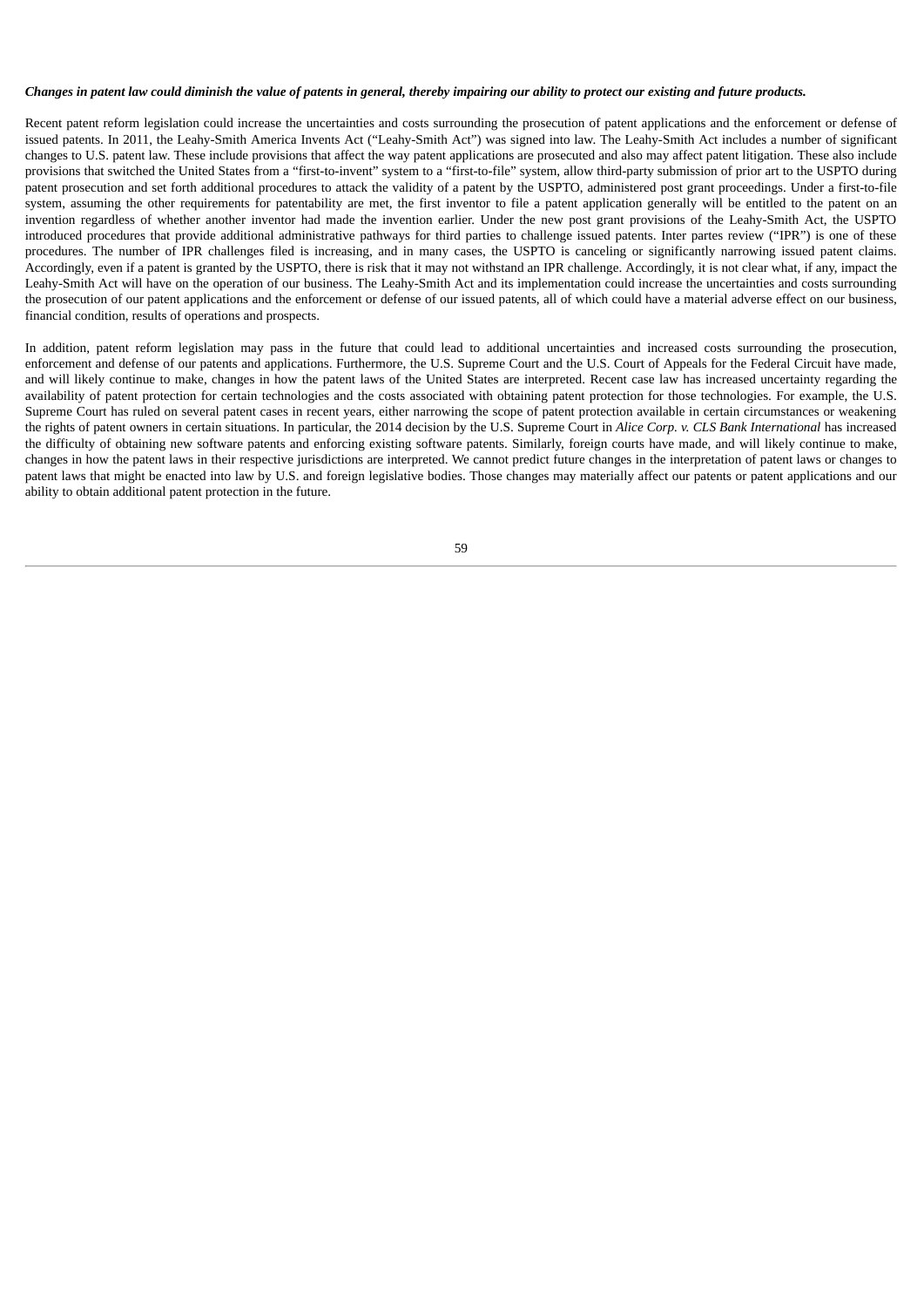### **Risks Related to Government Regulation**

# Changes in the requlatory environment may constrain or require us to restructure our operations, which may harm our revenue and operating results.

Healthcare laws and regulations change frequently and may change significantly in the future. We may not be able to adapt our operations to address every new regulation, and new regulations may adversely affect our business. We cannot assure you that a review of our business by courts or regulatory authorities would not result in a determination that adversely affects our revenue and operating results, or that the healthcare regulatory environment will not change in a way that restricts our operations. In addition, there is risk that the U.S. Congress may implement changes in laws and regulations governing healthcare service providers, including measures to control costs, or reductions in reimbursement levels, which may adversely affect our business and results of operations.

Government payors, such as CMS, as well as insurers, have increased their efforts to control the cost, utilization and delivery of healthcare services. From time to time, the U.S. Congress has considered and implemented changes in the CMS fee schedules in conjunction with budgetary legislation. Further reductions of reimbursement by CMS for services or changes in policy regarding coverage of tests or other requirements for payment, such as prior authorization or a physician or qualified practitioner's signature on test requisitions, may be implemented from time to time. Reductions in the reimbursement rates and changes in payment policies of other third-party payors may occur as well. Similar changes in the past have resulted in reduced payments as well as added costs and have added more complex regulatory and administrative requirements. For example, on January 29, 2021, Novitas Solutions, a MAC that we, physicians and hospitals rely on to process Medicare reimbursement claims related to our Zio service recently published reimbursement rates that were considerably lower than those than expected. On January 10, 2022, Novitas Solutions published rates for 2022 that were retroactive to January 1, 2022 and replaced the rates that it had published in 2021. These revised rates were higher than the rates posted in 2021, but continue to be significantly below the historical Medicare rates for our Zio XT service. Further changes in federal, state, local and third-party payor regulations or policies may have a material adverse impact on our business. Actions by agencies regulating insurance or changes in other laws, regulations, or policies may also have a material adverse effect on our business.

### If we fail to comply with healthcare and other governmental regulations, we could face substantial penalties and our business, results of operations and *financial condition could be adversely affected.*

The products and services we offer are highly regulated, and there can be no assurance that the regulatory environment in which we operate will not change significantly and adversely in the future. Our arrangements with physicians, hospitals and clinics may expose us to broadly applicable fraud and abuse and other laws and regulations that may restrict the financial arrangements and relationships through which we market, sell and distribute our products and services. Our employees, consultants, and commercial partners may engage in misconduct or other improper activities, including non-compliance with regulatory standards and requirements. Federal and state healthcare laws and regulations that may affect our ability to conduct business, include, without limitation:

- federal and state laws and regulations regarding billing and claims payment applicable to our Zio service and regulatory agencies enforcing those laws and regulations;
- the federal Anti-Kickback Statute, which prohibits, among other things, any person from knowingly and willfully offering, soliciting, receiving or providing remuneration, directly or indirectly, in exchange for or to induce either the referral of an individual for, or the purchase, order or recommendation of, any good or service for which payment may be made under federal healthcare programs, such as the CMS programs;
- the federal False Claims Act, which prohibits, among other things, individuals or entities from knowingly presenting, or causing to be presented, false claims, or knowingly using false statements, to obtain payment from the federal government;
- federal criminal laws that prohibit executing a scheme to defraud any healthcare benefit program or making false statements relating to healthcare matters;
- the FCPA, the U.K. Bribery Act of 2010, and other local anti-corruption laws that apply to our international activities;
- the federal Physician Payment Sunshine Act, or Open Payments, created under the Affordable Care Act, and its implementing regulations, which requires manufacturers of drugs, medical devices, biologicals and medical supplies for which payment is available under Medicare, Medicaid, or the Children's Health Insurance Program to report annually to the U.S. Department of Health and Human Services, information related to payments or other transfers of value made to licensed physicians and teaching hospitals, as well as ownership and investment interests held by physicians and their immediate family members;

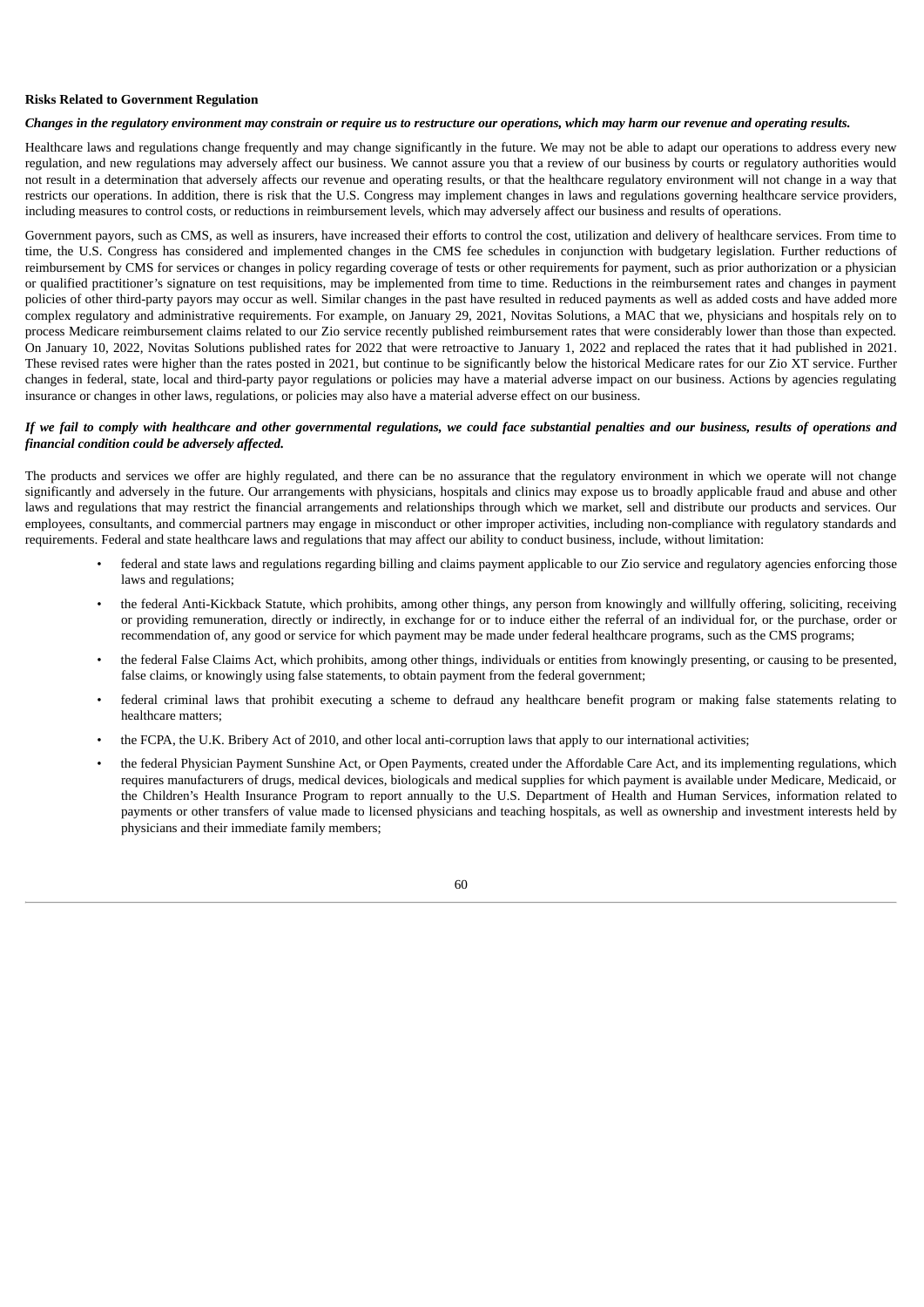- HIPAA, as amended by the Health Information Technology for Economic and Clinical Health Act, and its implementing regulations, which impose certain requirements relating to the privacy, security and transmission of individually identifiable health information; HIPAA also created criminal liability for knowingly and willfully falsifying or concealing a material fact or making a materially false statement in connection with the delivery of or payment for healthcare benefits, items or services;
- The E.U. General Data Protection Regulation and the U.K. Data Protection Act 2018, which each provide legal requirements for the handling and disclosure (including across borders) of personal data collected in the European Union and the United Kingdom, respectively;
- the federal physician self-referral prohibition, commonly known as the Stark Law;
- the FDA's Code of Federal Regulations, including but not limited to, 21 CFR Parts 820, 803, 806, and 801 that outlines requirements for medical device design, manufacturing, labeling, distribution, and post-market surveillance requirements;
- the European Union's Medical Device Directives and Medical Device Regulations ("EU MDR") that outline requirements for medical device CE marking;
- the United Kingdom's Medical Device Regulations which, post the United Kingdom's withdrawal from the European Union, replaces the CE marking requirement for medical devices sold in the United Kingdom with a UK Conformity Assessment (UKCA) mark; and
- state law equivalents of each of the above U.S. federal laws, such as anti-kickback and false claims laws which may apply to items or services reimbursed by any third-party payor, including commercial insurers, and state and foreign laws governing the privacy and security of health information in certain circumstances, many of which differ from each other in significant ways and often are not preempted by HIPAA, thus complicating compliance efforts.

The Affordable Care Act was enacted in 2010. The Affordable Care Act, among other things, amends the intent requirement of the federal Anti-Kickback Statute and criminal healthcare fraud statutes. A person or entity no longer needs to have actual knowledge of this statute or specific intent to violate it. In addition, the Affordable Care Act provides that the government may assert that a claim including items or services resulting from a violation of the federal Anti-Kickback Statute constitutes a false or fraudulent claim for purposes of the False Claims Act.

Because of the breadth of these laws and the narrowness of available statutory and regulatory exemptions, it is possible that some of our activities could be subject to challenge under one or more of such laws. Any action brought against us for violations of these laws or regulations, even successfully defended, could cause us to incur significant legal expenses and divert our management's attention from the operation of our business. We may be subject to private "qui tam" actions brought by individual whistleblowers on behalf of the federal or state governments, with potential liability under the federal False Claims Act including mandatory treble damages and significant per-claim penalties, which were increased to \$11,665 to \$23,331 per false claim in 2020.

Although we have adopted policies and procedures designed to comply with these laws and regulations and conduct internal reviews of our compliance with these laws, our compliance is also subject to governmental review. The growth of our business and sales organization and our expansion outside of the United States may increase the potential of violating these laws or our internal policies and procedures. The risk of our being found in violation of these or other laws and regulations is further increased by the fact that many have not been fully interpreted by the regulatory authorities or the courts, and their provisions are open to a variety of interpretations. Any action brought against us for violation of these or other laws or regulations, even if we successfully defend against it, could cause us to incur significant legal expenses and divert our management's attention from the operation of our business. If our operations are found to be in violation of any of the federal, state and foreign laws described above or any other current or future fraud and abuse or other healthcare laws and regulations that apply to us, we may be subject to penalties, including significant criminal, civil, and administrative penalties, damages, fines, imprisonment, for individuals, exclusion from participation in government programs, such as Medicare and Medicaid, and we could be required to curtail or cease our operations. Any of the foregoing consequences could seriously harm our business and our financial results.

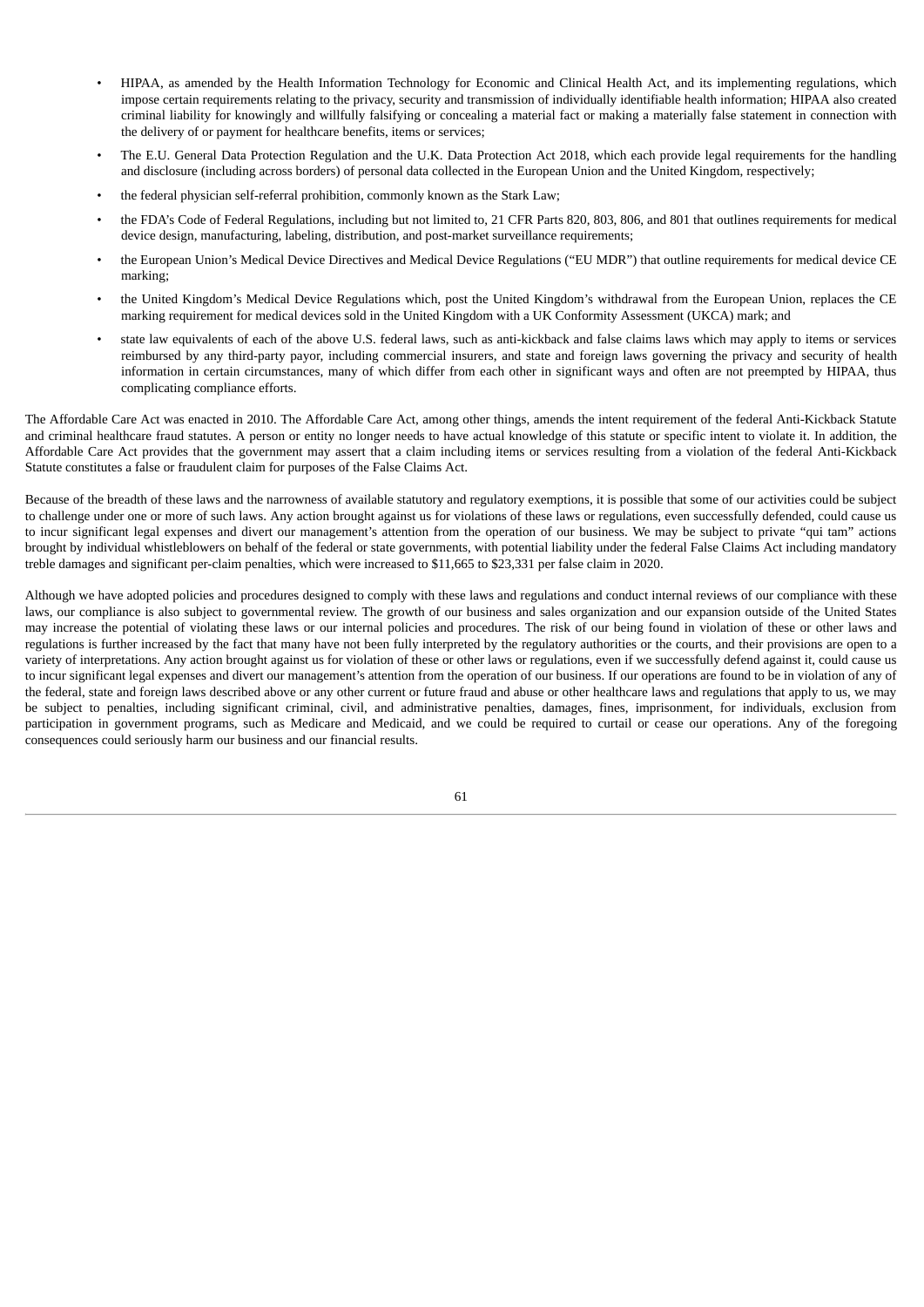## If we fail to obtain and maintain necessary regulatory clearances or approvals for the Zio monitors and Zio service, or if clearances or approvals for future *products and indications are delayed or not issued, our commercial operations would be harmed.*

The Zio monitors, including the associated software and algorithm, and the Zio service are subject to extensive regulation by the FDA in the United States, and by the Competent Authorities in the European Union and the United Kingdom. Such regulations are wide ranging and govern, among other things:

- product design, development, manufacture, and release;
- laboratory, preclinical and clinical testing, labeling, packaging, storage and distribution;
- premarketing clearance or approval;
- service operations
- record keeping;
- product marketing, promotion and advertising, sales and distribution; and
- post-market surveillance, including reporting of deaths or serious injuries and certain categories of field correction and removals.

Before a new medical device or service, or a new intended use for an existing product or service, can be marketed in the United States, a company must first submit and receive either 510(k) clearance or premarketing approval from the FDA, unless an exemption applies. Either process can be expensive, lengthy and unpredictable. We may not be able to obtain the necessary clearances or approvals or may be unduly delayed in doing so, which could harm our business. Furthermore, even if we are granted regulatory clearances or approvals, they may include significant limitations on the indicated uses for the product, which may limit the market for the product. Although we have obtained 510(k) clearance to market the Zio monitors and the Zio service (Software as a Medical Device elements), our clearance can be revoked if safety, efficacy, or significant regulatory compliance problems develop.

In addition, we are required to file various reports with the FDA, and E.U. or U.K. regulators, including reports required by the Medical Device Reporting Regulations ("MDRs") that require that we report to the regulatory authorities if our Zio service may have caused or contributed to a death or serious injury or malfunctioned in a way that would likely cause or contribute to a death or serious injury if the malfunction were to recur. If these reports are not filed in a timely manner, regulators may impose sanctions and we may be subject to product liability or regulatory enforcement actions, all of which could harm our business.

If we initiate a correction or removal for our Zio service to reduce a risk to health posed by the Zio service, we would be required to submit a publicly available Correction and Removal report to the FDA and, in many cases, similar reports to other regulatory agencies. This report could be classified by the FDA as a device recall which could lead to increased scrutiny by the FDA, other international regulatory agencies and our customers regarding the quality and safety of our Zio service. Furthermore, the submission of these reports are public and could be used by competitors against us and cause physicians to delay or cancel prescriptions, which could harm our reputation.

If we assess a potential quality issue or complaint as not requiring either field action or notification, respectively, regulators may review documentation of that decision during a subsequent audit. If regulators disagree with our decision, or take issue with either our investigation process or the resulting documentation, regulatory agencies may impose sanctions and we may be subject to regulatory enforcement actions, including warning letters, all of which could harm our business.

The FDA and the Federal Trade Commission ("FTC") also regulate the advertising and promotion of our products and services to ensure that the claims we make are consistent with our regulatory clearances, that there is adequate and reasonable data to substantiate the claims and that our promotional labeling and advertising is neither false nor misleading. If the FDA or FTC determines that any of our advertising or promotional claims are misleading, not substantiated or not permissible, we may be subject to enforcement actions, including warning letters, and we may be required to revise our promotional claims and make other corrections or restitutions. Similar to the FDA and FTC, the European Union under the EU Medical Device Regulations and the United Kingdom under the UK Medical Device Regulations have similar requirements and enforcement action regarding promotional material.

The FDA and state and international authorities have broad enforcement powers. Our failure to comply with applicable regulatory requirements could result in enforcement action by any such agency, which may include any of the following sanctions:

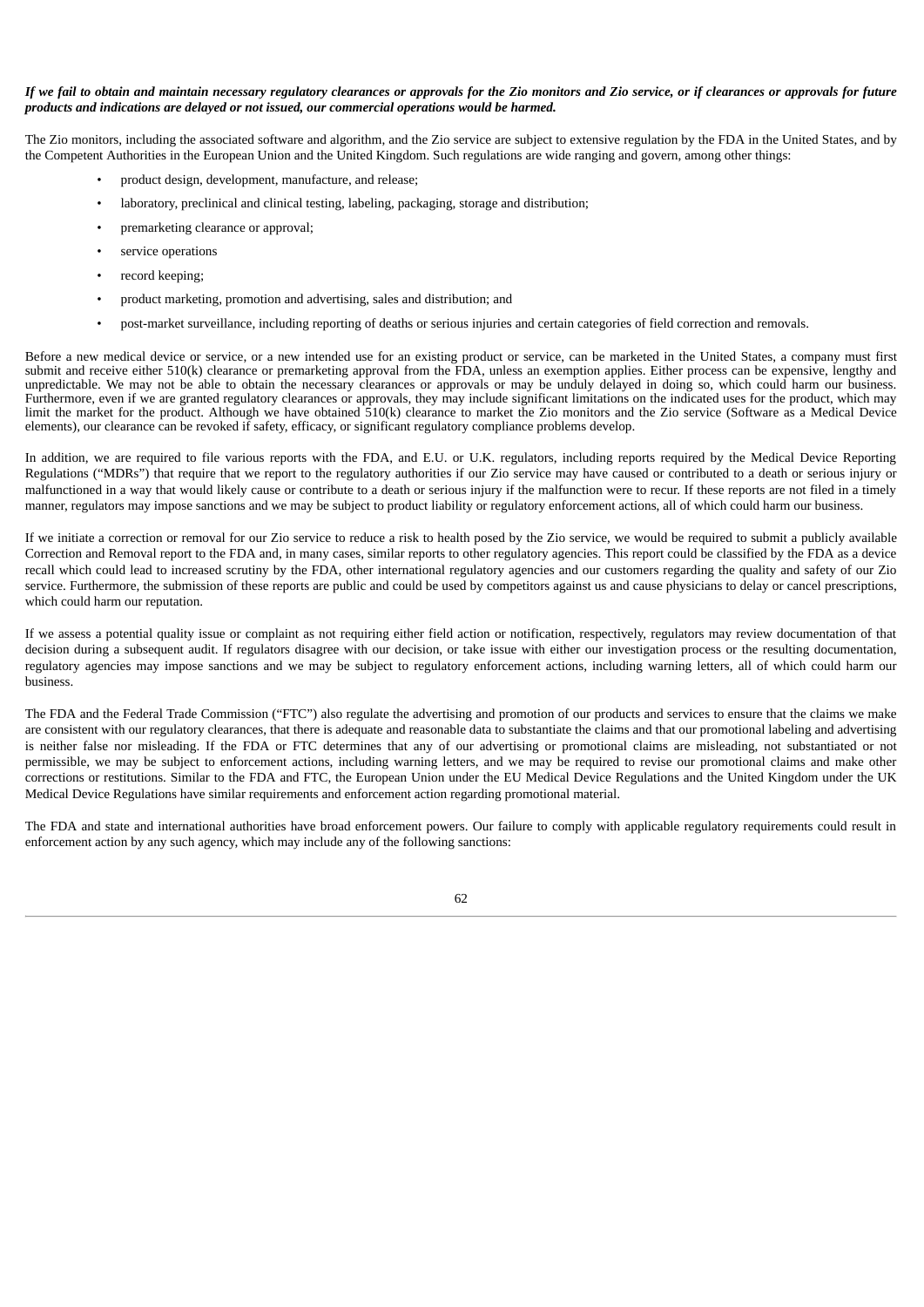- adverse publicity, warning letters, fines, injunctions, consent decrees and civil penalties;
- repair, replacement, refunds, recall or seizure of our products;
- operating restrictions, partial suspension or total shutdown of either production, distribution or service operation;
- denial of our requests for regulatory clearance or premarket approval of new products or services, new intended uses or modifications to existing products or services;
- withdrawal of regulatory clearance or premarket approvals that have already been granted; and
- criminal prosecution.

If any of these events were to occur, our business and financial condition could be harmed.

### Material modifications to the Zio monitors, labeling of the Zio monitors, or Zio service may require new 510(k) clearances, CE Mark, UKCA Mark or other premarket approvals or may require us to recall or cease marketing our products and services until clearances are obtained.

Material modifications to the intended use or technological characteristics of the Zio monitors or Zio service will require new 510(k) clearances, premarket approvals or CE Mark certification (E.U.) or UKCA Mark certification (U.K.), or require us to recall or cease marketing the modified devices until these clearances or approvals are obtained. Based on FDA published guidelines, the FDA requires device manufacturers to initially make and document a determination of whether or not a modification requires a new clearance or approval; however, the FDA can review a manufacturer's decision. Any modification to an FDA cleared device or service that would significantly affect its safety or efficacy or that would constitute a major change in its intended use would require a new 510(k) clearance or possibly a premarket approval. We may not be able to obtain additional 510(k) clearances or premarket approvals for new products or for modifications to, or additional indications for, the Zio monitors or Zio service in a timely fashion, or at all. Delays in obtaining required future clearances would harm our ability to introduce new or enhanced products in a timely manner, which in turn would harm our future growth. We have made modifications to the Zio monitors and Zio service in the past that we believe do not require additional clearances or approvals, and we may make additional modifications in the future. If the FDA or a Notified Body disagrees and requires new clearances or approvals for any of these modifications, we may be required to recall and to stop selling or marketing the Zio monitors and Zio service as modified, which could harm our operating results and require us to redesign our products or services. In these circumstances, we may be subject to significant enforcement actions.

## If we or our suppliers fail to comply with the FDA's QSR or the European Union's Medical Device Directive and Medical Device Regulations, or United Kingdom's Medical Device Regulations, our manufacturing or distribution operations could be delayed or shut down and our revenue could suffer.

Our manufacturing and design processes and those of our third-party suppliers are required to comply with the FDA's Quality System Regulation ("QSR") and the EU's Medical Device Directive ("MDD"), through May 2021, after which time compliance with the MDR transitional provisions will be required until full transition to MDR compliance is achieved. Additionally, the UK will require the UKCA marking per new policies released by MHRA. All of these regulations cover procedures and documentation requirements for the design, testing, production, control, quality assurance, labeling, packaging, storage, shipping, and postmarket surveillance of Zio monitors and associated software. We are also subject to similar state requirements and licenses, and to ongoing ISO 13485:2016 compliance in all operations to maintain our CE Mark. In addition, we must engage in extensive recordkeeping and reporting and must make available our facilities and records for periodic unannounced inspections by governmental agencies, including the FDA, state authorities, Notified Bodies and comparable agencies in other countries. If we perform poorly in a regulatory inspection, our operations could be disrupted and our manufacturing interrupted. Failure to take adequate corrective action in response to an adverse regulatory inspection could result in, among other things, a shutdown of our manufacturing or product distribution operations, significant fines, suspension of marketing clearances and approvals, seizures or recalls of our device, operating restrictions, warning letters, and criminal prosecutions, any of which would cause our business to suffer. Furthermore, our key component suppliers may not currently be or may not continue to be in compliance with applicable regulatory requirements, which may result in manufacturing delays for our product and cause our revenue to decline. We are registered with the FDA as a medical device specifications developer and manufacturer. The FDA has broad post-market and regulatory enforcement powers. We are subject to announced or unannounced inspections by the FDA and the Food and Drug Branch of the California Department of Public Health ("CDPH") to determine our compliance with the QSR and other regulations at both our design and manufacturing facilities, and these inspections may include the manufacturing facilities

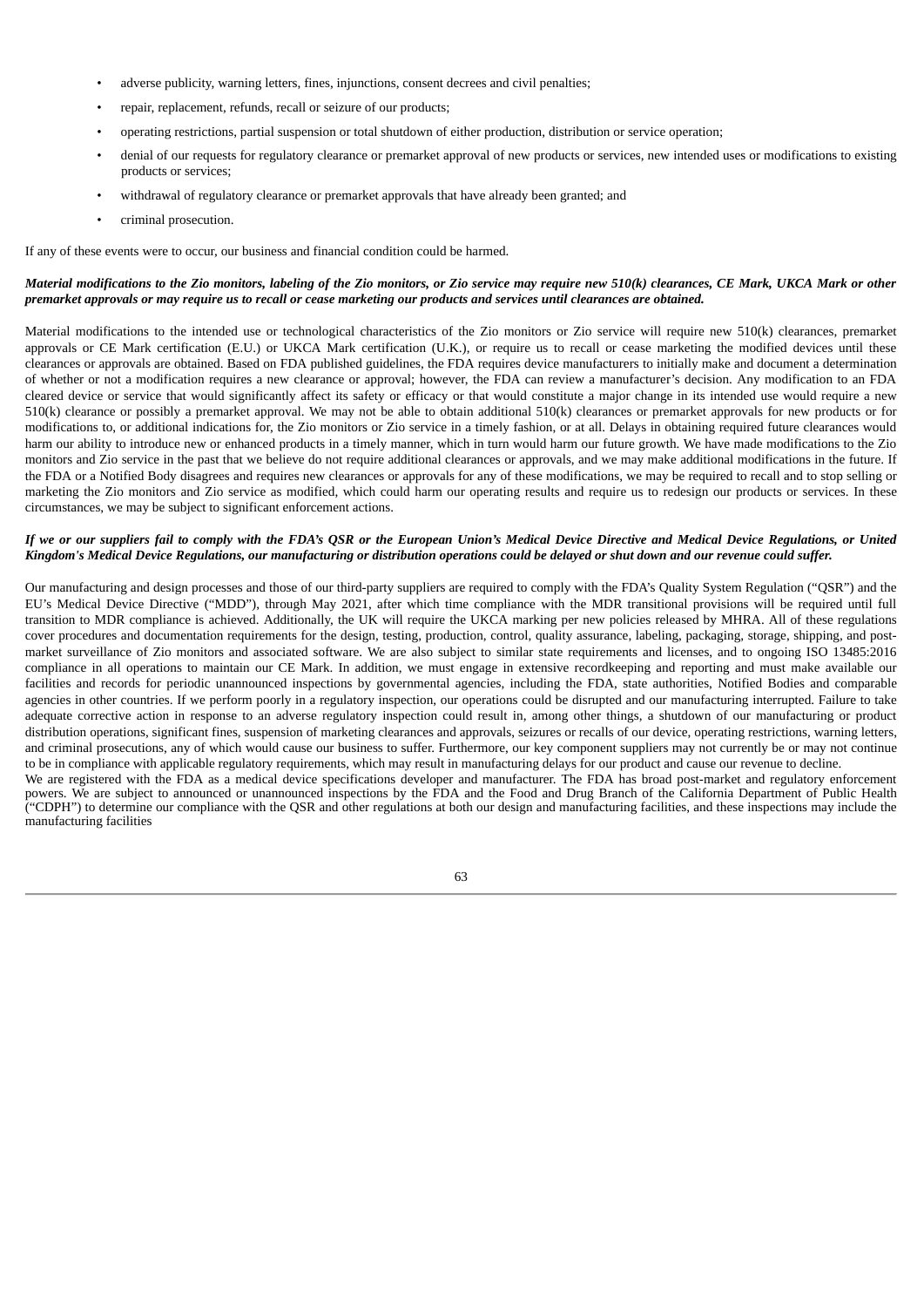of our suppliers. The most recent FDA inspection of our manufacturing facility occurred in October 2021 and no FDA Form 483 observations were issued. The FDA also performed a Remote Regulatory Assessment ("RRA") of our design facilities in San Francisco, California, which concluded in May 2021. Unlike on-site inspections, the FDA does not issue formal 483 observations at the conclusion of RRAs.

We are also registered with the EU as a medical device developer, manufacturer, distributor, and service operator through the National Standard Authority of Ireland ("NSAI") our European Notified Body. Most recently, the NSAI completed an ISO 13485 surveillance audit of our design, manufacturing and service operations in May 2021 and a renewal of our ISO 13485 certification was issued in August 2021.

We can provide no assurance that we will continue to remain in compliance with the QSR or MDD, MDR, or UK MDR. If the FDA, CDPH, NSAI, or other EU or UK Notified Bodies inspect any of our facilities and discover compliance problems, we may have to cease manufacturing and product distribution until we can take the appropriate remedial steps to correct the audit findings. Taking corrective action may be expensive, time consuming and a distraction for management and if we experience a delay at our manufacturing facility we may be unable to produce Zio monitors, which would harm our business.

#### *Zio monitors may in the future be subject to product recalls that could harm our reputation.*

The FDA and similar governmental authorities in other countries have the authority to require the recall of commercialized products in the event of material regulatory deficiencies or device defects. A government mandated or voluntary recall by us could occur as a result of component failures, manufacturing errors, design issues, labeling issues, or various regulatory compliance topics. Recalls of Zio monitors and associated software would divert managerial attention, be expensive, harm our reputation with customers and harm our financial condition and results of operations. A recall announcement would also negatively affect our stock price.

#### *Healthcare reform measures could hinder or prevent the Zio service's commercial success.*

In the United States, there have been, and we expect there will continue to be, a number of legislative and regulatory changes to the healthcare system in ways that could harm our future revenues and profitability and the demand for the Zio service. Federal and state lawmakers regularly propose and, at times, enact legislation that would result in significant changes to the healthcare system, some of which are intended to contain or reduce the costs of medical products and services. The Affordable Care Act contains a number of provisions, including those governing enrollment in federal healthcare programs, reimbursement changes and fraud and abuse measures, all of which will impact existing government healthcare programs and will result in the development of new programs. We face uncertainties that might result from modifications or repeal of any of the provisions of the Affordable Care Act, including as a result of current and future executive orders and legislative actions. The impact of those changes on us and potential effect on the medical device industry as a whole is currently unknown. Any changes to the Affordable Care Act are likely to have an impact on our results of operations, and may have a material adverse effect on our results of operations. We cannot predict what other health care programs and regulations will ultimately be implemented at the federal or state level or the effect of any future legislation or regulation in the United States may have on our business.

The continuing efforts of the government, insurance companies, managed care organizations and other payors of healthcare services to contain or reduce costs of healthcare may harm:

- our ability to set a price that we believe is fair for our Zio service;
- our ability to generate revenue and achieve or maintain profitability; and
- the availability of capital.

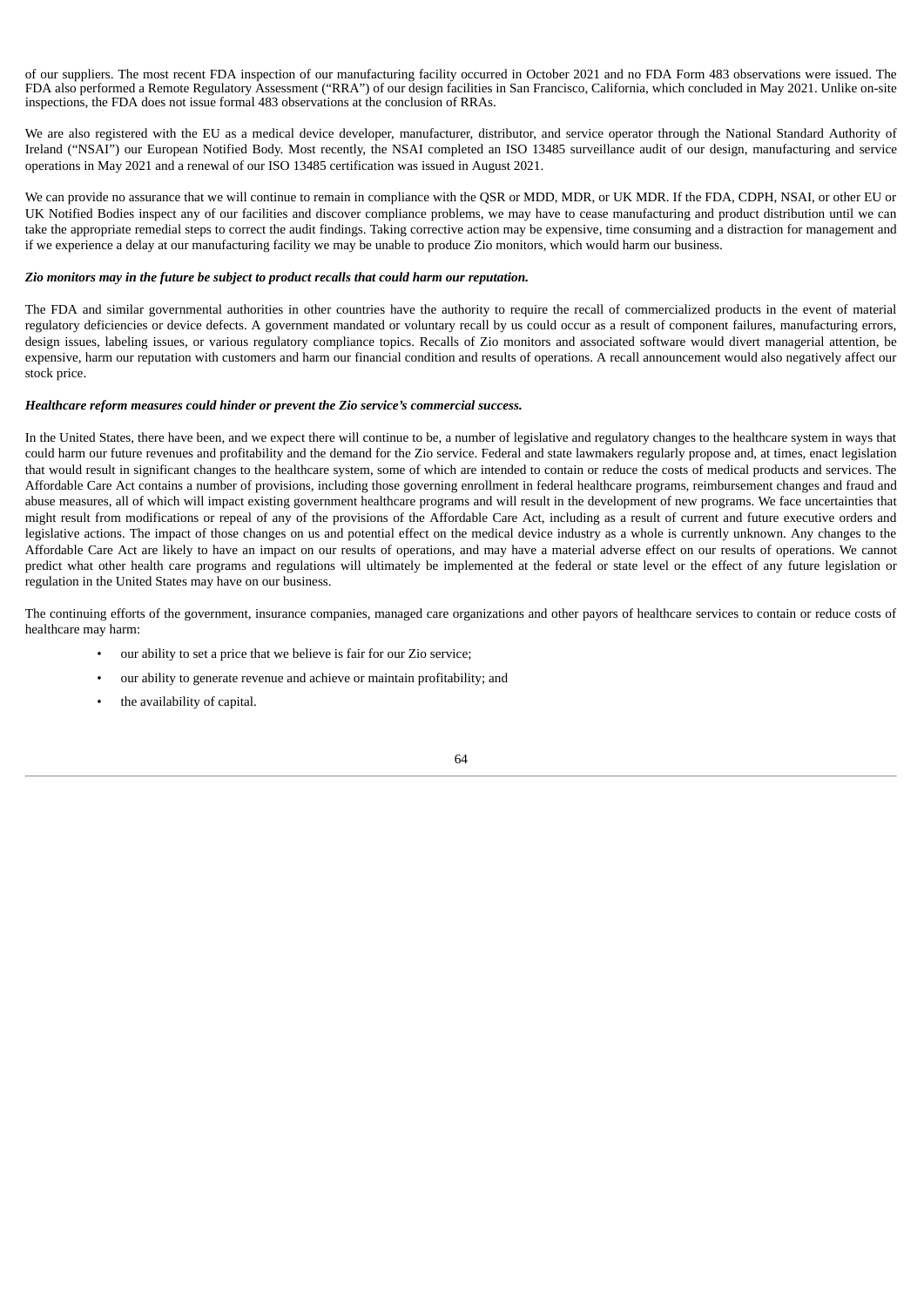## Compliance with environmental laws and regulations could be expensive, and failure to comply with these laws and regulations could subject us to significant *liability.*

Our research and development and manufacturing operations may involve the use of hazardous substances and are subject to a variety of federal, state, local and foreign environmental laws and regulations relating to the storage, use, discharge, disposal, remediation of, and human exposure to, hazardous substances and the sale, labeling, collection, recycling, treatment and disposal of products containing hazardous substances. Liability under environmental laws and regulations can be joint and several and without regard to fault or negligence. Compliance with environmental laws and regulations may be expensive and noncompliance could result in substantial liabilities, fines and penalties, personal injury and third-party property damage claims and substantial investigation and remediation costs. Environmental laws and regulations could become more stringent over time, imposing greater compliance costs and increasing risks and penalties associated with violations. We cannot assure you that violations of these laws and regulations will not occur in the future or have not occurred in the past as a result of human error, accidents, equipment failure or other causes. The expense associated with environmental regulation and remediation could harm our financial condition and operating results.

## Exposure to United Kinadom political developments, includina the outcome of its withdrawal from membership in the *European Union, could be costly and difficult to comply with and could seriously harm our business.*

We have based a significant portion of our non-U.S. operations in the United Kingdom. In June 2016, a referendum was held in the U.K. which resulted in a majority voting in favor of the U.K. withdrawing from the E.U. (commonly referred to as "Brexit"). Pursuant to legislation approved by the U.K. Parliament and the E.U. Parliament in January 2020, the U.K. withdrew from the E.U. with effect from 11 p.m. (GMT) on January 31, 2020 on the terms of a withdrawal agreement agreed between the U.K. and the E.U. in October 2019. On December 24, 2020, the U.K. and E.U. agreed to a trade deal (the "Trade and Cooperation Agreement") which was ratified by the U.K. on December 30, 2020. The Trade and Cooperation Agreement is subject to formal approval by the European Parliament and the Council of the European Union before it comes into effect and has been applied provisionally since January 1, 2021. There are still a number of areas of uncertainty in connection with the future of the U.K. and its relationship with the E.U. and the application and interpretation of the Trade and Cooperation Agreement, and Brexit related matters may take several years to be clarified and resolved. For example, because a significant proportion of the regulatory framework in the U.K. is currently derived from E.U. directives and regulations, Brexit could result in material changes to the regulatory regime applicable to many of our current operations. Although the Trade and Cooperation Agreement offers U.K. and E.U. companies preferential access to each other's markets, ensuring imported goods will be free of tariffs and quotas, economic relations between the U.K. and the E.U. will now be on more restricted terms than existed previously. Therefore, at this time, we cannot predict the impact that the Trade and Cooperation Agreement and any future agreements contemplated under the terms of the Trade and Cooperation Agreement will have on our future business efforts to commercialize our Zio service in the U.K. and E.U. Accordingly, it is possible that new terms of the Trade and Cooperation Agreement may adversely affect our operations and financial results. We are currently in the process of evaluating our own risks and uncertainties to ascertain what financial, trade, regulatory and legal implications the Trade and Cooperation Agreement could have on our operations in the U.K. and otherwise. Finally, uncertainty surrounding Brexit has contributed to recent fluctuations in the U.K. economy as a whole which could experience future disruptions. As a result, Brexit could cause financial and capital markets within and outside the U.K. or the E.U. to constrict, thereby negatively impacting our ability to finance our U. K. operations which could also have an adverse effect on our results of operations and financial condition.

# **Risks Related to Our Common Stock**

# Future sales and issuances of securities could negatively affect our stock price and dilute the ownership interest of our existing investors.

Our expected future capital requirements may depend on many factors, including expanding our customer base, the expansion of our salesforce, and the timing and extent of spending on the development of our technology to increase our product offerings. If we raise additional funds by issuing equity securities, our stockholders may experience dilution. Additionally, new investors could gain rights, preferences and privileges senior to those of existing holders of our common stock. Any future debt financing into which we enter may impose upon us additional covenants that restrict our operations, including limitations on our ability to incur liens or additional debt, pay dividends, repurchase our common stock, make certain investments and engage in certain merger, consolidation or asset sale transactions. Any debt financing or additional equity that we raise may contain terms that are not favorable to us or our stockholders.

Sales or issuances of a substantial amount of securities, or the perception that such sales could occur, may cause a decline in the price of our common stock. Future resales of our common stock by our existing stockholders could cause the market price of our common stock to decline. In addition, the shares of common stock subject to outstanding options and restricted stock units under our 2016 Equity Incentive Plan and our 2016 Employee Stock Purchase Plan and the shares reserved for future issuance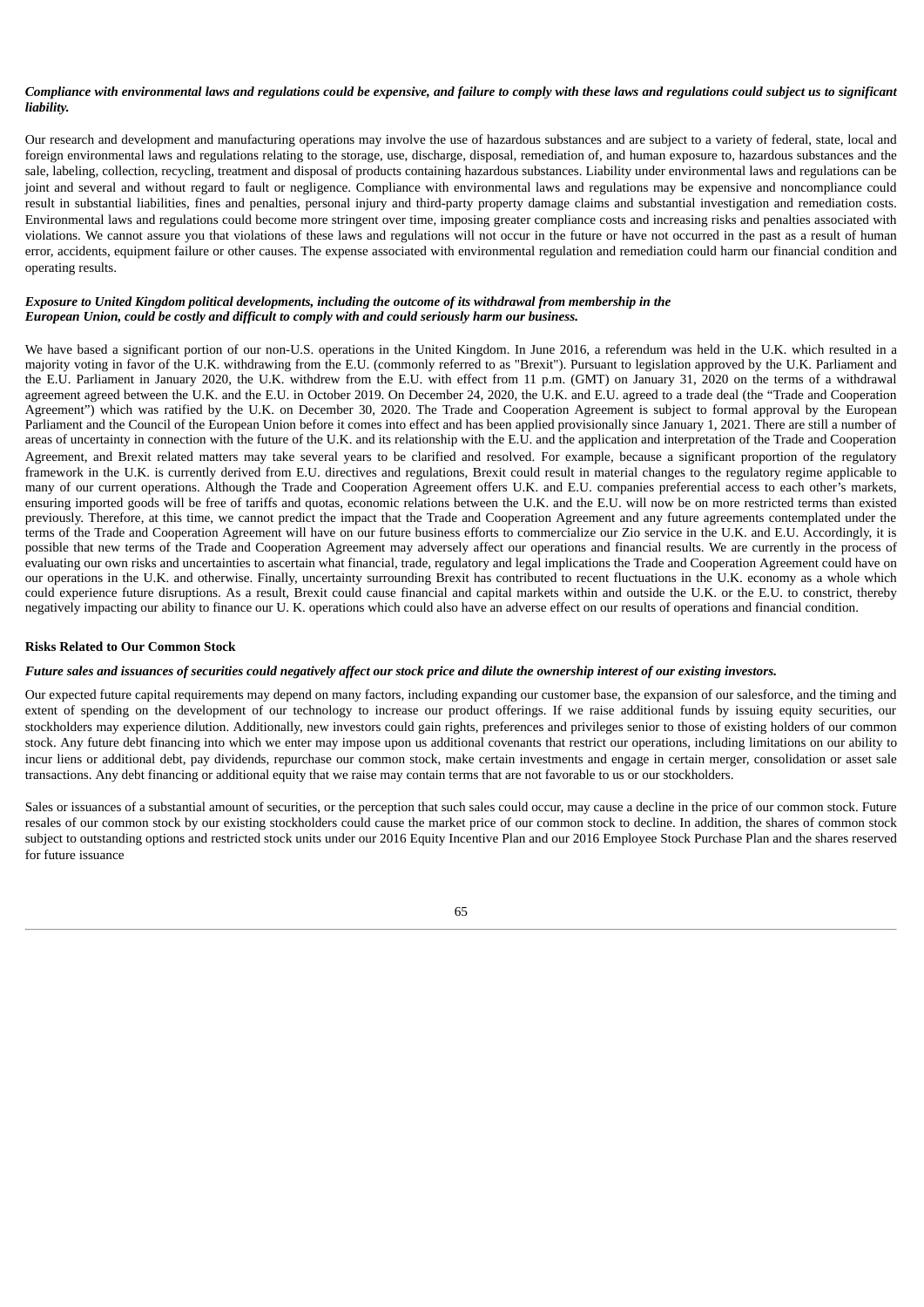under both such plans may become eligible for sale in the public markets in the future, subject to certain legal and control limitations.

We may sell shares or other securities in any offering at a price per share that is less than the price per share paid by existing investors, and investors purchasing shares or other securities in the future could have rights superior to existing stockholders. The price per share at which we sell additional shares of our common stock, or securities convertible or exchangeable into common stock, in future transactions may be higher or lower than the price per share paid by existing investors.

#### The market price of our common stock may fluctuate substantially, and you could lose all or part of your investment.

The market price of our common stock may continue to fluctuate substantially in response to, among other things, the risk factors described in this Quarterly Report on Form 10-Q and other factors, many of which are beyond our control, including:

- changes in analysts' estimates, investors' perceptions, recommendations by securities analysts or our failure to achieve analysts' estimates;
- quarterly variations in our or our competitors' results of operations;
- the impact or anticipated impact of the COVID-19 pandemic on us;
- periodic fluctuations in our revenue, due in part to the way in which we recognize revenue;
- the financial projections we may provide to the public, any changes in these projections or our failure to meet these projections;
- general market conditions and other factors unrelated to our operating performance or the operating performance of our competitors, including deteriorating market conditions due to investor concerns regarding inflation and continuing hostilities between Russia and Ukraine, which could lead to volatility in foreign currency and capital markets;
- changes in reimbursement coverage and rates by current or potential payors;
- changes in CPT codes or the establishment of new CPT codes applicable to the Zio service;
- changes in operating performance and stock market valuations of other technology companies generally, or those in the medical device industry in particular;
- actual or anticipated changes in regulatory oversight of our products;
- the results of our clinical trials;
- the loss of key personnel, including changes in our board of directors and management;
- legislation or regulation affecting our market;
- lawsuits threatened or filed against us;
- the announcement of new products or product enhancements by us or our competitors;
- announced or completed acquisitions of businesses or technologies by us or our competitors;
- announcements related to patents issued to us or our competitors and to litigation; and
- developments in our industry.

Fluctuations in our stock price, volume of shares traded, and changes in our market valuations may make our stock less attractive to certain investors. Stockholders may file securities class action litigation following periods of market volatility. Securities litigation, like the current action we are subject to in the District Court for the Northern District of California, could subject us to substantial costs, divert resources and the attention of management from our business, and adversely affect our business, results of operations, financial condition, reputation and cash flows. These factors may materially and adversely affect the market price of our common stock.

## If securities or industry analysts do not publish research or reports about our business, or if they issue adverse or misleading opinions regarding our stock, our *stock price and trading volume could decline.*

The trading market for our common stock will be influenced by the research and reports that industry or securities analysts publish about us or our business. If any of the analysts who cover us issue an adverse or misleading opinion regarding us, our business model, our intellectual property or our stock performance, or if our target studies and operating results fail to meet the expectations of analysts, our stock price would likely decline. If one or more of these analysts cease coverage of us or fail to

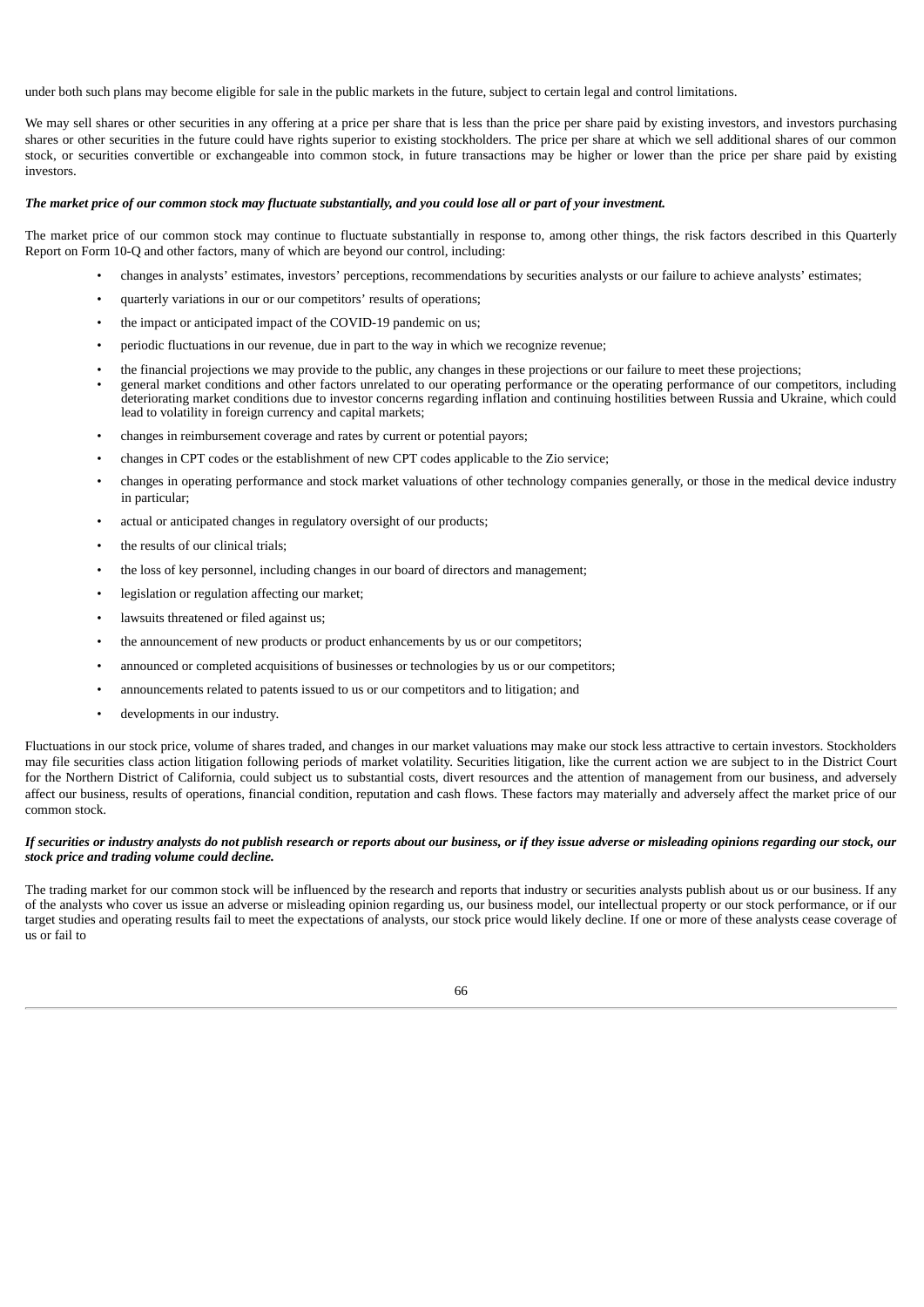publish reports on us regularly, we could lose visibility in the financial markets, which in turn could cause our stock price or trading volume to decline.

#### The requirements of being a public company may strain our resources, divert management's attention and affect our ability to attract and retain executive *management and qualified board members.*

As a public company, we are subject to the reporting requirements of the Exchange Act, the Sarbanes-Oxley Act, the Dodd Frank Act, the listing requirements of The NASDAQ Stock Market and other applicable securities laws, rules and regulations. Compliance with these laws, rules and regulations will increase our legal and financial compliance costs, make some activities more difficult, time consuming or costly and increase demand on our systems and resources. The Exchange Act requires, among other things, that we file annual, quarterly and current reports with respect to our business and operating results. The Sarbanes-Oxley Act requires, among other things, that we maintain effective disclosure controls and procedures and internal control over financial reporting. In order to maintain and, if required, improve our disclosure controls and procedures and internal control over financial reporting to meet this standard, significant resources and management oversight may be required. As a result, our management and other personnel divert attention from operational and other business matters to devote substantial time to these public company requirements. In particular, we incur significant expenses and devote substantial management effort toward ensuring compliance with the requirements of Section 404. We continue to hire additional accounting and financial staff with appropriate public company experience and technical accounting knowledge. We cannot predict or estimate the amount of additional costs we will incur in order to remain compliant with our public company reporting requirements or the timing of such costs. Additional compensation costs and any future equity awards will increase our compensation expense, which will increase our general and administrative expense and could adversely affect our profitability.

In addition, changing laws, regulations and standards relating to corporate governance and public disclosure are creating uncertainty for public companies, increasing legal and financial compliance costs and making some activities more time consuming. These laws, regulations and standards are subject to varying interpretations, in many cases due to their lack of specificity and, as a result, their application in practice may evolve over time as new guidance is provided by regulatory and governing bodies. This could result in continuing uncertainty regarding compliance matters and higher costs necessitated by ongoing revisions to disclosure and governance practices. We intend to invest resources to comply with evolving laws, regulations and standards, and this investment may result in increased general and administrative expenses and a diversion of management's time and attention from revenue generating activities to compliance activities. If our efforts to comply with new laws, regulations and standards differ from the activities intended by regulatory or governing bodies due to ambiguities related to their application and practice, regulatory authorities may initiate legal proceedings against us and our business may be harmed.

As a public company, it is more expensive for us to obtain director and officer liability insurance, and we may be required to accept reduced coverage or incur substantially higher costs to obtain coverage. These factors could also make it more difficult for us to attract and retain qualified executive officers and members of our board of directors, particularly to serve on our audit committee and compensation committee. In addition, compliance with applicable rules and regulations for public companies is generally more expensive than it is for private companies.

As a result of disclosure of information in this filing and in other filings required of a public company, our business and financial condition is more visible, which could be advantageous to our competitors and other third parties and could result in threatened or actual litigation. If such claims are successful, our business and operating results could be harmed, and even if the claims are resolved in our favor, these claims, and the time and resources necessary to resolve them, could divert the resources of our management and harm our business and operating results.

### Anti-takeover provisions in our amended and restated certificate of incorporation and bylaws, and Delaware law, could discourage a change in control of our *company or a change in our management.*

Our amended and restated certificate of incorporation and bylaws contain provisions that might enable our management to resist a takeover. These provisions include:

- a classified board of directors:
- advance notice requirements applicable to stockholders for matters to be brought before a meeting of stockholders and requirements as to the form and content of a stockholders' notice;
- a supermajority stockholder vote requirement for amending certain provisions of our amended and restated certificate of incorporation and bylaws;

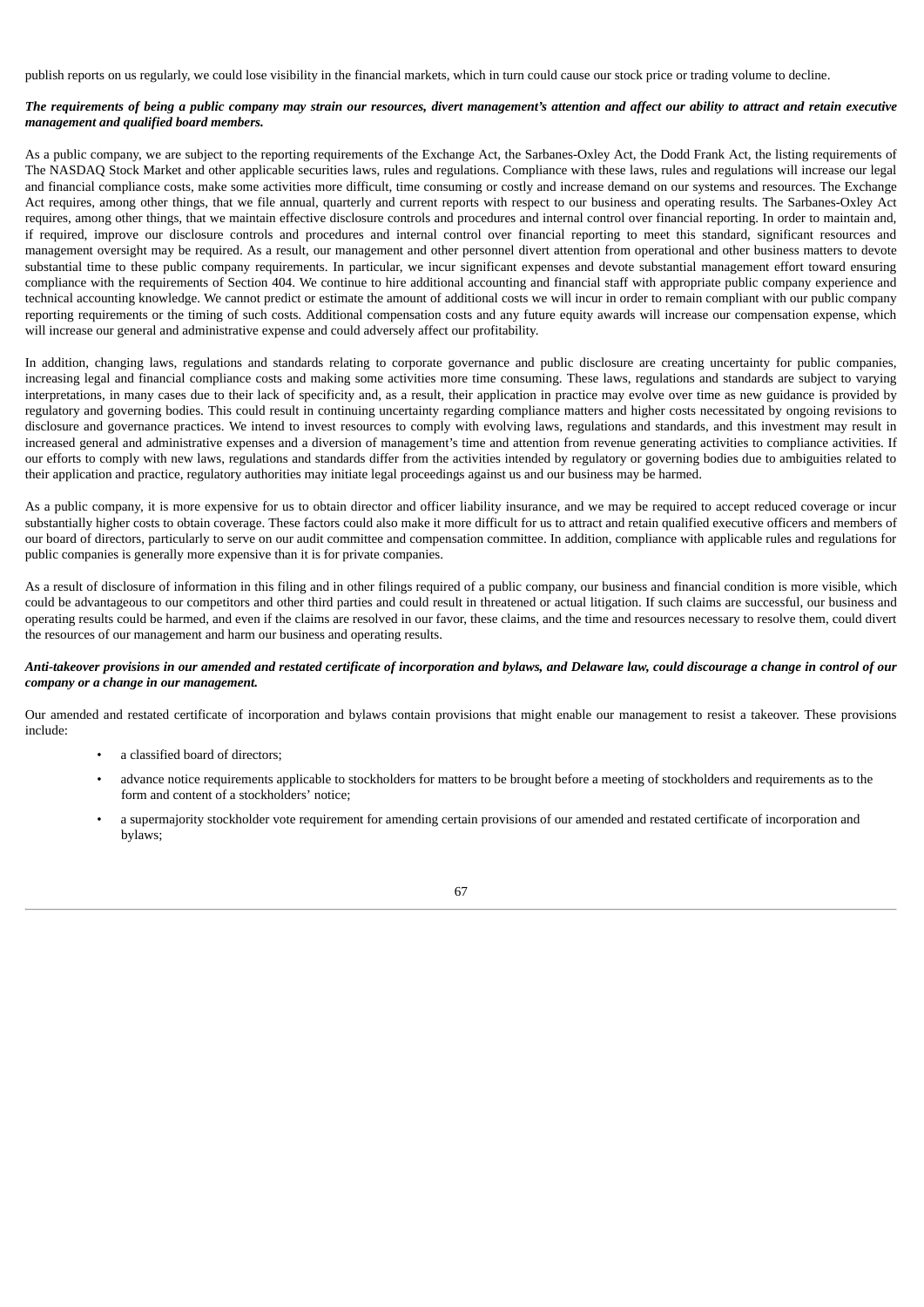- the right to issue preferred stock without stockholder approval, which could be used to dilute the stock ownership of a potential hostile acquirer;
- allowing stockholders to remove directors only for cause;
- a requirement that the authorized number of directors may be changed only by resolution of the board of directors;
- allowing all vacancies, including newly created directorships, to be filled by the affirmative vote of a majority of directors then in office, even if less than a quorum, except as otherwise required by law;
- a requirement that our stockholders may only take action at annual or special meetings of our stockholders and not by written consent;
- limiting the forum to Delaware for certain litigation against us; and
- limiting the persons that can call special meetings of our stockholders to our board of directors, the chairperson of our board of directors, the chief executive officer or the president (in the absence of a chief executive officer).

These provisions might discourage, delay or prevent a change in control of our company or a change in our management. The existence of these provisions could adversely affect the voting power of holders of common stock and limit the price that investors might be willing to pay in the future for shares of our common stock. In addition, because we are incorporated in Delaware, we are governed by the provisions of Section 203 of the Delaware General Corporation Law, which generally prohibits a Delaware corporation from engaging in any of a broad range of business combinations with any "interested" stockholder for a period of three years following the date on which the stockholder became an "interested" stockholder.

# Our amended and restated certificate of incorporation and bylaws provide that the Court of Chancery of the State of Delaware (or, if the Court of Chancery does not have jurisdiction, another State court in Delaware or the federal district court for the District of Delaware) will be the sole and exclusive forum for substantially all disputes between us and our stockholders, which could limit our stockholders' abilities to obtain a favorable judicial forum for disputes with *us or our directors, officers or employees.*

Our amended and restated certificate of incorporation and bylaws provide that, unless we consent to the selection of an alternative forum, the Court of Chancery of the State of Delaware (or, if the Court of Chancery does not have jurisdiction, another State court in Delaware or the federal district court for the District of Delaware) is the sole and exclusive forum for (i) any derivative action or proceeding brought on our behalf, (ii) any action asserting a claim of breach of fiduciary duty owed by any of our directors, officers or other employees to us or to our stockholders, (iii) any action asserting a claim against the company or any director or officer of the company arising pursuant to the Delaware General Corporation Law, our amended and restated certificate of incorporation or bylaws, (iv) any action to interpret, apply, enforce or determine the validity of our amended and restated certificate of incorporation or bylaws, or (v) any action asserting a claim against us governed by the internal affairs doctrine, in each such case subject to said Court of Chancery having personal jurisdiction over the indispensable parties named as defendants therein. This provision would not apply to suits brought to enforce a duty or liability created by the Exchange Act or any other claim for which the U.S. federal courts have exclusive jurisdiction. Our investors cannot waive compliance with the federal securities laws and the rules and regulations thereunder. Our bylaws further provide that the federal district courts of the United States will be the exclusive forum for resolving any complaint asserting a cause of action arising under the Securities Act. The enforceability of similar exclusive federal forum provisions in other companies' organizational documents has been challenged in legal proceedings, and while the Delaware Supreme Court has ruled that this type of exclusive federal forum provision is facially valid under Delaware law, there is uncertainty as to whether other courts would enforce such provisions. The choice of forum provision may limit a stockholder's ability to bring a claim in a judicial forum that it finds favorable for disputes with us or our directors, officers or other employees, which may discourage such lawsuits against us and our directors, officers and other employees. Alternatively, if a court were to find the choice of forum provision contained in our amended and restated certificate of incorporation or bylaws to be inapplicable or unenforceable in an action, we may incur additional costs associated with resolving such action in other jurisdictions, which could harm our business, financial condition and operating results.

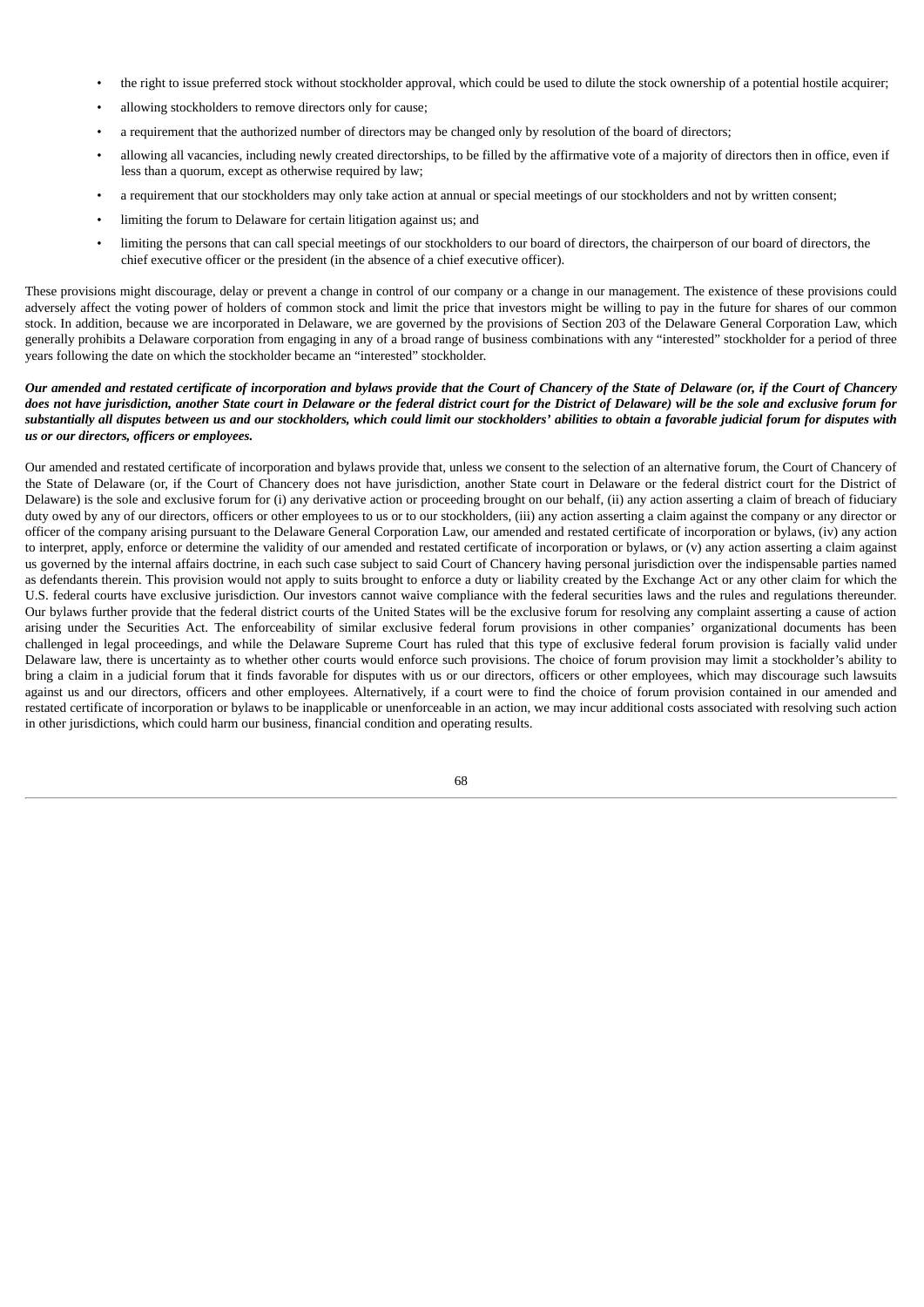### We have not paid dividends in the past and do not expect to pay dividends in the future, and, as a result, any return on investment may be limited to the value *of our stock.*

We have never paid dividends and do not anticipate paying dividends in the foreseeable future. The payment of dividends will depend on our earnings, capital requirements, financial condition, prospects and other factors our board of directors may deem relevant. In addition, our loan agreement with Silicon Valley Bank limits our ability to, among other things, pay dividends or make other distributions or payments on account of our common stock, subject to certain exceptions. If we do not pay dividends, our stock may be less valuable because a return on your investment will only occur if our stock price appreciates and you sell our common stock thereafter.

#### **ITEM 2. UNREGISTERED SALES OF EQUITY SECURITIES AND USE OF PROCEEDS**

None.

#### **ITEM 3. DEFAULTS UPON SENIOR SECURITIES**

Not applicable.

### **ITEM 4. MINE SAFETY DISCLOSURES**

Not applicable.

# **ITEM 5. OTHER INFORMATION**

We were incorporated in Delaware on September 14, 2006. Our principal executive offices are now located at 699 8th Street, Suite 600, San Francisco, CA 94103, and our telephone number is (415) 632-5700. Our website address is www.iRhythmTech.com. Investors and others should note that we announce material financial information to our investors using SEC filings, press releases, our investor relations website, public conference calls and webcasts. We use these channels as well as social media to communicate with investors, customers and the public about our company, our products and other issues. It is possible that information we post on social media channels could be deemed to be material information. We encourage investors, our customers and others interested in our company to review the information we post on our Facebook page (https://www.facebook.com/iRhythmTechnologies/) and Twitter feed (https://twitter.com/iRhythmTech). The information on, or that may be accessed through, our website and social media channels is not incorporated by reference into this Quarterly Report on Form 10-Q and should not be considered a part of this Quarterly Report on Form 10-Q.

## **ITEM 6. EXHIBITS**

The exhibits listed in the accompanying exhibit index are filed as part of, and incorporated by reference into, this Quarterly Report on Form 10-Q.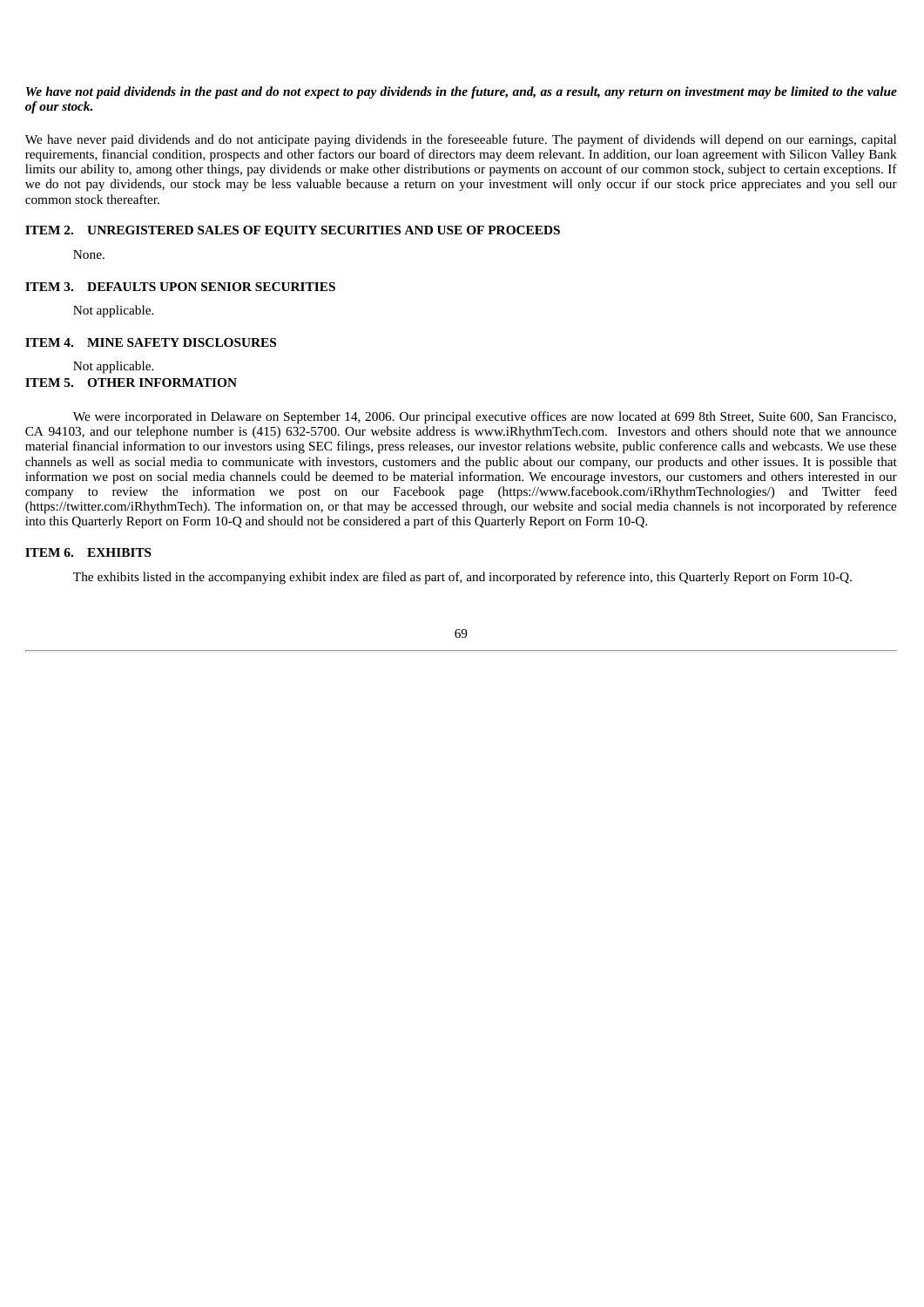# **EXHIBIT INDEX**

|                   |                                                                                                                                                                     | <b>Incorporated by Reference</b> |             |               |                       |
|-------------------|---------------------------------------------------------------------------------------------------------------------------------------------------------------------|----------------------------------|-------------|---------------|-----------------------|
| Exhibit<br>Number | <b>Description</b>                                                                                                                                                  | Form                             | <b>Date</b> | <b>Number</b> | <b>Filed Herewith</b> |
| 3.1               | <b>Amended and Restated Certificate of Incorporation.</b>                                                                                                           | $8-K$                            | 10/25/16    | 3.1           |                       |
| 3.2               | Certificate of Amendment to Amended and Restated<br>Certificate of Incorporation.                                                                                   | $8-K$                            | 6/23/20     | 3.1           |                       |
| 3.3               | <b>Amended and Restated Bylaws.</b>                                                                                                                                 | $8-K$                            | 10/25/16    | 3.2           |                       |
| 3.4               | Certificate of Amendment to the Amended and Restated<br>Bylaws.                                                                                                     | $8-K$                            | 8/14/20     | 3.1           |                       |
| 31.1              | Certification of Chief Executive Officer required by<br>Securities Exchange Act Rules 13a-14(a) and 15d-14(a).                                                      |                                  |             |               | X                     |
| 31.2              | Certification of Chief Financial Officer pursuant to<br>Securities Exchange Act Rules 13a-14(a) and 15d-14(a)                                                       |                                  |             |               | X                     |
| $32.1*$           | Certification of Chief Executive Officer and Chief<br>Financial Officer required by Rule 13a-14(b) or Rule 15d-<br>14(b) and 18 U.S.C. Section 1350.                |                                  |             |               | X                     |
| 101.INS           | XBRL Instance Document- the instance document does not<br>appear in the Interactive Data File because its XBRL tags<br>are embedded within the Inline XBRL document |                                  |             |               | X                     |
| 101.SCH           | XBRL Taxonomy Extension Schema Document                                                                                                                             |                                  |             |               | X                     |
| 101.CAL           | XBRL Taxonomy Extension Calculation Linkbase<br>Document                                                                                                            |                                  |             |               | X                     |
| 101.DEF           | XBRL Taxonomy Extension Definition Linkbase<br>Document                                                                                                             |                                  |             |               | X                     |
| 101.LAB           | XBRL Taxonomy Extension Label Linkbase Document                                                                                                                     |                                  |             |               | X                     |
| 101.PRE           | XBRL Taxonomy Extension Presentation Linkbase<br>Document                                                                                                           |                                  |             |               | X                     |
| 104               | Cover Page Interactive Data File (formatted as Inline<br>XBRL and contained in Exhibit 101)                                                                         |                                  |             |               | X                     |

\* The certifications filed as Exhibits 32.1 are not deemed "filed" for purposes of Section 18 of the Securities Exchange Act of 1934 and are not to be incorporated by reference into any filing of the Company under the Securities Exchange Act of 1933 or the Securities Exchange Act of 1934, whether made before or after the date hereof irrespective of any general incorporation by reference language contained in any such filing, except to the extent that the registrant specifically incorporates it by reference.

70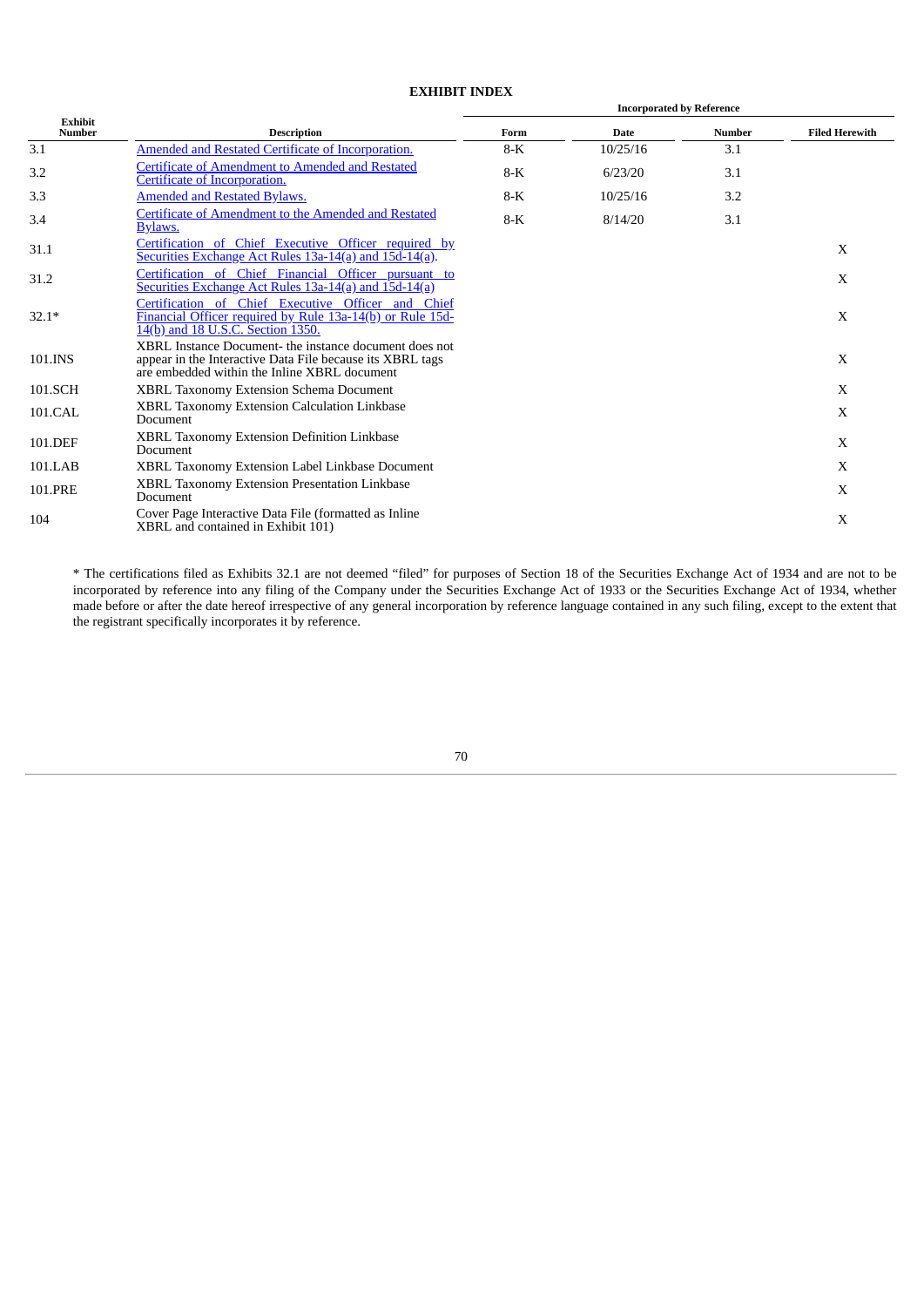#### **SIGNATURES**

Pursuant to the requirements of the Securities Exchange Act of 1934, the registrant has duly caused this report to be signed on its behalf by the undersigned thereunto duly authorized.

iRhythm Technologies, Inc.

Date: May 6, 2022 By: /s/ Quentin S. Blackford

Quentin S. Blackford President and Chief Executive Officer

(Principal Executive Officer)

Date: May 6, 2022 By: /s/ Douglas J. Devine Douglas J. Devine Chief Financial Officer and Chief Operating Officer (Principal Financial Officer)

71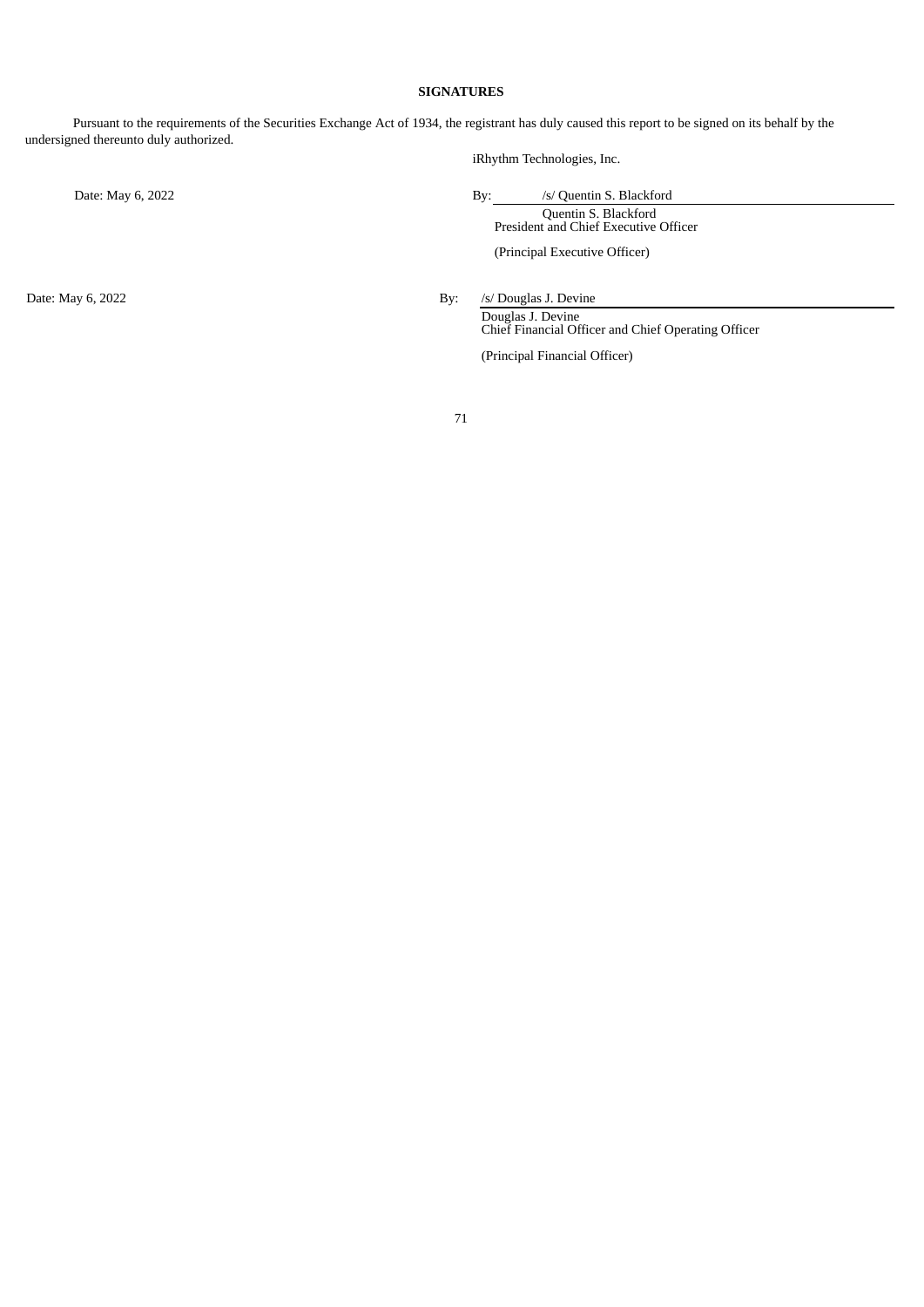# **CERTIFICATION OF CHIEF EXECUTIVE OFFICER**

Pursuant to Securities Exchange Act Rules 13a-14(a) and 15d-14(a), As Adopted Pursuant to Section 302 of the Sarbanes-Oxley Act of 2002

<span id="page-75-0"></span>I, Quentin S. Blackford, certify that:

- 1. I have reviewed this Quarterly Report on Form 10-Q of iRhythm Technologies, Inc.;
- 2. Based on my knowledge, this report does not contain any untrue statement of a material fact or omit to state a material fact necessary to make the statements made, in light of the circumstances under which such statements were made, not misleading with respect to the period covered by this report;
- 3. Based on my knowledge, the financial statements, and other financial information included in this report, fairly present in all material respects the financial condition, results of operations and cash flows of the registrant as of, and for, the periods presented in this report;
- 4. The registrant's other certifying officer(s) and I are responsible for establishing and maintaining disclosure controls and procedures (as defined in Exchange Act Rules 13a-15(e) and 15d-15(e)) and internal control over financial reporting (as defined in Exchange Act Rules 13a–15(f) and 15d–15(f)) for the registrant and have:
	- a. Designed such disclosure controls and procedures, or caused such disclosure controls and procedures to be designed under our supervision, to ensure that material information relating to the registrant, including its consolidated subsidiaries, is made known to us by others within those entities, particularly during the period in which this report is being prepared;
	- b. Designed such internal control over financial reporting, or caused such internal control over financial reporting to be designed under our supervision, to provide reasonable assurance regarding the reliability of financial reporting and the preparation of financial statements for external purposes in accordance with generally accepted accounting principles;
	- c. Evaluated the effectiveness of the registrant's disclosure controls and procedures and presented in this report our conclusions about the effectiveness of the disclosure controls and procedures, as of the end of the period covered by this report based on such evaluation; and
	- d. Disclosed in this report any change in the registrant's internal control over financial reporting that occurred during the registrant's most recent fiscal quarter (the registrant's fourth fiscal quarter in the case of an annual report) that has materially affected, or is reasonably likely to materially affect, the registrant's internal control over financial reporting; and
- 5. The registrant's other certifying officer(s) and I have disclosed, based on our most recent evaluation of internal control over financial reporting, to the registrant's auditors and the audit committee of the registrant's board of directors (or persons performing the equivalent functions):
	- a. All significant deficiencies and material weaknesses in the design or operation of internal control over financial reporting which are reasonably likely to adversely affect the registrant's ability to record, process, summarize and report financial information; and
	- b. Any fraud, whether or not material, that involves management or other employees who have a significant role in the registrant's internal control over financial reporting.

/s/ Quentin S. Blackford **Quentin S. Blackford** Chief Executive Officer (Principal Executive Officer)

Date: May 6, 2022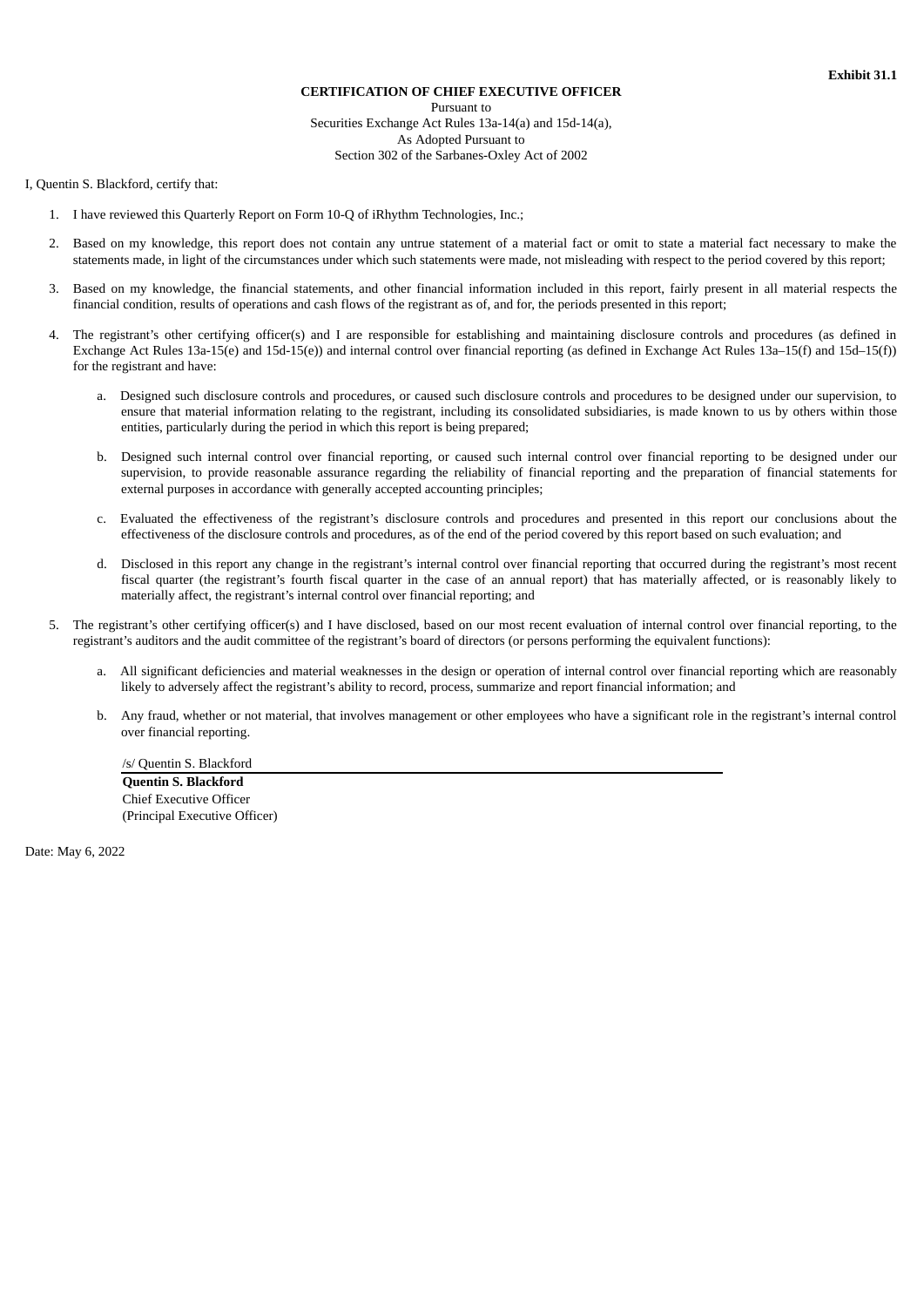## **CERTIFICATION OF CHIEF FINANCIAL OFFICER**

Pursuant to Securities Exchange Act Rules 13a-14(a) and 15d-14(a), As Adopted Pursuant to Section 302 of the Sarbanes-Oxley Act of 2002

<span id="page-76-0"></span>I, Douglas J. Devine, certify that:

- 1. I have reviewed this Quarterly Report on Form 10-Q of iRhythm Technologies, Inc.;
- 2. Based on my knowledge, this report does not contain any untrue statement of a material fact or omit to state a material fact necessary to make the statements made, in light of the circumstances under which such statements were made, not misleading with respect to the period covered by this report;
- 3. Based on my knowledge, the financial statements, and other financial information included in this report, fairly present in all material respects the financial condition, results of operations and cash flows of the registrant as of, and for, the periods presented in this report;
- 4. The registrant's other certifying officer(s) and I are responsible for establishing and maintaining disclosure controls and procedures (as defined in Exchange Act Rules 13a-15(e) and 15d-15(e)) and internal control over financial reporting (as defined in Exchange Act Rules 13a–15(f) and 15d–15(f)) for the registrant and have:
	- a. Designed such disclosure controls and procedures, or caused such disclosure controls and procedures to be designed under our supervision, to ensure that material information relating to the registrant, including its consolidated subsidiaries, is made known to us by others within those entities, particularly during the period in which this report is being prepared;
	- b. Designed such internal control over financial reporting, or caused such internal control over financial reporting to be designed under our supervision, to provide reasonable assurance regarding the reliability of financial reporting and the preparation of financial statements for external purposes in accordance with generally accepted accounting principles;
	- c. Evaluated the effectiveness of the registrant's disclosure controls and procedures and presented in this report our conclusions about the effectiveness of the disclosure controls and procedures, as of the end of the period covered by this report based on such evaluation; and
	- d. Disclosed in this report any change in the registrant's internal control over financial reporting that occurred during the registrant's most recent fiscal quarter (the registrant's fourth fiscal quarter in the case of an annual report) that has materially affected, or is reasonably likely to materially affect, the registrant's internal control over financial reporting; and
- 5. The registrant's other certifying officer(s) and I have disclosed, based on our most recent evaluation of internal control over financial reporting, to the registrant's auditors and the audit committee of the registrant's board of directors (or persons performing the equivalent functions):
	- a. All significant deficiencies and material weaknesses in the design or operation of internal control over financial reporting which are reasonably likely to adversely affect the registrant's ability to record, process, summarize and report financial information; and
	- b. Any fraud, whether or not material, that involves management or other employees who have a significant role in the registrant's internal control over financial reporting.

/s/ Douglas J. Devine **Douglas J. Devine** Chief Financial Officer (Principal Financial and Accounting Officer)

Date: May 6, 2022